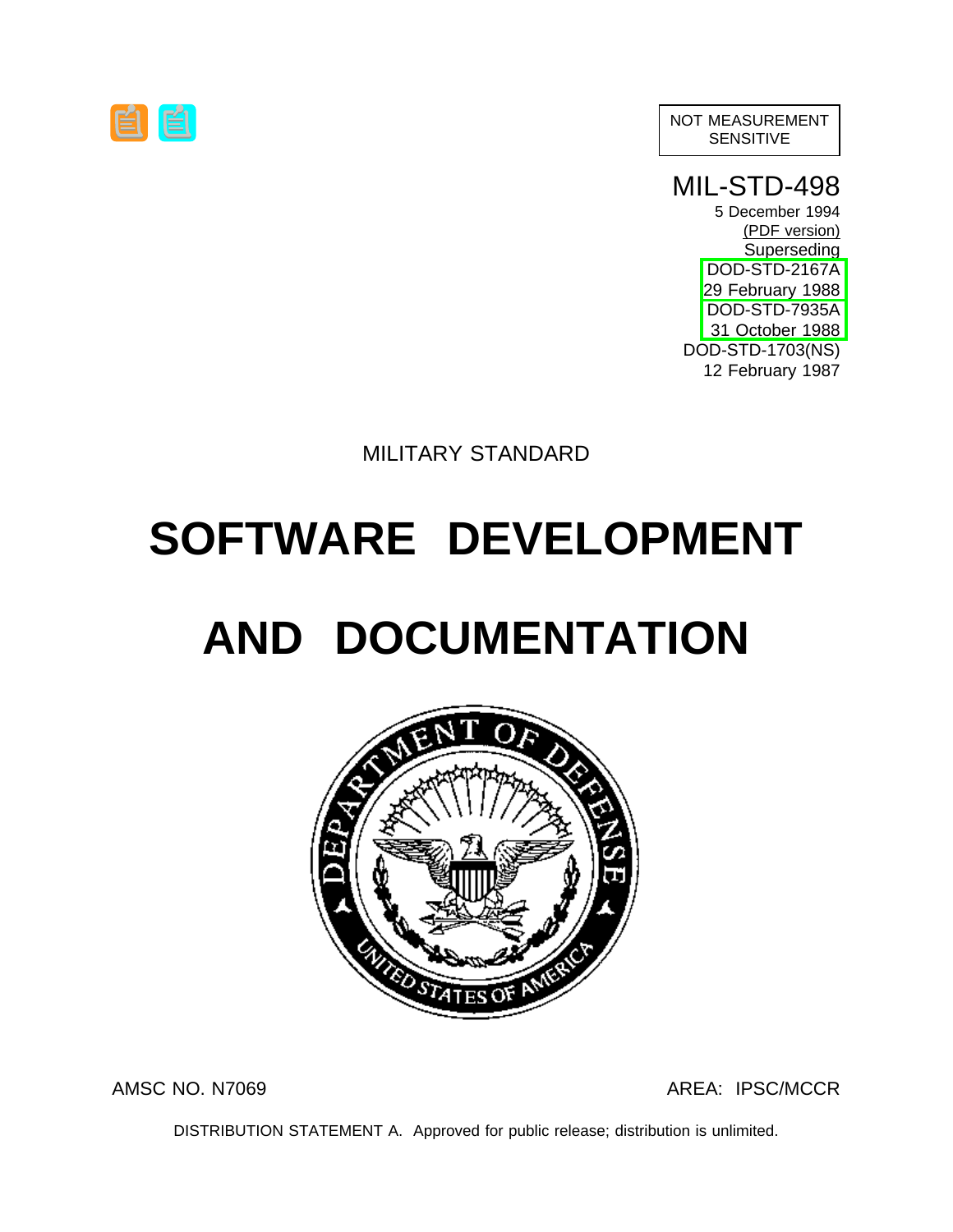#### FOREWORD

<span id="page-1-2"></span><span id="page-1-1"></span>1. This Military Standard is approved for use by all Departments and Agencies of the Department of Defense.

2. Beneficial comments (recommendations, additions, deletions) and any pertinent data which may be of use in improving this document should be addressed to SPAWAR 10-12, 2451 Crystal Drive (CPK-5), Arlington, VA 22245-5200. The comments may be submitted by letter or by using the [Standardization Document Improvement Proposal](#page-75-0) (DD Form 1426) appearing at the end of this document.

<span id="page-1-5"></span>3. This standard merge[s DOD-STD-2167A and DOD-STD-7935A](#page-67-0) to define a set of activities and documentation suitable for the development of both weapon systems and Automated Information Systems. A conversion guide from these standards to MIL-STD-498 is provided in Appendix [I](#page-64-0). Other changes include improved compatibility with incremental and evolutionary development models; improved compatibility with non-hierarchical design methods; improved compatibility with computer-aided software engineering (CASE) tools; alternatives to, and more flexibility in, preparing documents; clearer requirements for incorporating reusable software; introduction of software management indicators; added emphasis on software supportability; and improved links to systems engineering. This standard supersedes DOD-STD-2167A, DOD-STD-7935A, and DOD-STD-1703 (NS).

<span id="page-1-4"></span>4. This standard can be applied in any phase of the system life cycle. It can be applied to contractors, subcontractors, or Government in-house agencies performing software development. For uniformity, the term ["acquirer"](#page-11-0) is used for the organization requiring the technical effort, the term ["developer"](#page-12-0) for the organization performing the technical effort, and the term "contract" for the agreement between them. The term ["software development"](#page-13-0) is used as an inclusive term encompassing new development, modification, reuse, reengineering, maintenance, and all other activities resulting in software products.

<span id="page-1-3"></span>5. This standard is not intended to specify or discourage the use of any particular software development method. The developer is responsible for selecting software development methods that support the achievement of contract requirements.

<span id="page-1-0"></span>6. This standard implements the development and documentation processes of ISO/IEC DIS 12207. It interprets all applicable clauses in MIL-Q-9858A (Quality Program Requirements) and ISO 9001 (Quality Systems) for software.

<span id="page-1-6"></span>7. This standard includes all activities pertaining to software development. It invokes no other standards. It can be applied on its own or supplemented with other standards, such as those identified in Section [6.](#page-36-0) If other standards are applied, the acquirer is responsible for resolving any conflicts that arise.

8. Data Item Descriptions (DIDs) applicable to this standard are listed in Section [6.](#page-35-0) These DIDs describe the information required by this standard.

9. This standard and its Data Item Descriptions (DIDs) are meant to be tailored by the acquirer to ensure that only necessary and cost-effective requirements are imposed on software development efforts. General tailoring guidance can be found in Section [6](#page-36-1) and in DOD-HDBK-248. Tailoring guidance specific to this standard can be found in Appendixes [G](#page-54-0) and [H](#page-63-0) and in guidebooks and handbooks planned for this standard.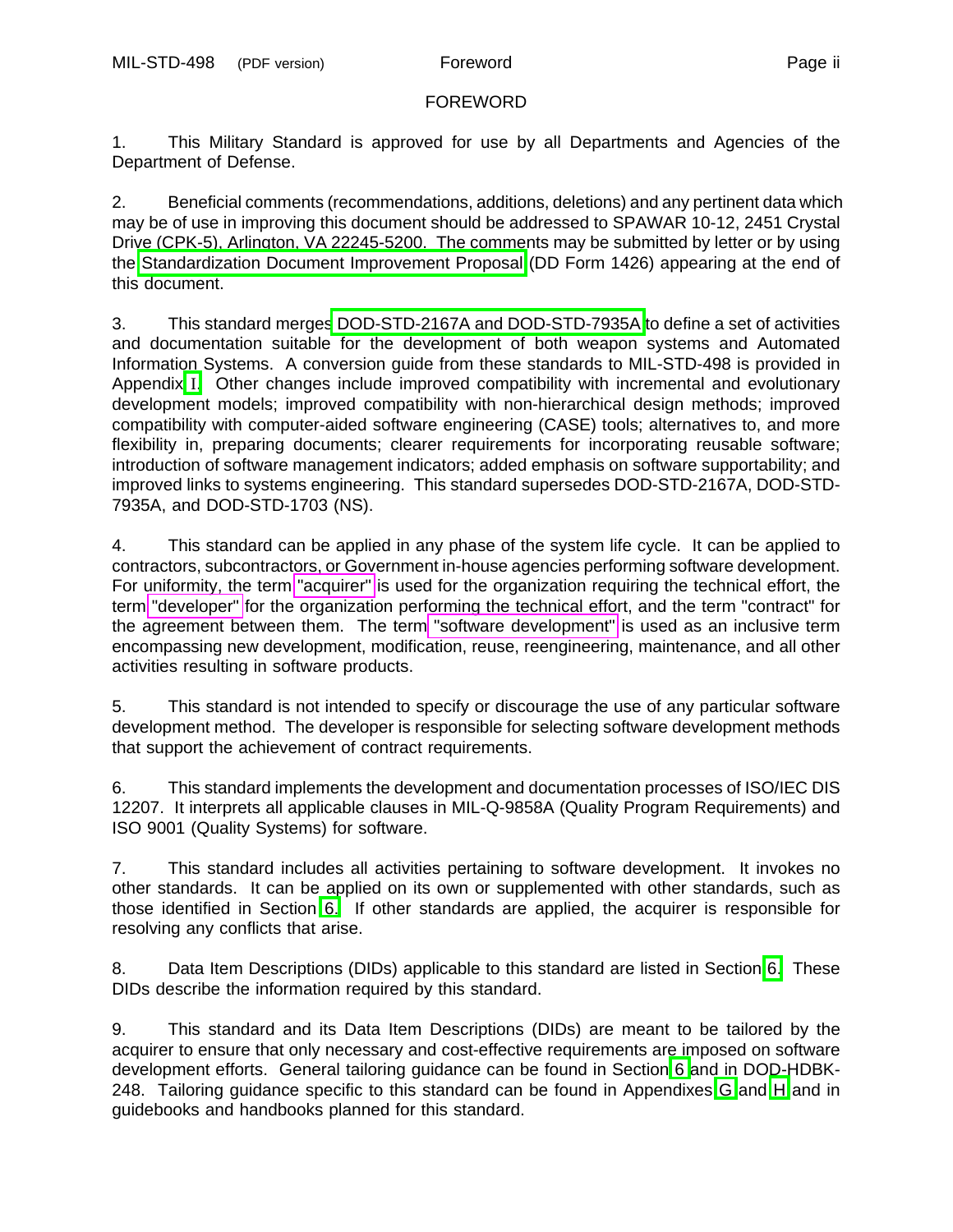<span id="page-2-12"></span><span id="page-2-11"></span><span id="page-2-10"></span><span id="page-2-9"></span><span id="page-2-8"></span><span id="page-2-7"></span><span id="page-2-6"></span><span id="page-2-5"></span><span id="page-2-4"></span><span id="page-2-3"></span><span id="page-2-2"></span><span id="page-2-1"></span><span id="page-2-0"></span>

| 1.               | 1.1<br>1.2<br>1.3 | 1.2.1<br>1.2.2<br>1.2.3<br>1.2.4                                              | 1.2.4.1<br>Interpretation of "participate" in system development 2<br>1.2.4.2<br>Interpretation of "develop," "define," etc 2<br>1.2.4.3<br>1.2.4.4                                                                                                                          |  |
|------------------|-------------------|-------------------------------------------------------------------------------|------------------------------------------------------------------------------------------------------------------------------------------------------------------------------------------------------------------------------------------------------------------------------|--|
| 2.               |                   |                                                                               |                                                                                                                                                                                                                                                                              |  |
| 3.               |                   |                                                                               |                                                                                                                                                                                                                                                                              |  |
| $\overline{4}$ . | 4.1<br>4.2        | 4.2.1<br>4.2.2<br>4.2.3<br>4.2.4<br>4.2.5<br>4.2.6<br>4.2.7                   | General requirements for software development  8<br>Incorporating reusable software products  8<br>4.2.3.1<br>Developing reusable software products 9<br>4.2.3.2<br>4.2.4.1<br>4.2.4.2<br>4.2.4.3<br>Assurance of other critical requirements 9<br>4.2.4.4<br>10<br>10<br>10 |  |
| 5.               | 5.1<br>5.2        | 5.1.1<br>5.1.2<br>5.1.3<br>5.1.4<br>5.1.5<br>5.1.6<br>5.2.1<br>5.2.2<br>5.2.3 | <b>DETAILED REQUIREMENTS</b><br>11<br>12<br>12<br>Software development planning<br>12<br>12<br>12<br>12<br>13<br>Establishing a software development environment<br>13<br>Software engineering environment<br>13<br>13<br>13                                                 |  |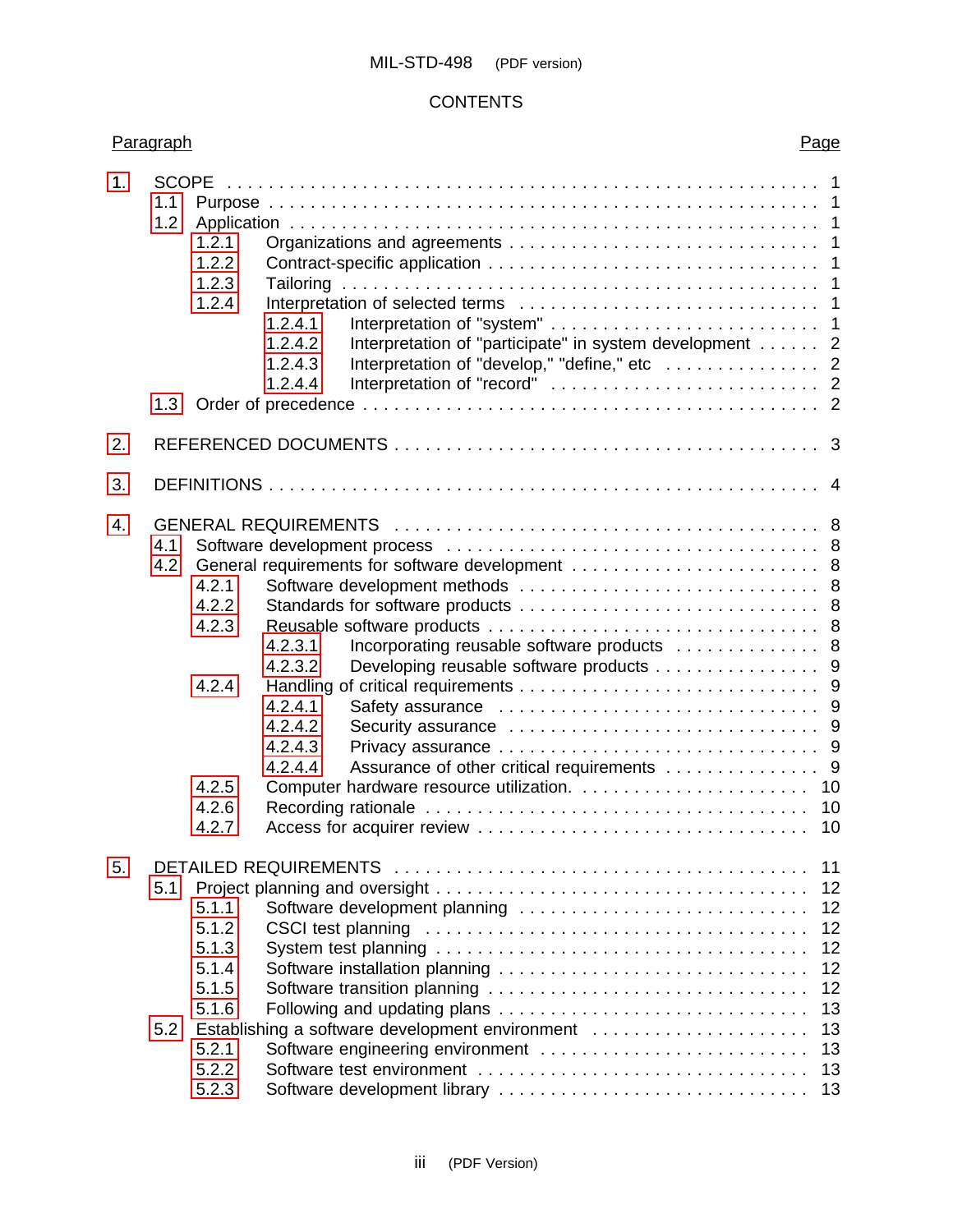<span id="page-3-17"></span><span id="page-3-16"></span><span id="page-3-15"></span><span id="page-3-14"></span><span id="page-3-13"></span><span id="page-3-12"></span><span id="page-3-11"></span><span id="page-3-10"></span><span id="page-3-9"></span><span id="page-3-8"></span><span id="page-3-7"></span><span id="page-3-6"></span><span id="page-3-5"></span><span id="page-3-4"></span><span id="page-3-3"></span><span id="page-3-2"></span><span id="page-3-1"></span><span id="page-3-0"></span>

|     | 5.2.4  |                                                                | 13 |
|-----|--------|----------------------------------------------------------------|----|
|     | 5.2.5  |                                                                | 13 |
| 5.3 |        |                                                                | 13 |
|     | 5.3.1  |                                                                | 14 |
|     | 5.3.2  |                                                                | 14 |
|     | 5.3.3  |                                                                | 14 |
| 5.4 |        |                                                                | 14 |
|     | 5.4.1  | System-wide design decisions                                   | 14 |
|     | 5.4.2  |                                                                | 14 |
| 5.5 |        |                                                                | 15 |
| 5.6 |        |                                                                | 15 |
|     | 5.6.1  |                                                                | 15 |
|     | 5.6.2  |                                                                | 15 |
|     | 5.6.3  |                                                                | 15 |
| 5.7 |        | Software implementation and unit testing                       | 16 |
|     | 5.7.1  |                                                                | 16 |
|     | 5.7.2  |                                                                | 16 |
|     | 5.7.3  |                                                                | 16 |
|     | 5.7.4  |                                                                | 16 |
|     | 5.7.5  |                                                                | 16 |
| 5.8 |        |                                                                | 16 |
|     | 5.8.1  |                                                                | 17 |
|     | 5.8.2  | Performing unit integration and testing                        | 17 |
|     | 5.8.3  |                                                                | 17 |
|     | 5.8.4  | Analyzing and recording unit integration and test results      | 17 |
| 5.9 |        | CSCI qualification testing                                     | 17 |
|     | 5.9.1  | Independence in CSCI qualification testing                     | 17 |
|     | 5.9.2  |                                                                | 17 |
|     | 5.9.3  |                                                                | 17 |
|     | 5.9.4  |                                                                | 18 |
|     | 5.9.5  | Performing CSCI qualification testing                          | 18 |
|     | 5.9.6  |                                                                | 18 |
|     | 5.9.7  | Analyzing and recording CSCI qualification test results        | 18 |
|     |        |                                                                | 18 |
|     | 5.10.1 | Preparing for CSCI/HWCI integration and testing 18             |    |
|     | 5.10.2 | Performing CSCI/HWCI integration and testing                   | 18 |
|     | 5.10.3 |                                                                | 18 |
|     | 5.10.4 | Analyzing and recording CSCI/HWCI integration and test results | 19 |
|     |        |                                                                | 19 |
|     | 5.11.1 |                                                                | 19 |
|     | 5.11.2 |                                                                | 19 |
|     | 5.11.3 | Preparing for system qualification testing                     | 19 |
|     | 5.11.4 |                                                                | 19 |
|     | 5.11.5 | Performing system qualification testing                        | 19 |
|     | 5.11.6 |                                                                | 19 |
|     | 5.11.7 | Analyzing and recording system qualification test results      | 20 |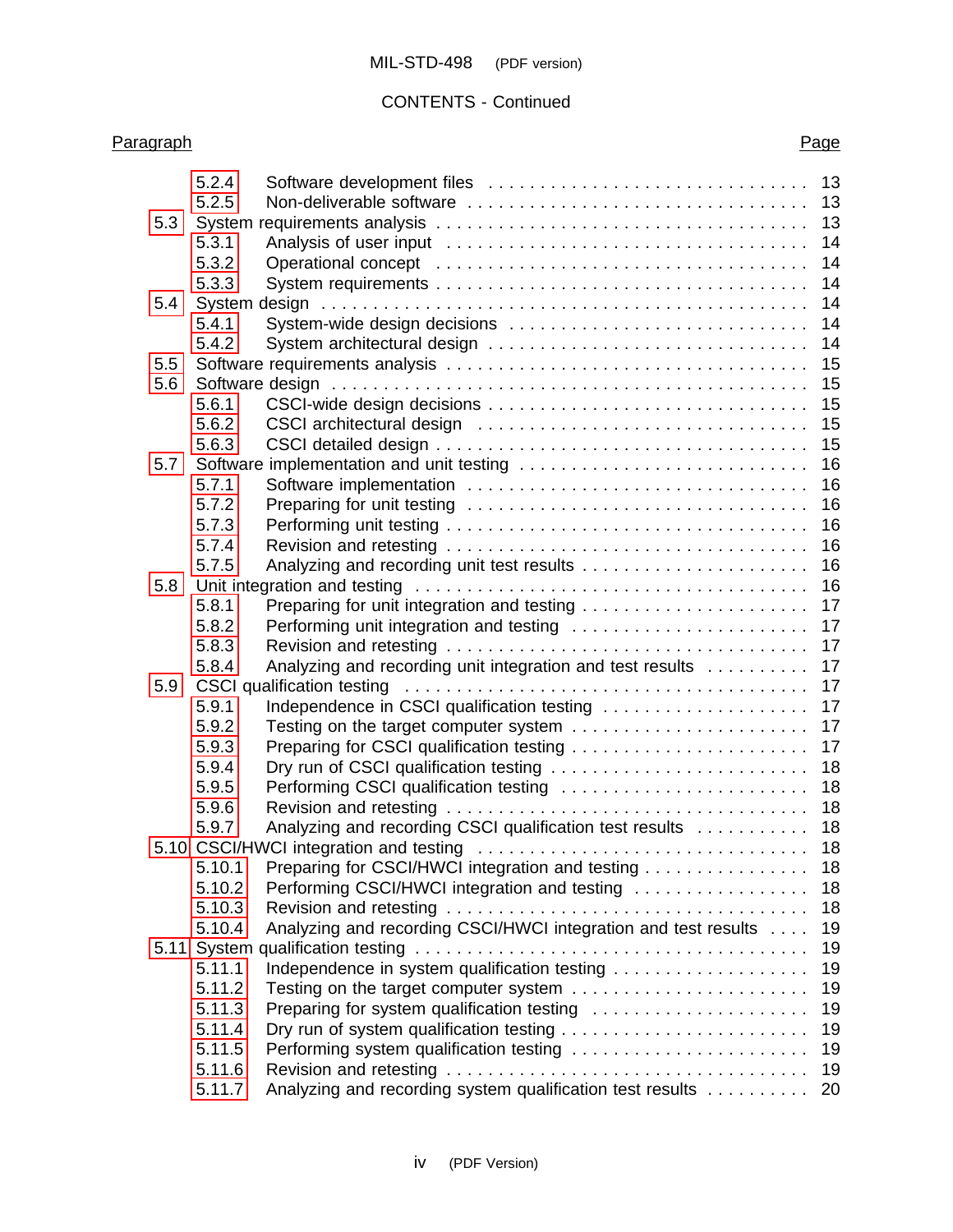<span id="page-4-26"></span><span id="page-4-25"></span><span id="page-4-24"></span><span id="page-4-23"></span><span id="page-4-22"></span><span id="page-4-21"></span><span id="page-4-20"></span><span id="page-4-19"></span><span id="page-4-18"></span><span id="page-4-17"></span><span id="page-4-16"></span><span id="page-4-15"></span><span id="page-4-14"></span><span id="page-4-13"></span><span id="page-4-12"></span><span id="page-4-11"></span><span id="page-4-10"></span><span id="page-4-9"></span><span id="page-4-8"></span><span id="page-4-7"></span><span id="page-4-6"></span><span id="page-4-5"></span><span id="page-4-4"></span><span id="page-4-3"></span><span id="page-4-2"></span><span id="page-4-1"></span><span id="page-4-0"></span>

|        | 5.12 Preparing for software use contained and solution contained a series of the series of the series of the s | 20 |
|--------|----------------------------------------------------------------------------------------------------------------|----|
| 5.12.1 |                                                                                                                |    |
| 5.12.2 | Preparing version descriptions for user sites  20                                                              |    |
| 5.12.3 |                                                                                                                | 20 |
|        | 5.12.3.1<br>Software user manuals                                                                              | 20 |
|        | 5.12.3.2                                                                                                       | 20 |
|        | Software center operator manuals<br>5.12.3.3                                                                   | 21 |
|        | 5.12.3.4                                                                                                       |    |
| 5.12.4 |                                                                                                                |    |
|        |                                                                                                                |    |
| 5.13.1 |                                                                                                                | 21 |
| 5.13.2 |                                                                                                                | 21 |
| 5.13.3 | Preparing version descriptions for the support site                                                            | 21 |
| 5.13.4 | Preparing the "as built" CSCI design and related information                                                   | 21 |
| 5.13.5 | Updating the system design description  22                                                                     |    |
| 5.13.6 |                                                                                                                |    |
|        | Computer programming manuals<br>5.13.6.1                                                                       | 22 |
|        | 5.13.6.2                                                                                                       | 22 |
| 5.13.7 |                                                                                                                | 22 |
|        |                                                                                                                | 23 |
| 5.14.1 |                                                                                                                |    |
| 5.14.2 |                                                                                                                |    |
| 5.14.3 |                                                                                                                | 23 |
| 5.14.4 |                                                                                                                | 23 |
| 5.14.5 | Packaging, storage, handling, and delivery                                                                     | 23 |
|        |                                                                                                                | 24 |
| 5.15.1 | In-process and final software product evaluations                                                              | 24 |
| 5.15.2 |                                                                                                                |    |
| 5.15.3 | Independence in software product evaluation                                                                    | 24 |
|        |                                                                                                                | 24 |
| 5.16.1 |                                                                                                                | 24 |
| 5.16.2 |                                                                                                                |    |
| 5.16.3 | Independence in software quality assurance  25                                                                 |    |
|        |                                                                                                                |    |
| 5.17.1 |                                                                                                                |    |
| 5.17.2 |                                                                                                                | 25 |
|        | 5.18 Joint technical and management reviews                                                                    | 25 |
| 5.18.1 |                                                                                                                | 26 |
| 5.18.2 |                                                                                                                | 26 |
|        |                                                                                                                | 26 |
| 5.19.1 |                                                                                                                | 26 |
| 5.19.2 | Software management indicators                                                                                 | 27 |
| 5.19.3 |                                                                                                                | 27 |
| 5.19.4 |                                                                                                                | 27 |
| 5.19.5 | Interface with software IV&V agents                                                                            | 27 |
| 5.19.6 | Coordination with associate developers                                                                         | 27 |
| 5.19.7 |                                                                                                                | 27 |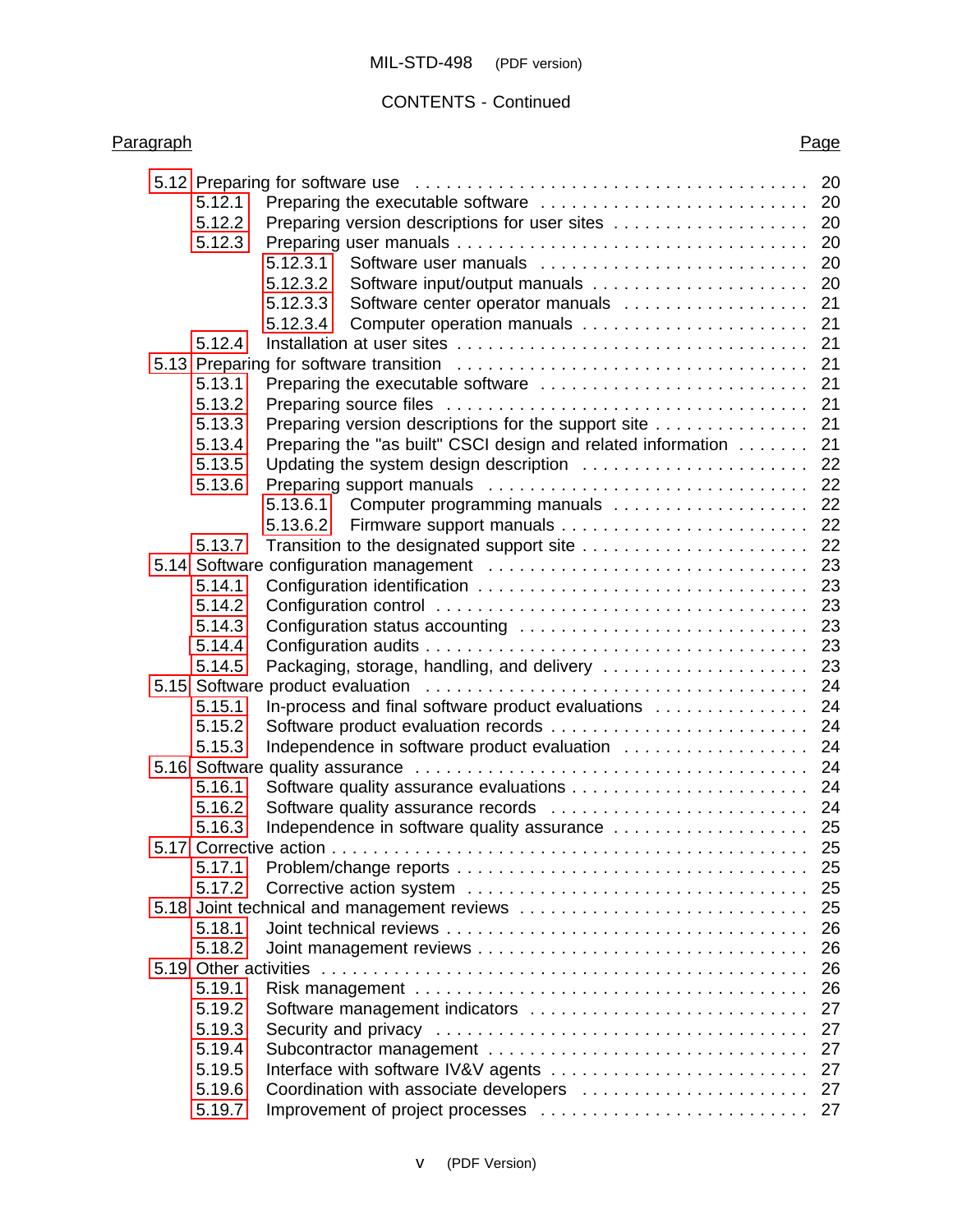<span id="page-5-1"></span>

### APPENDIXES

<span id="page-5-10"></span><span id="page-5-9"></span><span id="page-5-8"></span><span id="page-5-7"></span><span id="page-5-6"></span><span id="page-5-5"></span><span id="page-5-4"></span><span id="page-5-3"></span><span id="page-5-2"></span><span id="page-5-0"></span>

| Appendix     |                                                                                                                                                                                          |                            |  |  |  |
|--------------|------------------------------------------------------------------------------------------------------------------------------------------------------------------------------------------|----------------------------|--|--|--|
| A            | A.1<br>A.2<br>A.3                                                                                                                                                                        | 32<br>32<br>32<br>32       |  |  |  |
| B            | INTERPRETING MIL-STD-498 FOR INCORPORATION OF REUSABLE<br>B.1<br>B.2<br>Evaluating reusable software products<br>B.3<br>Interpreting MIL-STD-498 activities for reusable software<br>B.4 | 33<br>33<br>33<br>33       |  |  |  |
|              |                                                                                                                                                                                          |                            |  |  |  |
| $\mathsf{C}$ | CATEGORY AND PRIORITY CLASSIFICATIONS FOR PROBLEM<br><b>REPORTING</b><br>C.1<br>C.2<br>C.3<br>C.4                                                                                        | 36<br>36<br>36<br>36<br>36 |  |  |  |
| D            | SOFTWARE PRODUCT EVALUATIONS<br>D.1<br>D.2<br>D.3<br>D.4                                                                                                                                 | 38<br>38<br>38<br>38<br>38 |  |  |  |
| E            | CANDIDATE JOINT MANAGEMENT REVIEWS<br>E.1<br>E.2<br>E.3<br>E.4                                                                                                                           | 44<br>44<br>44<br>44<br>44 |  |  |  |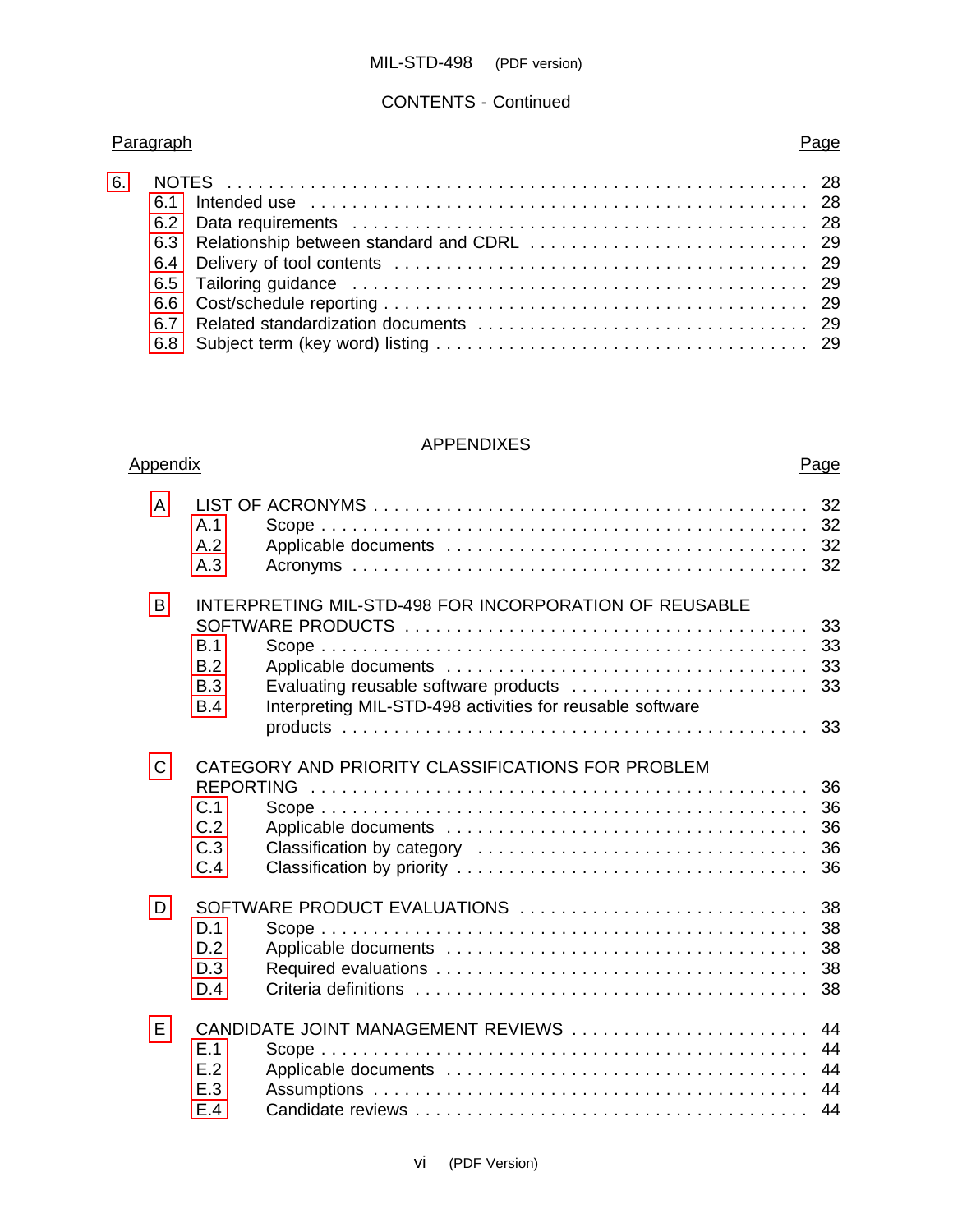<span id="page-6-4"></span><span id="page-6-3"></span><span id="page-6-2"></span><span id="page-6-1"></span><span id="page-6-0"></span>

| F | F.1<br>F.2<br>F.3                                    |                                                           | 46<br>46 |  |  |
|---|------------------------------------------------------|-----------------------------------------------------------|----------|--|--|
| G | GUIDANCE ON PROGRAM STRATEGIES, TAILORING, AND BUILD |                                                           |          |  |  |
|   | G.1                                                  |                                                           | 47<br>47 |  |  |
|   | G.2                                                  |                                                           | 47       |  |  |
|   | G.3                                                  | Candidate program strategies                              | 47       |  |  |
|   | G.4                                                  | Selecting an appropriate program strategy                 | 48       |  |  |
|   | G.5                                                  | Relationship of MIL-STD-498 to program strategies         | 48       |  |  |
|   | G.6                                                  | Planning software builds and tailoring MIL-STD-498        | 48       |  |  |
| H | H.1<br>H <sub>.2</sub><br>H.3<br>H.4<br>H.5<br>H.6   |                                                           |          |  |  |
| I | I.1<br>I.2<br>I.3<br>I.4                             | CONVERSION GUIDE FROM DOD-STD-2167A AND DOD-STD-7935A  57 |          |  |  |
|   |                                                      |                                                           |          |  |  |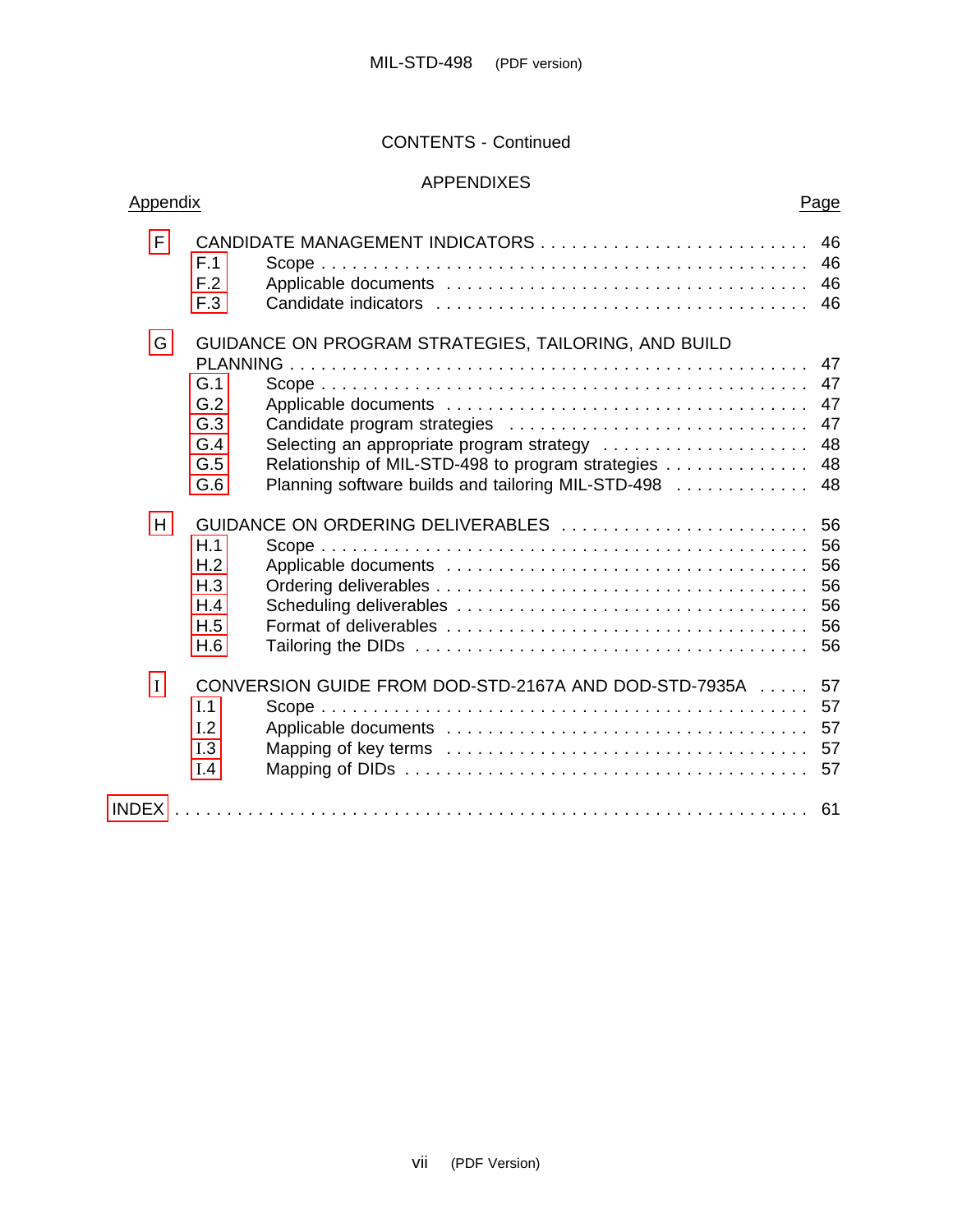<span id="page-7-5"></span><span id="page-7-4"></span><span id="page-7-3"></span><span id="page-7-2"></span><span id="page-7-1"></span><span id="page-7-0"></span>

| <u>Figure</u>  |                                                                          | Page |
|----------------|--------------------------------------------------------------------------|------|
| $\mathbf{1}$   | One possible mapping of MIL-STD-498 activities to multiple builds  11    |      |
| $\overline{2}$ |                                                                          |      |
| 3              | Interpreting MIL-STD-498 for incorporation of reusable software  34      |      |
| 4              | Categories to be used for classifying problems in software products  37  |      |
| 5              |                                                                          |      |
| 6              |                                                                          |      |
| $\overline{7}$ | Key features of three DOD program strategies  47                         |      |
| 8              | Sample risk analysis for determining the appropriate program strategy 49 |      |
| 9              | One possible way of applying MIL-STD-498 to the Grand Design             |      |
| 10             | One possible way of applying MIL-STD-498 to the Incremental              |      |
| 11             | One possible way of applying MIL-STD-498 to the Evolutionary             |      |
| 12             | One possible way of applying MIL-STD-498 to a reengineering project 53   |      |
| 13             | Example of build planning for a MIL-STD-498 project  54                  |      |
| 14             |                                                                          |      |
| 15             | Mapping of DOD-STD-7935A DIDs to MIL-STD-498 DIDs 58                     |      |
| 16             | Mapping of DOD-STD-2167A DIDs to MIL-STD-498 DIDs 59                     |      |
| 17             | Mapping of MIL-STD-498 DIDs to DOD-STD-2167A and                         |      |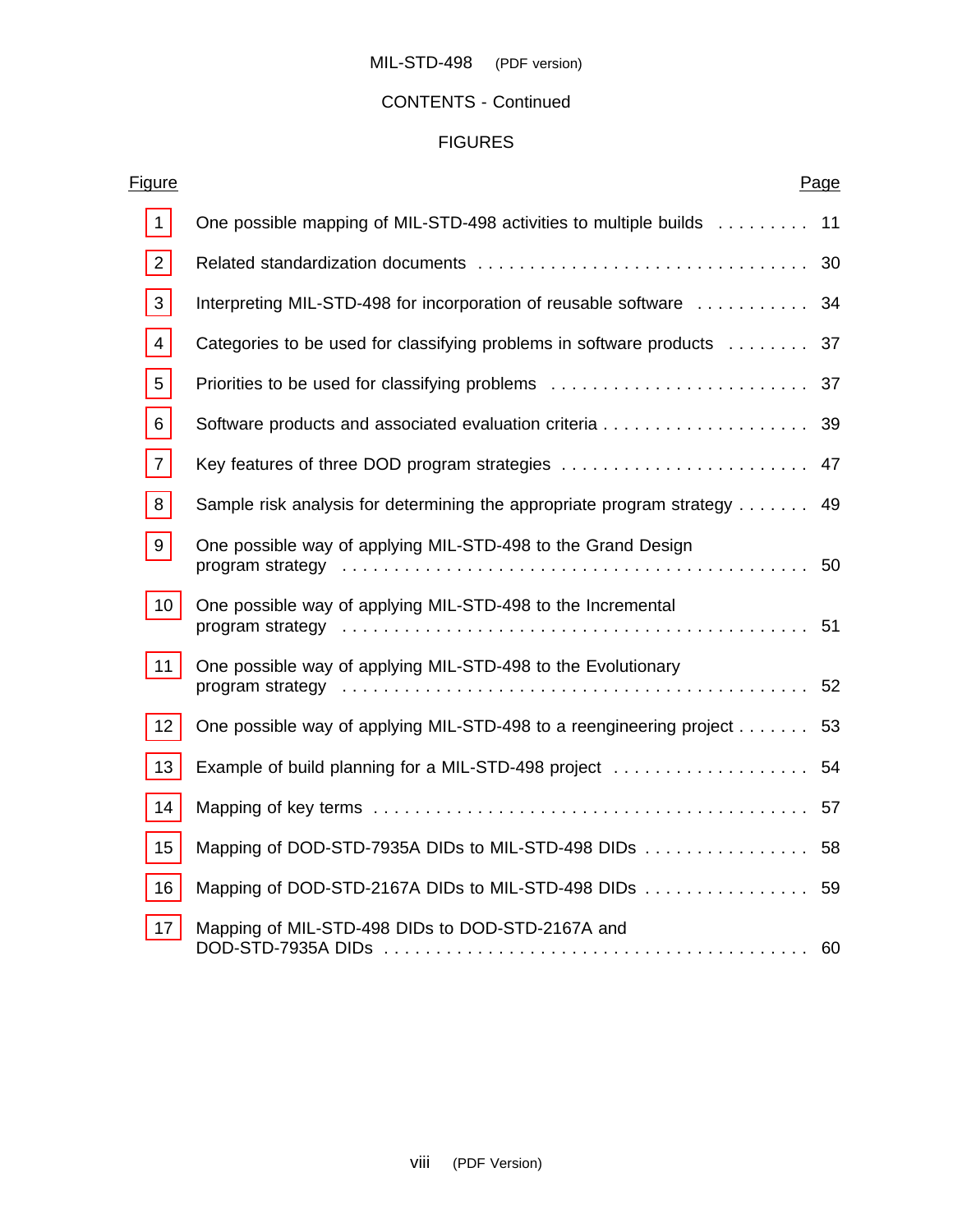#### 1. SCOPE

<span id="page-8-13"></span><span id="page-8-10"></span><span id="page-8-5"></span><span id="page-8-4"></span><span id="page-8-0"></span>1.1 Purpose. The purpose of this standard is to establish uniform requirements for software development and documentation.

1.2 Application. MIL-STD-498 is intended to be applied as follows.

<span id="page-8-8"></span><span id="page-8-6"></span><span id="page-8-3"></span>1.2.1 Organizations and agreements. This standard can be applied to contractors, subcontractors, or Government in-house agencies performing software development. For uniformity, the term ["acquirer"](#page-11-0) is used for the organization requiring the technical effort, ["developer"](#page-12-0) for the organization performing the technical effort, "contract" for the agreement between these parties, "Statement of Work" (SOW) for the list of tasks to be performed by the developer, "Contract Data Requirements List" (CDRL) for the list of deliverable software products, and "subcontractor" for any organization tasked by the developer to perform part of the required effort. ["Software development"](#page-13-0) is used as an inclusive term encompassing new development, modification, reuse, reengineering, maintenance, and all other activities resulting in software products.

<span id="page-8-12"></span><span id="page-8-11"></span>1.2.2 Contract-specific application. This standard is invoked by citing it on a contract. It applies to each software product and to each type of software covered by the contract, regardless of storage medium, to the extent specified in the contract. Examples of types of software include deliverable versus non-deliverable, software designed to meet user needs versus software in the engineering and test environments, and software designed to meet one user need versus software designed to meet another. The acquirer is expected to specify the types of software to which the standard applies and to tailor the standard appropriately for each type of software. If the standard is invoked without such a statement of selective application, it will be understood to apply in its entirety to all deliverable software, with requirements concerning the software development environment applicable to the software development environment for the deliverable software. While this standard is written in terms of [Computer Software Configuration Items](#page-12-1) (CSCIs), it may be applied to software not designated as a CSCI, with the term "CSCI" interpreted appropriately. Software installed in firmware is subject to all of the aforementioned provisions. This standard does not apply to the hardware element of firmware.

<span id="page-8-9"></span><span id="page-8-2"></span><span id="page-8-1"></span>1.2.3 Tailoring. This standard and its Data Item Descriptions (DIDs) are meant to be tailored for each type of software to which they are applied. While tailoring is the responsibility of the acquirer, suggested tailoring may be provided by prospective and selected developers. General tailoring guidance can be found in Section [6](#page-36-7) and in DOD-HDBK-248. Tailoring guidance specific to this standard can be found in Appendixe[s G](#page-54-5) and [H](#page-63-7) and in guidebooks and handbooks planned for this standard.

<span id="page-8-7"></span>1.2.4 Interpretation of selected terms. The following terms have a special interpretation as used in this standard.

- 1.2.4.1 Interpretation of "system". The following interpretations apply:
	- a. The term "system," as used in this standard, may mean: (1) a hardware-software system (for example, a radar system) for which this standard covers only the software portion, or (2) a software system (for example, a payroll system) for which this standard governs overall development.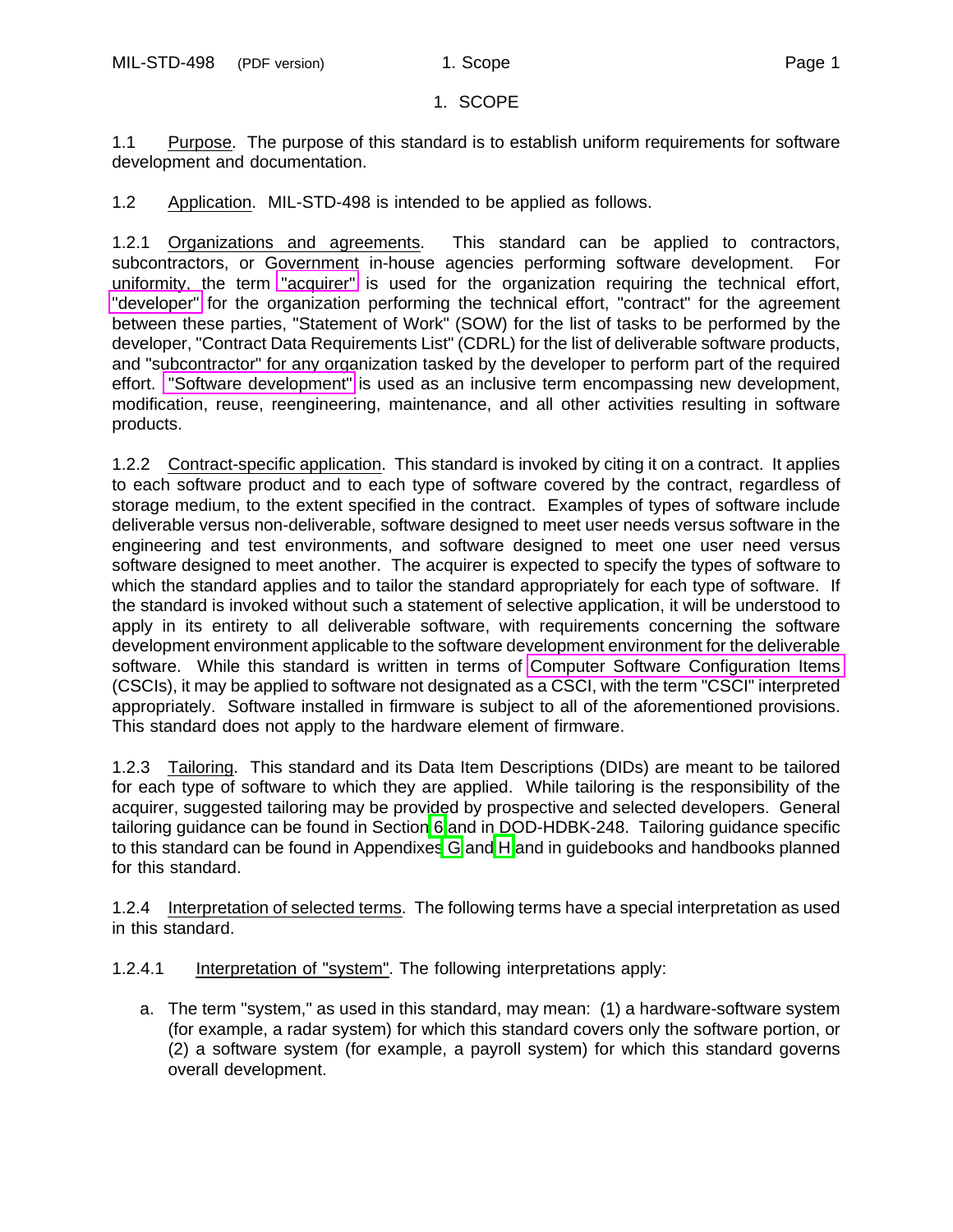<span id="page-9-5"></span><span id="page-9-4"></span><span id="page-9-1"></span>b. If a system consists of subsystems, all requirements in this standard concerning systems apply to the subsystems as well. If a contract is based on alternatives to systems and subsystems, such as complex items, the requirements in this standard concerning the system and its specification apply to these alternatives and their specifications.

<span id="page-9-2"></span>1.2.4.2 Interpretation of "participate" in system development. The term "participate" in paragraphs regarding system-level activities is to be interpreted as follows: If the software covered by this standard is part of a hardware-software system for which this standard covers only the software portion, the term "participate" is to be interpreted as "take part in, as described in the software development plan." If the software (possibly with its computers) is considered to constitute a system, the term "participate" is to be interpreted as "be responsible for."

<span id="page-9-3"></span>1.2.4.3 Interpretation of "develop," "define," etc. Throughout this standard, requirements to "develop," "define," "establish," or "identify" information are to be interpreted to include new development, modification, reuse, reengineering, maintenance, or any other activity or combination of activities resulting in software products.

<span id="page-9-0"></span>1.2.4.4 Interpretation of "record". Throughout this standard, requirements to "record" information are to be interpreted to mean "set down in a manner that can be retrieved and viewed." The result may take many forms, including, but not limited to, hand-written notes, hardcopy or electronic documents, and data recorded in computer-aided software engineering (CASE) and project management tools.

1.3 Order of precedence. In the event of conflict between the requirements of this standard and other applicable standardization documents, the acquirer is responsible for resolving the conflicts.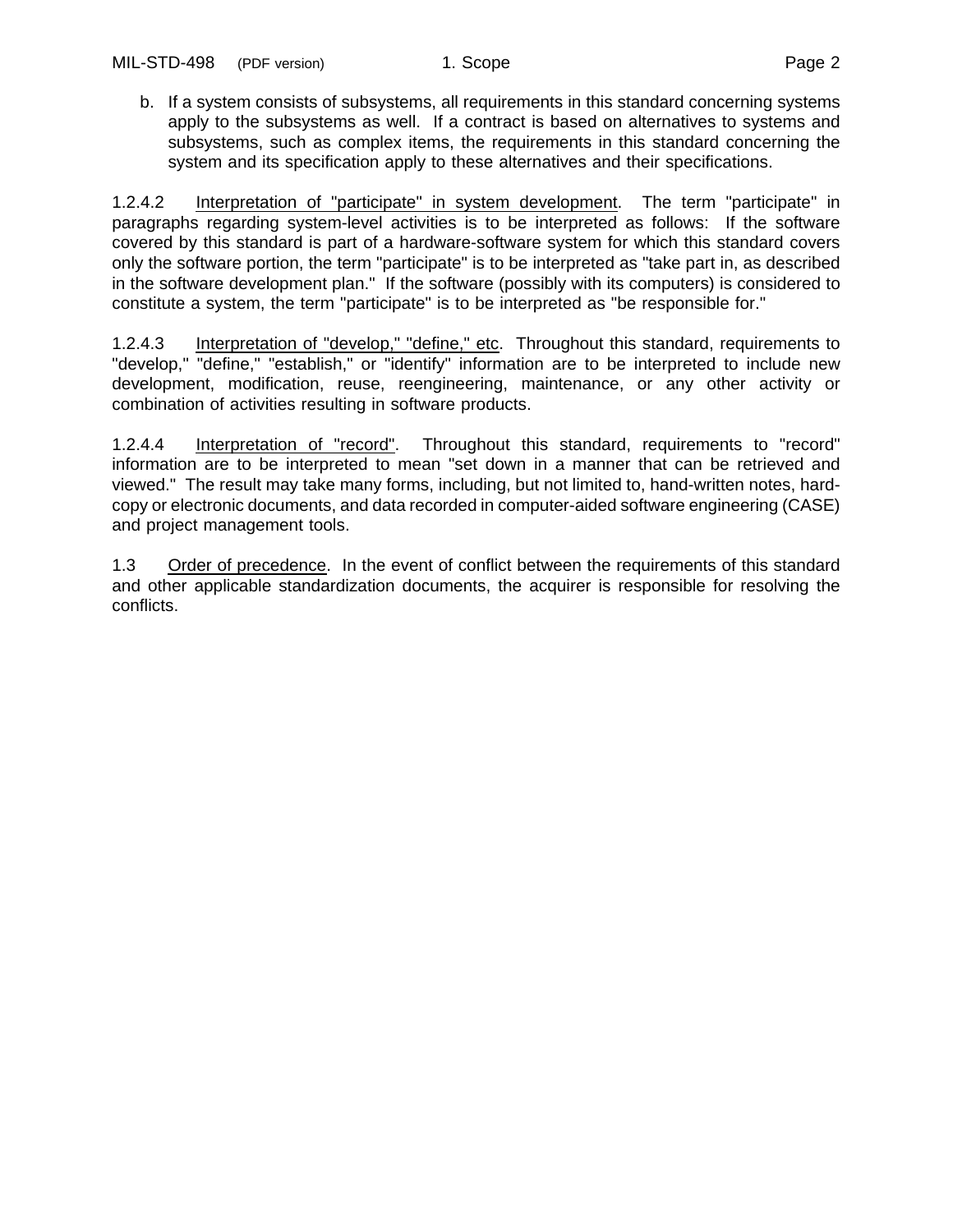### 2. REFERENCED DOCUMENTS

<span id="page-10-0"></span>This section does not apply to this standard, since no documents are referenced in Sections 3, 4, or 5. Section [6](#page-36-8) contains a list of standardization documents that may be used with this standard.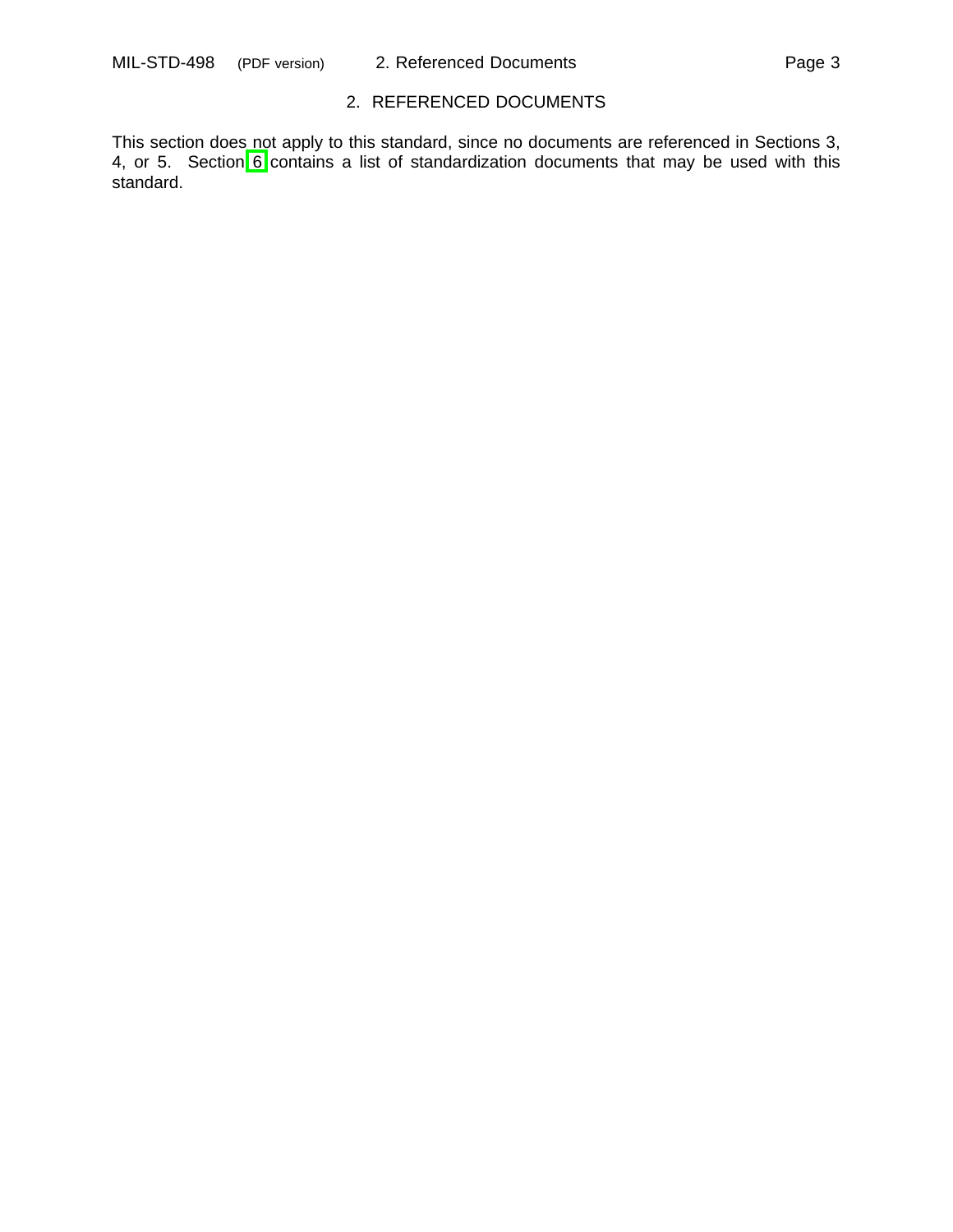## 3. DEFINITIONS

<span id="page-11-1"></span>Note: In addition to the definitions provided here, Section 1 describes MIL-STD-498's interpretation or special usage of the following terms: [acquirer, contract, Contract Data](#page-8-6) [Requirements List,](#page-8-6) [define, develop,](#page-9-3) [developer,](#page-8-6) [establish, identify,](#page-9-3) [participate,](#page-9-4) [record,](#page-9-3) [software](#page-8-6) [development, Statement of Work, subcontractor,](#page-8-6) [subsystem,](#page-8-7) and [system.](#page-8-7)

<span id="page-11-0"></span>[3.1](#page-0-0) Acceptance. An action by an authorized representative of the acquirer by which the acquirer assumes ownership of software products as partial or complete performance of a contract.

[3.2](#page-0-0) Acquirer. An organization that procures software products for itself or another organization.

[3.3](#page-0-1) Approval. Written notification by an authorized representative of the acquirer that a developer's plans, design, or other aspects of the project appear to be sound and can be used as the basis for further work. Such approval does not shift responsibility from the developer to meet contractual requirements.

<span id="page-11-3"></span>[3.4](#page-0-1) Architecture. The organizational structure of a system or CSCI, identifying its components, their interfaces, and a concept of execution among them.

<span id="page-11-4"></span>[3.5](#page-0-4) Associate developer. An organization that is neither prime contractor nor subcontractor to the developer, but who has a development role on the same or related system or project.

[3.6](#page-0-3) Behavioral design. The design of how an overall system or CSCI will behave, from a user's point of view, in meeting its [requirements,](#page-13-1) ignoring the internal implementation of the system or CSCI. This design contrasts with architectural design, which identifies the internal components of the system or CSCI, and with the detailed design of those components.

[3.7](#page-0-3) Build. (1) A version of software that meets a specified subset of the requirements that the completed software will meet. (2) The period of time during which such a version is developed. Note: The relationship of the terms "build" and "version" is up to the developer; for example, it may take several versions to reach a build, a build may be released in several parallel versions (such as to different sites), or the terms may be used as synonyms.

<span id="page-11-2"></span>3.8 Computer database. See [database.](#page-12-2)

3.9 Computer hardware. Devices capable of accepting and storing computer data, executing a systematic sequence of operations on computer data, or producing control outputs. Such devices can perform substantial interpretation, computation, communication, control, or other logical functions.

[3.10](#page-0-2) Computer program. A combination of computer instructions and data definitions that enable computer hardware to perform computational or control functions.

3.11 Computer software. See [software.](#page-13-0)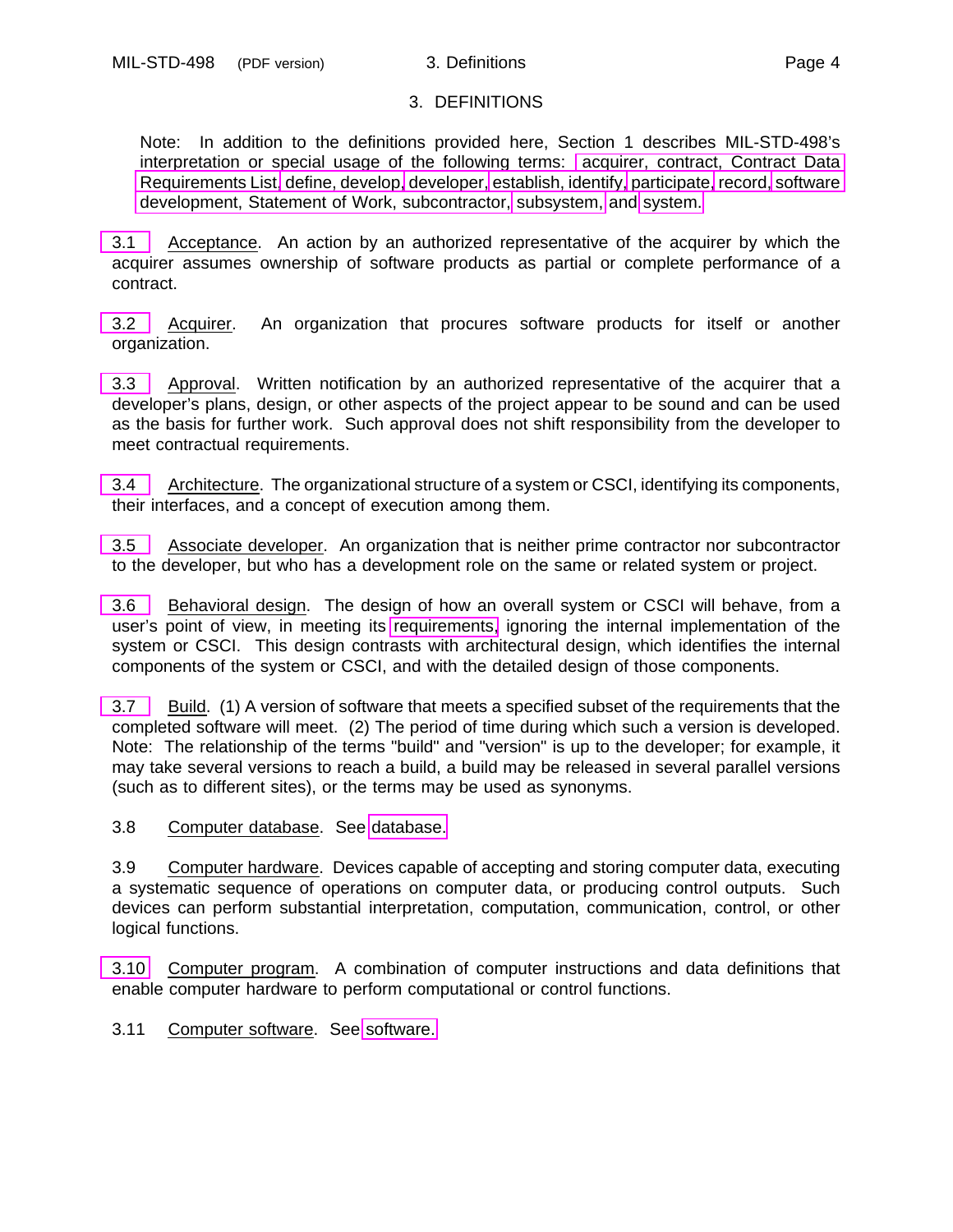<span id="page-12-1"></span>[3.12](#page-0-5) Computer Software Configuration Item (CSCI). An aggregation of [software](#page-13-0) that satisfies an end use function and is designated for separate configuration management by the acquirer. CSCIs are selected based on tradeoffs among software function, size, host or target computers, developer, [support concept,](#page-4-0) plans for reuse, criticality, interface considerations, need to be separately documented and controlled, and other factors.

3.13 Configuration Item. An aggregation of hardware, software, or both that satisfies an end use function and is designated for separate configuration management by the acquirer.

<span id="page-12-2"></span>[3.14](#page-1-0) Database. A collection of related data stored in one or more computerized files in a manner that can be accessed by users or computer programs via a database management system.

3.15 Database management system. An integrated set of computer programs that provide the capabilities needed to establish, modify, make available, and maintain the integrity of a database.

[3.16](#page-1-2) Deliverable software product. A [software product](#page-14-0) that is required by the contract to be delivered to the acquirer or other designated recipient.

<span id="page-12-3"></span>[3.17](#page-1-1) Design. Those characteristics of a system or CSCI that are selected by the developer in response to the [requirements.](#page-13-1) Some will match the requirements; others will be elaborations of requirements, such as definitions of all error messages in response to a requirement to display error messages; others will be implementation related, such as decisions about what software units and logic to use to satisfy the requirements.

<span id="page-12-0"></span>[3.18](#page-1-5) Developer. An organization that develops [software products](#page-14-0) ("develops" may include new development, modification, reuse, reengineering, maintenance, or any other activity that results in software products). The developer may be a contractor or a Government agency.

[3.19](#page-1-4) Document/documentation. A collection of data, regardless of the medium on which it is recorded, that generally has permanence and can be read by humans or machines.

<span id="page-12-4"></span>[3.20](#page-1-3) Evaluation. The process of determining whether an item or activity meets specified criteria.

[3.21](#page-2-3) Firmware. The combination of a hardware device and computer instructions and/or computer data that reside as read-only software on the hardware device.

<span id="page-12-5"></span>[3.22](#page-2-2) Hardware Configuration Item (HWCI). An aggregation of hardware that satisfies an end use function and is designated for separate configuration management by the acquirer.

[3.23](#page-2-1) Independent verification and validation (IV&V). Systematic evaluation of software products and activities by an agency that is not responsible for developing the product or performing the activity being evaluated. IV&V is not within the scope of this standard.

[3.24](#page-2-0) Interface. In software development, a relationship among two or more entities (such as CSCI-CSCI, CSCI-HWCI, CSCI-user, or software unit-software unit) in which the entities share, provide, or exchange data. An interface is not a CSCI, software unit, or other system component; it is a relationship among them.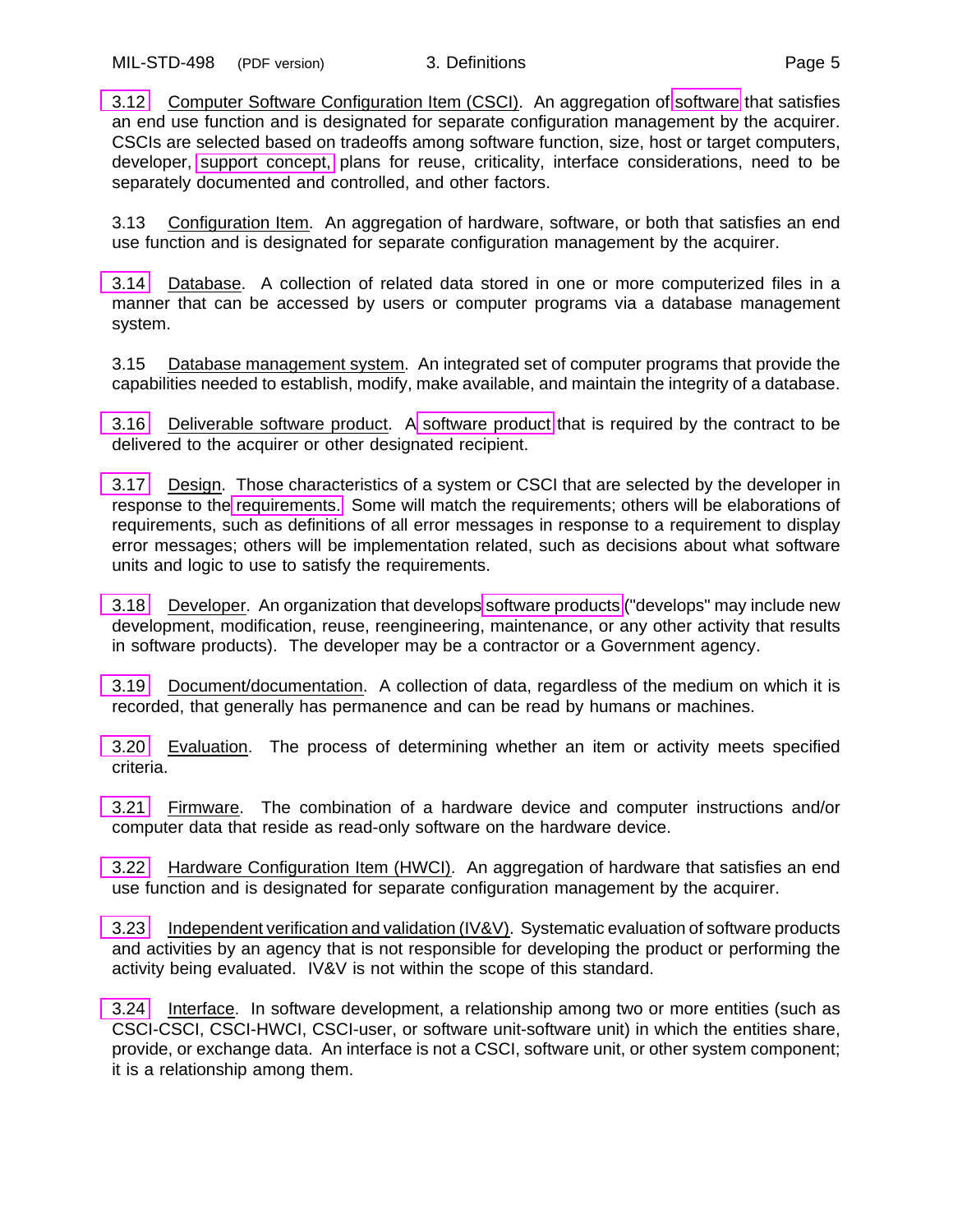[3.25](#page-2-0) Joint review. A process or meeting involving representatives of both the acquirer and the developer, during which project status, software products, and/or project issues are examined and discussed.

<span id="page-13-4"></span>[3.26](#page-2-4) Non-deliverable software product. [A software product](#page-14-0) that is not required by the contract to be delivered to the acquirer or other designated recipient.

3.27 Process. An organized set of activities performed for a given purpose; for example, the software development process.

<span id="page-13-5"></span>[3.28](#page-3-5) Qualification testing. Testing performed to demonstrate to the acquirer that a CSCI or a system meets its specified [requirements.](#page-13-1)

[3.29](#page-3-4) Reengineering. The process of examining and altering an existing system to reconstitute it in a new form. May include reverse engineering (analyzing a system and producing a representation at a higher level of abstraction, such as design from code), restructuring (transforming a system from one representation to another at the same level of abstraction), redocumentation (analyzing a system and producing user or support documentation), forward engineering (using software products derived from an existing system, together with new requirements, to produce a new system), retargeting (transforming a system to install it on a different target system), and translation (transforming source code from one language to another or from one version of a language to another).

<span id="page-13-1"></span>[3.30](#page-3-3) Requirement. (1) A characteristic that a system or CSCI must possess in order to be [acceptable](#page-11-0) to the acquirer. (2) A mandatory statement in this standard or another portion of the contract.

<span id="page-13-2"></span>[3.31](#page-3-2) Reusable software product. A [software product](#page-14-0) developed for one use but having other uses, or one developed specifically to be usable on multiple projects or in multiple roles on one project. Examples include, but are not limited to, commercial off-the-shelf software products, acquirer-furnished software products, software products in reuse libraries, and pre-existing developer software products. Each use may include all or part of the software product and may involve its modification. This term can be applied to any software product (for example, requirements, architectures, etc.), not just to software itself.

<span id="page-13-0"></span>[3.32](#page-3-1) Software. [Computer programs](#page-11-2) and [computer databases.](#page-11-2) Note: Although some definitions of software include documentation, MIL-STD-498 limits the definition to computer programs and computer databases in accordance with Defense Federal Acquisition Regulation Supplement 227.401.

<span id="page-13-3"></span>[3.33](#page-3-0) Software development. A set of activities that results in [software products.](#page-14-0) Software development may include new development, modification, reuse, reengineering, maintenance, or any other activities that result in software products.

[3.34](#page-4-1) Software development file (SDF). A repository for material pertinent to the development of a particular body of software. Contents typically include (either directly or by reference) considerations, rationale, and constraints related to requirements analysis, design, and implementation; developer-internal test information; and schedule and status information.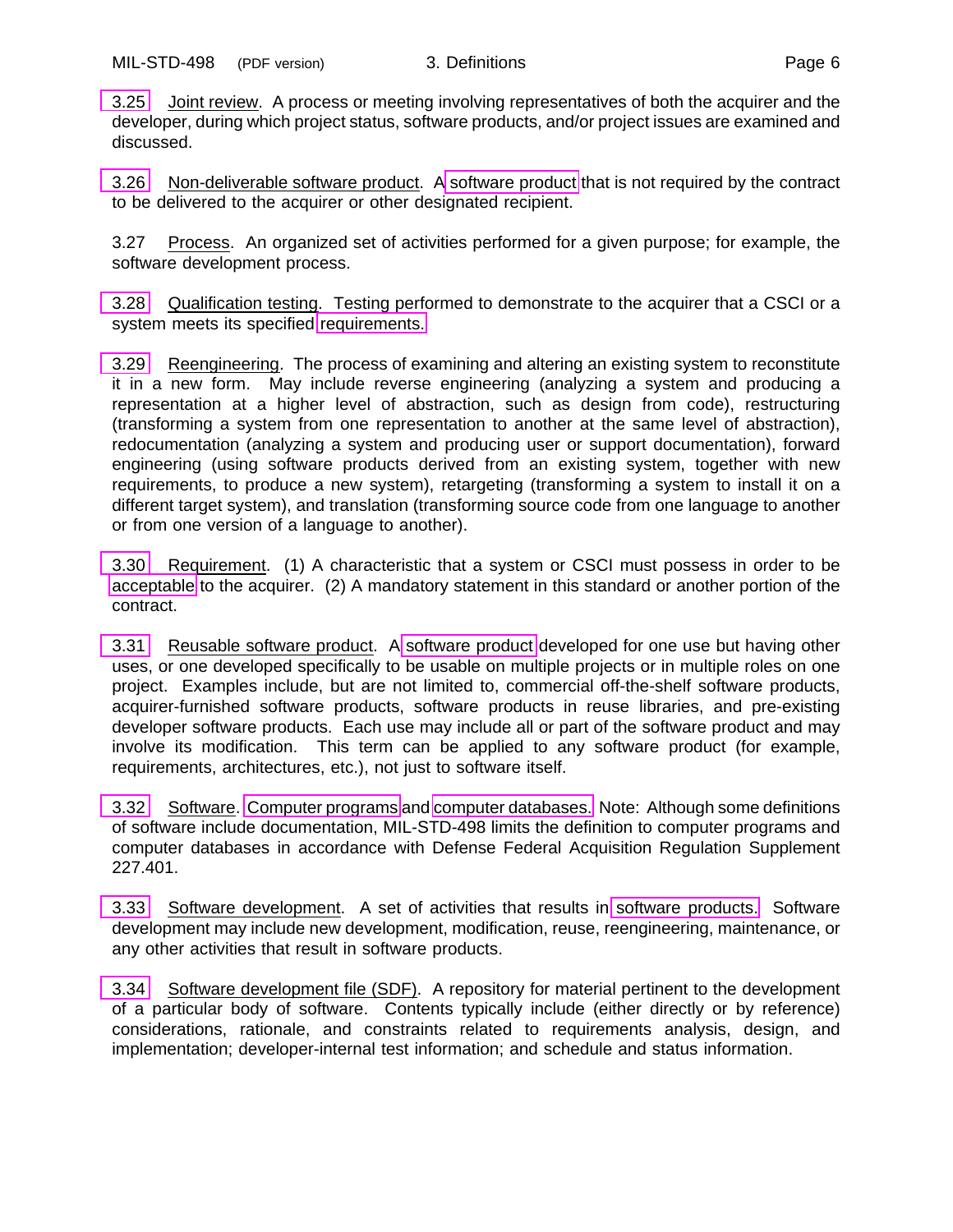<span id="page-14-7"></span>[3.35](#page-4-1) Software development library (SDL). A controlled collection of software, documentation, other intermediate and final software products, and associated tools and procedures used to facilitate the orderly development and subsequent support of software.

<span id="page-14-3"></span>[3.36](#page-4-9) Software development process. An organized set of activities performed to translate user needs into [software products.](#page-14-0)

<span id="page-14-5"></span>3.37 Software engineering. In general usage, a synonym for software development. As used in this standard, a subset of software development consisting of all activities except qualification testing. The standard makes this distinction for the sole purpose of giving separate names to the software engineering and software test environments.

[3.38](#page-4-8) Software engineering environment. The facilities, hardware, software, firmware, procedures, and documentation needed to perform software engineering. Elements may include but are not limited to computer-aided software engineering (CASE) tools, compilers, assemblers, linkers, loaders, operating systems, debuggers, simulators, emulators, documentation tools, and database management systems.

<span id="page-14-2"></span><span id="page-14-0"></span>[3.39](#page-4-7) Software product. Software or associated information created, modified, or incorporated to satisfy a contract. Examples include plans, requirements, design, code, databases, test information, and manuals.

[3.40](#page-4-6) Software quality. The ability of software to satisfy its specified [requirements.](#page-13-1)

<span id="page-14-1"></span>[3.41](#page-4-5) Software support. The set of activities that takes place to ensure that software installed for operational use continues to perform as intended and fulfill its intended role in system operation. Software support includes software maintenance, aid to users, and related activities.

[3.42](#page-4-3) Software system. A system consisting solely of software and possibly the computer equipment on which the software operates.

<span id="page-14-6"></span>[3.43](#page-5-0) Software test environment. The facilities, hardware, software, firmware, procedures, and documentation needed to perform qualification, and possibly other, testing of software. Elements may include but are not limited to simulators, code analyzers, test case generators, and path analyzers, and may also include elements used in the software engineering environment.

<span id="page-14-4"></span>[3.44](#page-4-2) Software transition. The set of activities that enables responsibility for software development to pass from one organization, usually the organization that performs initial software development, to another, usually the organization that will perform [software support.](#page-14-1)

[3.45](#page-4-4) Software unit. An element in the [design](#page-12-3) of a [CSCI;](#page-12-1) for example, a major subdivision of a CSCI, a component of that subdivision, a class, object, module, function, routine, or database. Software units may occur at different levels of a hierarchy and may consist of other software units. Software units in the design may or may not have a one-to-one relationship with the code and data entities (routines, procedures, databases, data files, etc.) that implement them or with the computer files containing those entities.

3.46 Support (of software). See software support.

3.47 Transition (of software). See software transition.

3.48 Definitions of acronyms used in this standard. See Appendix [A.](#page-39-3)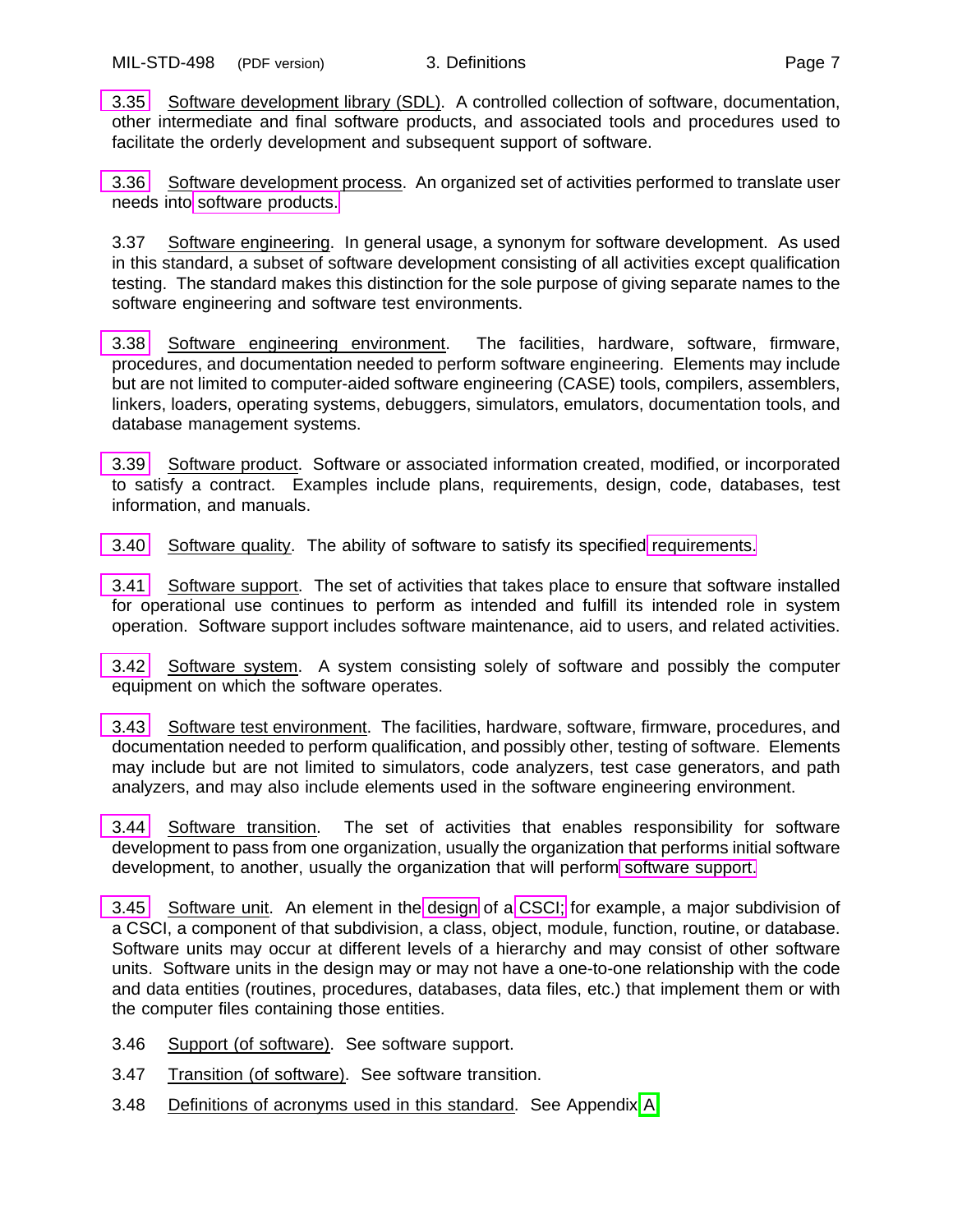# 4. GENERAL REQUIREMENTS

<span id="page-15-3"></span><span id="page-15-0"></span>[4.1](#page-3-9) [Software development process.](#page-14-3) The developer shall establish a software development process consistent with contract requirements. The software development process shall include the following major activities, which may overlap, may be applied iteratively, may be applied differently to different elements of software, and need not be performed in the order listed below. Appendix [G](#page-54-6) provides examples. The developer's software development process shall be described in the software development plan.

- a. Project planning and oversight (section [5.1\)](#page-19-4)
- b. Establishing a software development environment [\(5.2\)](#page-20-6)
- c. System requirements analysis [\(5.3\)](#page-20-7)
- d. System design [\(5.4\)](#page-21-5)
- e. Software requirements analysis [\(5.5\)](#page-22-5)
- f. Software design [\(5.6\)](#page-22-6)
- g. Software implementation and unit testing [\(5.7\)](#page-23-5)
- h. Unit integration and testing [\(5.8\)](#page-23-6)
- i. CSCI qualification testing [\(5.9\)](#page-24-5)
- j. CSCI/HWCI integration and testing [\(5.10\)](#page-25-5)
- k. System qualification testing [\(5.11\)](#page-26-6)
- l. Preparing for software use [\(5.12\)](#page-27-5)
- m. Preparing for software transition [\(5.13\)](#page-28-5)
- <span id="page-15-1"></span>n. Integral processes:
	- 1) Software configuration management [\(5.14\)](#page-30-6)
	- 2) Software product evaluation [\(5.15\)](#page-31-5)
	- 3) Software quality assurance [\(5.16\)](#page-31-6)
	- 4) Corrective action [\(5.17\)](#page-32-4)
	- 5) Joint technical and management reviews [\(5.18\)](#page-32-5)
	- 6) Other activities [\(5.19\)](#page-33-3)

[4.2](#page-3-6) General requirements for [software development.](#page-13-0) The developer shall meet the following general requirements in carrying out the detailed requirements in section [5](#page-18-2) of this standard.

<span id="page-15-2"></span>[4.2.1](#page-3-6) Software development methods. The developer shall use systematic, documented methods for all software development activities. These methods shall be described in, or referenced from, the software development plan.

[4.2.2](#page-3-7) Standards for [software products.](#page-14-2) The developer shall develop and apply standards for representing requirements, design, code, test cases, test procedures, and test results. These standards shall be described in, or referenced from, the software development plan.

[4.2.3](#page-3-8) [Reusable software products.](#page-13-2) The developer shall meet the following requirements.

[4.2.3.1](#page-3-8) Incorporating reusable software products. The developer shall identify and evaluate reusable software products for use in fulfilling the requirements of the contract. The scope of the search and the criteria to be used for evaluation shall be as described in the software development plan. Reusable software products that meet the criteria shall be used where practical. Appendix [B](#page-40-4) provides required and candidate criteria and interprets this standard for incorporation of reusable software products. Incorporated software products shall meet the data rights requirements in the contract.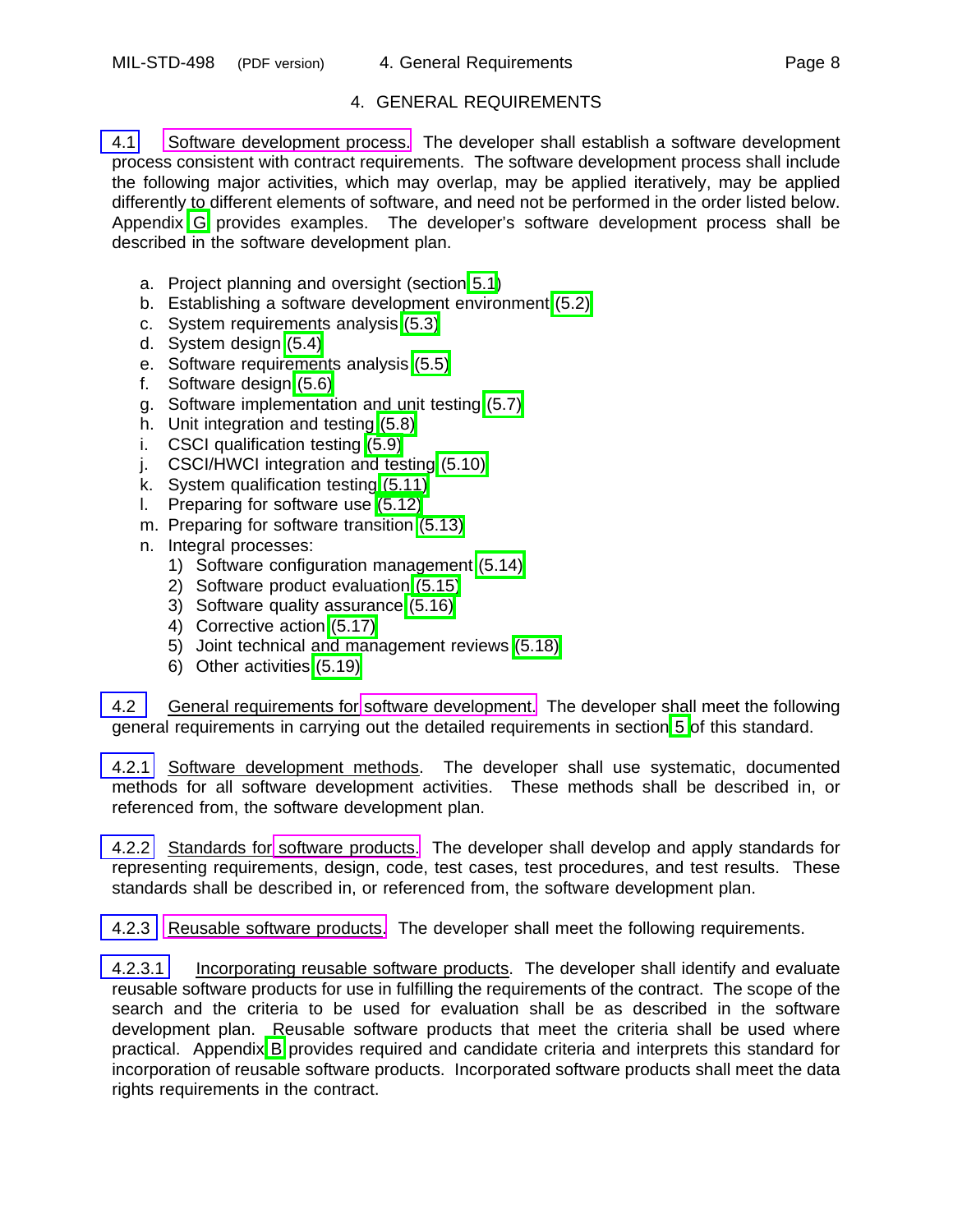<span id="page-16-1"></span><span id="page-16-0"></span>[4.2.3.2](#page-4-11) Developing reusable software products. During the course of the contract, the developer shall identify opportunities for developing software products for reuse and shall evaluate the benefits and costs of these opportunities. Opportunities that provide cost benefits and are compatible with program objectives shall be identified to the acquirer.

Note: In addition, the developer may be required by the contract to develop software products specifically for reuse.

[4.2.4](#page-4-10) Handling of critical requirements. The developer shall meet the following requirements.

<span id="page-16-2"></span>4.2.4.1 Safety assurance. The developer shall identify as safety-critical those CSCIs or portions thereof whose failure could lead to a hazardous system state (one that could result in unintended death, injury, loss of property, or environmental harm). If there is such software, the developer shall develop a safety assurance strategy, including both tests and analyses, to assure that the requirements, design, implementation, and operating procedures for the identified software minimize or eliminate the potential for hazardous conditions. The strategy shall include a software safety program, which shall be integrated with the system safety program if one exists. The developer shall record the strategy in the software development plan, implement the strategy, and produce evidence, as part of required software products, that the safety assurance strategy has been carried out.

<span id="page-16-3"></span>4.2.4.2 Security assurance. The developer shall identify as security-critical those CSCIs or portions thereof whose failure could lead to a breach of system security. If there is such software, the developer shall develop a security assurance strategy to assure that the requirements, design, implementation, and operating procedures for the identified software minimize or eliminate the potential for breaches of system security. The developer shall record the strategy in the software development plan, implement the strategy, and produce evidence, as part of required software products, that the security assurance strategy has been carried out.

<span id="page-16-4"></span>4.2.4.3 Privacy assurance. The developer shall identify as privacy-critical those CSCIs or portions thereof whose failure could lead to a breach of system privacy. If there is such software, the developer shall develop a privacy assurance strategy to assure that the requirements, design, implementation, and operating procedures for the identified software minimize or eliminate the potential for breaches of system privacy. The developer shall record the strategy in the software development plan, implement the strategy, and produce evidence, as part of required software products, that the privacy assurance strategy has been carried out.

4.2.4.4 Assurance of other critical requirements. If a system relies on software to satisfy other requirements deemed critical by the contract or by system specifications, the developer shall identify those CSCIs or portions thereof whose failure could lead to violation of those critical requirements; develop a strategy to assure that the requirements, design, implementation, and operating procedures for the identified software minimize or eliminate the potential for such violations; record the strategy in the software development plan; implement the strategy; and produce evidence, as part of required software products, that the assurance strategy has been carried out.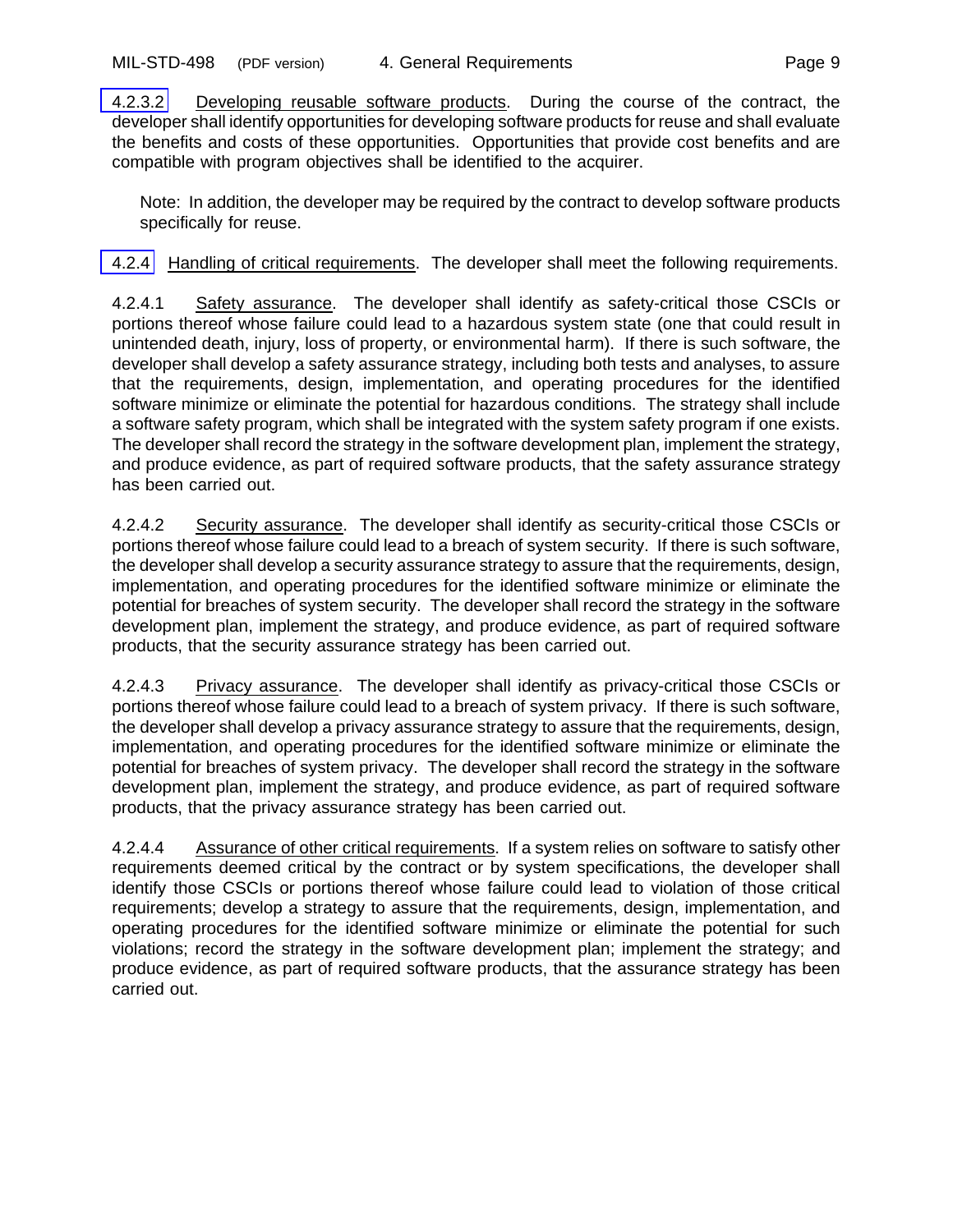<span id="page-17-1"></span><span id="page-17-0"></span>[4.2.5](#page-4-12) Computer hardware resource utilization. The developer shall analyze contract requirements concerning computer hardware resource utilization (such as maximum allowable use of processor capacity, memory capacity, input/output device capacity, auxiliary storage device capacity, and communications/network equipment capacity). The developer shall allocate computer hardware resources among the CSCIs, monitor the utilization of these resources for the duration of the contract, and reallocate or identify the need for additional resources as necessary to meet contract requirements.

[4.2.6](#page-4-12) Recording rationale. The developer shall record rationale that will be useful to the support agency for key decisions made in specifying, designing, implementing, and testing the software. The rationale shall include trade-offs considered, analysis methods, and criteria used to make the decisions. The rationale shall be recorded in documents, code comments, or other media that will transition to the support agency. The meaning of "key decisions" and the approach for providing the rationale shall be described in the software development plan.

[4.2.7](#page-4-12) Access for acquirer review. The developer shall provide the acquirer or its authorized representative access to developer and subcontractor facilities, including the software engineering and test environments, for review of software products and activities required by the contract.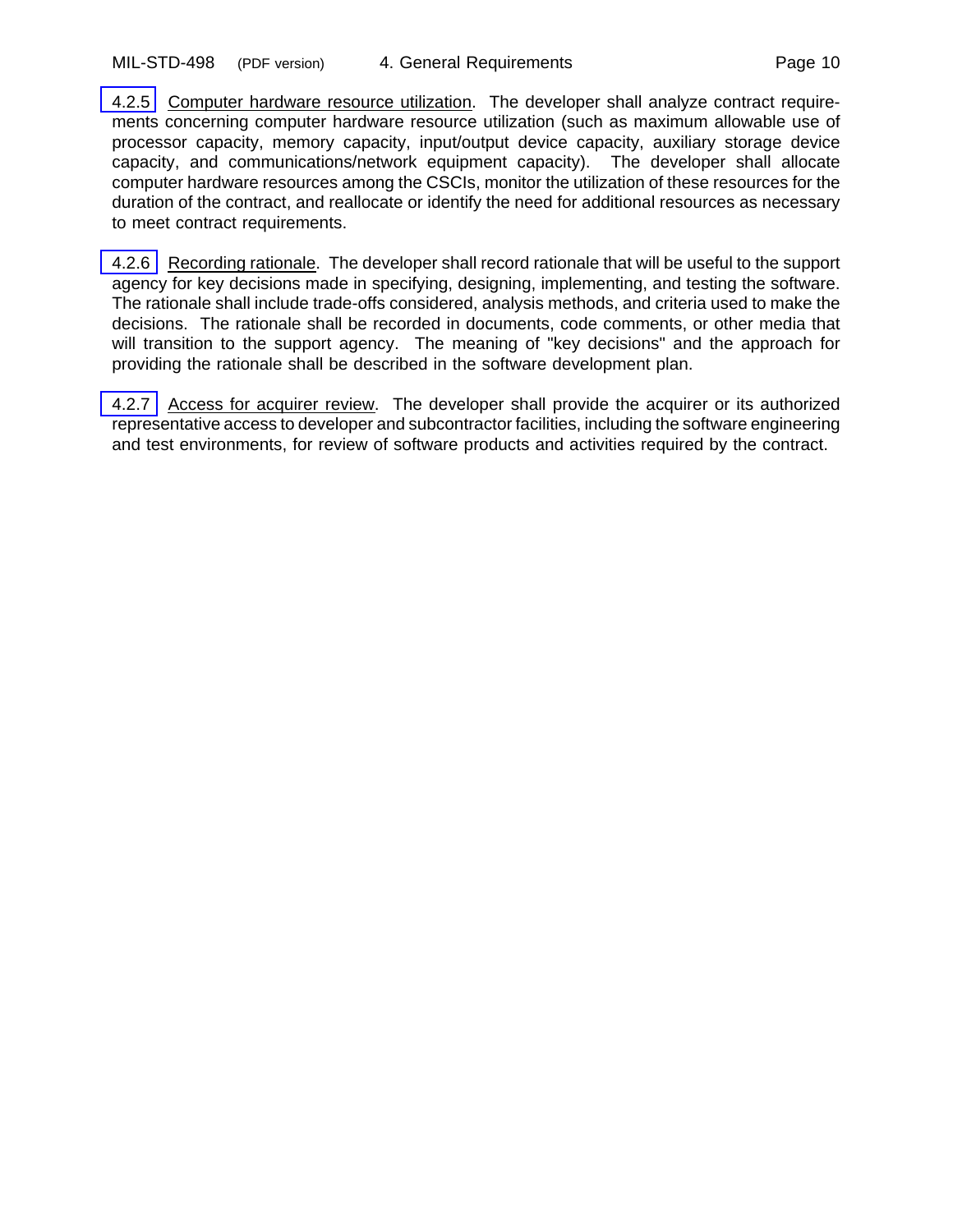### 5. DETAILED REQUIREMENTS

<span id="page-18-2"></span><span id="page-18-1"></span><span id="page-18-0"></span>The order of the requirements in this section is not intended to specify the order in which they must be carried out. Many of the activities may be ongoing at one time; different software products may proceed at different paces; and activities specified in early subsections may depend on input from activities in later subsections. If the software is developed in multiple builds, some activities may be performed in every build, others may be performed only in selected builds, and activities and software products may not be complete until several or all builds are accomplished. Figure [1](#page-18-3) provides an example of how each activity may be applied in one or more builds. Nonmandatory notes throughout section 5 tell how to interpret each activity on a project involving multiple builds. A project involving a single build will accomplish all required activities in that build. Appendix [G](#page-54-0) provides guidance for planning builds, determining which activities apply to each build, and scheduling these activities.

<span id="page-18-3"></span>

| Activity                                            |   | <b>Builds</b> |         |         |  |
|-----------------------------------------------------|---|---------------|---------|---------|--|
|                                                     |   | Build 2       | Build 3 | Build 4 |  |
| Project planning and oversight<br>5.1               | X | x             | x       | x       |  |
| 5.2 Establishing a software development environment | X | X             | X       | X       |  |
| 5.3 System requirements analysis                    | x | x             |         |         |  |
| 5.4 System design                                   | X | x             | X       |         |  |
| 5.5 Software requirements analysis                  | x | x             | x       | x       |  |
| 5.6 Software design                                 | X | x             | x       | X       |  |
| 5.7 Software implementation and unit testing        | x | x             | x       | x       |  |
| 5.8 Unit integration and testing                    | x | x             | x       | x       |  |
| 5.9 CSCI qualification testing                      |   | X             | X       | X       |  |
| 5.10 CSCI/HWCI integration and testing              |   | x             | x       | x       |  |
| 5.11 System qualification testing                   |   |               | x       | x       |  |
| 5.12 Preparing for software use                     | X | X             | X       | X       |  |
| 5.13 Preparing for software transition              |   |               |         | x       |  |
| Integral processes:                                 |   |               |         |         |  |
| 5.14 Software configuration management              | X | X             | X       | X       |  |
| 5.15 Software product evaluation                    | x | x             | x       | x       |  |
| 5.16 Software quality assurance                     | x | x             | x       | x       |  |
| 5.17 Corrective action                              | x | x             | x       | x       |  |
| 5.18 Joint technical and management reviews         | x | x             | x       | x       |  |
| 5.19 Other activities                               | x | x             | x       | x       |  |

FIGURE 1. One possible mapping of MIL-STD-498 activities to multiple builds.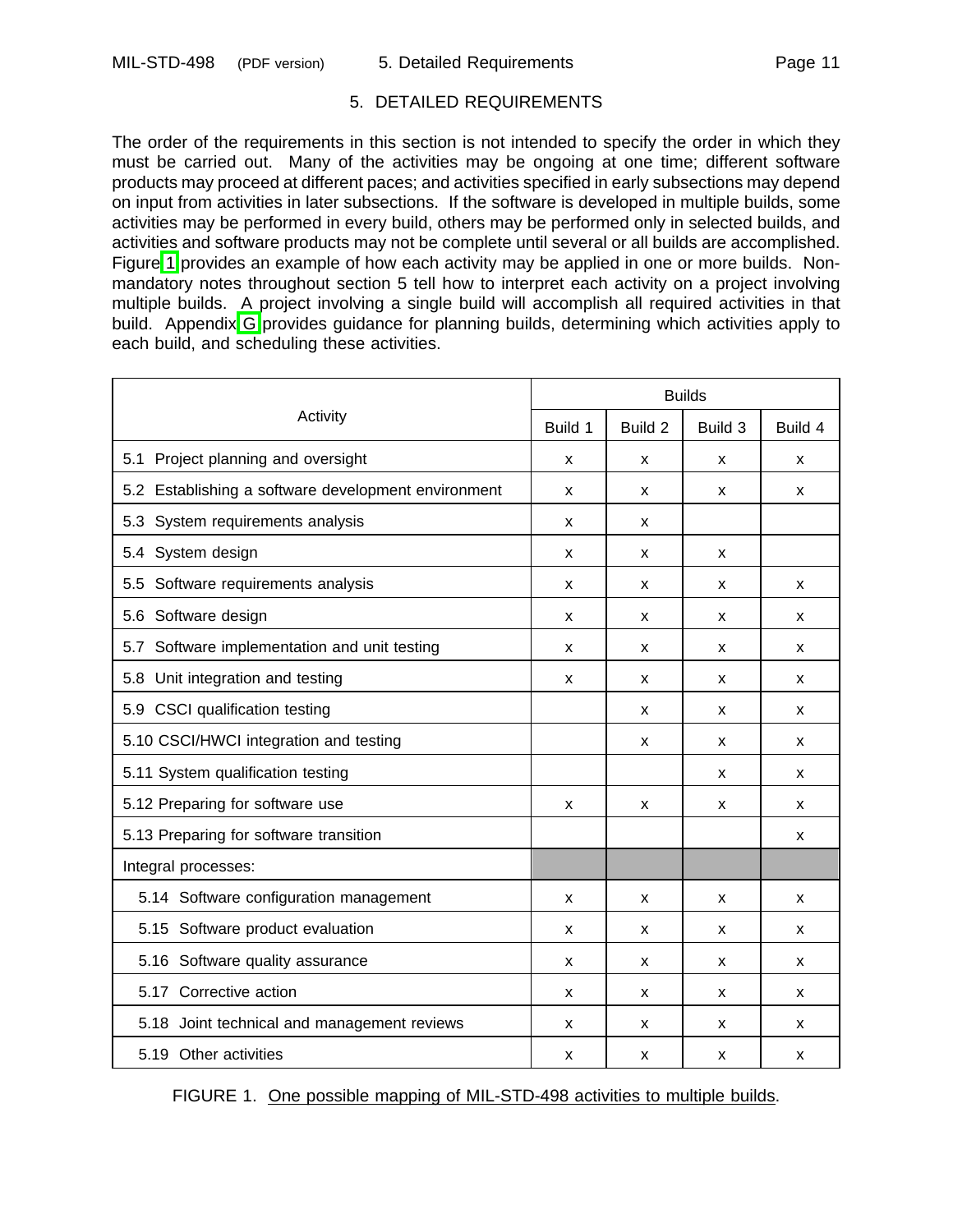<span id="page-19-4"></span><span id="page-19-3"></span><span id="page-19-0"></span>[5.1](#page-4-13) Project planning and oversight. The developer shall perform project planning and oversight in accordance with the following requirements.

Note: If a system or CSCI is developed in multiple builds, planning for each build should be interpreted to include: a) overall planning for the contract, b) detailed planning for the current build, and c) planning for future builds covered under the contract to a level of detail compatible with the information available.

<span id="page-19-5"></span>5.1.1 [Software development](#page-13-0) planning. The developer shall develop and record plans for conducting the activities required by this standard and by other software-related requirements in the contract. This planning shall be consistent with system-level planning and shall include all applicable items in the Software Development Plan [\(SDP\)](#page-0-6) DID (see [6.2\).](#page-35-0)

Note 1: The wording here and throughout MIL-STD-498 is designed to: 1) Emphasize that the development and recording of planning and engineering information is an intrinsic part of the software development process, to be performed regardless of whether a deliverable is required; 2) Use the DID as a checklist of items to be covered in the planning or engineering activity; and 3) Permit representations other than traditional documents for recording the information (e.g., computer-aided software engineering (CASE) tools).

Note 2: If the CDRL specifies delivery of the information generated by this or any other paragraph, the developer is required to format, assemble, mark, copy, and distribute the deliverable in accordance with the CDRL. This task is recognized to be separate from the task of generating and recording the required information and to require additional time and effort on the part of the developer.

<span id="page-19-2"></span>Note 3: The software development plan covers all activities required by this standard. Portions of the plan may be bound or maintained separately if this approach enhances the usability of the information. Examples include separate plans for software quality assurance and software configuration management.

<span id="page-19-6"></span><span id="page-19-1"></span>5.1.2 CSCI test planning. The developer shall develop and record plans for conducting CSCI qualification testing. This planning shall include all applicable items in the Software Test Plan [\(STP\)](#page-0-6) DID (see [6.2\)](#page-35-0).

5.1.3 System test planning. The developer shall participate in developing and recording plans for conducting system qualification testing. For software systems, this planning shall include all applicable items in the Software Test Plan [\(STP\)](#page-0-6) DID (see [6.2\).](#page-35-0) (The intent for software systems is a single software test plan covering both CSCI and system qualification testing.)

<span id="page-19-7"></span>5.1.4 Software installation planning. The developer shall develop and record plans for performing software [installation](#page-2-5) and [training](#page-2-6) at the user sites specified in the contract. This planning shall include all applicable items in the Software Installation Plan [\(SIP\)](#page-0-6) DID (see [6.2\)](#page-35-0).

5.1.5 Software transition planning. The developer shall identify all software development [resources](#page-2-5) that will be needed by the support agency to fulfill th[e support concept](#page-12-1) specified in the contract. The developer shall develop and record plans identifying these resources and describing the approach to be followed for [transitioning](#page-14-4) deliverable items to the support agency. This planning shall include all applicable items in the Software Transition Plan [\(STrP\)](#page-0-6) DID (see [6.2\).](#page-35-0)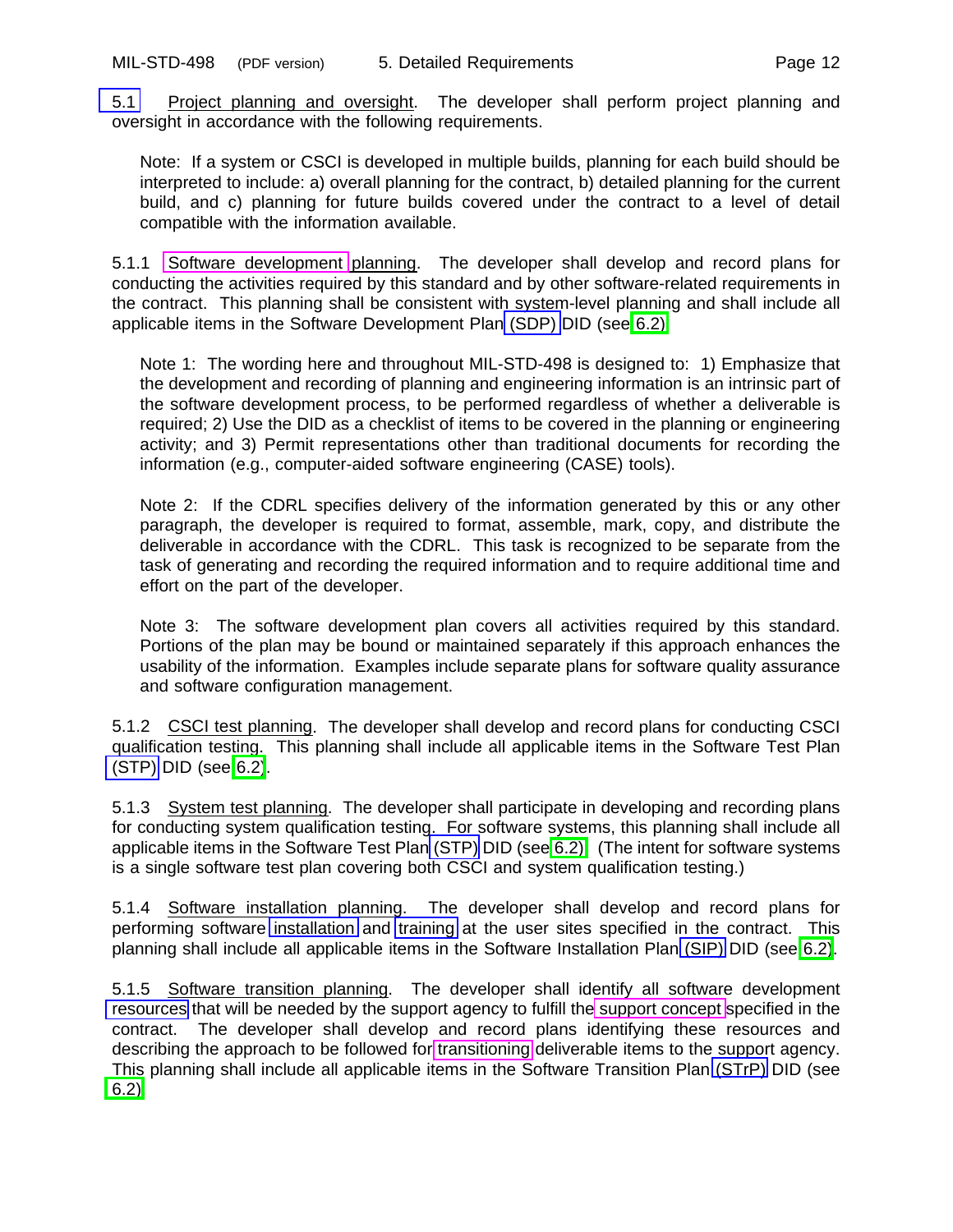<span id="page-20-2"></span><span id="page-20-0"></span>5.1.6 Following and updating plans. Following acquirer [approval](#page-11-0) of any of the plans in this section, the developer shall conduct the relevant activities in accordance with the plan. The developer's management shall review the software development process at intervals specified in the software development plan to assure that the process complies with the contract and adheres to the plans. With the exception of developer-internal scheduling and related staffing information, updates to plans shall be subject to acquirer [approval.](#page-11-0)

<span id="page-20-6"></span>[5.2](#page-5-1) Establishing a software development environment. The developer shall establish a software development environment in accordance with the following requirements.

Note: If a system or CSCI is developed in multiple builds, establishing the software development environment in each build should be interpreted to mean establishing the environment needed to complete that build.

<span id="page-20-3"></span><span id="page-20-1"></span>5.2.1 [Software engineering environment.](#page-14-5) The developer shall establish, control, and maintain a software engineering environment to perform the software engineering effort. The developer shall ensure that each element of the environment performs its intended functions.

5.2.2 [Software test environment.](#page-14-6) The developer shall establish, control, and maintain a software test environment to perform qualification, and possibly other, testing of software. The developer shall ensure that each element of the environment performs its intended functions.

5.2.3 [Software development library.](#page-14-7) The developer shall establish, control, and maintain a software development library (SDL) to facilitate the orderly development and subsequent support of software. The SDL may be an integral part of the software engineering and test environments. The developer shall maintain the SDL for the duration of the contract.

<span id="page-20-4"></span>5.2.4 [Software development files.](#page-13-3) The developer shall establish, control, and maintain a software development file (SDF) for each software unit or logically related group of software units, for each CSCI, and, as applicable, for logical groups of CSCIs, for subsystems, and for the overall system. The developer shall record information about the development of the software in appropriate SDFs and shall maintain the SDFs for the duration of the contract.

<span id="page-20-5"></span>5.2.5 [Non-deliverable software.](#page-13-4) The developer may use non-deliverable software in the development of deliverable software as long as the operation and support of the deliverable software after delivery to the acquirer do not depend on the non-deliverable software or provision is made to ensure that the acquirer has or can obtain the same software. The developer shall ensure that all non-deliverable software used on the project performs its intended functions.

<span id="page-20-7"></span>[5.3](#page-5-2) System requirements analysis. The developer shall participate in system requirements analysis in accordance with the following requirements.

Note: If a system is developed in multiple builds, its requirements may not be fully defined until the final build. The developer's planning should identify the subset of system requirements to be defined in each build and the subset to be implemented in each build. System requirements analysis for a given build should be interpreted to mean defining the system requirements so identified for that build.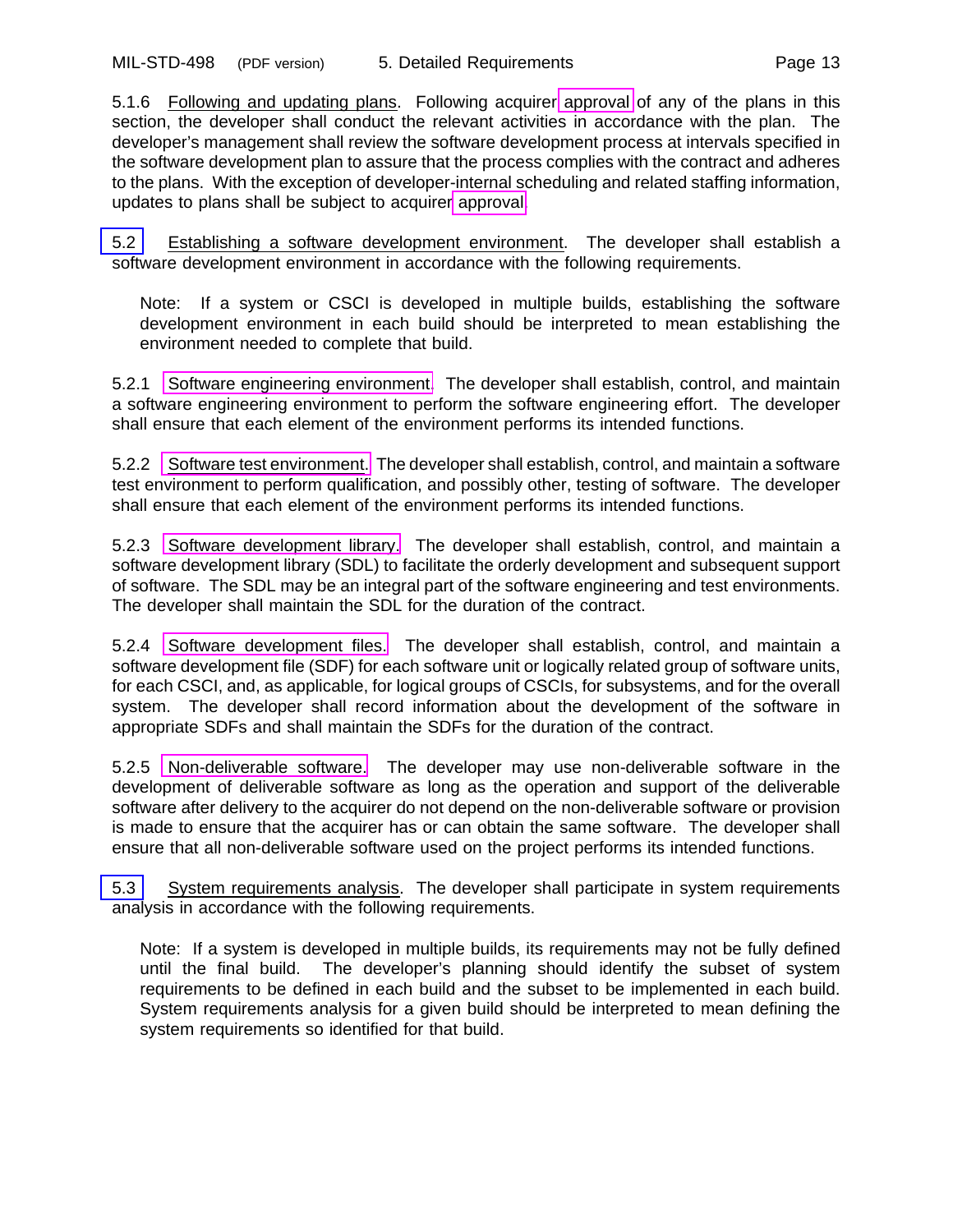<span id="page-21-7"></span><span id="page-21-4"></span>5.3.1 Analysis of user input. The developer shall participate in analyzing user input provided by the acquirer to gain an understanding of user needs. This input may take the form of need statements, surveys, problem/change reports, feedback on prototypes, interviews, or other user input or feedback.

<span id="page-21-3"></span>5.3.2 [Operational concept.](#page-2-3) The developer shall participate in defining and recording the operational concept for the system. The result shall include all applicable items in the Operational Concept Description (OCD) DID (see [6.2\)](#page-35-0).

<span id="page-21-8"></span>5.3.3 [System](#page-2-7) [requirements.](#page-13-1) The developer shall participate in defining and recording the requirements to be met by the system and the methods to be used to ensure that each requirement [has been met.](#page-9-5) The result shall include all applicable items in the System/Subsystem Specification (SSS) DID (see [6.2\).](#page-35-0) Depending on CDRL provisions, requirements concerning system interfaces may be included in th[e SSS](#page-3-11) or in interface requirements specifications [\(IRSs\).](#page-2-7)

<span id="page-21-0"></span>Note: If a system consists of subsystems, the activity in 5.3.3 is intended to be performed iteratively with the activities in 5.4 (System design) to define system requirements, design the system and identify its subsystems, define the requirements for those subsystems, design the subsystems and identify their components, and so on.

<span id="page-21-5"></span><span id="page-21-1"></span>[5.4](#page-5-3) System [design.](#page-12-3) The developer shall participate in system design in accordance with the following requirements.

Note: If a system is developed in multiple builds, its design may not be fully defined until the final build. The developer's planning should identify the portion of the system design to be defined in each build. System design for a given build should be interpreted to mean defining the portion of the system design identified for that build.

<span id="page-21-9"></span><span id="page-21-2"></span>5.4.1 [System-wide design decisions.](#page-2-7) The developer shall participate in defining and recording system-wide design decisions (that is, decisions about the system's behavioral design and other decisions affecting the selection and design of system components). The result shall include all applicable items in the system-wide design section of the System/Subsystem Design Description (SSDD) DID (see [6.2\).](#page-35-0) Depending on CDRL provisions, design pertaining to [interfaces](#page-5-1) may be included in the SSDD or in interface design descriptions [\(IDDs\)](#page-2-8) and design pertaining to databases may be included in the SSDD or in database design descriptions [\(DBDDs\).](#page-2-7)

<span id="page-21-6"></span>Note: Design decisions remain at the discretion of the developer unless formally converted to requirements through contractual processes. The developer is responsible for fulfilling all requirements and demonstrating this fulfillment through qualification testing (see [5.9,](#page-24-6) [5.11\).](#page-26-6) Design decisions act as developer-internal "requirements," to be implemented, imposed on subcontractors, if applicable, and confirmed by developer-internal testing, but their fulfillment need not be demonstrated to the acquirer.

5.4.2 [System architectural design.](#page-3-10) The developer shall participate in defining and recording the [architectural d](#page-11-3)esign of the system (identifying the [components](#page-3-12) of the system, their [interfaces,](#page-5-1) and a concept of [execution](#page-4-14) among them) and th[e traceability](#page-7-0) between the system components and system requirements. The result shall include all applicable items in the architectural design and traceability sections of the System/Subsystem Design Description (SSDD) DID (see [6.2\).](#page-35-0) Depending on CDRL provisions, design pertaining to interfaces may be included in the SSDD or in interface design descriptions [\(IDDs\).](#page-2-8)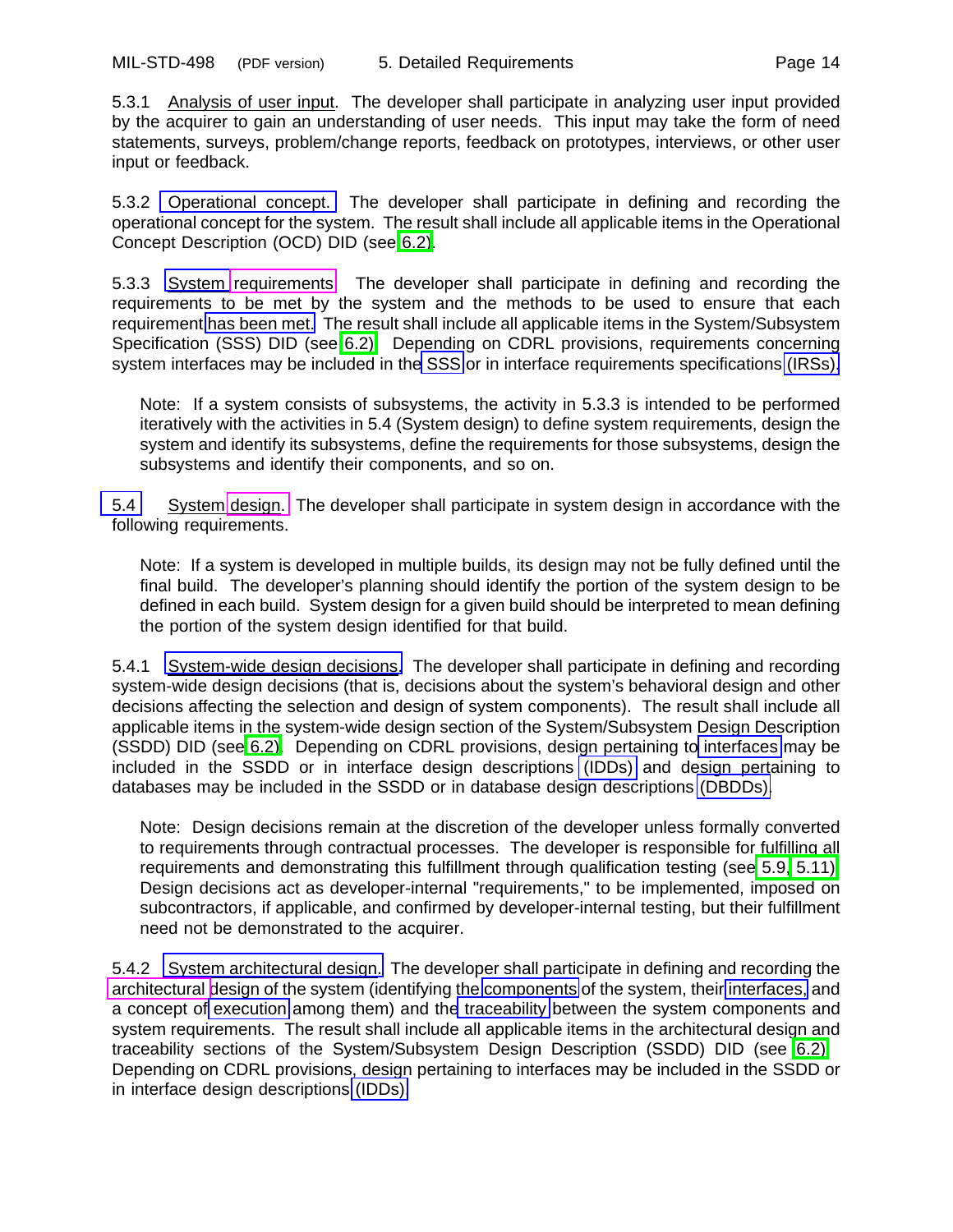<span id="page-22-7"></span><span id="page-22-5"></span><span id="page-22-0"></span>[5.5](#page-5-4) [Software](#page-2-7) [requirements](#page-13-1) analysis. The developer shall define and record the software requirements to be met by each CSCI, the methods to be used to ensure that each requirement [has been met,](#page-8-8) and the [traceability](#page-8-9) between the CSCI requirements and system requirements. The result shall include all applicable items in the Software Requirements Specification (SRS) DID (see [6.2\).](#page-35-0) Depending on CDRL provisions, requirements concerning CSCI interfaces may be included in [SRSs](#page-3-11) or in interface requirements specifications [\(IRSs\).](#page-2-7)

<span id="page-22-1"></span>Note: If a CSCI is developed in multiple builds, its requirements may not be fully defined until the final build. The developer's planning should identify the subset of each CSCI's requirements to be defined in each build and the subset to be implemented in each build. Software requirements analysis for a given build should be interpreted to mean defining the CSCI requirements so identified for that build.

<span id="page-22-6"></span><span id="page-22-2"></span>[5.6](#page-5-5) Software [design.](#page-12-3) The developer shall perform software design in accordance with the following requirements.

Note: If a CSCI is developed in multiple builds, its design may not be fully defined until the final build. Software design in each build should be interpreted to mean the design necessary to meet the CSCI requirements to be implemented in that build.

<span id="page-22-8"></span><span id="page-22-3"></span>5.6.1 [CSCI-wide design decisions.](#page-2-8) The developer shall define and record CSCI-wide design decisions (that is, decisions about the CSCI's behavioral design and other decisions affecting the selection and design of the software units comprising the CSCI). The result shall include all applicable items in the CSCI-wide design section of the Software Design Description (SDD) DID (see [6.2\).](#page-35-0) Depending on CDRL provisions, design pertaining to [interfaces](#page-4-13) may be included in SDDs or in interface design descriptions [\(IDDs\)](#page-2-8) and design pertaining to databases may be included in SDDs or in database design descriptions [\(DBDDs\).](#page-2-7)

<span id="page-22-9"></span><span id="page-22-4"></span>5.6.2 [CSCI architectural design.](#page-3-9) The developer shall define and record the [architectural](#page-11-3) design of each CSCI (identifying the [software units](#page-3-10) comprising the CSCI, their [interfaces,](#page-4-16) and a concept of [execution](#page-4-17) among them) and the [traceability](#page-8-10) between the software units and the CSCI requirements. The result shall include all applicable items in the architectural design and traceability sections of the Software Design Description (SDD) DID (see [6.2\).](#page-35-0) Depending on CDRL provisions, design pertaining to interfaces may be included in SDDs or in interface design descriptions [\(IDDs\).](#page-2-8)

<span id="page-22-10"></span>Note: Software units may be made up of other software units and may be organized into as many levels as are needed to represent the CSCI architecture. For example, a CSCI may be divided into three software units, each of which is divided into additional software units, and so on.

5.6.3 [CSCI detailed design.](#page-6-0) The developer shall develop and record a [description](#page-7-1) of each software unit. The result shall include all applicable items in the detailed design section of the Software Design Description (SDD) DID (see [6.2\).](#page-35-0) Depending on CDRL provisions, design pertaining to [interfaces](#page-5-1) may be included in SDDs or in interface design descriptions [\(IDDs\)](#page-2-8) and design of software units that are databases or that access or manipulate databases may be included in SDDs or in database design descriptions [\(DBDDs\).](#page-4-15)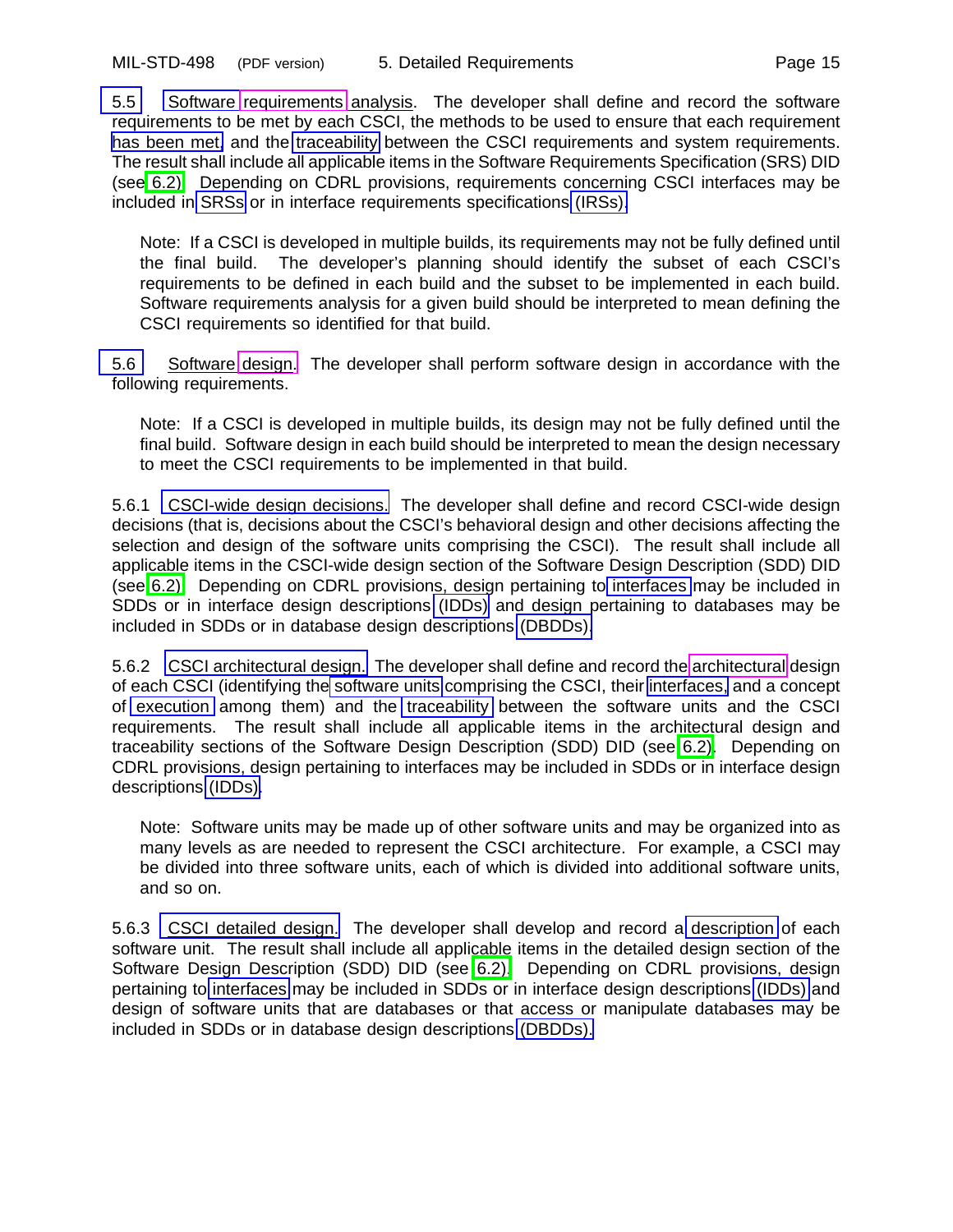<span id="page-23-5"></span><span id="page-23-4"></span>[5.7](#page-5-6) Software implementation and unit testing. The developer shall perform software implementation and unit testing in accordance with the following requirements.

<span id="page-23-1"></span>Note: The term "software" includes both computer programs and computer databases. The term "implementation" means converting software design into computer programs and computer databases. If a CSCI is developed in multiple builds, software implementation and unit testing of that CSCI will not be completed until the final build. Software implementation and unit testing in each build should be interpreted to include those units, or parts of units, needed to meet the CSCI requirements to be implemented in that build.

5.7.1 Software implementation. The developer shall develop and record software corresponding to each software unit in the CSCI design. This activity shall include, as applicable, coding computer instructions and data definitions, building databases, populating databases and other data files with data values, and other activities needed to implement the design. For deliverable software, the developer shall obtain acquirer [approval](#page-11-0) to use any programming language not specified in the contract.

<span id="page-23-2"></span>Note: Software units in the design may or may not have a one-to-one relationship with the code and data entities (routines, procedures, databases, data files, etc.) that implement them or with the computer files containing those entities.

<span id="page-23-3"></span>5.7.2 Preparing for unit testing. The developer shall establish test cases (in terms of inputs, expected results, and evaluation criteria), test procedures, and test data for testing the software corresponding to each software unit. The test cases shall cover all aspects of the unit's detailed design. The developer shall record this information in the appropriate software development files (SDFs).

5.7.3 Performing unit testing. The developer shall test the software corresponding to each software unit. The testing shall be in accordance with the unit test cases and procedures.

<span id="page-23-0"></span>5.7.4 Revision and retesting. The developer shall make all necessary revisions to the software, perform all necessary retesting, and update the software development files (SDFs) and other software products as needed, based on the results of unit testing.

5.7.5 Analyzing and recording unit test results. The developer shall analyze the results of unit testing and shall record the test and analysis results in appropriate software development files (SDFs).

<span id="page-23-6"></span>[5.8](#page-6-1) Unit integration and testing. The developer shall perform unit integration and testing in accordance with the following requirements.

Note 1: Unit integration and testing means integrating the software corresponding to two or more software units, testing the resulting software to ensure that it works together as intended, and continuing this process until all software in each CSCI is integrated and tested. The last stage of this testing is developer-internal CSCI testing. Since units may consist of other units, some unit integration and testing may take place during unit testing. The requirements in this section are not meant to duplicate those activities.

Note 2: If a CSCI is developed in multiple builds, unit integration and testing of that CSCI will not be completed until the final build. Unit integration and testing in each build should be interpreted to mean integrating software developed in the current build with other software developed in that and previous builds, and testing the results.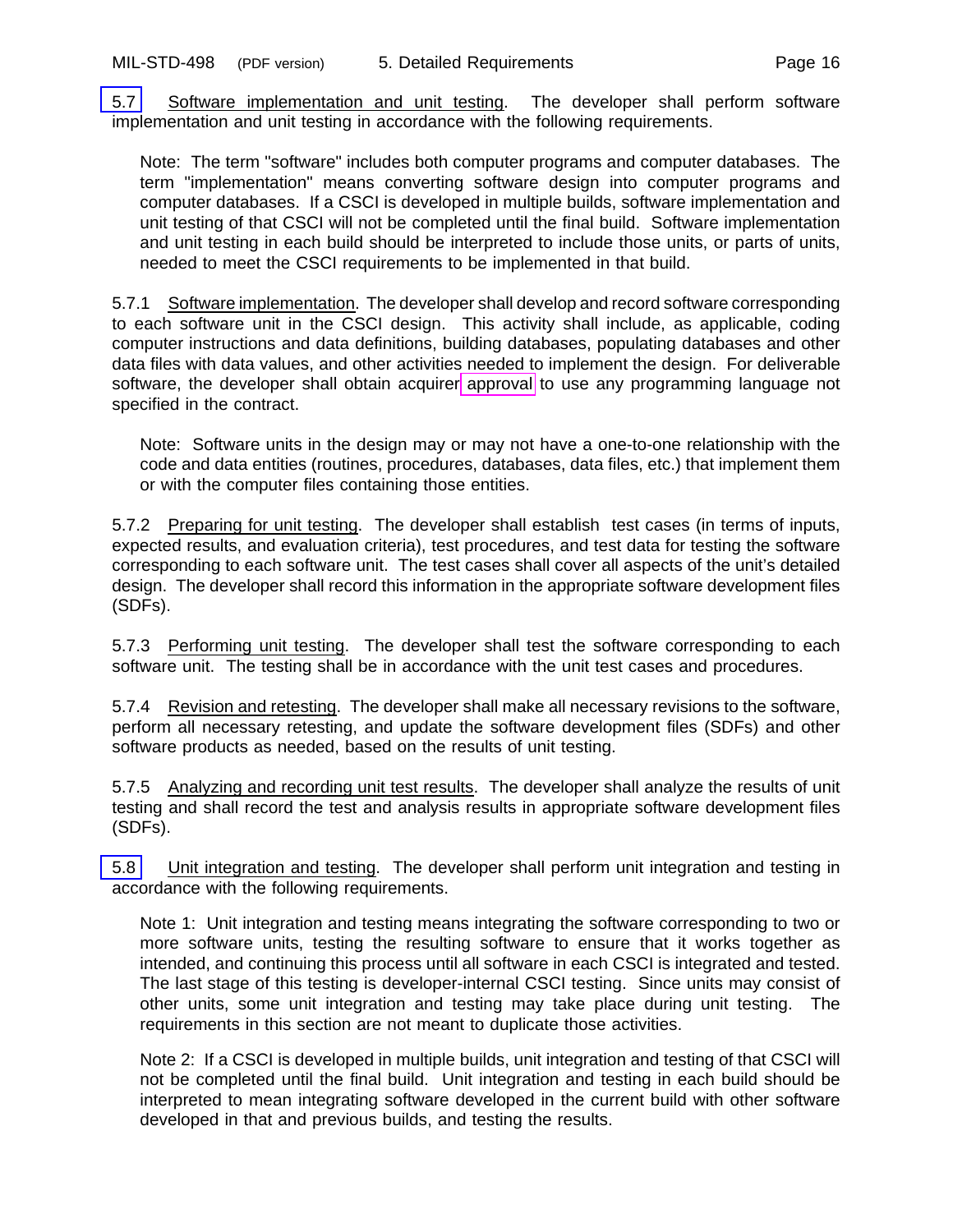<span id="page-24-2"></span><span id="page-24-1"></span>5.8.1 Preparing for unit integration and testing. The developer shall establish test cases (in terms of inputs, expected results, and evaluation criteria), test procedures, and test data for conducting unit integration and testing. The test cases shall cover all aspects of the CSCI-wide and CSCI architectural design. The developer shall record this information in the appropriate software development files (SDFs).

5.8.2 Performing unit integration and testing. The developer shall perform unit integration and testing. The testing shall be in accordance with the unit integration test cases and procedures.

<span id="page-24-0"></span>5.8.3 Revision and retesting. The developer shall make all necessary revisions to the software, perform all necessary retesting, and update the software development files (SDFs) and other software products as needed, based on the results of unit integration and testing.

5.8.4 Analyzing and recording unit integration and test results. The developer shall analyze the results of unit integration and testing and shall record the test and analysis results in appropriate software development files (SDFs).

<span id="page-24-6"></span><span id="page-24-5"></span>[5.9](#page-6-2) [CSCI](#page-8-8) [qualification testing.](#page-13-5) The developer shall perform CSCI qualification testing in accordance with the following requirements.

Note 1: CSCI qualification testing is performed to demonstrate to the acquirer that CSCI requirements have been met. It covers the CSCI requirements in software requirements specifications [\(SRSs\)](#page-8-8) and in associated interface requirements specifications [\(IRSs\).](#page-5-7) This testing contrasts with developer-internal CSCI testing, performed as the final stage of unit integration and testing.

<span id="page-24-4"></span>Note 2: If a CSCI is developed in multiple builds, its CSCI qualification testing will not be completed until the final build for that CSCI, or possibly until later builds involving items with which the CSCI is required to interface. CSCI qualification testing in each build should be interpreted to mean planning and performing tests of the current build of each CSCI to ensure that the CSCI requirements to be implemented in that build have been met.

<span id="page-24-3"></span>5.9.1 Independence in CSCI qualification testing. The person(s) responsible for qualification testing of a given CSCI shall not be the persons who performed detailed design or implementation of that CSCI. This does not preclude persons who performed detailed design or implementation of the CSCI from contributing to the process, for example, by contributing test cases that rely on knowledge of the CSCI's internal implementation.

<span id="page-24-7"></span>5.9.2 Testing on the target computer system. CSCI qualification testing shall include testing on the target computer system or an alternative system [approved](#page-11-0) by the acquirer.

5.9.3 Preparing for CSCI qualification testing. The developer shall define and record the test [preparations,](#page-2-7) test [cases,](#page-3-13) and test [procedures](#page-5-1) to be used for CSCI qualification testing and the [traceability](#page-6-1) between the test cases and the CSCI requirements. The result shall include all applicable items in the Software Test Description [\(STD\)](#page-0-6) DID (see [6.2\).](#page-35-0) The developer shall prepare the [test data](#page-4-11) needed to carry out the test cases and provide the acquirer advance notice of the [time and location](#page-5-4) of CSCI qualification testing.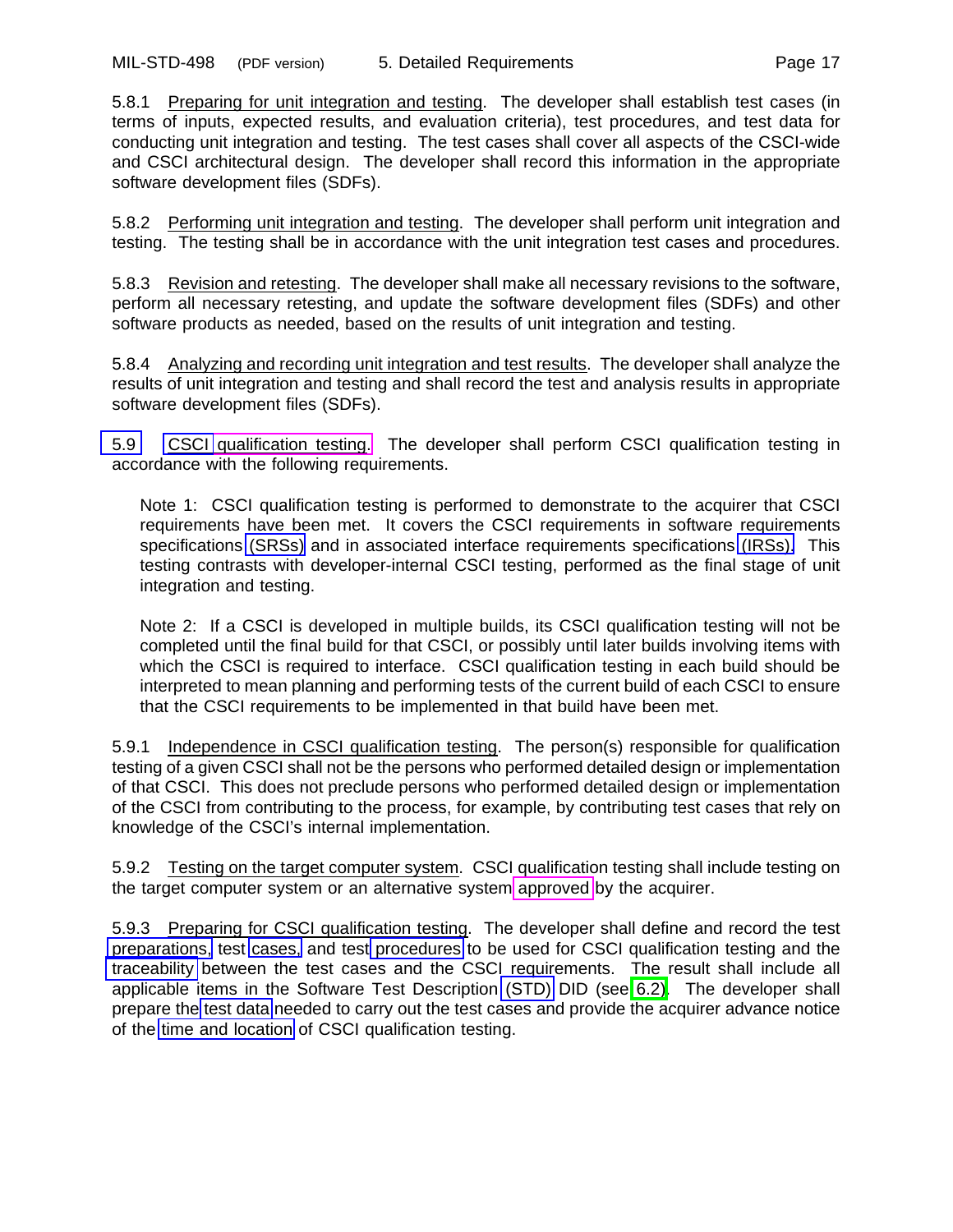<span id="page-25-1"></span>5.9.4 Dry run of CSCI qualification testing. If CSCI qualification testing is to be witnessed by the acquirer, the developer shall dry run the CSCI test cases and procedures to ensure that they are complete and accurate and that the software is ready for witnessed testing. The developer shall record the results of this activity in appropriate software development files (SDFs) and shall update the CSCI test cases and procedures as appropriate.

<span id="page-25-0"></span>5.9.5 Performing CSCI qualification testing. The developer shall perform CSCI qualification testing of each CSCI. The testing shall be in accordance with the CSCI test cases and procedures.

<span id="page-25-6"></span>5.9.6 Revision and retesting. The developer shall make necessary revisions to the software, provide the acquirer advance notice of retesting, conduct all necessary retesting, and update the software development files (SDFs) and other software products as needed, based on the results of CSCI qualification testing.

<span id="page-25-4"></span>5.9.7 Analyzing and recording CSCI qualification test results. The developer shall analyze and record the results of CSCI qualification testing. The results shall include all applicable items in the Software Test Report [\(STR\)](#page-0-6) DID (see [6.2\).](#page-35-0)

<span id="page-25-5"></span>[5.10](#page-6-3) CSCI/HWCI integration and testing. The developer shall participate in CSCI/HWCI integration and testing activities in accordance with the following requirements.

Note 1: CSCI/HWCI integration and testing means integrating CSCIs with interfacing HWCIs and CSCIs, testing the resulting groupings to determine whether they work together as intended, and continuing this process until all CSCIs and HWCIs in the system are integrated and tested. The last stage of this testing is developer-internal system testing.

<span id="page-25-3"></span>Note 2: If a system or CSCI is developed in multiple builds, CSCI/HWCI integration and testing may not be complete until the final build. CSCI/HWCI integration and testing in each build should be interpreted to mean integrating the current build of each CSCI with the current build of other CSCIs and HWCIs and testing the results to ensure that the system requirements to be implemented in that build have been met.

<span id="page-25-2"></span>5.10.1 Preparing for CSCI/HWCI integration and testing. The developer shall participate in developing and recording test cases (in terms of inputs, expected results, and evaluation criteria), test procedures, and test data for conducting CSCI/HWCI integration and testing. The test cases shall cover all aspects of the system-wide and system architectural design. The developer shall record software-related information in appropriate software development files (SDFs).

5.10.2 Performing CSCI/HWCI integration and testing. The developer shall participate in CSCI/HWCI integration and testing. The testing shall be in accordance with the CSCI/HWCI integration test cases and procedures.

5.10.3 Revision and retesting. The developer shall make necessary revisions to the software, participate in all necessary retesting, and update the appropriate software development files (SDFs) and other software products as needed, based on the results of CSCI/HWCI integration and testing.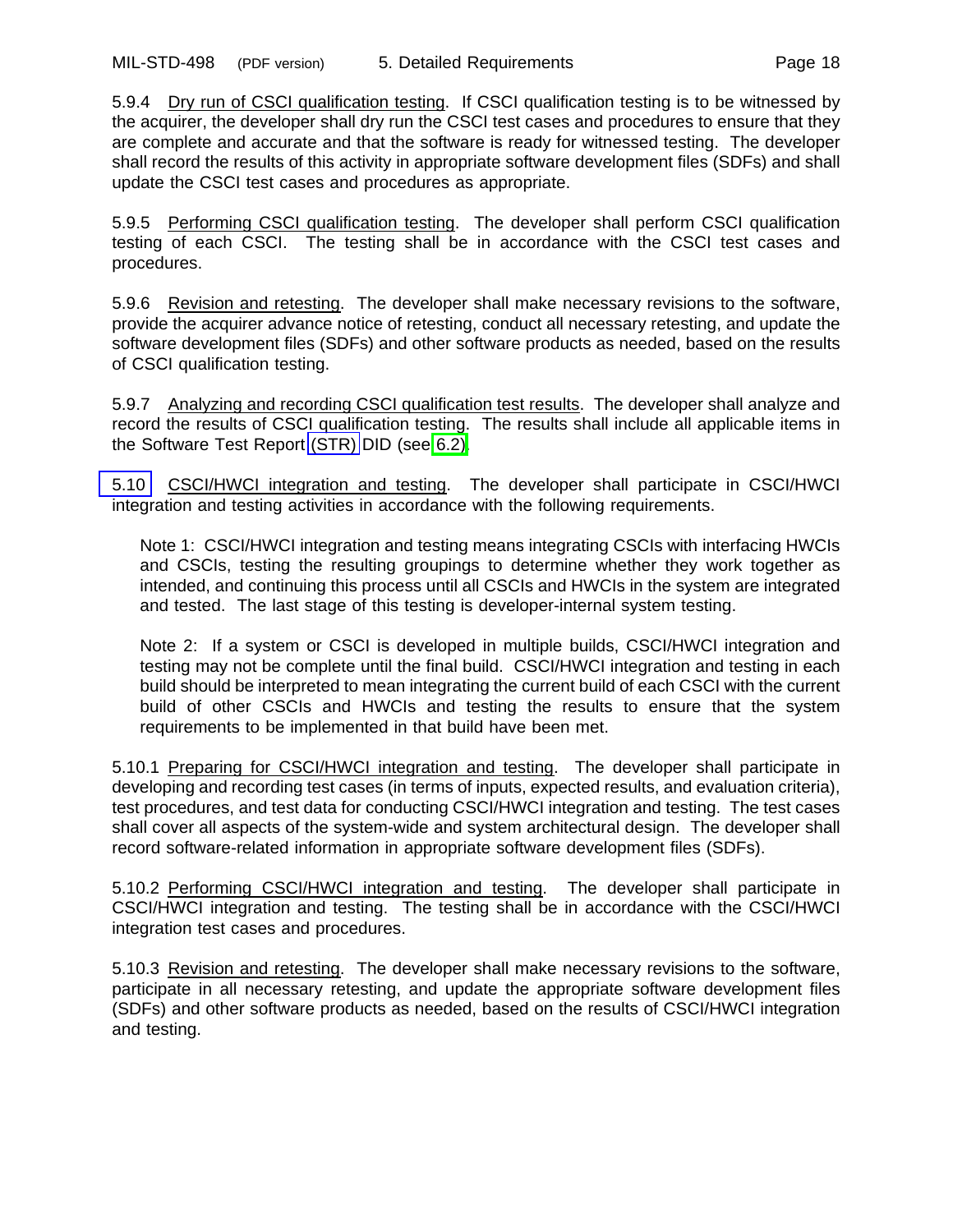<span id="page-26-5"></span><span id="page-26-0"></span>5.10.4 Analyzing and recording CSCI/HWCI integration and test results. The developer shall participate in analyzing the results of CSCI/HWCI integration and testing. Software-related analysis and test results shall be recorded in appropriate software development files (SDFs).

<span id="page-26-6"></span>[5.11](#page-6-4) [System](#page-9-5) [qualification testing.](#page-13-5) The developer shall participate in system qualification testing in accordance with the following requirements.

Note 1: System qualification testing is performed to demonstrate to the acquirer that system requirements have been met. It covers the system requirements in the system/subsystem specifications [\(SSSs\)](#page-9-5) and in associated interface requirements specifications [\(IRSs\).](#page-5-7) This testing contrasts with developer-internal system testing, performed as the final stage of CSCI/HWCI integration and testing.

<span id="page-26-4"></span>Note 2: If a system is developed in multiple builds, qualification testing of the completed system will not occur until the final build. System qualification testing in each build should be interpreted to mean planning and performing tests of the current build of the system to ensure that the system requirements to be implemented in that build have been met.

<span id="page-26-1"></span>5.11.1 Independence in system qualification testing. The person(s) responsible for fulfilling the requirements in this section shall not be the persons who performed detailed design or implementation of software in the system. This does not preclude persons who performed detailed design or implementation of software in the system from contributing to the process, for example, by contributing test cases that rely on knowledge of the system's internal implementation.

5.11.2 Testing on the target computer system. The developer's system qualification testing shall include testing on the target computer system or an alternative system [approved](#page-11-0) by the acquirer.

<span id="page-26-7"></span><span id="page-26-2"></span>5.11.3 Preparing for system qualification testing. The developer shall participate in developing and recording the [test preparations,](#page-2-7) [test cases,](#page-3-13) and [test procedures](#page-5-1) to be used for system qualification testing and the [traceability](#page-6-1) between the test cases and the system requirements. For software systems, the results shall include all applicable items in the Software Test Description [\(STD\)](#page-0-6) DID (see [6.2\).](#page-35-0) The developer shall participate in preparing the [test data](#page-4-11) needed to carry out the test cases and in providing the acquirer advance notice of the [time and location](#page-5-4) of system qualification testing.

<span id="page-26-3"></span>5.11.4 Dry run of system qualification testing. If system qualification testing is to be witnessed by the acquirer, the developer shall participate in dry running the system test cases and procedures to ensure that they are complete and accurate and that the system is ready for witnessed testing. The developer shall record the software-related results of this activity in appropriate software development files (SDFs) and shall participate in updating the system test cases and procedures as appropriate.

5.11.5 Performing system qualification testing. The developer shall participate in system qualification testing. This participation shall be in accordance with the system test cases and procedures.

5.11.6 Revision and retesting. The developer shall make necessary revisions to the software, provide the acquirer advance notice of retesting, participate in all necessary retesting, and update the software development files (SDFs) and other software products as needed, based on the results of system qualification testing.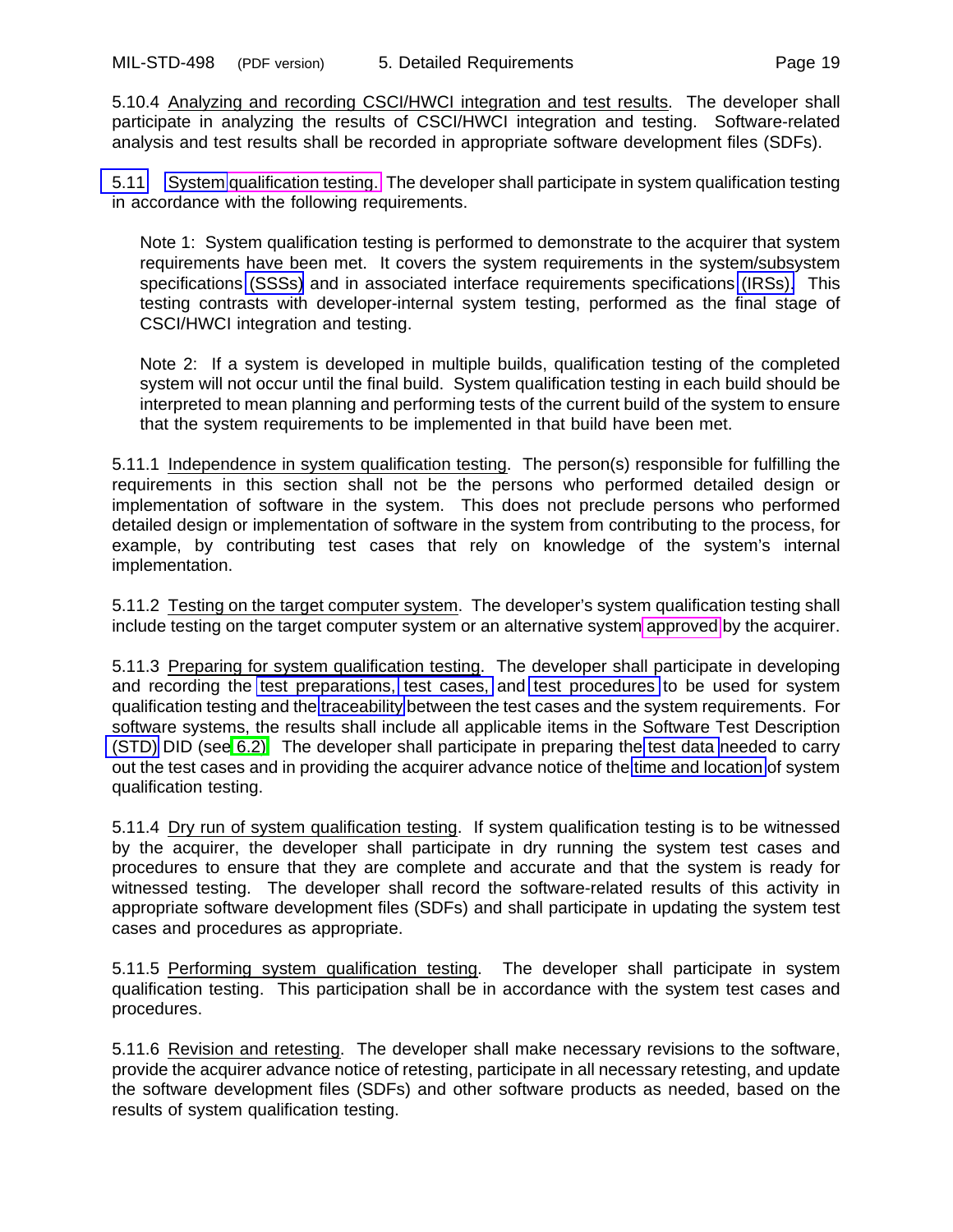<span id="page-27-7"></span><span id="page-27-1"></span><span id="page-27-0"></span>5.11.7 Analyzing and recording system qualification test results. The developer shall participate in analyzing and recording the results of system qualification testing. For software systems, the result shall include all applicable items in the Software Test Report [\(STR\)](#page-0-6) DID (see [6.2\).](#page-35-0)

<span id="page-27-5"></span>[5.12](#page-7-1) Preparing for software use. The developer shall prepare for software use in accordance with the following requirements.

<span id="page-27-2"></span>Note: If software is developed in multiple builds, the developer's planning should identify what software, if any, is to be fielded to users in each build and the extent of fielding (for example, full fielding or fielding to selected evaluators only). Preparing for software use in each build should be interpreted to include those activities necessary to carry out the fielding plans for that build.

<span id="page-27-8"></span>5.12.1 Preparing th[e executable](#page-2-9) software. The developer shall prepare the executable software for each user site, including any batch files, command files, data files, or other software files needed to install and operate the software on its target computer(s). The result shall include all applicable items in the executable software section of the Software Product Specification [\(SPS\)](#page-0-6) DID (see [6.2\)](#page-35-0).

Note: To order only the executable software (delaying delivery of source files and associated support information to a later build), the acquirer can use the SPS DID, tailoring out all but the executable software section of that DID.

<span id="page-27-3"></span>5.12.2 Preparing version descriptions for user sites. The developer shall identify and record the exac[t version](#page-2-10) of software prepared for each user site. The information shall include all applicable items in the Software Version Description [\(SVD\)](#page-0-6) DID (see [6.2\)](#page-35-0).

<span id="page-27-6"></span>5.12.3 Preparing user manuals. The developer shall prepare user manuals in accordance with the following requirements.

<span id="page-27-4"></span>Note: Few, if any, systems will need all of the manuals in this section. The intent is for the acquirer, with input from the developer, to determine which manuals are appropriate for a given system and to require the development of only those manuals. All DIDs permit substitution of commercial or other manuals that contain the required information. The manuals in this section are normally developed in parallel with software development, ready for use in CSCI testing.

<span id="page-27-9"></span>5.12.3.1 Software user manuals. The developer shall identify and record information needed by hands-on users of the software (persons who will both operate the software and make use of its results). The information shall include all applicable items in the Software User Manual [\(SUM\)](#page-0-6) DID (se[e 6.2\)](#page-35-0).

5.12.3.2 Software input/output manuals. The developer shall identify and record information needed by persons who will submit inputs to, and receive outputs from, the software, relying on others to operate the software in a computer center or other centralized or networked software installation. The information shall include all applicable items in the Software Input/Output Manual [\(SIOM\)](#page-0-6) DID (see [6.2\).](#page-35-0)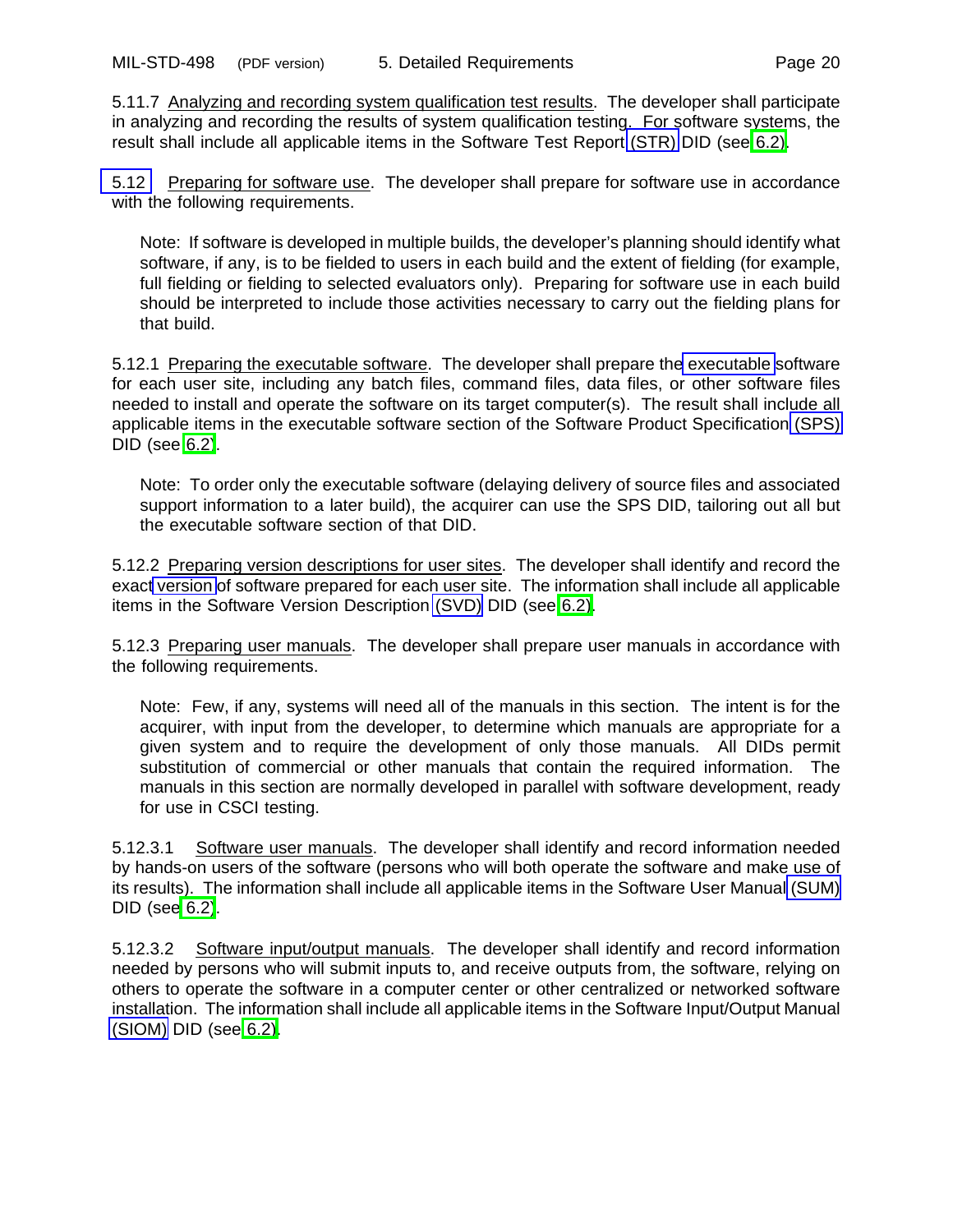<span id="page-28-8"></span><span id="page-28-3"></span>5.12.3.3 Software center operator manuals. The developer shall identify and record information needed by persons who will operate the software in a computer center or other centralized or networked software installation, so that it can be used by others. The information shall include all applicable items in the Software Center Operator Manual [\(SCOM\)](#page-0-6) DID (see [6.2\)](#page-35-0).

<span id="page-28-0"></span>5.12.3.4 Computer operation manuals. The developer shall identify and record information needed to operate the computers on which the software will run. The information shall include all applicable items in the Computer Operation Manual [\(COM\)](#page-0-6) DID (see [6.2\).](#page-35-0)

<span id="page-28-4"></span>5.12.4 Installation at user sites. The developer shall:

- a. Install and check out the executable software at the user sites specified in the contract.
- b. Provide training to users as specified in the contract.
- c. Provide other assistance to user sites as specified in the contract.

<span id="page-28-5"></span><span id="page-28-1"></span>[5.13](#page-7-2) Preparing for [software transition.](#page-14-4) The developer shall prepare for software transition in accordance with the following requirements.

Note: If software is developed in multiple builds, the developer's planning should identify what software, if any, is to be transitioned to the support agency in each build. Preparing for software transition in each build should be interpreted to include those activities necessary to carry out the transition plans for that build.

<span id="page-28-6"></span>5.13.1 Preparing the executable software. The developer shall prepare the [executable](#page-2-9) software to be transitioned to the support site, including any batch files, command files, data files, or other software files needed to install and operate the software on its target computer(s). The result shall include all applicable items in the executable software section of the Software Product Specification [\(SPS\)](#page-0-6) DID (see [6.2\).](#page-35-0)

<span id="page-28-2"></span>5.13.2 Preparing source files. The developer shall prepare th[e source](#page-2-9) files to be transitioned to the support site, including any batch files, command files, data files, or other files needed to regenerate the executable software. The result shall include all applicable items in the source file section of the Software Product Specification [\(SPS\)](#page-0-6) DID (see [6.2\)](#page-35-0).

<span id="page-28-7"></span>5.13.3 Preparing version descriptions for the support site. The developer shall identify and record the exact [version](#page-2-10) of software prepared for the support site. The information shall include all applicable items in the Software Version Description [\(SVD\)](#page-0-6) DID (see [6.2\).](#page-35-0)

5.13.4 Preparing the "as built" CSCI design and related information. The developer shall update the design description of each CSCI to match the ["as built"](#page-3-7) software and shall define and record: the methods to be used to [verify](#page-3-14) copies of the software, the measured computer hardware resource [utilization](#page-4-11) for the CSCI, other information needed to [support](#page-3-15) the software, and [traceability](#page-4-18) between the CSCI's source files and software units and between the computer hardware resource utilization measurements and the CSCI requirements concerning them. The result shall include all applicable items in the qualification, software support, and traceability sections of the Software Product Specification [\(SPS\)](#page-0-6) DID (see [6.2\).](#page-35-0)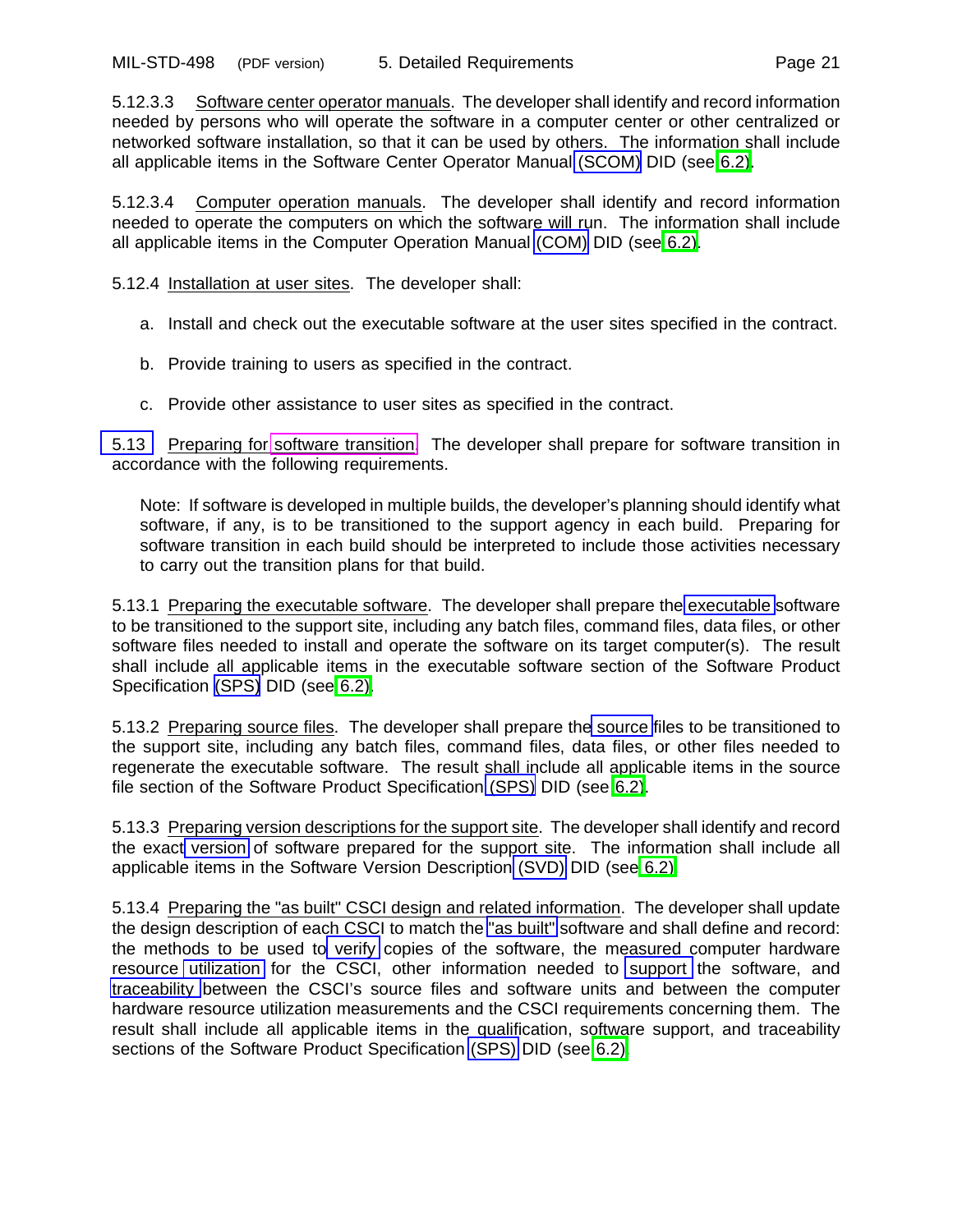<span id="page-29-0"></span>Note: In hardware development, the final product is an [approved](#page-11-0) design from which hardware items can be manufactured. This design is presented in the product specification. In software development, by contrast, the final product is the software, not its design, and "manufacturing" consists of electronically duplicating the software, not recreating it from the design. The "as built" design is included in the software product specification not as the product but as information that may help the support agency understand the software in order to modify, enhance, and otherwise support it.

<span id="page-29-4"></span><span id="page-29-1"></span>5.13.5 Updating the system design description. The developer shall participate in updating the system design description to match the "as built" system. The result shall include all applicable items in the System/Subsystem Design Description [\(SSDD\)](#page-2-3) DID (see [6.2\).](#page-35-0)

5.13.6 Preparing support manuals. The developer shall prepare support manuals in accordance with the following requirements.

<span id="page-29-3"></span>Note: Not all systems will need the manuals in this section. The intent is for the acquirer, with input from the developer, to determine which manuals are appropriate for a given system and to require the development of only those manuals. All DIDs permit substitution of commercial or other manuals that contain the required information. The manuals in this section supplement the system/subsystem design description [\(SSDD\)](#page-2-3) and the software product specifications [\(SPSs\),](#page-3-15) which serve as the primary sources of information for software support. The user manuals cited in [5.12.3](#page-27-6) are also useful to support personnel.

<span id="page-29-5"></span>5.13.6.1 Computer programming manuals. The developer shall identify and record information needed to program the computers on which the software was developed or on which it will run. The information shall include all applicable items in the Computer Programming Manual [\(CPM\)](#page-0-6) DID (see [6.2\).](#page-35-0)

<span id="page-29-2"></span>5.13.6.2 Firmware support manuals. The developer shall identify and record information needed to program and reprogram any firmware devices in which the software will be installed. The information shall include all applicable items in the Firmware Support Manua[l \(FSM\)](#page-0-6) DID (see [6.2\).](#page-35-0)

5.13.7 Transition to the designated support site. The developer shall:

- a. Install and check out the deliverable software in the support environment designated in the contract.
- b. Demonstrate to the acquirer that the deliverable software can be regenerated (compiled/linked/loaded into an executable product) and maintained using commercially available, acquirer-owned, or contractually deliverable software and hardware designated in the contract or [approved](#page-11-0) by the acquirer.
- c. Provide training to the support agency as specified in the contract.
- d. Provide other assistance to the support agency as specified in the contract.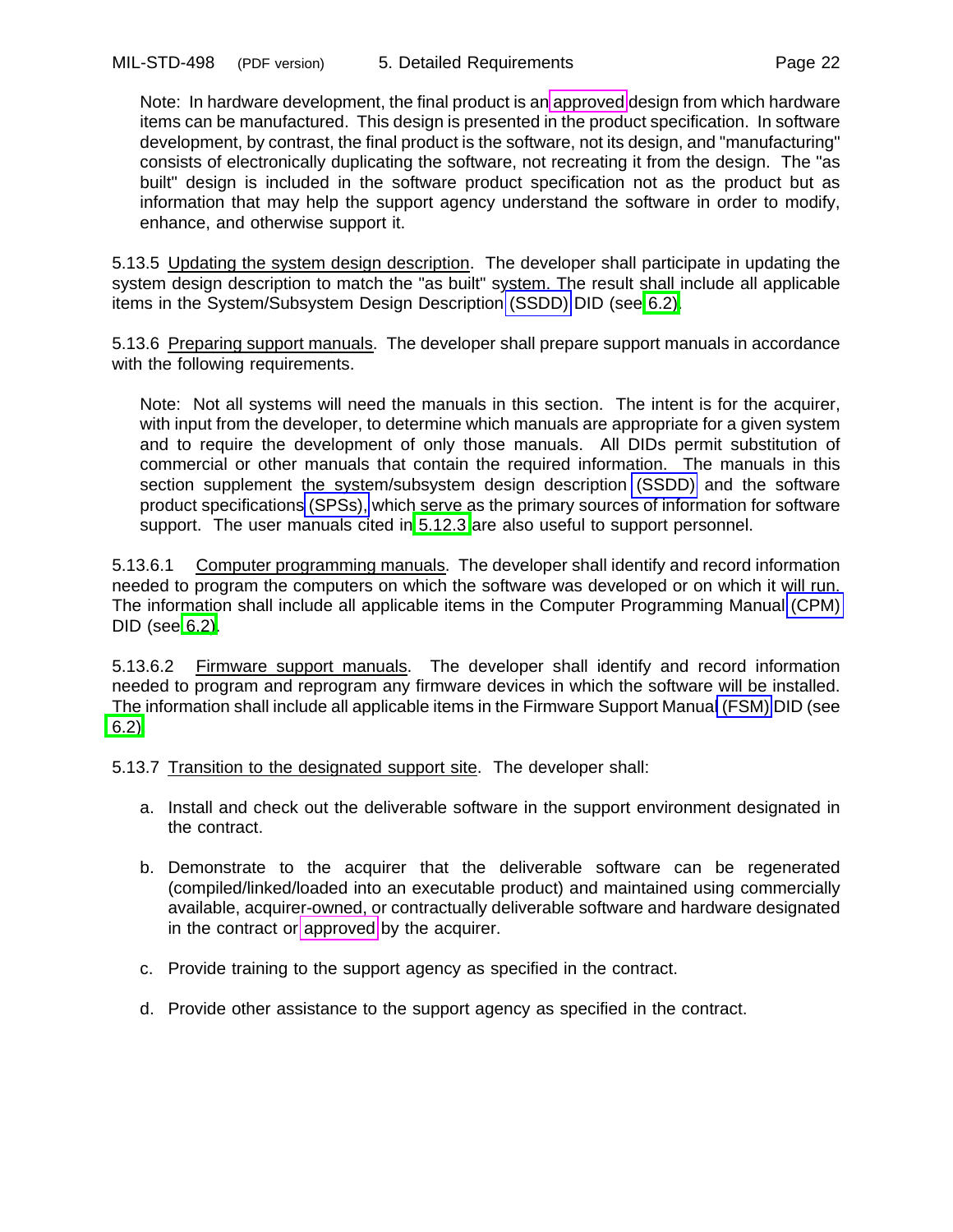<span id="page-30-6"></span><span id="page-30-1"></span><span id="page-30-0"></span>[5.14](#page-7-3) Software configuration management. The developer shall perform software configuration management in accordance with the following requirements.

Note: If a system or CSCI is developed in multiple builds, the software products of each build may be refinements of, or additions to, software products of previous builds. Software configuration management in each build should be understood to take place in the context of the software products and controls in place at the start of the build.

<span id="page-30-5"></span>5.14.1 Configuration identification. The developer shall participate in selecting CSCIs, as performed under system architectural design i[n 5.4.2,](#page-21-6) shall identify the entities to be placed under configuration control, and shall assign a project-unique identifier to each CSCI and each additional entity to be placed under configuration control. These entities shall include the software products to be developed or used under the contract and the elements of the software development environment. The identification scheme shall be at the level at which entities will actually be controlled, for example, computer files, electronic media, documents, software units, configuration items. The identification scheme shall include the version/revision/release status of each entity.

5.14.2 Configuration control. The developer shall establish and implement procedures designating the levels of control each identified entity must pass through (for example, author control, project-level control, acquirer control); the persons or groups with authority to authorize changes and to make changes at each level (for example, the programmer/analyst, the software lead, the project manager, the acquirer); and the steps to be followed to request authorization for changes, process change requests, track changes, distribute changes, and maintain past versions. Changes that affect an entity already under acquirer control shall be proposed to the acquirer in accordance with contractually established forms and procedures, if any.

<span id="page-30-4"></span>Note: A number of requirements in this standard refer to "project-level or higher configuration control." If "project-level" is not a level of control selected for the project, the software development plan should state how these requirements map to the selected levels.

<span id="page-30-3"></span><span id="page-30-2"></span>5.14.3 Configuration status accounting. The developer shall prepare and maintain records of the configuration status of all entities that have been placed under project-level or higher configuration control. These records shall be maintained for the life of the contract. They shall include, as applicable, the current version/revision/release of each entity, a record of changes to the entity since being placed under project-level or higher configuration control, and the status of problem/change reports affecting the entity.

5.14.4 Configuration audits. The developer shall support acquirer-conducted configuration audits as specified in the contract.

Note: These configuration audits may be called Functional Configuration Audits and Physical Configuration Audits.

5.14.5 Packaging, storage, handling, and delivery. The developer shall establish and implement procedures for the packaging, storage, handling, and delivery of deliverable software products. The developer shall maintain master copies of delivered software products for the duration of the contract.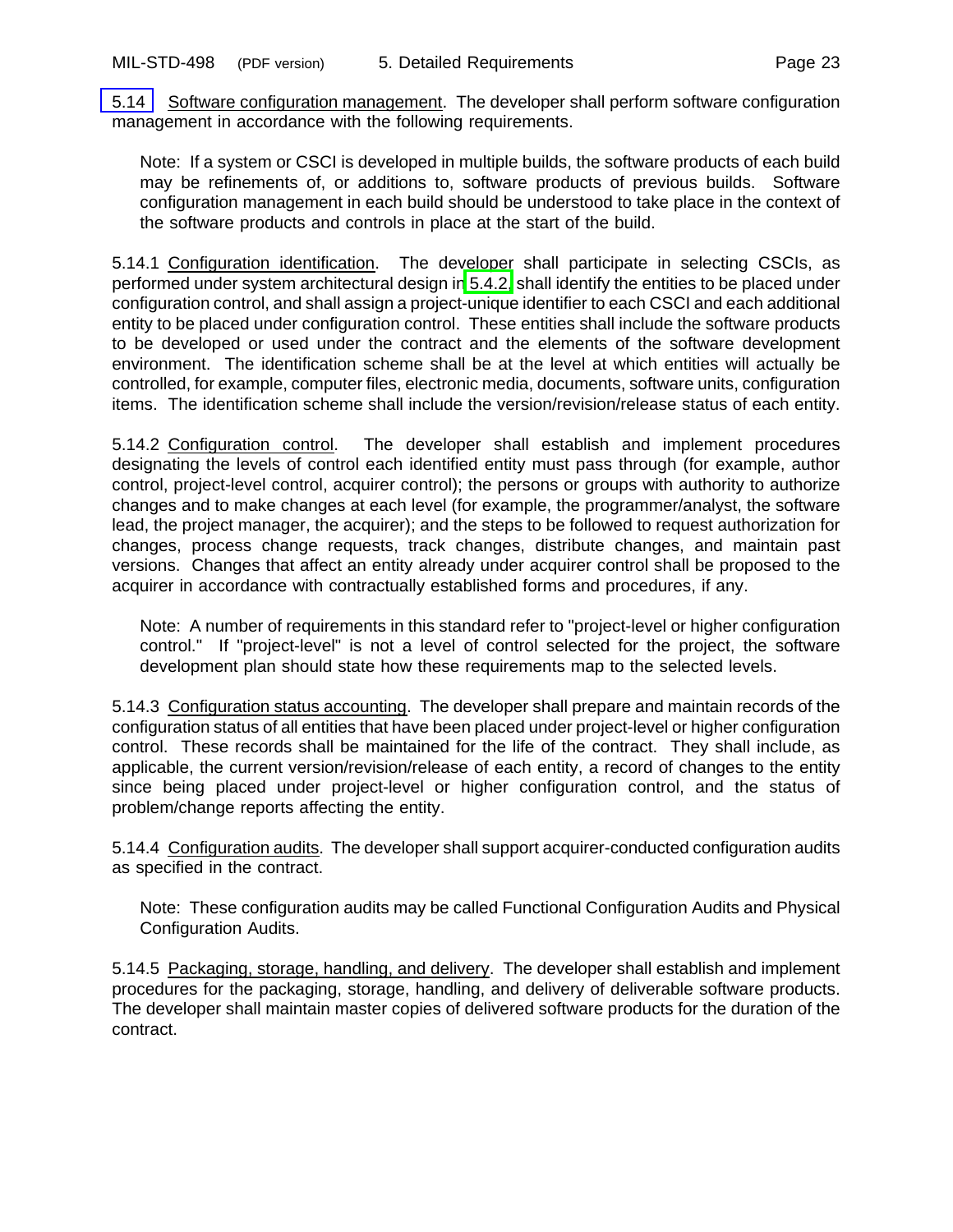<span id="page-31-5"></span><span id="page-31-0"></span>[5.15](#page-7-4) [Software product](#page-14-0) [evaluation.](#page-12-4) The developer shall perform software product evaluation in accordance with the following requirements.

Note: If a system or CSCI is developed in multiple builds, the software products of each build should be evaluated in the context of the objectives established for that build. A software product that meets those objectives can be considered satisfactory even though it is missing information designated for development in later builds.

<span id="page-31-3"></span>5.15.1 In-process and final software product evaluations. The developer shall perform in-process evaluations of the software products generated in carrying out the requirements of this standard. In addition, the developer shall perform a final evaluation of each deliverable software product before its delivery. The software products to be evaluated, criteria to be used, and definitions for those criteria are given in Appendi[x D.](#page-45-4)

5.15.2 Software product evaluation records. The developer shall prepare and maintain records of each software product evaluation. These records shall be maintained for the life of the contract. Problems in software products under project-level or higher configuration control shall be handled as described in [5.17](#page-32-6) (Corrective action).

<span id="page-31-4"></span>5.15.3 Independence in software product evaluation. The persons responsible for evaluating a software product shall not be the persons who developed the product. This does not preclude the persons who developed the software product from taking part in the evaluation (for example, as participants in a walk-through of the product).

<span id="page-31-6"></span>[5.16](#page-7-5) Software quality assurance. The developer shall perform software quality assurance in accordance with the following requirements.

<span id="page-31-1"></span>Note: If a system or CSCI is developed in multiple builds, the activities and software products of each build should be evaluated in the context of the objectives established for that build. An activity or software product that meets those objectives can be considered satisfactory even though it is missing aspects designated for later builds. Planning for software quality assurance is included in software development planning (se[e 5.1.1\).](#page-19-5)

<span id="page-31-2"></span>5.16.1 Software quality assurance evaluations. The developer shall conduct on-going evaluations of software development activities and the resulting software products to:

- a. Assure that each activity required by the contract or described in the software development plan is being performed in accordance with the contract and with the software development plan.
- b. Assure that each software product required by this standard or by other contract provisions exists and has undergone software product evaluations, testing, and corrective action as required by this standard and by other contract provisions.

5.16.2 Software quality assurance records. The developer shall prepare and maintain records of each software quality assurance activity. These records shall be maintained for the life of the contract. Problems in software products under project-level or higher configuration control and problems in activities required by the contract or described in the software development plan shall be handled as described in [5.17](#page-32-6) (Corrective action).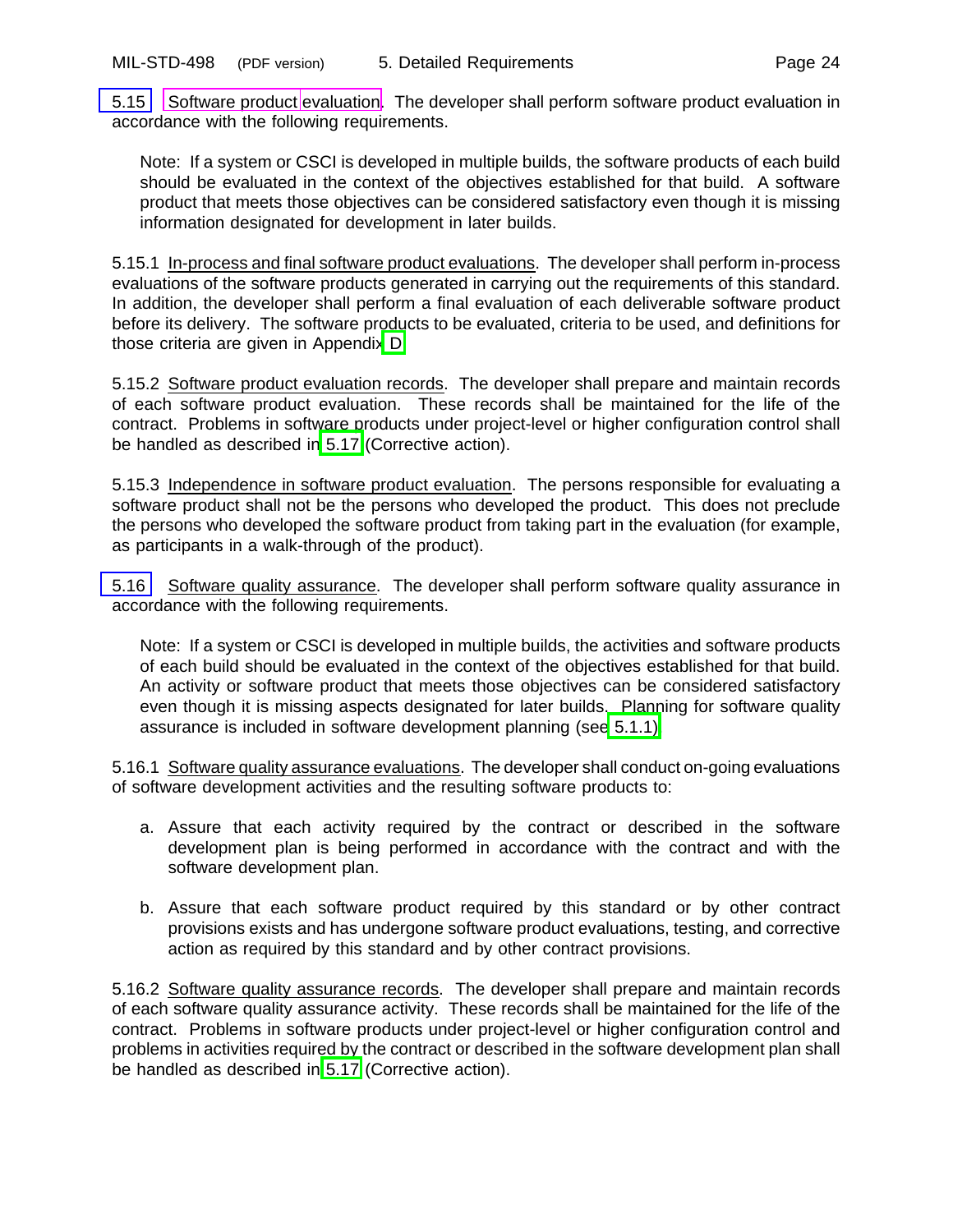<span id="page-32-2"></span><span id="page-32-1"></span>5.16.3 Independence in software quality assurance. The persons responsible for conducting software quality assurance evaluations shall not be the persons who developed the software product, performed the activity, or are responsible for the software product or activity. This does not preclude such persons from taking part in these evaluations. The persons responsible for assuring compliance with the contract shall have the resources, responsibility, authority, and organizational freedom to permit objective software quality assurance evaluations and to initiate and verify corrective actions.

<span id="page-32-6"></span><span id="page-32-4"></span>[5.17](#page-8-10) Corrective action. The developer shall perform corrective action in accordance with the following requirements.

<span id="page-32-3"></span>5.17.1 Problem/change reports. The developer shall prepare a problem/change report to describe each problem detected in software products under project-level or higher configuration control and each problem in activities required by the contract or described in the software development plan. The problem/change report shall describe the problem, the corrective action needed, and the actions taken to date. These reports shall serve as input to the corrective action system.

5.17.2 Corrective action system. The developer shall implement a corrective action system for handling each problem detected in software products under project-level or higher configuration control and each problem in activities required by the contract or described in the software development plan. The system shall meet the following requirements:

- a. Inputs to the system shall consist of problem/change reports.
- b. The system shall be closed-loop, ensuring that all detected problems are promptly reported and entered into the system, action is initiated on them, resolution is achieved, status is tracked, and records of the problems are maintained for the life of the contract.
- c. Each problem shall be classified by category and priority, using the categories and priorities in Appendi[x C](#page-43-3) or [approved](#page-11-0) alternatives.
- <span id="page-32-0"></span>d. Analysis shall be performed to detect trends in the problems reported.
- e. Corrective actions shall b[e evaluated](#page-12-4) to determine whether problems have been resolved, adverse trends have been reversed, and changes have been correctly implemented without introducing additional problems.

<span id="page-32-5"></span>[5.18](#page-8-11) Joint technical and management reviews. The developer shall plan and take part in joint (acquirer/developer) technical and management reviews in accordance with the following requirements.

Note: If a system or CSCI is developed in multiple builds, the types of joint reviews held and the criteria applied will depend on the objectives of each build. Software products that meet those objectives can be considered satisfactory even though they are missing information designated for development in later builds.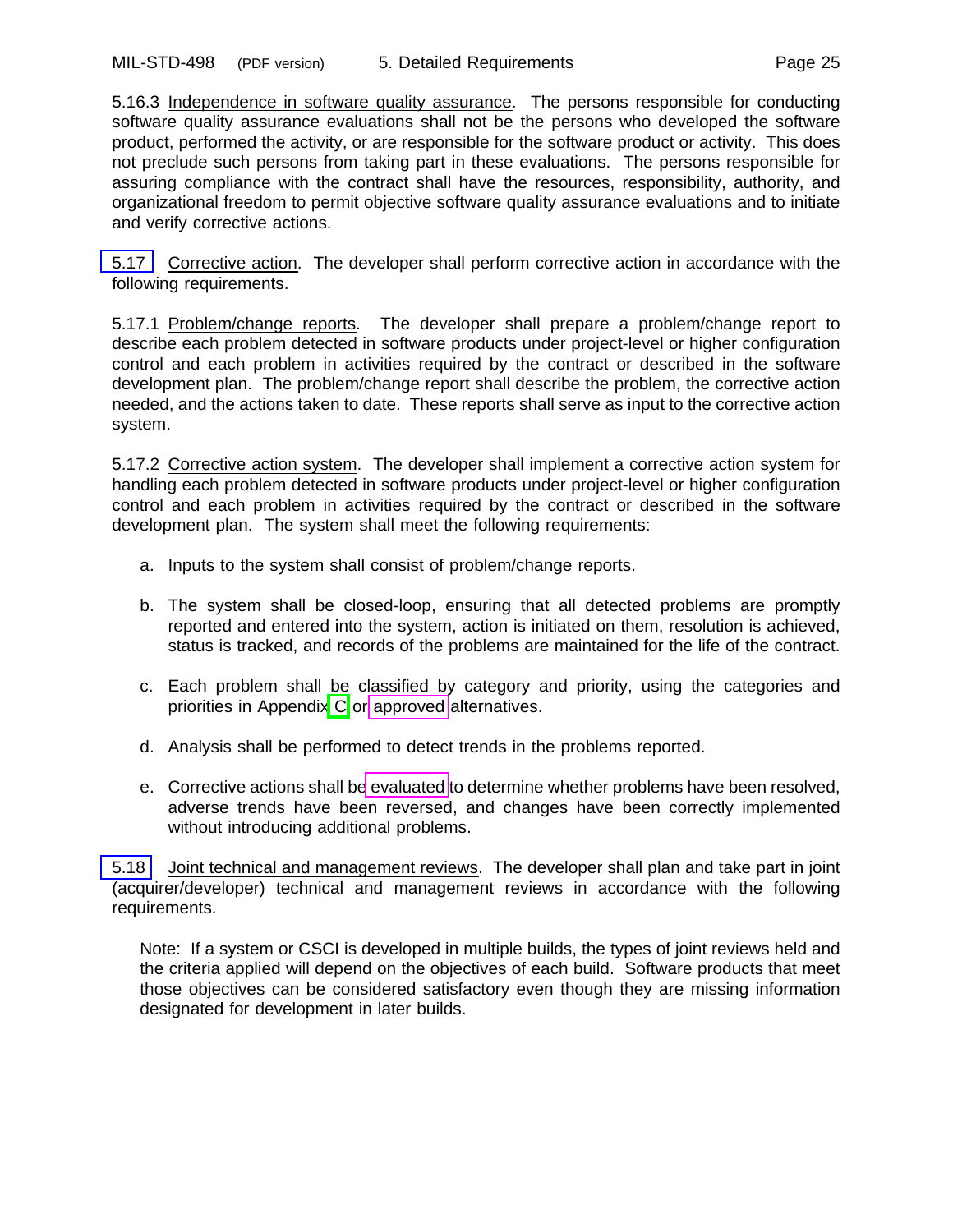<span id="page-33-2"></span>5.18.1 Joint technical reviews. The developer shall plan and take part in joint technical reviews at locations and dates proposed by the developer and [approved](#page-11-0) by the acquirer. These reviews shall be attended by persons with technical knowledge of the software products to be reviewed. The reviews shall focus on in-process and final software products, rather than materials generated especially for the review. The reviews shall have the following objectives:

- a. Review evolving software products, using as criteria the software product evaluation criteria in Appendix [D;](#page-45-4) review and demonstrate proposed technical solutions; provide insight and obtain feedback on the technical effort; surface and resolve technical issues.
- b. Review project status; surface near- and long-term risks regarding technical, cost, and schedule issues.
- <span id="page-33-1"></span>c. Arrive at agreed-upon mitigation strategies for identified risks, within the authority of those present.
- d. Identify risks and issues to be raised at joint management reviews.
- e. Ensure on-going communication between acquirer and developer technical personnel.

5.18.2 Joint management reviews. The developer shall plan and take part in joint management reviews at locations and dates proposed by the developer and [approved](#page-11-0) by the acquirer. These reviews shall be attended by persons with authority to make cost and schedule decisions and shall have the following objectives. Examples of such reviews are identified in Appendix [E.](#page-51-4)

- a. Keep management informed about project status, directions being taken, technical agreements reached, and overall status of evolving software products.
- b. Resolve issues that could not be resolved at joint technical reviews.
- c. Arrive at agreed-upon mitigation strategies for near- and long-term risks that could not be resolved at joint technical reviews.
- <span id="page-33-0"></span>d. Identify and resolve management-level issues and risks not raised at joint technical reviews.
- e. Obtain commitments and acquirer [approvals](#page-11-0) needed for timely accomplishment of the project.
- <span id="page-33-3"></span>[5.19](#page-8-12) Other activities. The developer shall perform the following activities.

5.19.1 Risk management. The developer shall perform risk management throughout the software development process. The developer shall identify, analyze, and prioritize the areas of the software development project that involve potential technical, cost, or schedule risks; develop strategies for managing those risks; record the risks and strategies in the software development plan; and implement the strategies in accordance with the plan.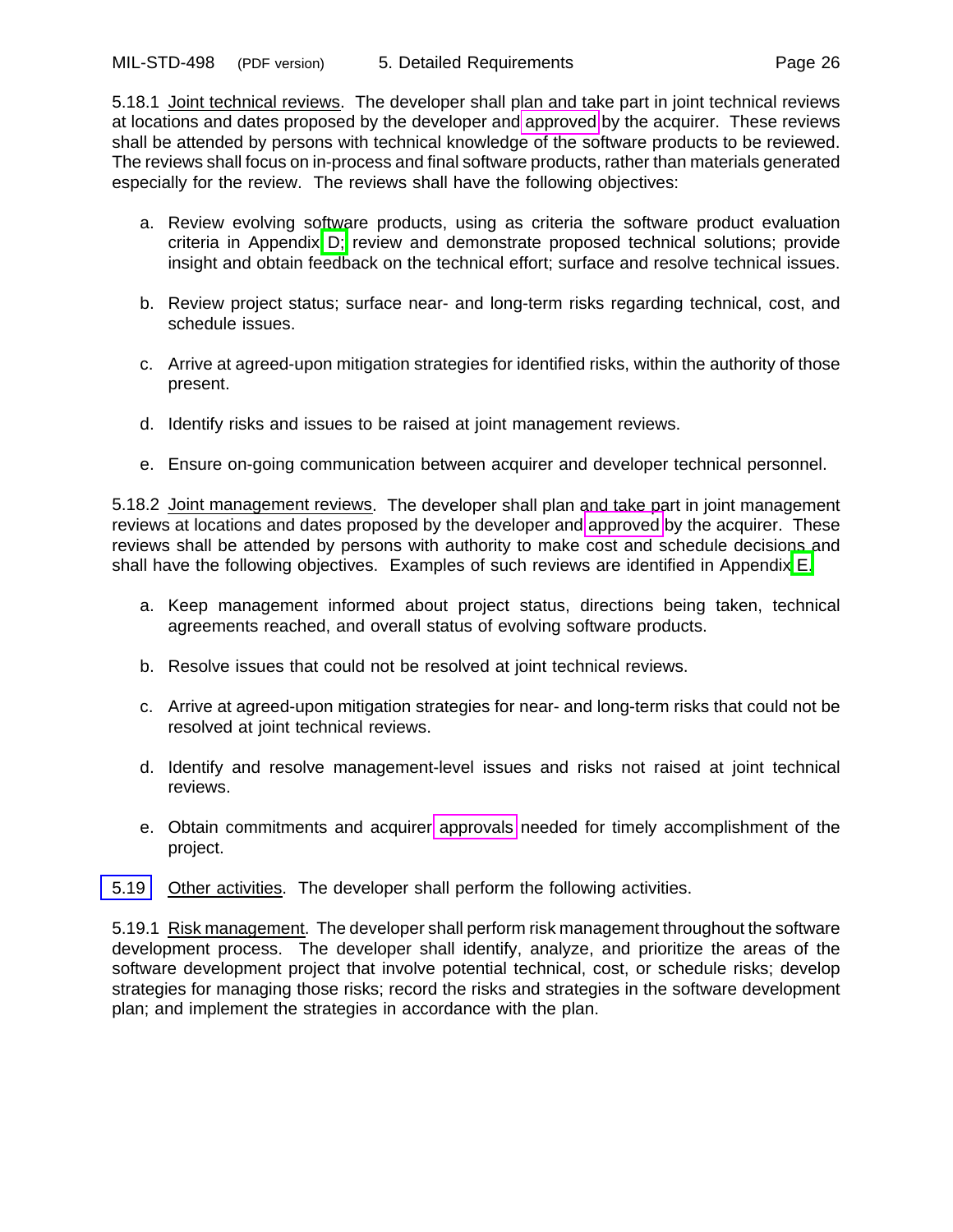<span id="page-34-2"></span>5.19.2 Software management indicators. The developer shall use software management indicators to aid in managing the software development process and communicating its status to the acquirer. The developer shall identify and define a set of software management indicators, including the data to be collected, the methods to be used to interpret and apply the data, and the planned reporting mechanism. The developer shall record this information in the software development plan and shall collect, interpret, apply, and report on those indicators as described in the plan. Candidate indicators are given in Appendix [F.](#page-53-2)

<span id="page-34-1"></span>5.19.3 Security and privacy. The developer shall meet the security and privacy requirements specified in the contract. These requirements may affect the software development effort, the resulting software products, or both.

5.19.4 Subcontractor management. If subcontractors are used, the developer shall include in subcontracts all contractual requirements necessary to ensure that software products are developed in accordance with prime contract requirements.

<span id="page-34-0"></span>5.19.5 Interface with software [IV&V](#page-12-5) agents. The developer shall interface with the software Independent Verification and Validation (IV&V) agent(s) as specified in the contract.

5.19.6 Coordination with [associate developers.](#page-11-4) The developer shall coordinate with associate developers, working groups, and interface groups as specified in the contract.

5.19.7 Improvement of project processes. The developer shall periodically assess the processes used on the project to determine their suitability and effectiveness. Based on these assessments, the developer shall identify any necessary and beneficial improvements to the process, shall identify these improvements to the acquirer in the form of proposed updates to the software development plan and, if [approved,](#page-11-0) shall implement the improvements on the project.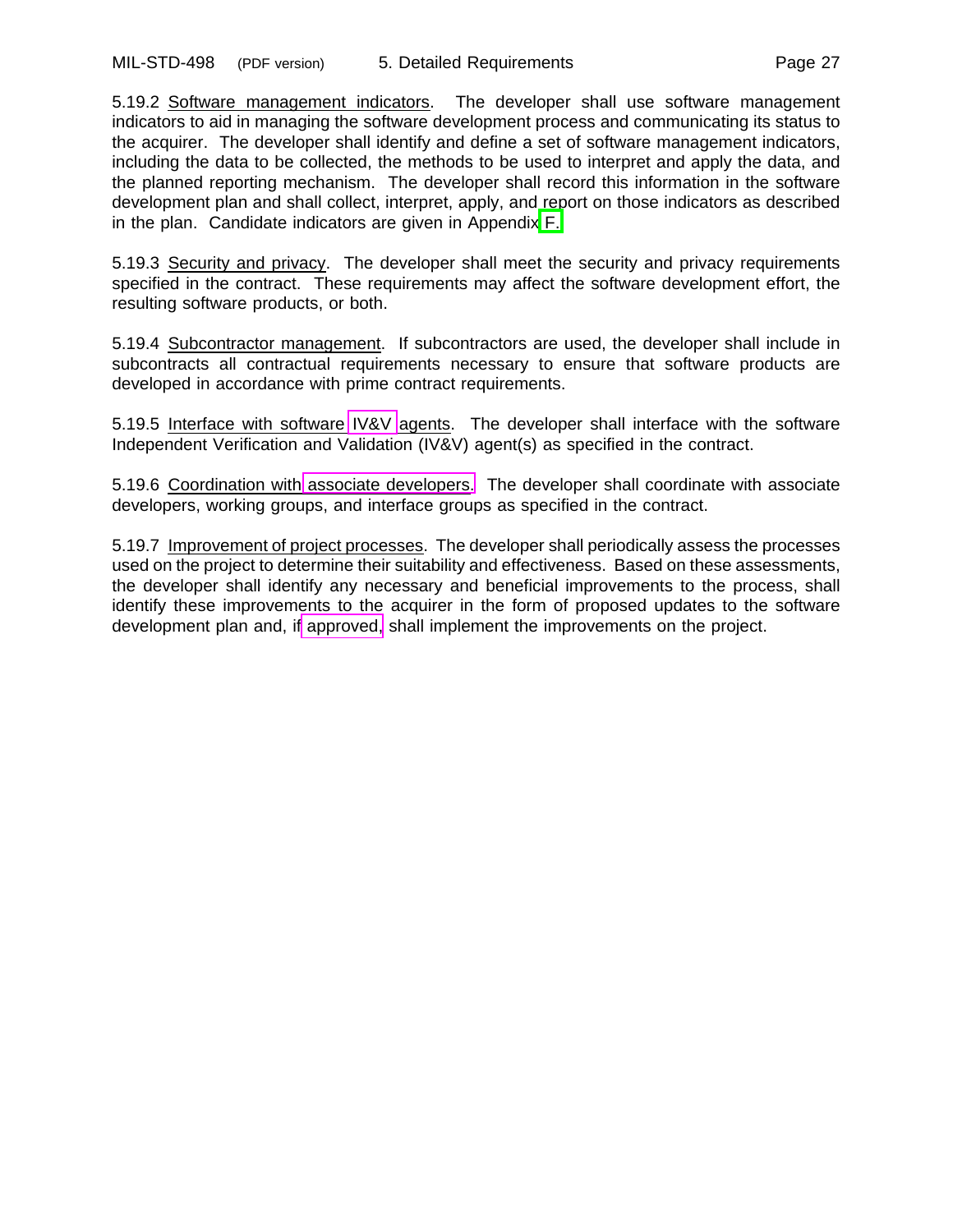#### 6. NOTES

<span id="page-35-3"></span><span id="page-35-2"></span><span id="page-35-1"></span>(This section contains information of a general or explanatory nature that may be helpful, but is not mandatory.)

6.1 Intended use. This standard contains requirements for the development and documentation of software. Its application is described in [1.2.](#page-8-13)

<span id="page-35-0"></span>6.2 Data requirements. The following Data Item Descriptions (DIDs) must be listed, as applicable, on the Contract Data Requirements List (DD Form 1423) when this standard is applied on a contract, in order to obtain the data, except where DOD FAR Supplement 227.405-70 exempts the requirement for a DD Form 1423.

| Reference Para                       | <b>DID Number</b> | <b>DID Title</b>                             |
|--------------------------------------|-------------------|----------------------------------------------|
| 5.1.1                                | DI-IPSC-81427     | Software Development Plan (SDP)              |
| 5.1.2, 5.1.3                         | DI-IPSC-81438     | Software Test Plan (STP)                     |
| 5.1.4                                | DI-IPSC-81428     | Software Installation Plan (SIP)             |
| 5.1.5                                | DI-IPSC-81429     | Software Transition Plan (STrP)              |
| 5.3.2                                | DI-IPSC-81430     | <b>Operational Concept Description (OCD)</b> |
| 5.3.3                                | DI-IPSC-81431     | System/Subsystem Specification (SSS)         |
| 5.3.3, 5.5                           | DI-IPSC-81434     | Interface Requirements Specification (IRS)   |
| 5.4.1, 5.4.2, 5.13.5                 | DI-IPSC-81432     | System/Subsystem Design Description (SSDD)   |
| 5.4.1, 5.4.2, 5.6.1,<br>5.6.2, 5.6.3 | DI-IPSC-81436     | Interface Design Description (IDD)           |
| 5.5                                  | DI-IPSC-81433     | Software Requirements Specification (SRS)    |
| 5.6.1, 5.6.2, 5.6.3                  | DI-IPSC-81435     | Software Design Description (SDD)            |
| 5.4.1, 5.6.1, 5.6.3                  | DI-IPSC-81437     | Database Design Description (DBDD)           |
| 5.9.3, 5.11.3                        | DI-IPSC-81439     | Software Test Description (STD)              |
| 5.9.7, 5.11.7                        | DI-IPSC-81440     | Software Test Report (STR)                   |
| 5.12.1, 5.13.1, 5.13.2,<br>5.13.4    | DI-IPSC-81441     | Software Product Specification (SPS)         |
| 5.12.2, 5.13.3                       | DI-IPSC-81442     | Software Version Description (SVD)           |
| 5.12.3.1                             | DI-IPSC-81443     | Software User Manual (SUM)                   |
| 5.12.3.2                             | DI-IPSC-81445     | Software Input/Output Manual (SIOM)          |
| 5.12.3.3                             | DI-IPSC-81444     | Software Center Operator Manual (SCOM)       |
| 5.12.3.4                             | DI-IPSC-81446     | <b>Computer Operation Manual (COM)</b>       |
| 5.13.6.1                             | DI-IPSC-81447     | Computer Programming Manual (CPM)            |
| 5.13.6.2                             | DI-IPSC-81448     | Firmware Support Manual (FSM)                |

The above DIDs were those cleared as of the date of this standard. The current issue of DOD 5010.12, Acquisition Management Systems and Data Requirements Control List (AMSDL), must be researched to ensure that only current, cleared DIDs are cited on the Form 1423.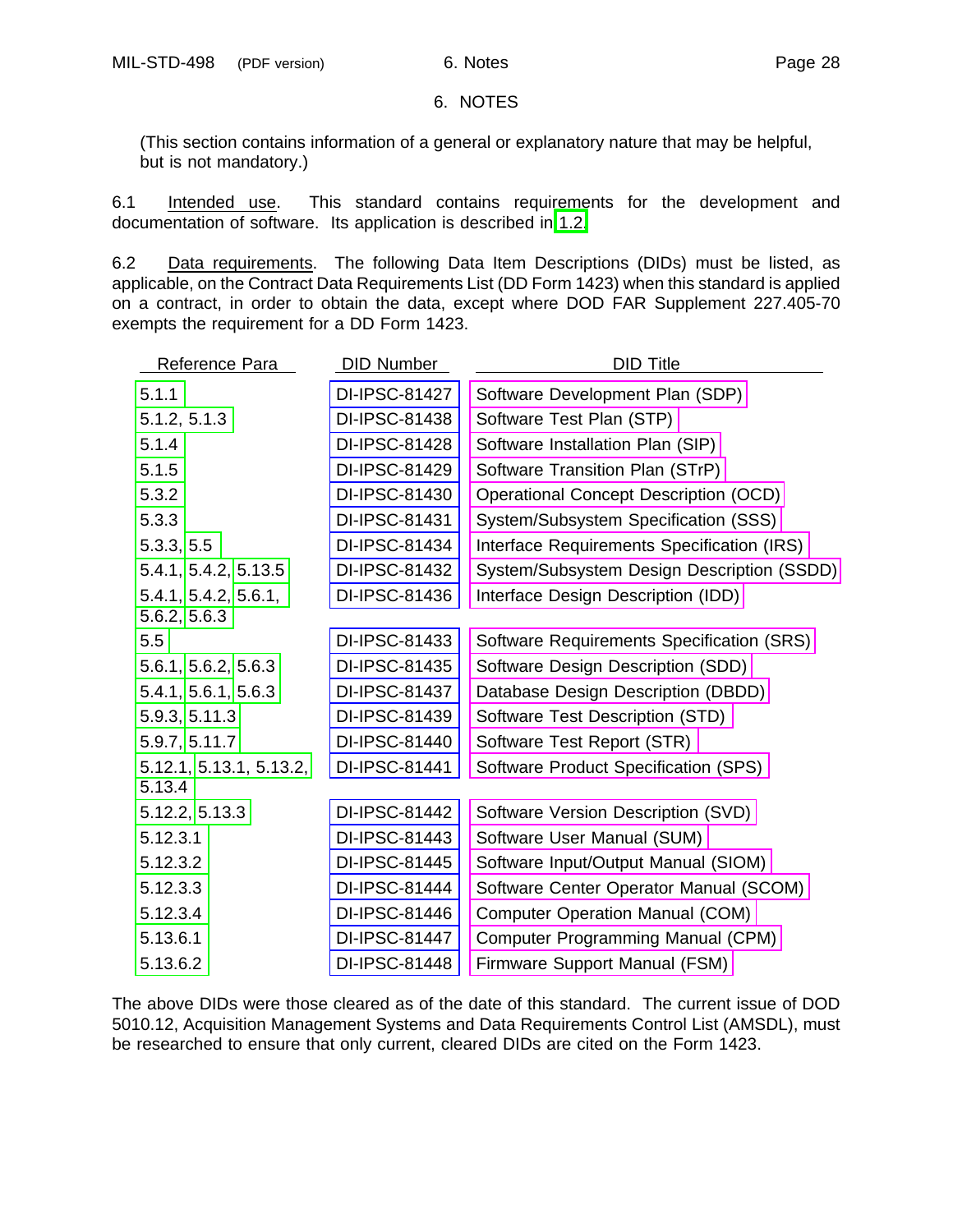6.3 Relationship between standard and CDRL. If the CDRL calls for a DID different from the one named in corresponding paragraph(s) of this standard, all references to the DID in the standard should be interpreted to mean the one in the CDRL.

6.4 Delivery of tool contents. Depending on contract provisions, the developer may be permitted to satisfy CDRL requirements by delivering: 1) a repository or database containing the information specified in the cited DID; 2) a means of accessing that repository or database, such as a CASE tool, if not already available to the recipients designated on the CDRL; and 3) a hardcopy or electronically stored table of contents, specifying how and where to access the information required in each paragraph of the DID.

<span id="page-36-0"></span>6.5 Tailoring guidance. This standard and its Data Item Descriptions (DIDs) are applied at the discretion of the acquirer. In each application, the standard and DIDs should be tailored to the specific requirements of a particular program, program phase, or contractual structure. Care should be taken to eliminate tasks that add unnecessary costs and data that do not add value to the process or the product. Tailoring for the standard takes the form of deletion of activities, alteration of activities to more explicitly reflect the application to a particular effort, or addition of activities to satisfy program requirements. This tailoring is specified in the Statement of Work. Tailoring for the DIDs consists of deleting requirements for unneeded information and making other changes, such as combining two documents under one cover, that do not increase the required workload. DID tailoring for deliverables is specified in Block 16 of the CDRL.

<span id="page-36-1"></span>6.6 Cost/schedule reporting. Developer cost/schedule reports should be prepared at the CSCI level. The cost reports should indicate budgeted versus actual expenditures and should conform to the Work Breakdown Structure (WBS) applicable to the development effort. These reports should also indicate to the acquirer planned, actual, and predicted progress.

6.7 Related standardization documents. Figur[e 2](#page-37-0) identifies a set of standardization documents related to software development. These and other standardization documents may be imposed or quoted in the Statement of Work to supplement the requirements in MIL-STD-498. MIL-STD-498 does not invoke these documents. The acquirer should use caution to ensure that supplemental standards are appropriate to the project and that any conflicts among these standards or with MIL-STD-498 are identified and resolved.

6.8 Subject term (key word) listing. The following list of key words may be used to catalog or characterize key topics in this standard.

[Builds](#page-0-0)[/incremental](#page-2-0) development Software [documentation](#page-1-1) [Computer software configuration item](#page-0-1) [Software implementation](#page-4-0) [Database](#page-1-0) [Software management indicators](#page-4-1) [Joint technical/management reviews](#page-2-1) [Software product evaluation](#page-4-2) [Operational concept](#page-2-2) [Software quality assurance](#page-4-3) [Reusable software](#page-3-0) **Network** [Software requirements analysis](#page-4-4) [Risk management](#page-3-1) Software [safety](#page-3-6) [Security](#page-3-5)[/privacy](#page-2-3) Security/privacy [Software](#page-3-2) Software [Software testing](#page-4-6) [Software configuration management](#page-3-3) [Software unit](#page-4-7) [Software development](#page-3-4) [Tailoring](#page-5-0)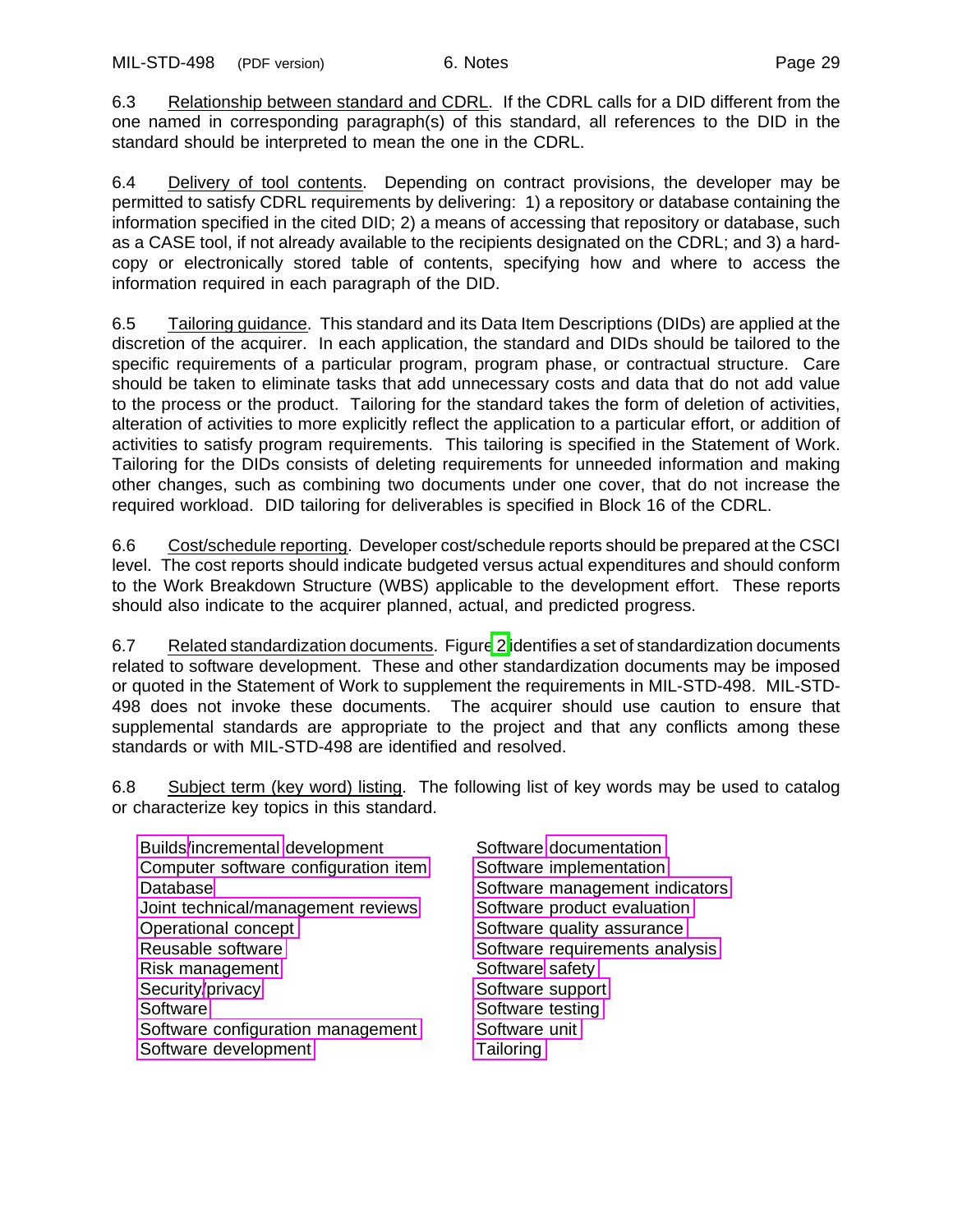<span id="page-37-0"></span>

| Topic and<br>MIL-STD-498 Paragraph                          | <b>Related Standardization Documents</b><br>(Determine latest version before use)                                                                                                                                                                                                                                                                                                                                                                                                                                                                                                                                                                                                                                                    |  |  |  |  |  |  |
|-------------------------------------------------------------|--------------------------------------------------------------------------------------------------------------------------------------------------------------------------------------------------------------------------------------------------------------------------------------------------------------------------------------------------------------------------------------------------------------------------------------------------------------------------------------------------------------------------------------------------------------------------------------------------------------------------------------------------------------------------------------------------------------------------------------|--|--|--|--|--|--|
| Behavioral design<br>(5.4.1, 5.6.1)                         | MIL-STD-1801, User Computer Interface<br>MIL-HDBK-761, Human Engineering Guidelines for Management Information<br>Systems                                                                                                                                                                                                                                                                                                                                                                                                                                                                                                                                                                                                            |  |  |  |  |  |  |
| Computer security (4.2.4.2)                                 | DOD-5200.28 STD, DoD Trusted Computer System Evaluation Criteria                                                                                                                                                                                                                                                                                                                                                                                                                                                                                                                                                                                                                                                                     |  |  |  |  |  |  |
| Configuration management<br>(5.14)                          | ANSI/IEEE Std 828, Standard for Software Configuration<br>Management Plans<br>ANSI/IEEE Std 1042, Guide to Software Configuration Management<br>MIL-STD-973, Configuration Management<br>MIL-HDBK-61 Guidelines for Configuration Management                                                                                                                                                                                                                                                                                                                                                                                                                                                                                         |  |  |  |  |  |  |
| Continuous acquisition and<br>life-cycle support (CALS)     | MIL-STD-1840, Automated Interchange of Technical Information<br>MIL-STD-1556, Government-Industry Data Exchange Program<br>MIL-HDBK-59, Continuous Acquisition and Life-Cycle Support Program<br>Implementation Guide<br>MIL-HDBK-800, Documentation Streamlining<br>MIL-D-28000, Digital Representation for Communication of Product Data:<br>IGES Application Subset and IGES Application Protocols<br>MIL-M-28001, Markup Requirements and Generic Style Specification for<br>Electronic Printed Output and Exchange of Text<br>MIL-R-28002, Requirements for Raster Graphics Representation in Binary<br>Format<br>MIL-D-28003, Digital Representation for Communication of Illustration Data:<br><b>CGM Application Profile</b> |  |  |  |  |  |  |
| Joint technical and<br>management reviews (5.18,<br>App. E) | ANSI/IEEE Std 1028, Standard for Software Reviews and Audits<br>MIL-STD-499, Engineering Management<br>MIL-STD-1521, Technical Reviews and Audits for Systems, Equipments,<br>and Computer Software (audit portion superseded by MIL-STD-973)                                                                                                                                                                                                                                                                                                                                                                                                                                                                                        |  |  |  |  |  |  |
| Programming languages<br>(5.7.1)                            | FIPS-PUB-119, Ada (Also issued as ANSI/ISO/IEC 8652;<br>formerly ANSI/MIL-STD-1815, Ada Programming Language)                                                                                                                                                                                                                                                                                                                                                                                                                                                                                                                                                                                                                        |  |  |  |  |  |  |
| Software design<br>(5.4, 5.6)                               | ANSI/IEEE Std 1016, Recommended Practice for Software Design<br>Descriptions<br>IEEE Std 1016.1, Guide for Software Design Descriptions<br>IEEE/ANSI Std 990, Recommended Practice for Ada as a Program<br>Design Language                                                                                                                                                                                                                                                                                                                                                                                                                                                                                                           |  |  |  |  |  |  |
| Software development<br>environment<br>(5.2)                | IEEE Std 1209, Recommended Practice for the Evaluation and<br>Selection of CASE Tools<br>DOD-STD-1467 (AR), Software Support Environment<br>MIL-HDBK-782 (AR), Software Support Environment Acquisition                                                                                                                                                                                                                                                                                                                                                                                                                                                                                                                              |  |  |  |  |  |  |
| Software development<br>planning $(5.1.1)$                  | ANSI/IEEE Std 1058.1, Standard for Software Project Management<br>Plans                                                                                                                                                                                                                                                                                                                                                                                                                                                                                                                                                                                                                                                              |  |  |  |  |  |  |
| Software development<br>process<br>(4.1, App. G)            | ISO/IEC 12207 (when issued), Software Life-Cycle Processes<br>ANSI/IEEE Std 1074, Standard for Developing Software Life<br><b>Cycle Processes</b><br>MIL-STD-1803 (USAF), Software Development Integrity Program<br>Guidebook on MIL-STD-498 (when issued)<br>MIL-HDBK-498 (when issued)                                                                                                                                                                                                                                                                                                                                                                                                                                             |  |  |  |  |  |  |

Note: MIL-STD-498 does not invoke any of these documents.

FIGURE 2. Related standardization documents.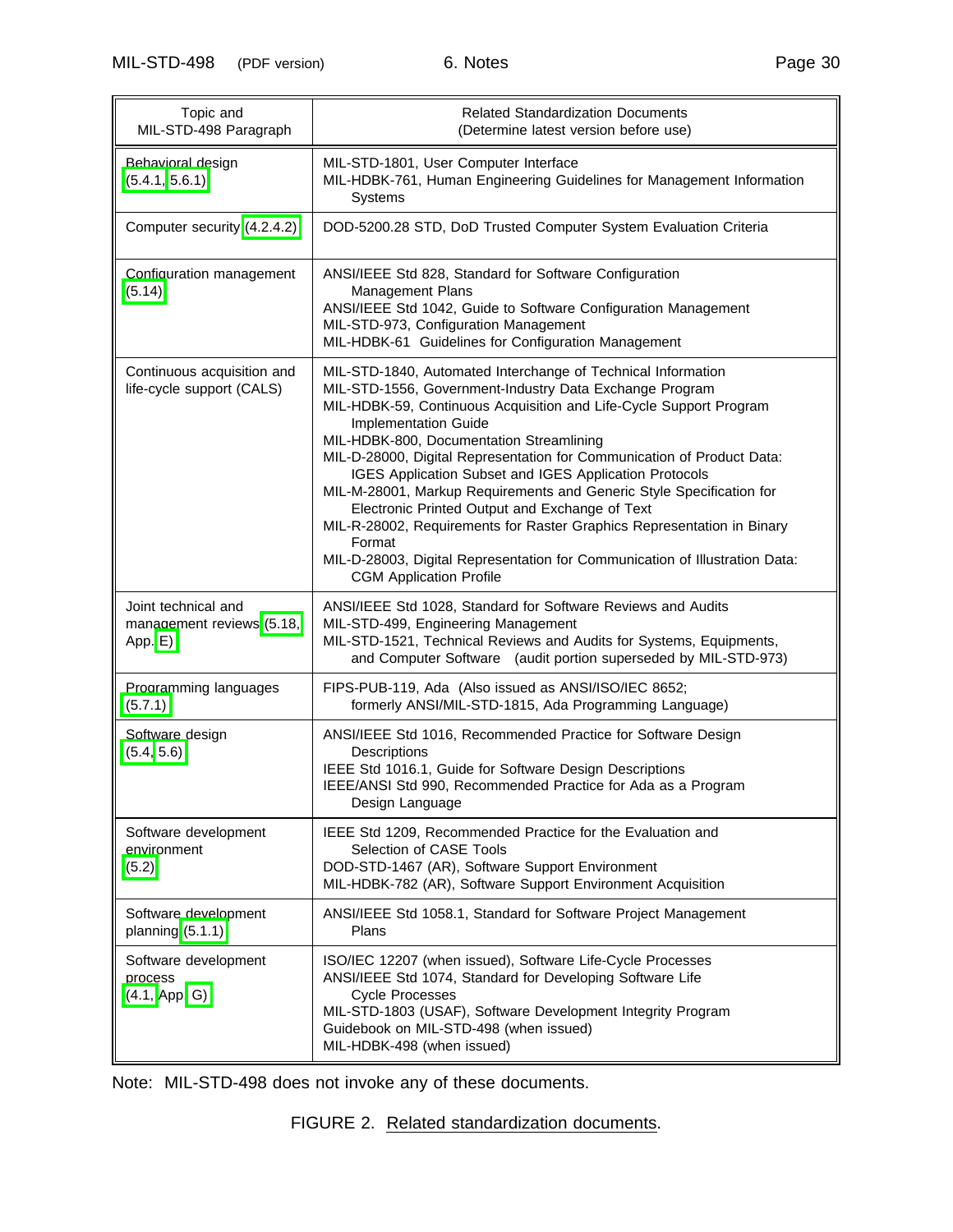# MIL-STD-498 (PDF version) 6. Notes extending the Page 31

| Topic and<br>MIL-STD-498 Paragraph                        | <b>Related Standardization Documents</b><br>(Determine latest version before use)                                                                                                                                                                                                                                                                                                                                                                                                 |
|-----------------------------------------------------------|-----------------------------------------------------------------------------------------------------------------------------------------------------------------------------------------------------------------------------------------------------------------------------------------------------------------------------------------------------------------------------------------------------------------------------------------------------------------------------------|
| Software management<br>indicators<br>(5.19.2, App. F)     | ISO/IEC 9126, Quality Characteristics and Guidelines for Their Use<br>ANSI/IEEE Std 982.2, Guide: Use of Standard Measures to Produce<br><b>Reliable Software</b><br>IEEE Std 1045, Standard for Software Productivity Metrics<br>IEEE Std 1061, Standard for Software Quality Metrics Methodology                                                                                                                                                                                |
| Software problem<br>categories/priorities<br>(Appendix C) | IEEE Std 1044, Standard Classification for Software Anomalies                                                                                                                                                                                                                                                                                                                                                                                                                     |
| Software product evaluation<br>(5.15)                     | ANSI/IEEE Std 1012, Standard for Software Verification<br>and Validation Plans<br>IEEE Std 1059, Guide for Verification and Validation Plans                                                                                                                                                                                                                                                                                                                                      |
| Software quality assurance<br>(5.16)                      | ISO 9001, Quality System - Model for Quality Assurance in<br>Design/Development, Production, Installation, and Servicing<br>ISO 9000-3, Guidelines for the Application of ISO 9001 to the Development,<br>Supply, and Maintenance of Software<br>ANSI/IEEE Std 730, Standard for Software Quality Assurance Plans<br>IEEE Std 1298/A3563.1, Software Quality Management System<br>DOD-STD-2168, Defense System Software Quality Program<br>MIL-HDBK-286, A Guide for DOD-STD-2168 |
| Software requirements<br>(5.3.3, 5.5)                     | ANSI/IEEE Std 830, Recommended Practice for Software<br><b>Requirements Specifications</b><br>MIL-STD-490, Specification Practices                                                                                                                                                                                                                                                                                                                                                |
| Software safety (4.2.4.1)                                 | MIL-STD-882, System Safety Program Requirements<br>MIL-HDBK-272, Safety Design and Evaluation Criteria for Nuclear Weapons<br>Systems<br>IEEE Std 1228, Standard for Software Safety Plans                                                                                                                                                                                                                                                                                        |
| Software support<br>(all paragraphs)                      | IEEE Std 1219, Standard for Software Maintenance<br>MIL-HDBK-347, Mission-Critical Computer Resources Software Support                                                                                                                                                                                                                                                                                                                                                            |
| Software testing<br>(5.1.2, 5.1.3,<br>$5.7 - 5.11$        | ANSI/IEEE Std 829, Standard for Software Test Documentation<br>ANSI/IEEE Std 1008, Standard for Software Unit Testing<br>ANSI/IEEE Std 1012, Standard for Software Verification<br>and Validation Plans<br>IEEE Std 1059, Guide for Verification and Validation Plans                                                                                                                                                                                                             |
| Software user<br>documentation (5.12.3)                   | ANSI/IEEE Std 1063, Standard for Software User Documentation                                                                                                                                                                                                                                                                                                                                                                                                                      |
| Systems engineering<br>(5.1.3, 5.3, 5.4, 5.10, 5.11)      | MIL-STD-499, Engineering Management<br>MIL-HDBK-805, Microcomputer Software and Hardware Guidelines                                                                                                                                                                                                                                                                                                                                                                               |
| Tailoring<br>(1.2.3, 6.5,<br>App. G, H                    | DOD-HDBK-248, Guide for Application and Tailoring of Requirements for<br><b>Defense Materiel Acquisitions</b><br>MIL-HDBK-498 (when issued)                                                                                                                                                                                                                                                                                                                                       |
| Training (5.12.4, 5.13.7)                                 | MIL-STD-1379, Military Training Programs                                                                                                                                                                                                                                                                                                                                                                                                                                          |
| Work breakdown structure<br>(6.6)                         | MIL-STD-881, Work Breakdown Structures for Defense Materiel Items                                                                                                                                                                                                                                                                                                                                                                                                                 |

Note: MIL-STD-498 does not invoke any of these documents.

# FIGURE 2. Related standardization documents - continued.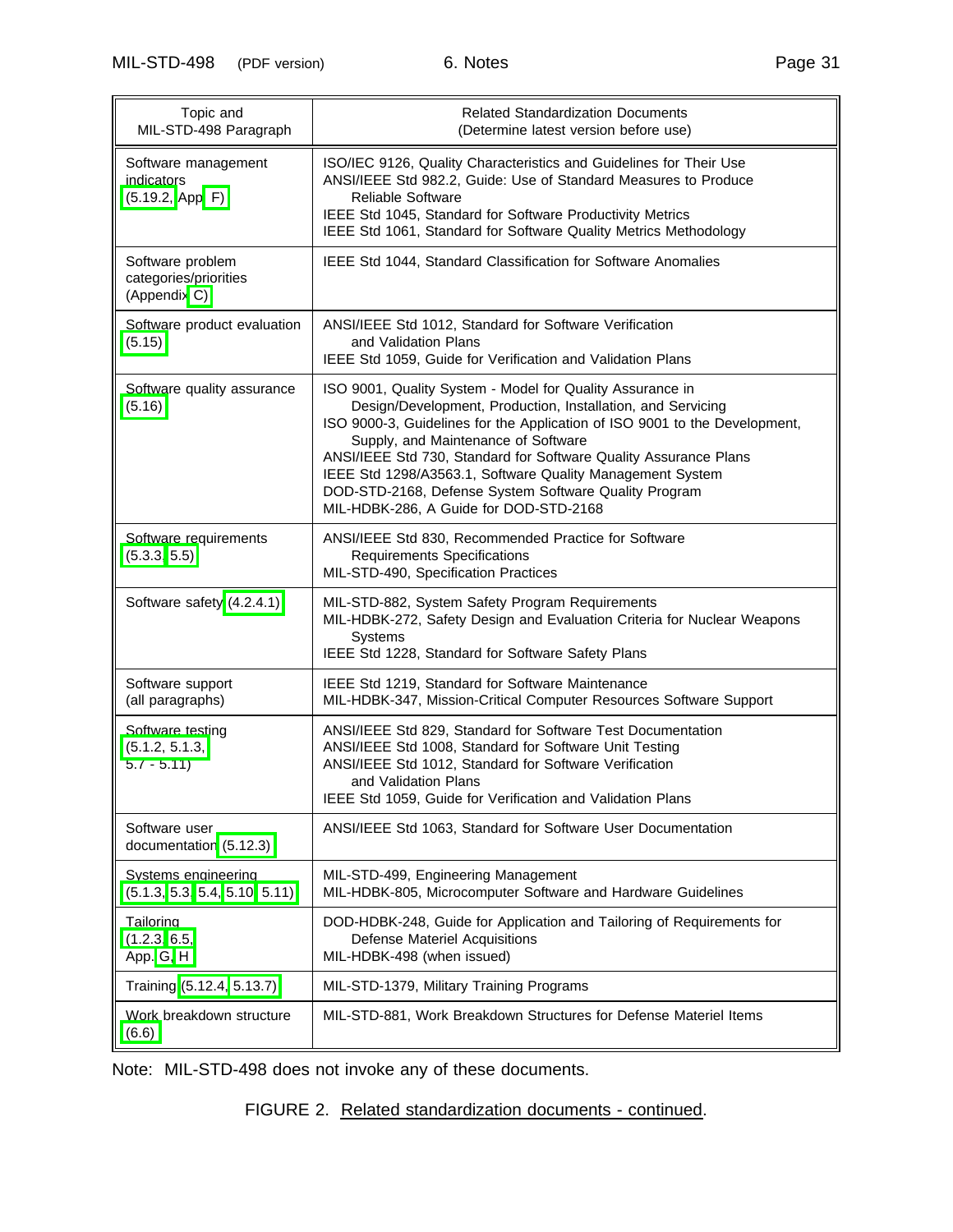#### APPENDIX A

# LIST OF ACRONYMS

A.1 Scope. This appendix provides a list of acronyms used in this standard, with their associated meanings. This appendix is not a mandatory part of the standard. The information provided is intended for guidance only.

- A.2 Applicable documents. This section is not applicable to this appendix.
- A.3 Acronyms.

| <b>CASE</b>     | <b>Computer-Aided Software Engineering</b>  |
|-----------------|---------------------------------------------|
| <b>CDRL</b>     | <b>Contract Data Requirements List</b>      |
| <b>COM</b>      | <b>Computer Operation Manual</b>            |
| <b>CPM</b>      | <b>Computer Programming Manual</b>          |
| <b>CSCI</b>     | <b>Computer Software Configuration Item</b> |
| <b>DBDD</b>     | Database Design Description                 |
| <b>DID</b>      | Data Item Description                       |
| DoD             | Department of Defense                       |
| <b>FSM</b>      | <b>Firmware Support Manual</b>              |
| <b>HWCI</b>     | Hardware Configuration Item                 |
| <b>IDD</b>      | <b>Interface Design Description</b>         |
| <b>IRS</b>      | <b>Interface Requirements Specification</b> |
| <b>IV&amp;V</b> | Independent Verification and Validation     |
| <b>OCD</b>      | <b>Operational Concept Description</b>      |
| <b>SCOM</b>     | Software Center Operator Manual             |
| <b>SDD</b>      | Software Design Description                 |
| <b>SDF</b>      | Software Development File                   |
| <b>SDL</b>      | Software Development Library                |
| <b>SDP</b>      | Software Development Plan                   |
| <b>SIOM</b>     | Software Input/Output Manual                |
| <b>SIP</b>      | Software Installation Plan                  |
| SOW             | <b>Statement of Work</b>                    |
| <b>SPS</b>      | <b>Software Product Specification</b>       |
| <b>SRS</b>      | Software Requirements Specification         |
| <b>SSDD</b>     | System/Subsystem Design Description         |
| SSS             | System/Subsystem Specification              |
| <b>STD</b>      | <b>Software Test Description</b>            |
| <b>STP</b>      | Software Test Plan                          |
| <b>STR</b>      | <b>Software Test Report</b>                 |
| <b>STrP</b>     | Software Transition Plan                    |
| <b>SUM</b>      | Software User Manual                        |
| <b>SVD</b>      | <b>Software Version Description</b>         |
| SW              | Software                                    |
| <b>WBS</b>      | <b>Work Breakdown Structure</b>             |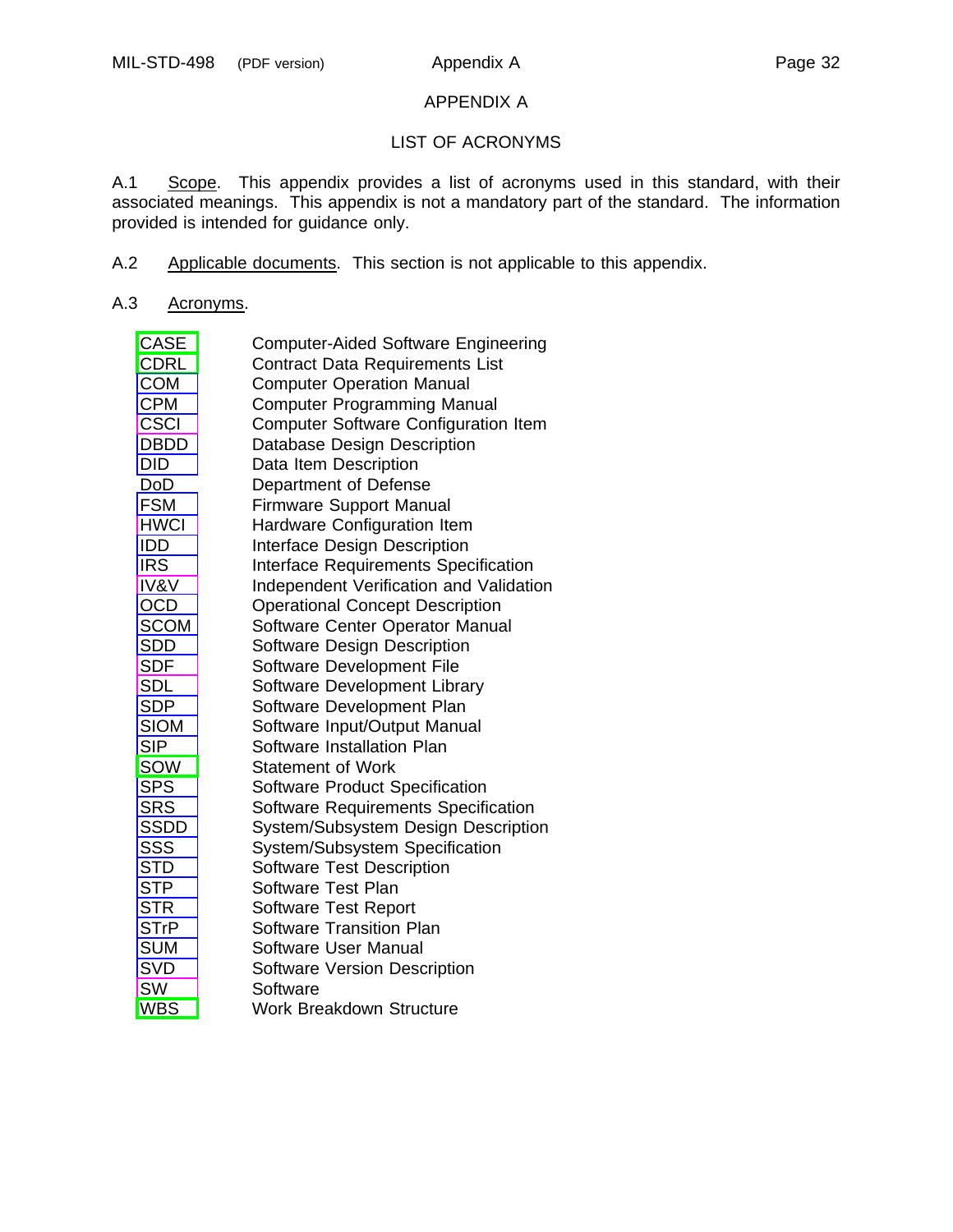## APPENDIX B

INTERPRETING MIL-STD-498 FOR INCORPORATION OF REUSABLE SOFTWARE PRODUCTS

B.1 Scope. This appendix interprets MIL-STD-498 when applied to the incorporation of reusable software products. This appendix is a mandatory part of this standard, subject to tailoring by the acquirer.

B.2 Applicable documents. This section is not applicable to this appendix.

B.3 Evaluating reusable software products. The developer shall specify in the software development plan the criteria to be used for evaluating reusable software products for use in fulfilling the requirements of the contract. General criteria shall be the software product's ability to meet specified requirements and to be cost-effective over the life of the system. Nonmandatory examples of specific criteria include, but are not limited to:

- a. Ability to provide required capabilities and meet required constraints
- b. Ability to provide required safety, security, and privacy
- c. Reliability/maturity, as evidenced by established track record
- d. Testability
- e. Interoperability with other system and system-external elements
- f. Fielding issues, including:
	- 1) Restrictions on copying/distributing the software or documentation
	- 2) License or other fees applicable to each copy
- g. Maintainability, including:
	- 1) Likelihood the software product will need to be changed
	- 2) Feasibility of accomplishing that change
	- 3) Availability and quality of documentation and source files
	- 4) Likelihood that the current version will continue to be supported by the supplier
	- 5) Impact on the system if the current version is not supported
	- 6) The acquirer's data rights to the software product
	- 7) Warranties available
- h. Short- and long-term cost impacts of using the software product
- i. Technical, cost, and schedule risks and tradeoffs in using the software product

B.4 Interpreting MIL-STD-498 activities for reusable software products. The following rules apply in interpreting this standard:

- a. Any requirement that calls for development of a software product may be met by a reusable software product that fulfills the requirement and meets the criteria established in the software development plan. The reusable software product may be used as-is or modified and may be used to satisfy part or all of the requirement. For example, a requirement may be met by using an existing plan, specification, or design.
- b. When the reusable software product to be incorporated is the software itself, some of the requirements in this standard require special interpretation. Figure [3](#page-41-0) provides this interpretation. Key issues are whether the software will be modified, whether unmodified software constitutes an entire CSCI or only one or more software units, and whether unmodified software has a positive performance record (no firm criteria exist for making this determination). The figure is presented in a conditional manner: If an activity in the left column is required for a given type of software, the figure tells how to interpret the activity for reusable software of that type.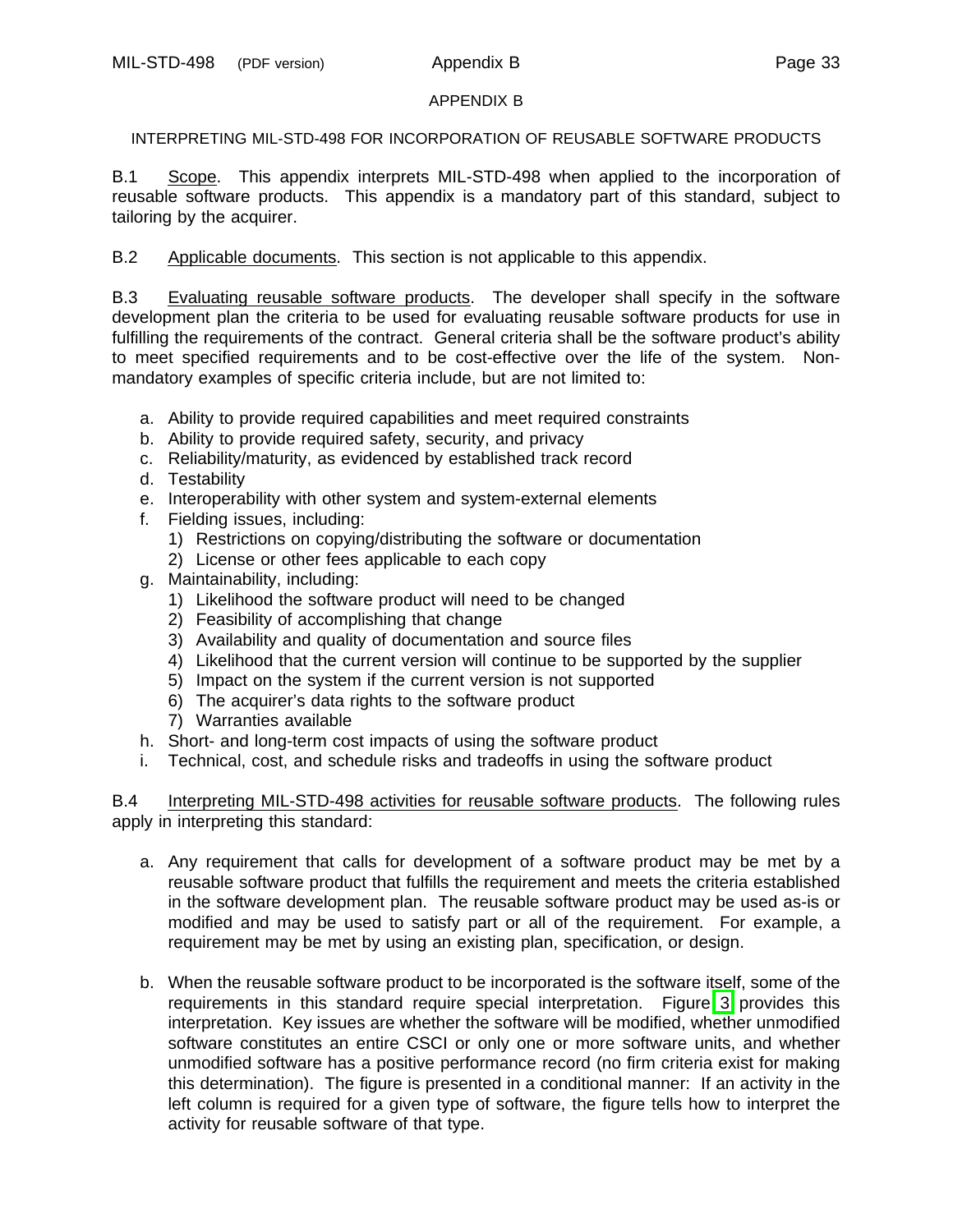MIL-STD-498 (PDF version) Appendix B Page 34

<span id="page-41-0"></span>

|                                                   | Interpret the activity as follows for each type of existing, reusable software:                                                 |                                                                                                                                                           |                                                                                                                                    |                                             |                                                                       |  |  |  |  |
|---------------------------------------------------|---------------------------------------------------------------------------------------------------------------------------------|-----------------------------------------------------------------------------------------------------------------------------------------------------------|------------------------------------------------------------------------------------------------------------------------------------|---------------------------------------------|-----------------------------------------------------------------------|--|--|--|--|
| If this<br>MIL-STD-498<br>activity is             |                                                                                                                                 | For CSCIs to be used unmodified                                                                                                                           | For software units to be used<br>unmodified                                                                                        | For software<br>units being                 |                                                                       |  |  |  |  |
| required:                                         | Positive<br>performance<br>record                                                                                               | No or poor<br>performance<br>record                                                                                                                       | Positive<br>performance<br>record                                                                                                  | modified for/<br>during project             |                                                                       |  |  |  |  |
| 5.1 Project<br>planning and<br>oversight          |                                                                                                                                 |                                                                                                                                                           | Include the activities in this figure in project plans                                                                             |                                             |                                                                       |  |  |  |  |
| 5.2 Establishing<br>software devel<br>environment | in this figure                                                                                                                  | Establish and apply a software test environment, software development<br>library, and software development files as appropriate to perform the activities |                                                                                                                                    |                                             | Apply full<br>requirements                                            |  |  |  |  |
| 5.3 System                                        |                                                                                                                                 | Consider software's capabilities in defining the operational concept & system requirements                                                                |                                                                                                                                    |                                             |                                                                       |  |  |  |  |
| requirements<br>analysis                          | Use test/<br>performance<br>records to<br>confirm ability to<br>meet needs                                                      | Test to confirm<br>ability to meet<br>needs                                                                                                               | Use test/<br>performance<br>records to<br>confirm ability to<br>meet needs                                                         | Test to<br>confirm ability<br>to meet needs | Use tests or<br>records to<br>determine<br>potential to<br>meet needs |  |  |  |  |
| 5.4.1 System-<br>wide design                      |                                                                                                                                 | Consider the software's capabilities and characteristics in designing system behavior and in<br>making other system-wide design decisions                 |                                                                                                                                    |                                             |                                                                       |  |  |  |  |
| 5.4.2 System<br>architectural<br>design           | Include the CSCI in the system<br>architecture; allocate system<br>requirements to it                                           |                                                                                                                                                           | Consider the unit's capabilities and characteristics in<br>designating CSCIs and allocating system<br>requirements to them         |                                             |                                                                       |  |  |  |  |
| 5.5 Software<br>requirements<br>analysis          | Specify the project-specific<br>requirements the CSCI must meet;<br>verify via records or retest that the<br>CSCI can meet them |                                                                                                                                                           | Consider the unit's capabilities and characteristics in<br>specifying the requirements for the CSCI of which it<br>is a part       |                                             |                                                                       |  |  |  |  |
| 5.6.1 CSCI-wide<br>design                         | decisions have already been made<br>5.13)                                                                                       | No requirement: the CSCI-wide design<br>(recording the "as built" design is under                                                                         | Consider the unit's capabilities and characteristics in<br>designing CSCI behavior and making other CSCI-<br>wide design decisions |                                             |                                                                       |  |  |  |  |
| 5.6.2 CSCI<br>architectural<br>design             | No requirement: the CSCI's<br>architecture is already defined<br>5.13)                                                          | (recording the "as built" design is under                                                                                                                 | Include the unit in the CSCI architecture and allocate<br>CSCI requirements to it                                                  |                                             |                                                                       |  |  |  |  |
| 5.6.3 CSCI<br>detailed design                     | No requirement: the CSCI's detailed<br>"as built" design is under 5.13)                                                         | design is already defined (recording the                                                                                                                  | No requirement: the unit is<br>already designed (recording the<br>"as built" design is under 5.13)                                 | Modify the<br>unit's design<br>as needed    |                                                                       |  |  |  |  |
| 5.7.1 Software<br>implementation                  | No requirement: the software for the<br>CSCI's units is already implemented                                                     |                                                                                                                                                           | No requirement: the software for<br>the unit is already implemented<br>the unit                                                    |                                             | Modify the<br>software for                                            |  |  |  |  |
| 5.7.2-5.7.5 Unit<br>testing                       | No requirement:<br>the CSCI's units<br>are already<br>tested                                                                    | Perform selectively<br>if in question and<br>units are<br>accessible                                                                                      | No requirement:<br>the unit is<br>already tested                                                                                   |                                             | Perform this testing                                                  |  |  |  |  |

FIGURE 3. Interpreting MIL-STD-498 for incorporation of reusable software.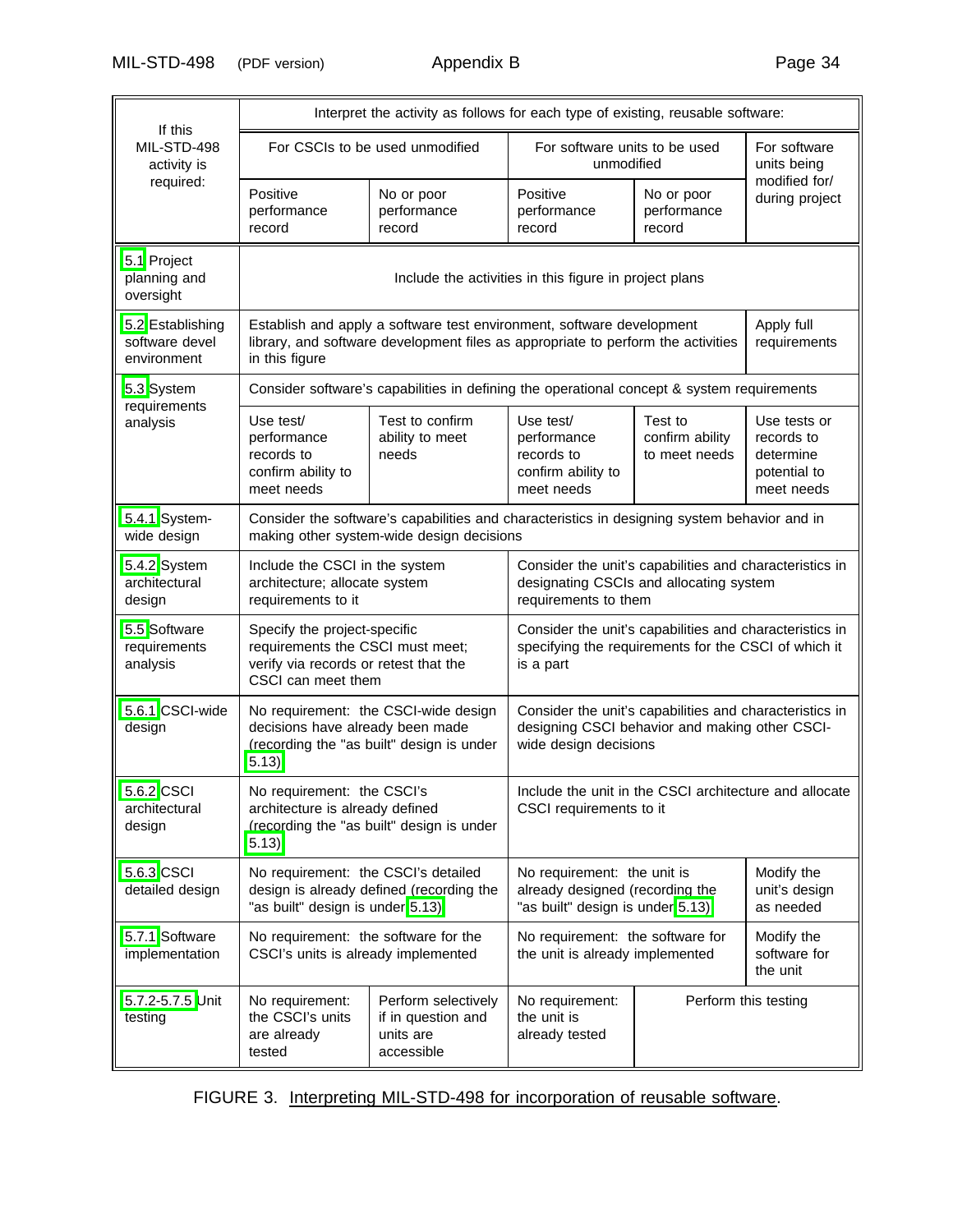MIL-STD-498 (PDF version) Appendix B Page 35

| Interpret the activity as follows for each type of existing, reusable software: |                                                                                                                                                                                                                                                                                                                                                                 |                                                                                                                                                                                                                                                                                                                                                                                                                    |                                                                      |                                                          |                                 |  |  |  |
|---------------------------------------------------------------------------------|-----------------------------------------------------------------------------------------------------------------------------------------------------------------------------------------------------------------------------------------------------------------------------------------------------------------------------------------------------------------|--------------------------------------------------------------------------------------------------------------------------------------------------------------------------------------------------------------------------------------------------------------------------------------------------------------------------------------------------------------------------------------------------------------------|----------------------------------------------------------------------|----------------------------------------------------------|---------------------------------|--|--|--|
| If this<br>MIL-STD-498<br>activity is                                           |                                                                                                                                                                                                                                                                                                                                                                 | For CSCIs to be used unmodified                                                                                                                                                                                                                                                                                                                                                                                    | For software units to be used<br>unmodified                          |                                                          | For software<br>units being     |  |  |  |
| required:                                                                       | Positive<br>No or poor<br>performance<br>performance<br>record<br>record                                                                                                                                                                                                                                                                                        |                                                                                                                                                                                                                                                                                                                                                                                                                    | Positive<br>performance<br>record                                    | No or poor<br>performance<br>record                      | modified for/<br>during project |  |  |  |
| 5.8 Unit<br>integration and<br>testing                                          | No requirement:<br>the CSCI's units<br>are already<br>integrated                                                                                                                                                                                                                                                                                                | Perform selectively<br>if in question and<br>units are<br>accessible                                                                                                                                                                                                                                                                                                                                               | Perform except<br>where integra-<br>tion is already<br>tested/proven | Perform this testing                                     |                                 |  |  |  |
| 5.9 CSCI<br>qualification<br>testing                                            | No requirement:<br>CSCI is already<br>tested & proven                                                                                                                                                                                                                                                                                                           | Perform this<br>testing                                                                                                                                                                                                                                                                                                                                                                                            |                                                                      | Include the unit in CSCI qualification testing           |                                 |  |  |  |
| 5.10<br><b>CSCI/HWCI</b><br>integration and<br>testing                          | Perform, except<br>where integra-<br>tion is already<br>tested/proven                                                                                                                                                                                                                                                                                           | Include the CSCI<br>in CSCI/HWCI<br>integration and<br>testing                                                                                                                                                                                                                                                                                                                                                     |                                                                      | Include the unit in<br>CSCI/HWCI integration and testing |                                 |  |  |  |
| 5.11 System<br>qualification<br>testing                                         |                                                                                                                                                                                                                                                                                                                                                                 | Include the CSCI in<br>system qualification testing                                                                                                                                                                                                                                                                                                                                                                |                                                                      | Include the unit in system qualification testing         |                                 |  |  |  |
| 5.12 Preparing<br>for software use                                              | Include the software for the CSCI or unit in the executable software; include in version<br>descriptions; handle any license issues; cover use of the CSCI or unit, as appropriate, via<br>existing, new, or revised user/operator manuals; install the CSCI or unit as part of the overall<br>system; include its use, as appropriate, in the training offered |                                                                                                                                                                                                                                                                                                                                                                                                                    |                                                                      |                                                          |                                 |  |  |  |
| 5.13 Preparing<br>for software<br>transition                                    | offered                                                                                                                                                                                                                                                                                                                                                         | Include the software for the CSCI or unit in the executable software; prepare source files for<br>the CSCI or unit, if available; include in version descriptions; handle any license issues; prepare<br>or provide "as built" design descriptions for software whose design is known; install the CSCI or<br>unit at the support site; demonstrate regenerability if source is available; include in the training |                                                                      |                                                          |                                 |  |  |  |
| 5.14 Software<br>configuration<br>management                                    |                                                                                                                                                                                                                                                                                                                                                                 | Apply to all software products prepared, modified, or used in incorporating this software                                                                                                                                                                                                                                                                                                                          |                                                                      |                                                          |                                 |  |  |  |
| 5.15 Software<br>product<br>evaluation                                          |                                                                                                                                                                                                                                                                                                                                                                 | Apply to all software products prepared or modified in incorporating this software; for software<br>products used unchanged, apply unless a positive performance record or evidence of past<br>evaluations indicates that such an evaluation would be duplicative                                                                                                                                                  |                                                                      |                                                          |                                 |  |  |  |
| 5.16 Software<br>quality<br>assurance                                           | incorporating this software                                                                                                                                                                                                                                                                                                                                     | Apply to all activities performed and all software products prepared, modified, or used in                                                                                                                                                                                                                                                                                                                         |                                                                      |                                                          |                                 |  |  |  |
| 5.17 Corrective<br>action                                                       | this software                                                                                                                                                                                                                                                                                                                                                   | Apply to all activities performed and all software products prepared or modified in incorporating                                                                                                                                                                                                                                                                                                                  |                                                                      |                                                          |                                 |  |  |  |
| 5.18 Joint<br>reviews                                                           |                                                                                                                                                                                                                                                                                                                                                                 | Cover the software products prepared or modified in incorporating this software                                                                                                                                                                                                                                                                                                                                    |                                                                      |                                                          |                                 |  |  |  |
| 5.19 Other<br>activities                                                        |                                                                                                                                                                                                                                                                                                                                                                 |                                                                                                                                                                                                                                                                                                                                                                                                                    | Apply the full requirements of this section                          |                                                          |                                 |  |  |  |

FIGURE 3. Interpreting MIL-STD-498 for incorporation of reusable software - continued.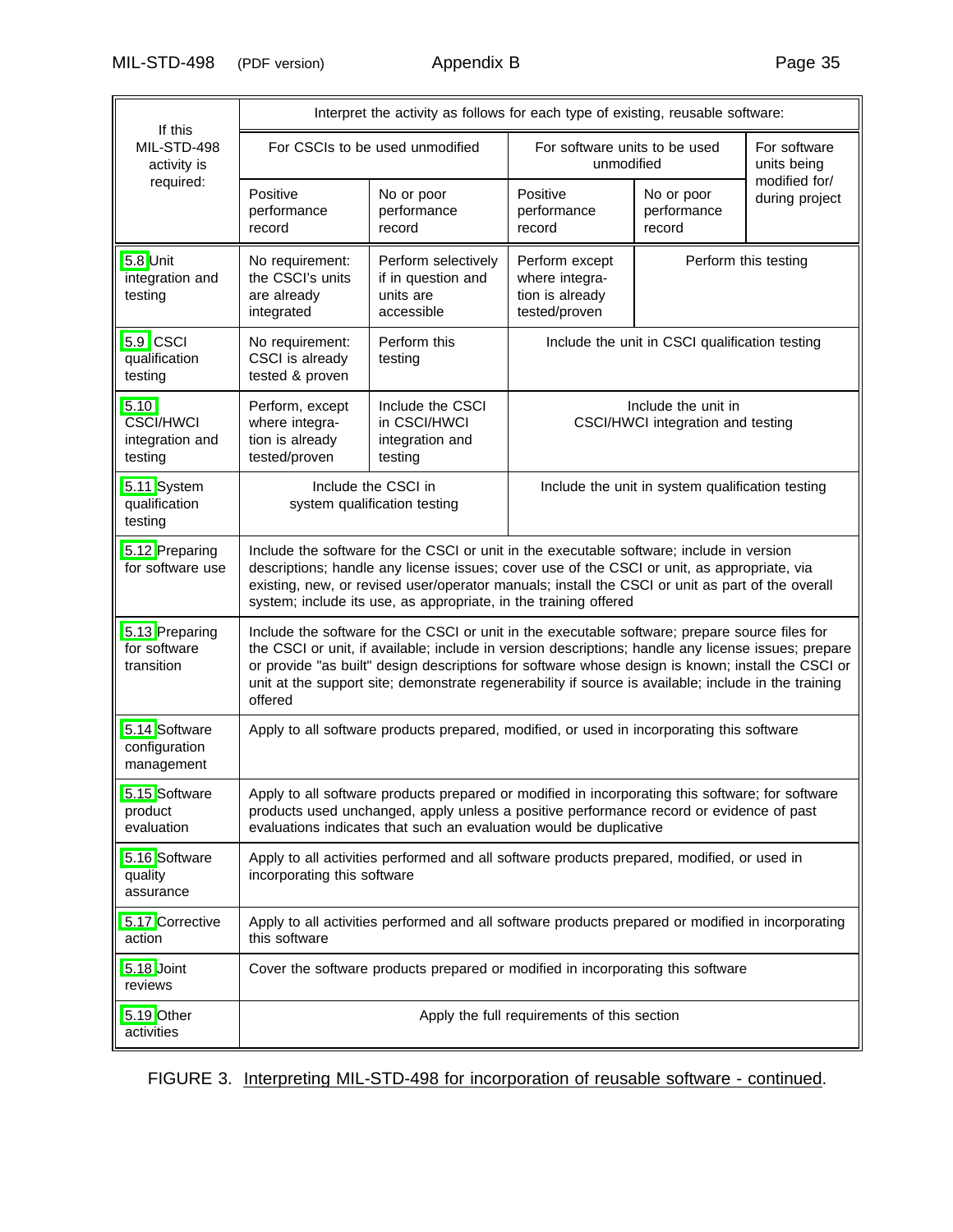## APPENDIX C

#### CATEGORY AND PRIORITY CLASSIFICATIONS FOR PROBLEM REPORTING

<span id="page-43-0"></span>C.1 Scope. This appendix contains requirements for a category and priority classification scheme to be applied to each problem submitted to the corrective action system. This appendix is a mandatory part of the standard, subject to the following conditions: 1) these requirements may be tailored by the acquirer, and 2) the developer may use alternate category and priority schemes if [approved](#page-11-0) by the acquirer.

- C.2 Applicable documents. This section is not applicable to this appendix.
- C.3 Classification by category. The developer shall:
	- a. Assign each problem in software products to one or more of the categories in Figure [4.](#page-44-0)
	- b. Assign each problem in activities to one or more of the categories in Figure [1](#page-18-0) (shown at the start of Section 5).

C.4 Classification by priority. The developer shall assign each problem in software products or activities to one of the priorities in Figure [5.](#page-44-1)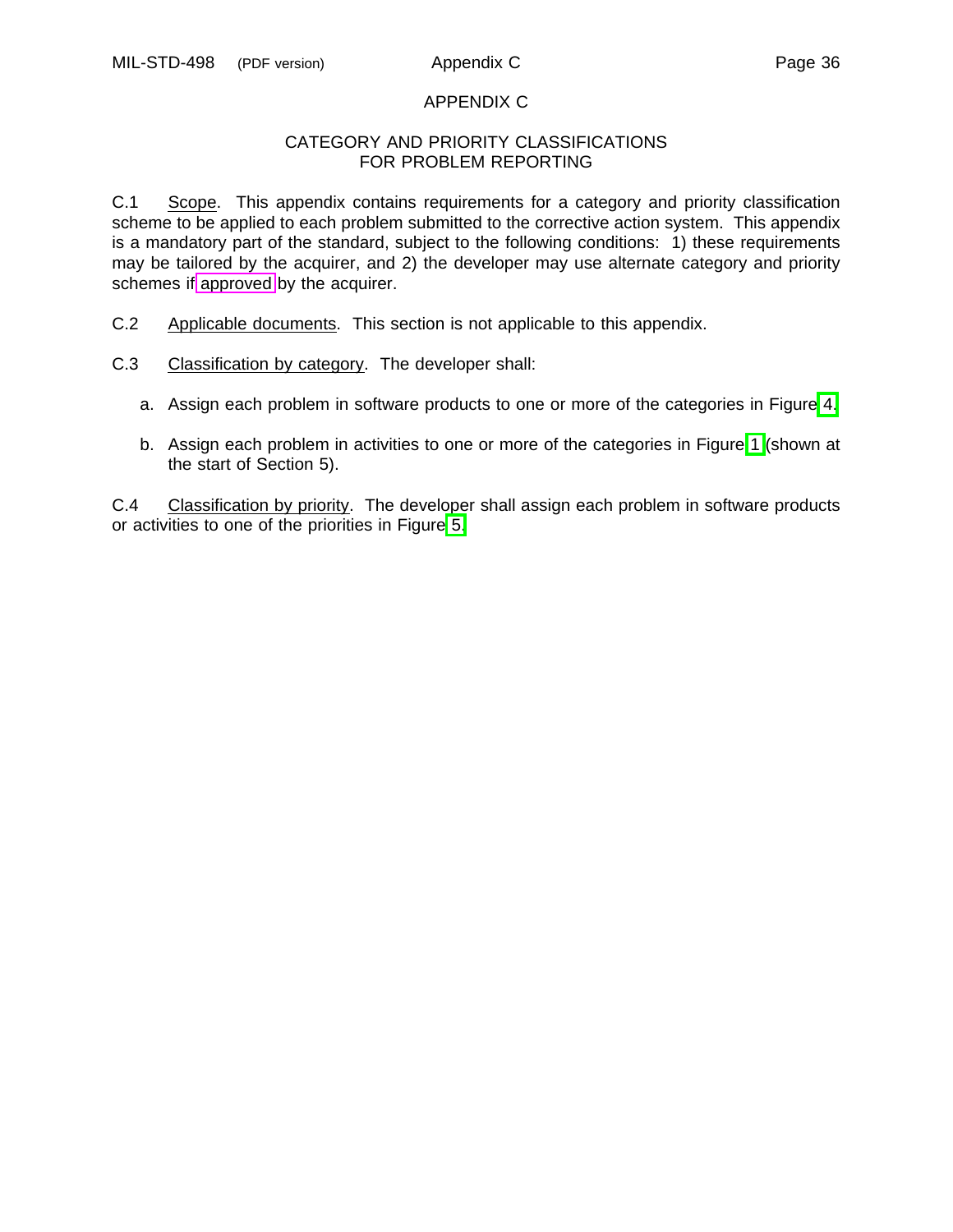<span id="page-44-0"></span>

|    | Category                | Applies to problems in:                        |
|----|-------------------------|------------------------------------------------|
| a. | Plans                   | One of the plans developed for the project     |
| b. | Concept                 | The operational concept                        |
| c. | Requirements            | The system or software requirements            |
| d. | Design                  | The design of the system or software           |
| е. | Code                    | The software code                              |
|    | Database/data file      | A database or data file                        |
| g. | <b>Test information</b> | Test plans, test descriptions, or test reports |
| h. | Manuals                 | The user, operator, or support manuals         |
|    | Other                   | Other software products                        |

FIGURE 4. Categories to be used for classifying problems in software products.

<span id="page-44-1"></span>

| Priority       | Applies if a problem could:                                                                                                                           |  |  |  |  |  |  |  |  |
|----------------|-------------------------------------------------------------------------------------------------------------------------------------------------------|--|--|--|--|--|--|--|--|
| 1              | Prevent the accomplishment of an operational or mission essential<br>a.<br>capability                                                                 |  |  |  |  |  |  |  |  |
|                | Jeopardize safety, security, or other requirement designated "critical"<br>b.                                                                         |  |  |  |  |  |  |  |  |
| $\overline{2}$ | a. Adversely affect the accomplishment of an operational or mission<br>essential capability and no work-around solution is known                      |  |  |  |  |  |  |  |  |
|                | b. Adversely affect technical, cost, or schedule risks to the project or to life<br>cycle support of the system, and no work-around solution is known |  |  |  |  |  |  |  |  |
| 3              | Adversely affect the accomplishment of an operational or mission<br>a.<br>essential capability but a work-around solution is known                    |  |  |  |  |  |  |  |  |
|                | b. Adversely affect technical, cost, or schedule risks to the project or to life<br>cycle support of the system, but a work-around solution is known  |  |  |  |  |  |  |  |  |
| 4              | Result in user/operator inconvenience or annoyance but does not affect a<br>а.<br>required operational or mission essential capability                |  |  |  |  |  |  |  |  |
|                | b. Result in inconvenience or annoyance for development or support<br>personnel, but does not prevent the accomplishment of those<br>responsibilities |  |  |  |  |  |  |  |  |
| 5              | Any other effect                                                                                                                                      |  |  |  |  |  |  |  |  |

FIGURE 5. Priorities to be used for classifying problems.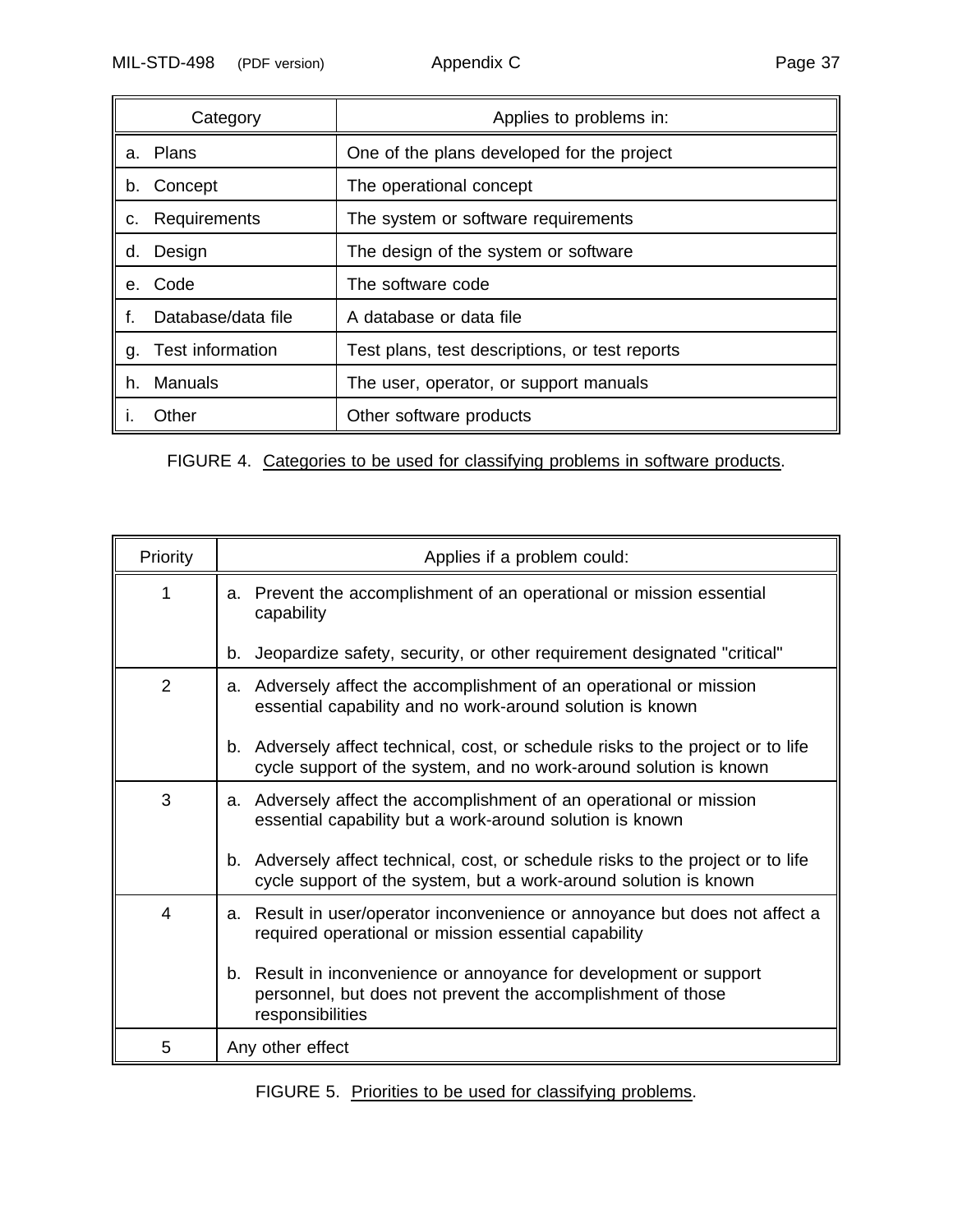# <span id="page-45-2"></span><span id="page-45-1"></span><span id="page-45-0"></span>APPENDIX D

# SOFTWARE PRODUCT EVALUATIONS

D.1 Scope. This appendix identifies the software products that are to undergo software product evaluations, identifies the criteria to be used for each evaluation, and contains a default set of definitions for the evaluation criteria. This appendix is a mandatory part of the standard, subject to the following conditions: 1) these requirements may be tailored by the acquirer, 2) the developer may use alternate criteria or definitions if [approved](#page-11-0) by the acquirer, and 3) if the development of a given software product has been tailored out of the standard, the requirement to evaluate that product does not apply.

D.2 Applicable documents. This section is not applicable to this appendix.

D.3 Required evaluations. Figure [6](#page-46-0) identifies the software products that are to undergo software product evaluations and states the criteria to be applied to each one. Each software product and criterion is labelled for purposes of identification and tailoring. For convenience, they may be treated as subparagraphs of this paragraph (referring to the first criterion, for example, as D.3.1.a). The software products are expressed in lower case letters to convey generic products, not necessarily in the form of hard-copy documents. Evaluations of system-level products are to be interpreted as participation in these evaluations. Some of the criteria are subjective. Because of this, there is no requirement to prove that the criteria have been met; the requirement is to perform the evaluations using these criteria and to identify possible problems for discussion and resolution.

D.4 Criteria definitions. The following paragraphs provide definitions for the criteria in Figure [6](#page-46-0) that may not be self-explanatory. The criteria are listed in alphabetical order, matching as closely as possible the wording used in Figure [6.](#page-46-0)

D.4.1 Accurately describes (an item). This criterion, applied to user/operator/programmer instructions and to the "as built" design and version descriptions, means that the instructions or descriptions are correct depictions of the software or other item described.

D.4.2 Adequate test cases, procedures, data, results. Test cases are adequate if they cover all applicable requirements or design decisions and specify the inputs to be used, the expected results, and the criteria to be used for evaluating those results. Test procedures are adequate if they specify the steps to be followed in carrying out each test case. Test data are adequate if they enable the execution of the planned test cases and test procedures. Test or dry run results are adequate if they describe the results of all test cases and show that all criteria have been met, possibly after revision and retesting.

D.4.3 Consistent with indicated product(s). This criterion means that: (1) no statement or representation in one software product contradicts a statement or representation in the other software products, (2) a given term, acronym, or abbreviation means the same thing in all of the software products, and (3) a given item or concept is referred to by the same name or description in all of the software products.

D.4.4 Contains all applicable information in (a specified DID). This criterion uses the DIDs to specify the required content of software products, regardless of whether a deliverable document has been ordered. Allowances are to be made for the applicability of each DID topic. The formatting specified in the DID (required paragraphing and numbering) are not relevant to this evaluation.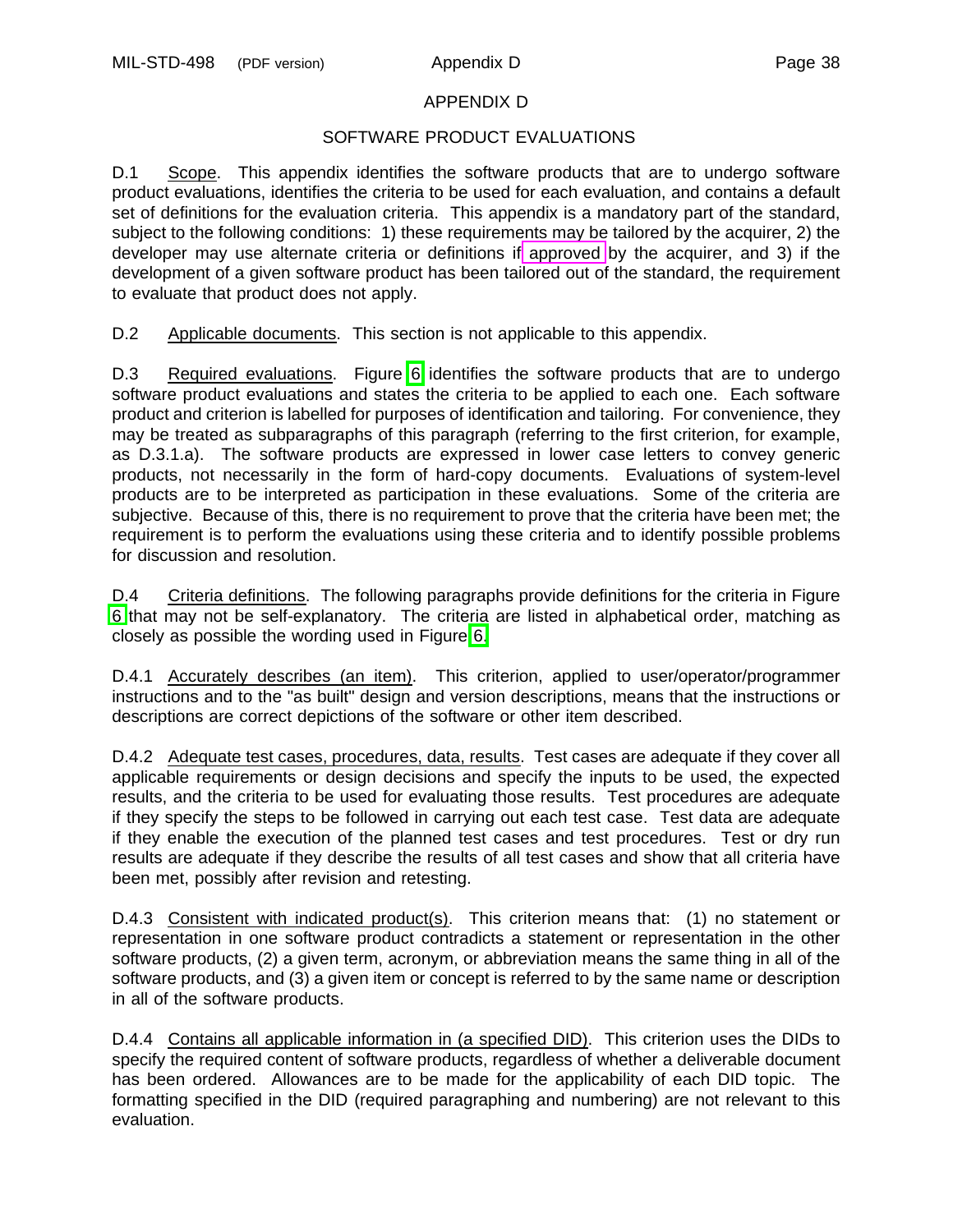|    |                                            | <b>Evaluation Criteria</b>                     |                                    |                              |                          |                            |                           |                                                                                                                                                                                                                    |  |  |
|----|--------------------------------------------|------------------------------------------------|------------------------------------|------------------------------|--------------------------|----------------------------|---------------------------|--------------------------------------------------------------------------------------------------------------------------------------------------------------------------------------------------------------------|--|--|
|    | Software<br>Product                        | Contains<br>all applic.<br>info in:            | <b>Meets</b><br>SOW, if<br>applic. | Meets<br>CDRL, if<br>applic. | Under-<br>stand-<br>able | Intern.<br>consis-<br>tent | Follows<br>SW dev<br>plan | <b>Additional Criteria</b>                                                                                                                                                                                         |  |  |
| 1. | Software<br>development plan<br>(5.1.1)    | a. SDP<br><b>DID</b>                           | b.                                 | c.                           | d.                       | e <sub>1</sub>             | f.<br>(Up-<br>dates)      | g. Covers all activities/deliverables in SOW and CDRL<br>h. Consistent with other project plans<br>Presents a sound approach to the development<br>i.                                                              |  |  |
| 2. | Software test plan<br>(5.1.2, 5.1.3)       | a. STP<br><b>DID</b>                           | b.                                 | c.                           | $d_{\cdot}$              | е.                         | f.                        | Covers all software-related qualification activities in the<br>q.<br>SOW<br>h. Covers all requirements for the items under test<br>Consistent with other project plans<br>Presents a sound approach to the testing |  |  |
| 3. | Software installation<br>plan (5.1.4)      | a. SIP<br><b>DID</b>                           | $b$ .                              | C.                           | d.                       | e <sub>1</sub>             | f.                        | g. Covers all user site installation activities in the SOW<br>h. Consistent with other project plans<br>Presents a sound approach to the installation<br>i.                                                        |  |  |
| 4. | Software transition<br>plan<br>(5.1.5)     | a. STrP<br><b>DID</b>                          | b.                                 | c.                           | d.                       | е.                         | f.                        | g. Covers all transition-related activities in the SOW<br>h. Consistent with other project plans<br>Presents a sound approach to the transition<br>i.                                                              |  |  |
| 5. | Operational concept<br>(5.3.2)             | a. OCD<br><b>DID</b>                           | b.                                 | c.                           | d.                       | е.                         | f.                        | g. Feasible                                                                                                                                                                                                        |  |  |
| 6. | System requirements<br>(5.3.3)             | a. SSS,<br><b>IRS</b><br><b>DIDs</b>           | b.                                 | c.                           | d.                       | е.                         | f.                        | g. Covers the operational concept<br>h. Feasible<br>Testable                                                                                                                                                       |  |  |
| 7. | System-wide design<br>decisions<br>(5.4.1) | a. SSDD,<br>IDD,<br><b>DBDD</b><br><b>DIDs</b> | b.                                 | c.                           | d.                       | е.                         | f.                        | Consistent with system requirements<br>g.<br>h. Feasible                                                                                                                                                           |  |  |
| 8. | System architectural<br>design (5.4.2)     | a. SSDD,<br>IDD<br><b>DIDs</b>                 | b.                                 | c.                           | d.                       | е.                         | f.                        | Covers the system requirements<br>g.<br>h. Consistent with the system-wide design decisions<br>Feasible<br>i.                                                                                                      |  |  |
| 9. | <b>CSCI</b> requirements<br>(5.5)          | a. SRS,<br><b>IRS</b><br><b>DIDs</b>           | b.                                 | c.                           | d.                       | е.                         | f.                        | g. Covers system requirements allocated to the CSCI<br>h. Feasible<br>Testable                                                                                                                                     |  |  |

<span id="page-46-0"></span>FIGURE 6. Software products and associated evaluation criteria.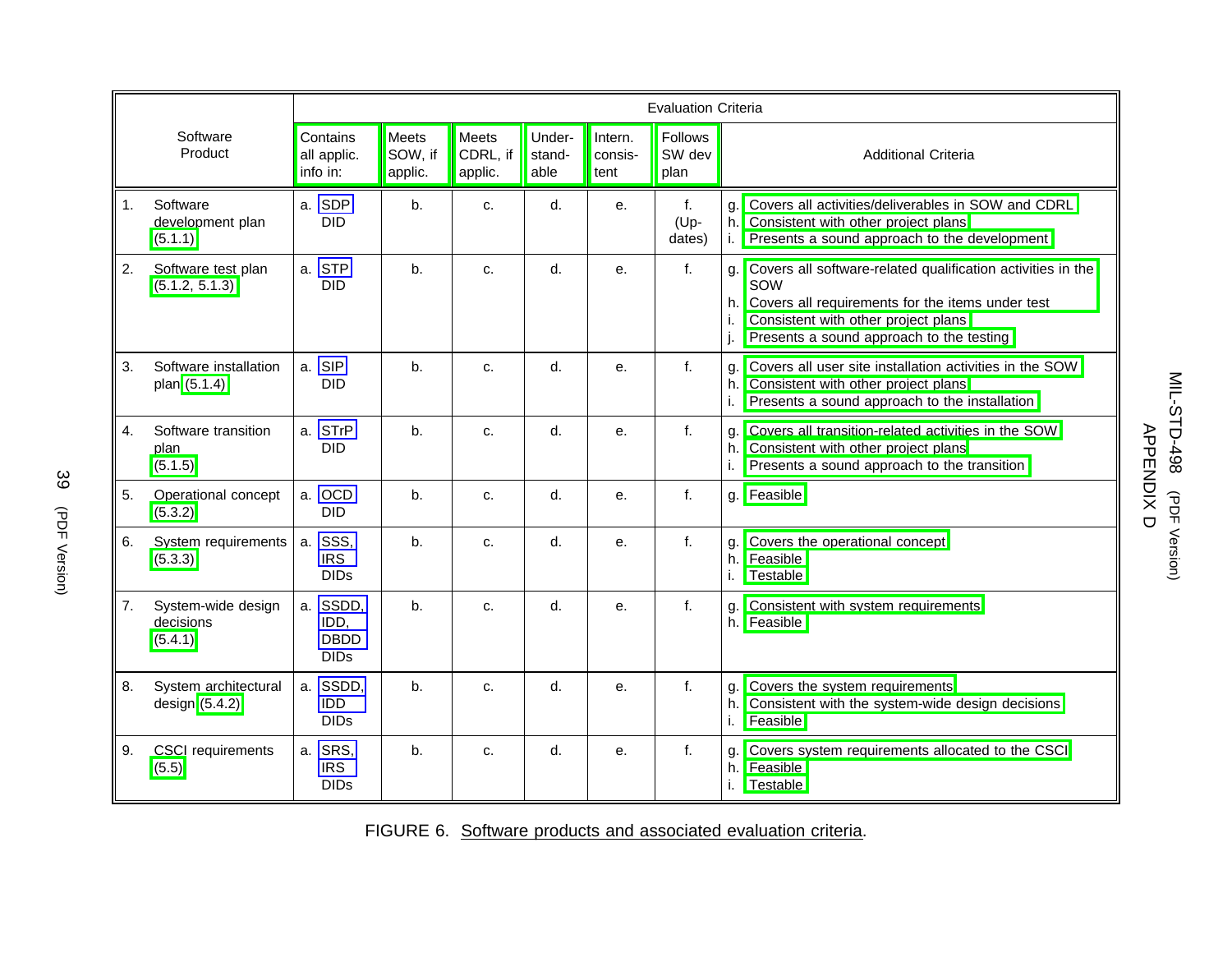|     |                                                        | <b>Evaluation Criteria</b>                    |                             |                              |                          |                            |                                  |                                                                                                                                                                                            |  |
|-----|--------------------------------------------------------|-----------------------------------------------|-----------------------------|------------------------------|--------------------------|----------------------------|----------------------------------|--------------------------------------------------------------------------------------------------------------------------------------------------------------------------------------------|--|
|     | Software<br>Product                                    | Contains<br>all applic.<br>info in:           | Meets<br>SOW, if<br>applic. | Meets<br>CDRL, if<br>applic. | Under-<br>stand-<br>able | Intern.<br>consis-<br>tent | <b>Follows</b><br>SW dev<br>plan | <b>Additional Criteria</b>                                                                                                                                                                 |  |
|     | 10. CSCI-wide design<br>decisions<br>(5.6.1)           | a. SDD,<br>IDD,<br><b>DBDD</b><br><b>DIDs</b> | b.                          | C <sub>1</sub>               | d.                       | e.                         | f.                               | g. Consistent with CSCI requirements<br>h. Feasible                                                                                                                                        |  |
|     | 11. CSCI architectural<br>design<br>(5.6.2)            | a. SDD,<br>IDD<br><b>DIDs</b>                 | b.                          | C.                           | d.                       | e.                         | f.                               | g. Covers CSCI requirements<br>h. Consistent with CSCI-wide design decisions<br>i. Feasible                                                                                                |  |
|     | 12. CSCI detailed design<br>(5.6.3)                    | a. SDD,<br>IDD,<br><b>DBDD</b><br><b>DIDs</b> | b.                          | c.                           | d.                       | e.                         | $f_{\cdot}$                      | g. Covers CSCI requirements allocated to each unit<br>h. Consistent with CSCI-wide design decisions                                                                                        |  |
| 13. | Implemented<br>software<br>(5.7.1)                     | N/A                                           | b.                          | c.                           | d.                       | е.                         | f.                               | g. Covers the CSCI detailed design                                                                                                                                                         |  |
|     | 14. CSCI qualification<br>test descriptions<br>(5.9.3) | a. STD<br><b>DID</b>                          | b.                          | c.                           | d.                       | е.                         | f.                               | g. Covers all CSCI requirements                                                                                                                                                            |  |
|     | 15. CSCI qualification<br>test results<br>(5.9.7)      | a. STR<br><b>DID</b>                          | b.                          | C.                           | d.                       | e.                         | f.                               | g. Covers all planned CSCI qualification test cases<br>h. Shows evidence that the CSCI meets its requirements                                                                              |  |
| 16. | System qualification<br>test descriptions<br>(5.11.3)  | a. STD<br><b>DID</b>                          | b.                          | c.                           | d.                       | e.                         | $f_{\cdot}$                      | g. Covers all system requirements                                                                                                                                                          |  |
|     | 17. System qualification<br>test results<br>(5.11.7)   | a. STR<br><b>DID</b>                          | b.                          | c.                           | d.                       | e.                         | f.                               | g. Covers all planned system qualification test cases<br>h. Shows evidence the system meets its requirements                                                                               |  |
|     | 18. Executable software<br>(5.12.1, 5.13.1)            | N/A                                           | b.                          | c.                           | d.                       | е.                         | f.                               | g. Meets delivery requirements<br>h. All software necessary for execution is present<br>Version exactly matches version that passed testing<br>Deliverable media accurately labelled<br>i. |  |

FIGURE 6. Software products and associated evaluation criteria - continued.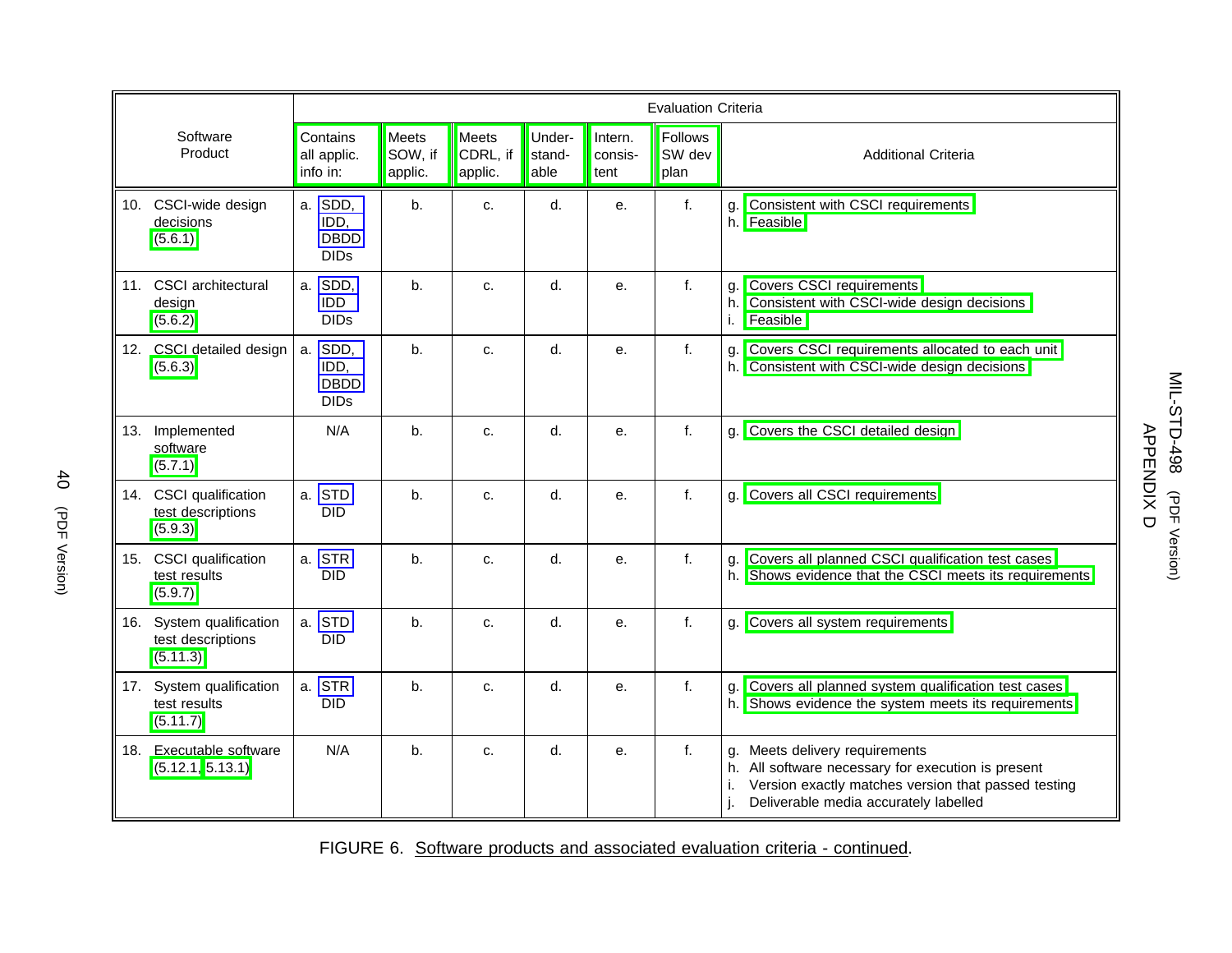|     |                                                                  | <b>Evaluation Criteria</b>                 |                             |                              |                          |                            |                                  |                                                                                                                                                                                                                                                                                  |  |  |
|-----|------------------------------------------------------------------|--------------------------------------------|-----------------------------|------------------------------|--------------------------|----------------------------|----------------------------------|----------------------------------------------------------------------------------------------------------------------------------------------------------------------------------------------------------------------------------------------------------------------------------|--|--|
|     | Software<br>Product                                              | Contains<br>all applic.<br>info in:        | Meets<br>SOW, if<br>applic. | Meets<br>CDRL, if<br>applic. | Under-<br>stand-<br>able | Intern.<br>consis-<br>tent | <b>Follows</b><br>SW dev<br>plan | <b>Additional Criteria</b>                                                                                                                                                                                                                                                       |  |  |
| 19. | Software version<br>descriptions<br>(5.12.2, 5.13.3)             | a. SVD<br><b>DID</b>                       | b.                          | c.                           | d.                       | e.                         | f.                               | g. Accurately identifies the version of each software<br>component (file, unit, CSCI, etc.) delivered<br>h. Accurately identifies the changes incorporated                                                                                                                       |  |  |
| 20. | Software user<br>manuals<br>(5.12.3.1)                           | a. SUM<br><b>DID</b>                       | b.                          | c.                           | d.                       | е.                         | f.                               | g. Accurately describes software installation and use to the<br>intended audience of this manual                                                                                                                                                                                 |  |  |
|     | 21. Software input/<br>output manuals<br>(5.12.3.2)              | a. SIOM<br><b>DID</b>                      | b.                          | c.                           | d.                       | e.                         | f.                               | g. Accurately describes software input/output to the<br>intended audience of this manual                                                                                                                                                                                         |  |  |
| 22. | Software center<br>operator manuals<br>(5.12.3.3)                | a. SCOM<br><b>DID</b>                      | b.                          | C.                           | d.                       | e.                         | $f_{\cdot}$                      | g. Accurately describes software installation and operation<br>to the intended audience of this manual                                                                                                                                                                           |  |  |
| 23. | Computer operation<br>manuals<br>(5.12.3.4)                      | a. COM<br><b>DID</b>                       | b <sub>1</sub>              | c.                           | d.                       | e.                         | f.                               | g. Accurately describes the operational characteristics of<br>the computer                                                                                                                                                                                                       |  |  |
| 24. | Source files<br>(5.13.2)                                         | <b>SPS</b><br>a <sub>1</sub><br><b>DID</b> | b.                          | c.                           | d.                       | е.                         | f.                               | g. Meets delivery requirements<br>h. All required software is present<br>Version exactly matches version that passed testing<br>Deliverable media accurately labelled                                                                                                            |  |  |
| 25. | "As built" CSCI<br>design and related<br>information<br>(5.13.4) | a. SPS<br><b>DID</b>                       | b.                          | c.                           | d.                       | е.                         | f.                               | g. Accurately describes the "as built" design of the CSCI<br>h. Accurately describes compilation/build procedures<br>Accurately describes modification procedures<br>Source files cover all units in the CSCI design<br>k. Measured resource utilization meets CSCI requirements |  |  |
| 26. | "As built" system<br>design<br>(5.13.5)                          | a. SSDD<br><b>DID</b>                      | b.                          | c.                           | d.                       | е.                         | f.                               | g. Accurately describes the "as built" system design                                                                                                                                                                                                                             |  |  |

# FIGURE 6. Software products and associated evaluation criteria - continued.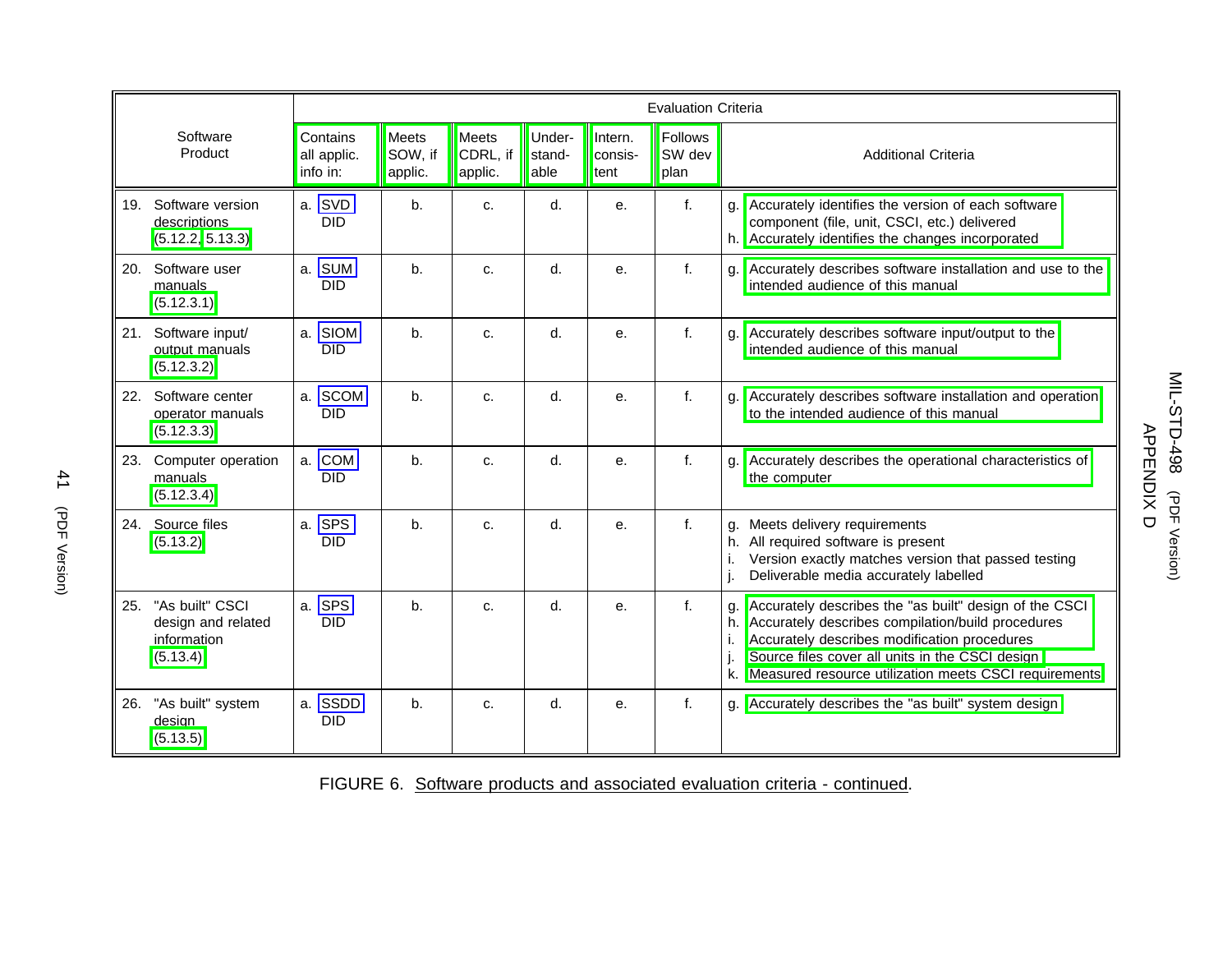|     |                                                                                                               | <b>Evaluation Criteria</b>                 |                                    |                              |                          |                            |                                  |                                                                                                                                                                                                                                                                                                                                                  |  |
|-----|---------------------------------------------------------------------------------------------------------------|--------------------------------------------|------------------------------------|------------------------------|--------------------------|----------------------------|----------------------------------|--------------------------------------------------------------------------------------------------------------------------------------------------------------------------------------------------------------------------------------------------------------------------------------------------------------------------------------------------|--|
|     | Software<br>Product                                                                                           | Contains<br>all applic.<br>info in:        | <b>Meets</b><br>SOW, if<br>applic. | Meets<br>CDRL, if<br>applic. | Under-<br>stand-<br>able | Intern.<br>consis-<br>tent | <b>Follows</b><br>SW dev<br>plan | <b>Additional Criteria</b>                                                                                                                                                                                                                                                                                                                       |  |
| 27. | Computer<br>programming<br>manuals<br>(5.13.6.1)                                                              | <b>CPM</b><br>a <sub>1</sub><br><b>DID</b> | b.                                 | C.                           | d.                       | е.                         | f.                               | Accurately describes the programming features of the<br>g.<br>computer                                                                                                                                                                                                                                                                           |  |
| 28. | Firmware support<br>manuals<br>(5.13.6.2)                                                                     | a. FSM<br><b>DID</b>                       | $b$ .                              | c.                           | d.                       | е.                         | f.                               | Accurately describes firmware programming features<br>q.                                                                                                                                                                                                                                                                                         |  |
| 29. | Sampling of software<br>development files<br>(5.7.2, 5.7.3, 5.8.1,<br>5.8.4, 5.9.4, 5.10.1,<br>5.10.4, 5.11.4 | N/A                                        | $b$ .                              | N/A                          | d.                       | е.                         | f.                               | g. Contents are current with the ongoing effort<br>Adequate unit test cases/procedures/data/results<br>Adequate unit integration test cases/procedures/<br>data/results<br>Adequate CSCI qualification dry run results<br>Adequate CSCI/HWCI integration test cases/<br>procedures/data/results<br>Adequate system qualification dry run results |  |

FIGURE 6. Software products and associated evaluation criteria - continued.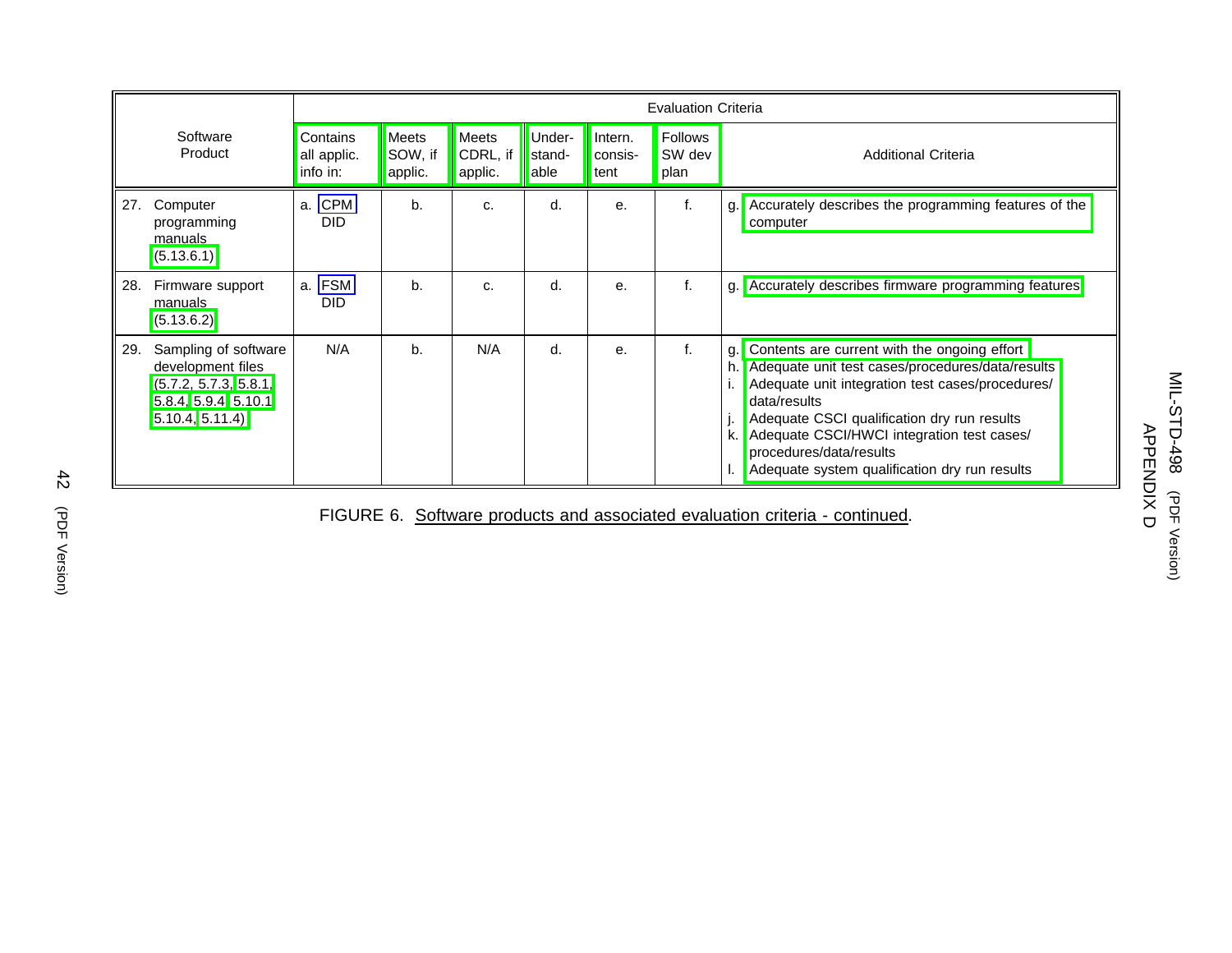<span id="page-50-8"></span><span id="page-50-7"></span><span id="page-50-6"></span><span id="page-50-5"></span><span id="page-50-4"></span><span id="page-50-3"></span><span id="page-50-2"></span><span id="page-50-1"></span><span id="page-50-0"></span>D.4.5 Covers (a given set of items). A software product "covers" a given set of items if every item in the set has been dealt with in the software product. For example, a plan covers the SOW if every provision in the SOW is dealt with in the plan; a design covers a set of requirements if every requirement has been dealt with in the design; a test plan covers a set of requirements if every requirement is the subject of one or more tests. "Covers" corresponds to the downward traceability (for example, from requirements to design) in the requirement, design, and test planning/description DIDs.

D.4.6 Feasible. This criterion means that, in the knowledge and experience of the evaluator, a given concept, set of requirements, design, test, etc. violates no known principles or lessons learned that would render it impossible to carry out.

D.4.7 Follows software development plan. This criterion means that the software product shows evidence of having been developed in accordance with the approach described in the software development plan. Examples include following design and coding standards described in the plan. For the software development plan itself, this criterion applies to updates to the initial plan.

D.4.8 Internally consistent. This criterion means that: (1) no two statements or representations in a software product contradict one another, (2) a given term, acronym, or abbreviation means the same thing throughout the software product, and (3) a given item or concept is referred to by the same name or description throughout the software product.

D.4.9 Meets CDRL, if applicable. This criterion applies if the software product being evaluated is specified in the CDRL and has been formatted for delivery at the time of evaluation. It focuses on the format, markings, and other provisions specified in the CDRL, rather than on content, covered by other criteria.

D.4.10 Meets SOW, if applicable. This criterion means that the software product fulfills any Statement of Work provisions regarding it. For example, the Statement of Work may place constraints on the operational concept or the design.

D.4.11 Presents a sound approach. This criterion means that, based on the knowledge and experience of the evaluator, a given plan represents a reasonable way to carry out the required activities.

D.4.12 Shows evidence that (an item under test) meets its requirements. This criterion means that recorded test results show that the item under test either passed all tests the first time or was revised and retested until the tests were passed.

D.4.13 Testable. A requirement or set of requirements is considered to be testable if an objective and feasible test can be designed to determine whether each requirement has been met.

D.4.14 Understandable. This criterion means "understandable by the intended audience." For example, software products intended for programmer-to-programmer communication need not be understandable by non-programmers. A product that correctly identifies its audience (based on information in Block 3 of the corresponding DID) and is considered understandable to that audience meets this criterion.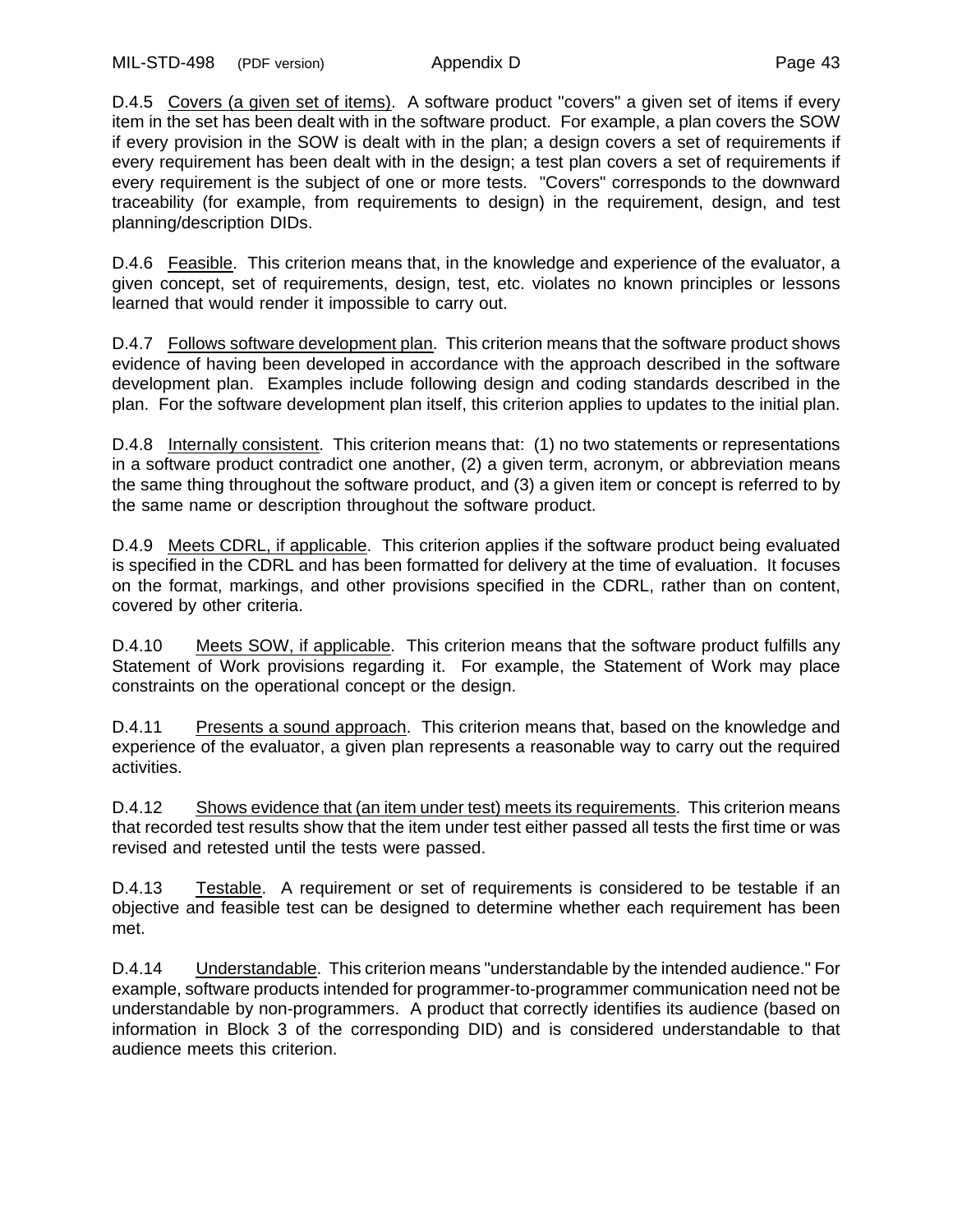# APPENDIX E

# CANDIDATE JOINT MANAGEMENT REVIEWS

<span id="page-51-0"></span>E.1 Scope. This appendix describes a candidate set of joint management reviews that might be held during a software development project. This appendix is not a mandatory part of this standard. The information provided is intended for guidance only.

- E.2 Applicable documents. This section is not applicable to this appendix.
- E.3 Assumptions. This appendix makes the following assumptions:
	- a. The acquirer has reviewed the subject products in advance, and one or more joint [technical](#page-33-1) reviews have been held to resolve issues, leaving the joint management review as a forum to resolve open issues and reach agreement as to the [acceptability](#page-11-0) of each product.
	- b. Any of the reviews may be conducted incrementally, dealing at each review with a subset of the listed items or a subset of the system or CSCI(s) being reviewed.

E.4 Candidate reviews. Given below is a set of candidate joint management reviews that might be held during a software development project. There is no intent to require these reviews or to preclude alternatives or combinations of these reviews. The objectives supplement those given in [5.18.2.](#page-33-2)

E.4.1 Software plan reviews. These reviews are held to resolve open issues regarding one or more of the following:

- a. The software [development](#page-19-0) plan
- b. The software [test](#page-19-1) plan
- c. The software [installation](#page-19-6) plan
- d. The software [transition](#page-19-6) plan

E.4.2 Operational concept reviews. These reviews are held to resolve open issues regarding the [operational concept](#page-21-9) for a software system.

E.4.3 System/subsystem requirements reviews. These reviews are held to resolve open issues regarding the specified [requirements](#page-21-2) for a software system or subsystem.

E.4.4 System/subsystem design reviews. These reviews are held to resolve open issues regarding one or more of the following:

- a. The system- or subsystem-wid[e design decisions](#page-21-0)
- b. The [architectural design](#page-21-10) of a software system or subsystem

E.4.5 Software requirements reviews. These reviews are held to resolve open issues regarding the specified [requirements](#page-22-11) for a CSCI.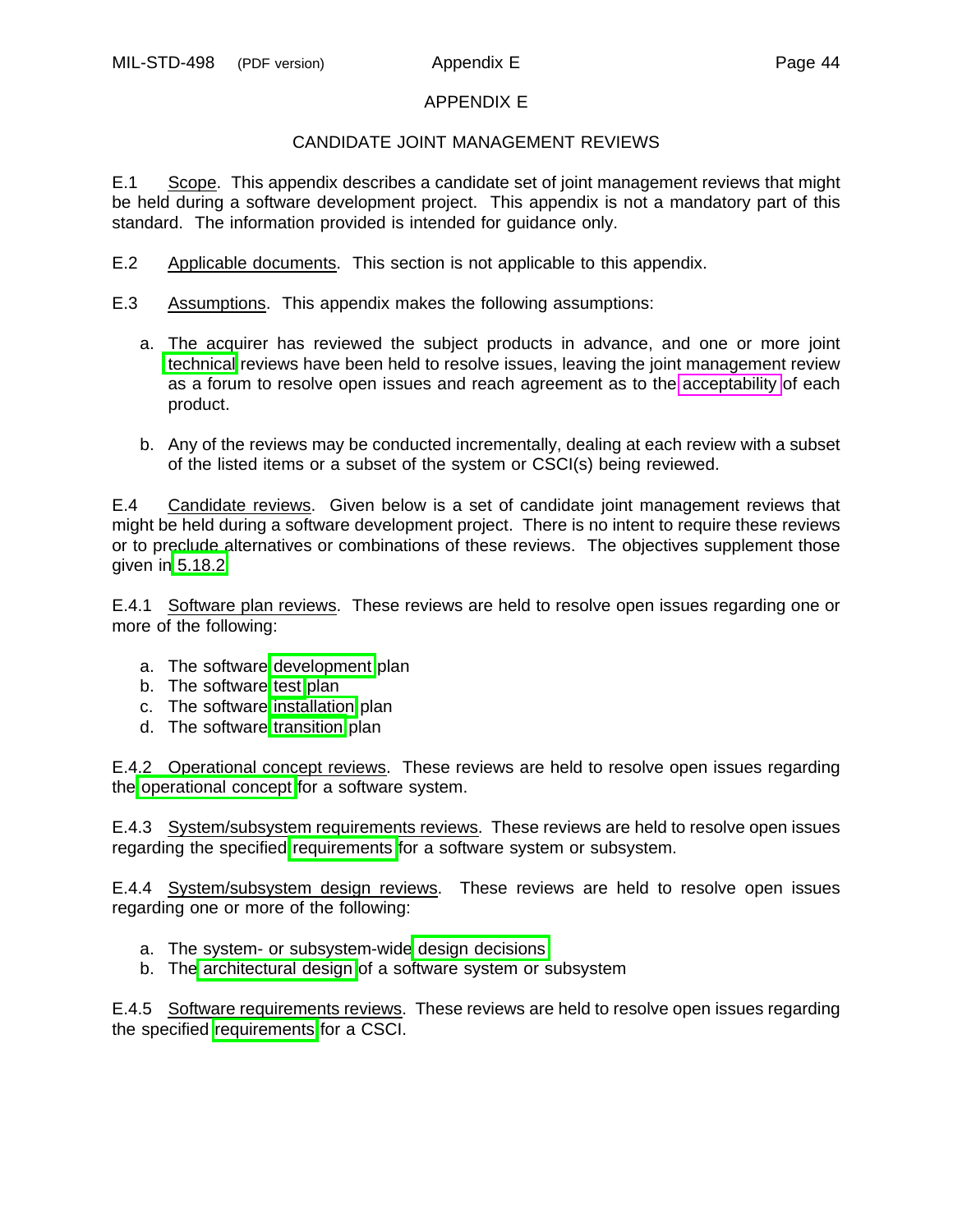E.4.6 Software design reviews. These reviews are held to resolve open issues regarding one or more of the following:

- a. The CSCI-wide [design decisions](#page-22-1)
- b. The [architectural design](#page-22-12) of a CSCI
- c. The [detailed design](#page-22-13) of a CSCI or portion thereof (such as a database)

E.4.7 Test readiness reviews. These reviews are held to resolve open issues regarding one or more of the following:

- a. The status of the [software test environment](#page-20-0)
- b. The test cases and test procedures to be used for [CSCI](#page-24-4) qualification testing or [system](#page-26-4) qualification testing
- c. The status of the software to be tested

E.4.8 Test results reviews. These reviews are held to resolve open issues regarding the results of [CSCI](#page-25-5) qualification testing or [system](#page-27-5) qualification testing.

E.4.9 Software usability reviews. These reviews are held to resolve open issues regarding one or more of the following:

- a. The readiness of the software for [installation at user sites](#page-27-6)
- b. The [user](#page-27-7) and [operator](#page-28-5) manuals
- c. The software [version descriptions](#page-27-6)
- d. The status of installation preparations and activities

E.4.10 Software supportability reviews. These reviews are held to resolve open issues regarding one or more of the following:

- a. The readiness of the software for [transition to the support agency](#page-28-6)
- b. The software [product](#page-28-6) specifications
- c. The software [support](#page-29-4) manuals
- d. The software [version descriptions](#page-28-7)
- e. The status of transition preparations and activities, including transition of the software [development environment,](#page-20-0) if applicable

E.4.11 Critical requirement reviews. These reviews are held to resolve open issues regarding the handling of [critical requirements,](#page-16-1) such as those for safety, security, and privacy.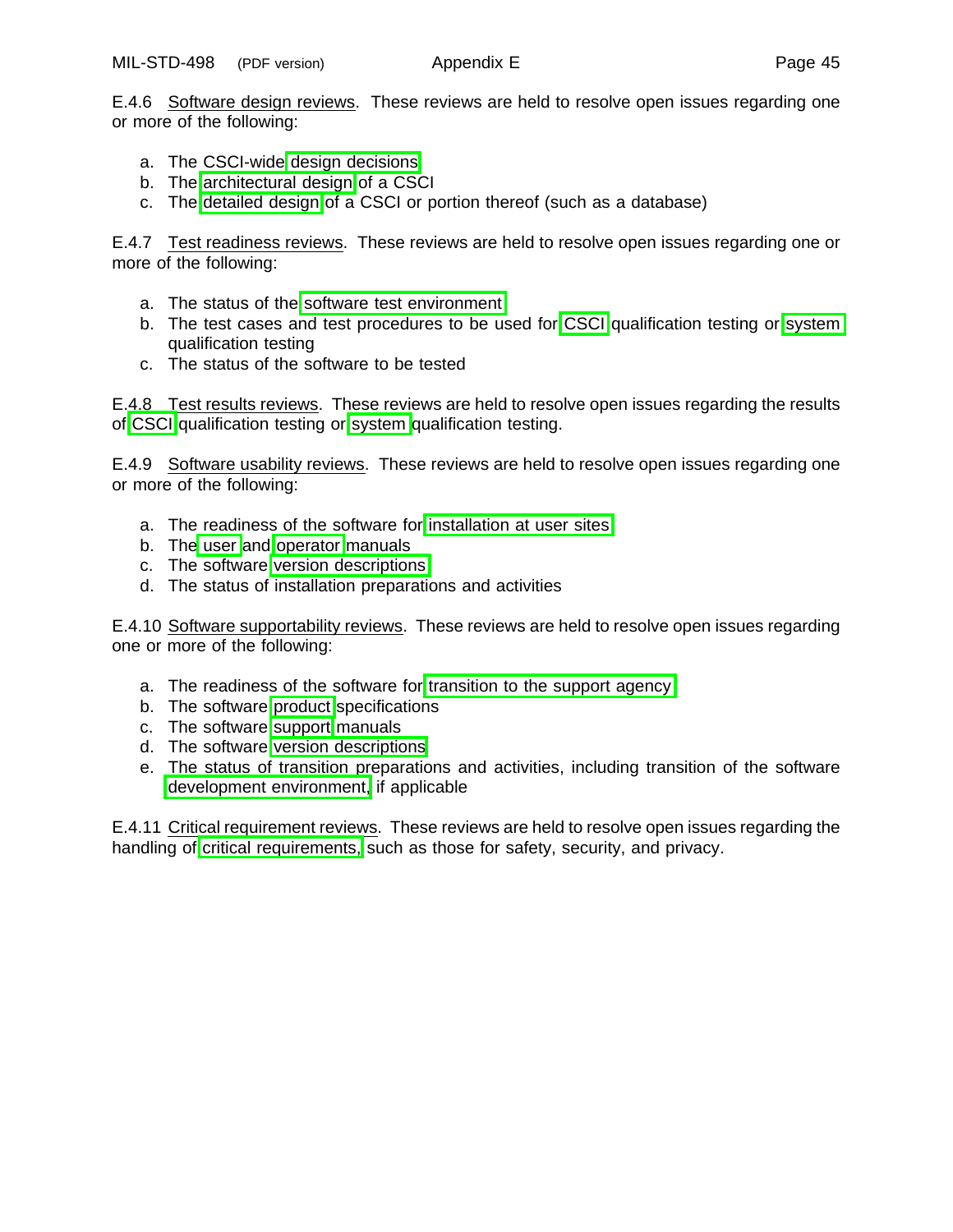## APPENDIX F

## CANDIDATE MANAGEMENT INDICATORS

<span id="page-53-0"></span>F.1 Scope. This appendix identifies a set of management indicators that might be used on a software development project. This appendix is not a mandatory part of this standard. The information provided is intended for guidance only.

F.2 Applicable documents. This section is not applicable to this appendix.

F.3 Candidate indicators. Given below is a set of candidate management indicators that might be used on a software development project. There is no intent to impose these indicators or to preclude others.

- a. Requirements volatility: total number of requirements and requirement changes over time.
- b. Software size: planned and actual number of units, lines of code, or other size measurement over time.
- c. Software staffing: planned and actual staffing levels over time.
- d. Software complexity: complexity of each software unit.
- e. Software progress: planned and actual number of software units designed, implemented, unit tested, and integrated over time.
- f. Problem/change report status: total number, number closed, number opened in the current reporting period, age, priority.
- g. Build release content: planned and actual number of software units released in each build.
- h. [Computer hardware resource utilization:](#page-17-0) planned and actual use of computer hardware resources (such as processor capacity, memory capacity, input/output device capacity, auxiliary storage device capacity, and communications/network equipment capacity) over time.
- i. Milestone performance: planned and actual dates of key project milestones.
- j. Scrap/rework: amount of resources expended to replace or revise software products after they are placed under project-level or higher configuration control.
- k. Effect of reuse: a breakout of each of the indicators above for reused versus new software products.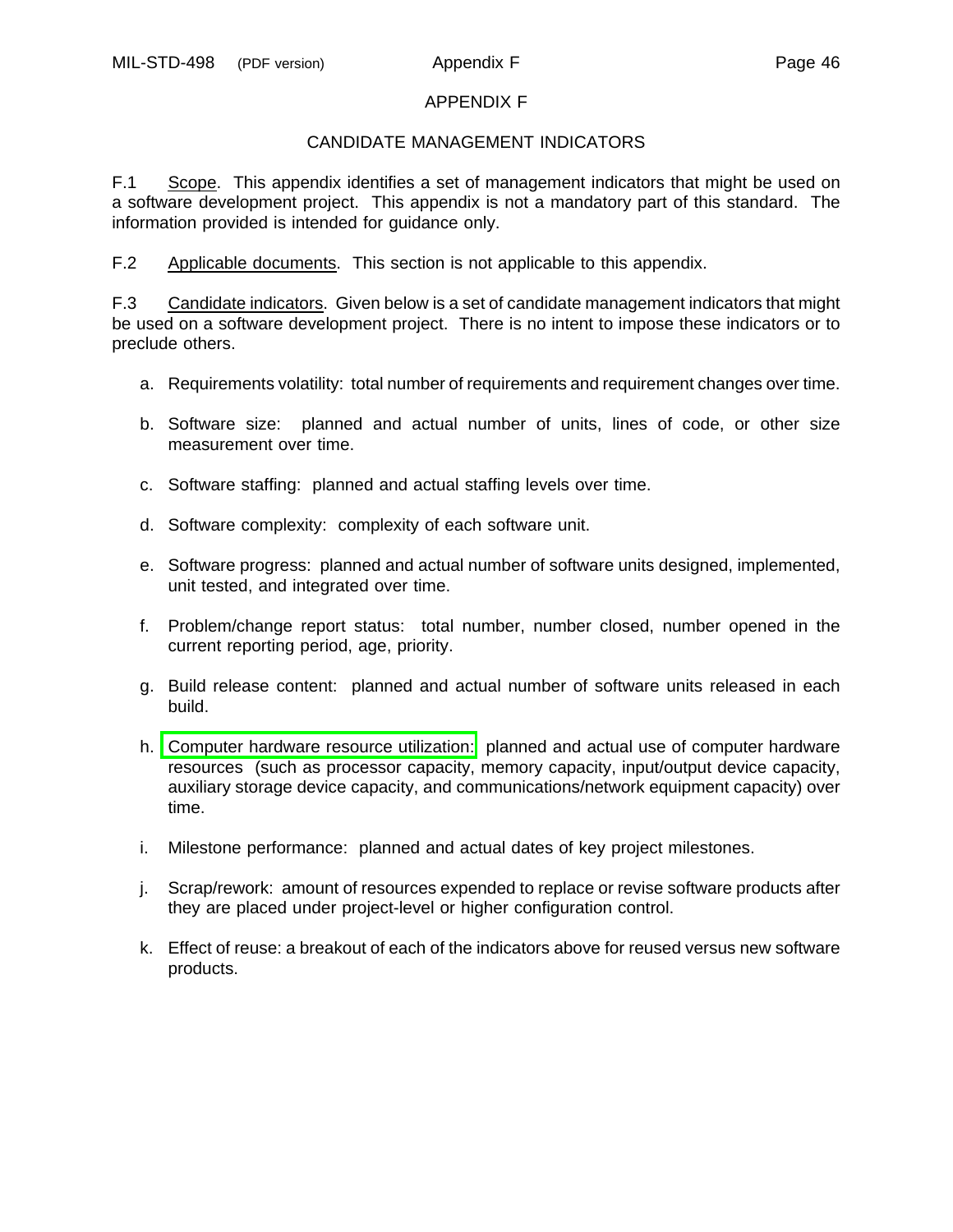## APPENDIX G

# <span id="page-54-0"></span>GUIDANCE ON PROGRAM STRATEGIES, TAILORING, AND BUILD PLANNING

G.1 Scope. This appendix identifies three of the program strategies used by DoD and shows how MIL-STD-498 can be applied under each of these strategies and on a project involving reengineering. This appendix is not a mandatory part of the standard. The information provided is intended for guidance only.

- G.2 Applicable documents. Documents cited in this appendix are as follows:
	- a. DODI 5000.2, Defense Acquisition Management Policies and Procedures
	- b. DODI 8120.2, Automated Information System Life-Cycle Management Process, Review, and Milestone Approval

<span id="page-54-2"></span>G.3 Candidate program strategies. DODI 8120.2 describes three basic program strategies plus a generic strategy called "other," encompassing variations, combinations, and alternatives to the three. DODI 5000.2 identifies similar strategies, called acquisition strategies. The three basic strategies are summarized below and in Figure [7.](#page-54-1)

- a. Grand design. The "grand design" strategy (not named in DODI 5000.2 but treated as one strategy) is essentially a "once-through, do-each-step-once" strategy. Simplistically: determine user needs, define requirements, design the system, implement the system, test, fix, and deliver.
- b. Incremental. The "incremental" strategy (called "Preplanned Product Improvement" in DODI 5000.2) determines user needs and defines the system requirements, then performs the rest of the development in a sequence of builds. The first build incorporates part of the planned capabilities, the next build adds more capabilities, and so on, until the system is complete.
- c. Evolutionary. The "evolutionary" strategy (called "evolutionary" in both DOD Instructions) also develops a system in builds, but differs from the incremental strategy in acknowledging that the user need is not fully understood and all requirements cannot be defined up front. In this strategy, user needs and system requirements are partially defined up front, then are refined in each succeeding build.

<span id="page-54-1"></span>

| Program Strategy                                | Define All<br><b>Requirements First?</b> | <b>Multiple</b><br>Development<br>Cycles? | Field Interim<br>Software? |
|-------------------------------------------------|------------------------------------------|-------------------------------------------|----------------------------|
| <b>Grand Design</b>                             | Yes                                      | No                                        | No.                        |
| Incremental (Preplanned<br>Product Improvement) | Yes                                      | Yes                                       | Maybe                      |
| Evolutionary                                    | No                                       | Yes                                       | Yes                        |

# FIGURE 7. Key features of three DOD program strategies.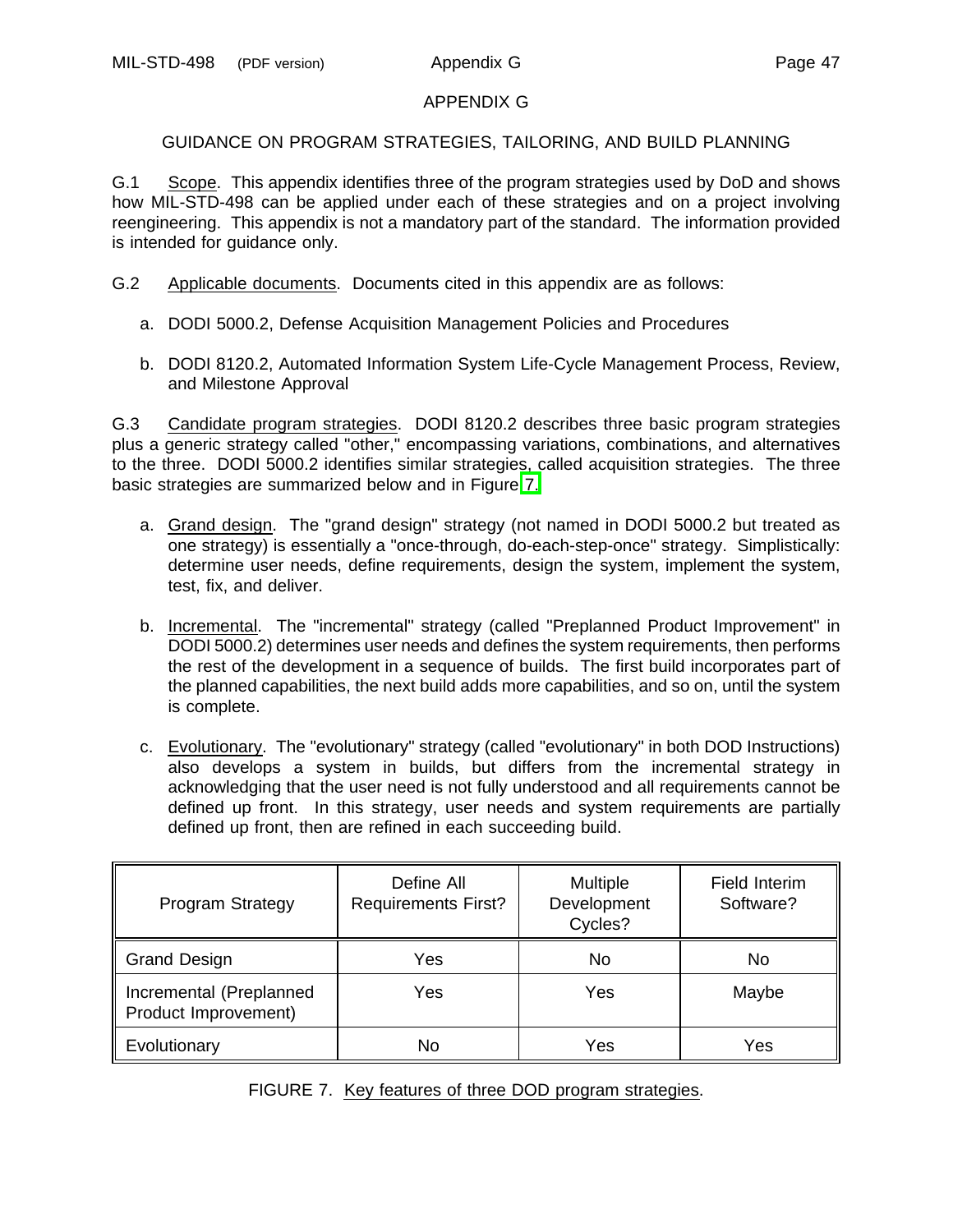MIL-STD-498 (PDF version) Appendix G Page 48

G.4 Selecting an appropriate program strategy. The program strategy is selected by the acquirer, but may be proposed by prospective or selected developers. Figur[e 8](#page-56-0) illustrates a risk analysis approach for selecting an appropriate strategy. The approach consists of listing risk items (negatives) and opportunity items (positives) for each strategy; assigning each item a risk or opportunity level of High, Medium, or Low; and making a decision on which strategy to use based on a trade-off among the risks and opportunities. The fill-ins shown are sample considerations only. An actual analysis may use others. The "DECISION" entry on the bottom line shows which strategy was selected.

G.5 Relationship of MIL-STD-498 to program strategies. The program strategy usually applies to the overall system. The software within the system may be acquired under the same strategy or under a different one, such as requiring that all software be finalized in the first build of the system. Figures [9,](#page-57-0) [10,](#page-58-0) and [11](#page-59-0) show how MIL-STD-498 might be applied under each of the program strategies identified in [G.3.](#page-54-2) Figure [12](#page-60-0) shows how MIL-STD-498 might be applied on a reengineering project. All four figures are, by necessity, simplified. For example, they show MIL-STD-498 activities in sequence when they might actually be ongoing, overlapping, or iterative; they show each software product as a single entity, without depicting early drafts or updates; and they represent each software product by the name of the corresponding DID, when the actual software product is the information called for by the DID, not necessarily in the form of a hardcopy document.

<span id="page-55-0"></span>G.6 Planning software builds and tailoring MIL-STD-498. Planning the software builds on a project and tailoring MIL-STD-498 for each build may be accomplished in several ways. The acquirer might, for example, select an overall program strategy and tailor the standard for the overall contract, leaving it to the developer to lay out the software builds and propose the tailoring for each build. Alternatively, the acquirer might lay out the software builds and specify the tailoring for each as part of the contract. The approach selected will be project-dependent. The paragraphs below provide guidelines for planning the builds and tailoring the standard without attempting to divide these activities between the acquirer and developer.

G.6.1 Identifying builds and their objectives. The first step in software build planning is to lay out a series of one or more builds and to identify the objectives of each build. The top part of Figure [13](#page-61-0) illustrates such planning. In the example, the system/subsystem specification (SSS) already exists and fulfillment of its requirements is divided into four builds, two of which will be prototypes delivered to a selected set of users, and two of which will actually be fielded. A further objective of Build 4 is transitioning the software to the designated support agency. An actual project would expand on these objectives.

G.6.2 Identifying the MIL-STD-498 activities to be performed in each build. The next step in build planning is identifying which MIL-STD-498 activities apply in each build and determining the extent to which they apply. The lower part of Figure [13](#page-61-1) shows the start of such planning. Listed on the left are the paragraphs of MIL-STD-498. The worksheet entries indicate in which builds each activity is to be performed and include any notes regarding the nature of each activity in each build. For example, the figure shows that each build will include software development planning (5.1.1), but that the nature of that planning changes in each build. Some activities will not apply at all in a given build, some will apply identically in all builds, and some will apply differently in different builds. Since some aspects of the project, such as number and type of CSCIs, may not have been identified at the time the worksheet is being filled out, completion of the worksheet may itself be incremental. The following guidelines apply: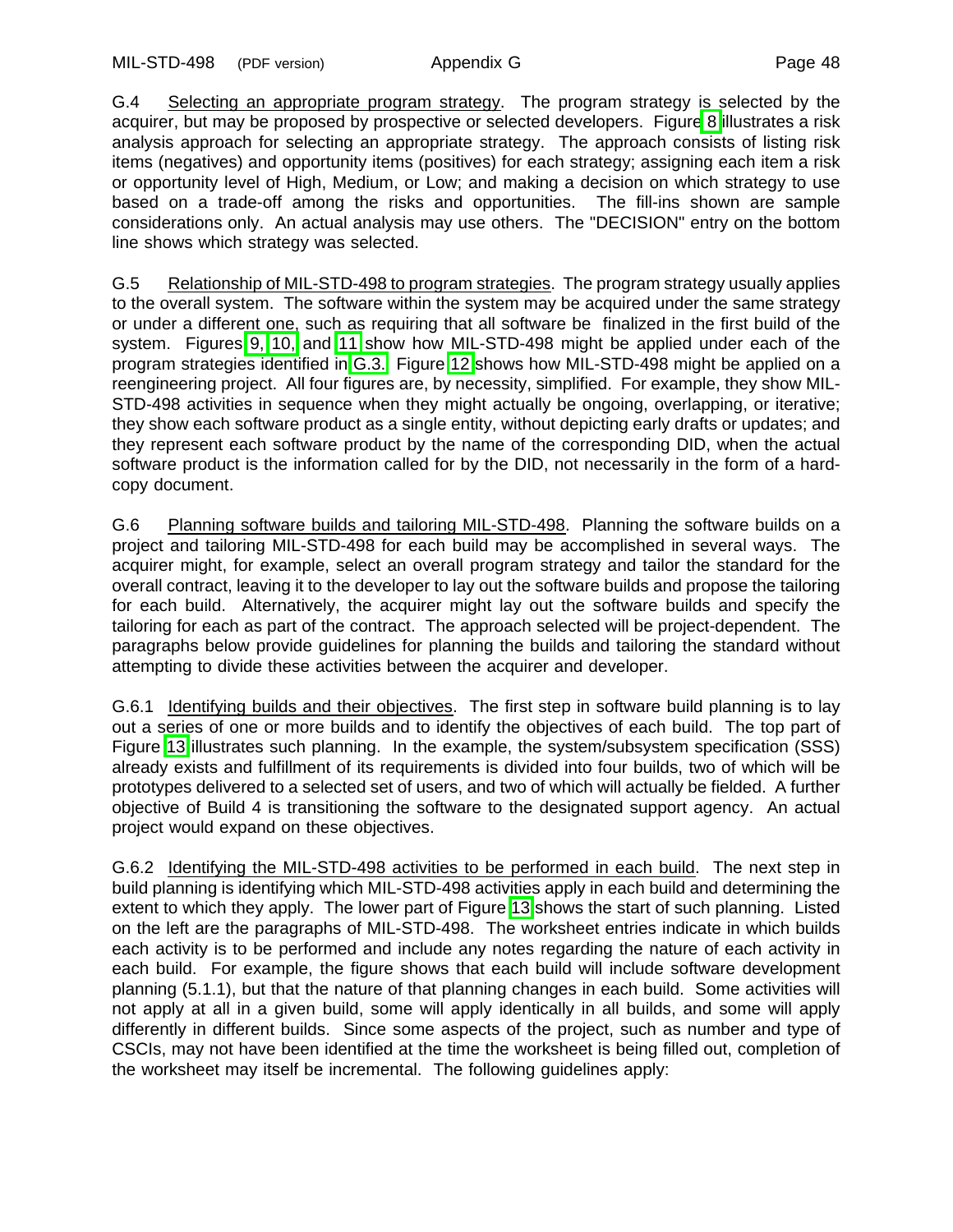| <b>Grand Design</b>                                                                |                      | Incremental                                                                         |                      | Evolutionary                                                                                          |                      |
|------------------------------------------------------------------------------------|----------------------|-------------------------------------------------------------------------------------|----------------------|-------------------------------------------------------------------------------------------------------|----------------------|
| <b>Risk Item</b><br>(Reasons against this strategy)                                | <b>Risk</b><br>Level | <b>Risk Item</b><br>(Reasons against this strategy)                                 | <b>Risk</b><br>Level | <b>Risk Item</b><br>(Reasons against this strategy)                                                   | <b>Risk</b><br>Level |
| Requirements are not well<br>understood                                            | H                    | Requirements are not well<br>understood                                             | H                    |                                                                                                       |                      |
| System too large to do all at<br>once                                              | M                    | User prefers all capabilities at<br>first delivery                                  | M                    | User prefers all capabilities at<br>first delivery                                                    | M                    |
| Rapid changes in mission<br>technology anticipated--may<br>change the requirements | H                    | Rapid changes in mission<br>technology are expected--may<br>change the requirements | н                    |                                                                                                       |                      |
| Limited staff or budget<br>available now                                           | M                    |                                                                                     |                      |                                                                                                       |                      |
| Opportunity Item<br>(Reasons to use this strategy)                                 | Opp.<br>Level        | Opportunity Item<br>(Reasons to use this strategy)                                  | Opp.<br>Level        | Opportunity Item<br>(Reasons to use this strategy)                                                    | Opp.<br>Level        |
| User prefers all capabilities at<br>first delivery                                 | M                    | Early capability is needed<br>$\overline{\phantom{0}}$                              | H                    | Early capability is needed                                                                            | H                    |
| User prefers to phase out old<br>system all at once                                | L                    | System breaks naturally into<br>increments                                          | M                    | System breaks naturally into<br>increments                                                            | M                    |
|                                                                                    |                      | Funding/staffing will be<br>incremental                                             | H                    | Funding/staffing will be<br>incremental                                                               | H                    |
|                                                                                    |                      |                                                                                     |                      | User feedback and monitoring<br>of technology changes is<br>needed to understand full<br>requirements | H                    |
|                                                                                    |                      |                                                                                     |                      | <b>DECISION: USE THIS STRATEGY</b>                                                                    |                      |

# <span id="page-56-0"></span>FIGURE 8. Sample risk analysis for determining the appropriate program strategy.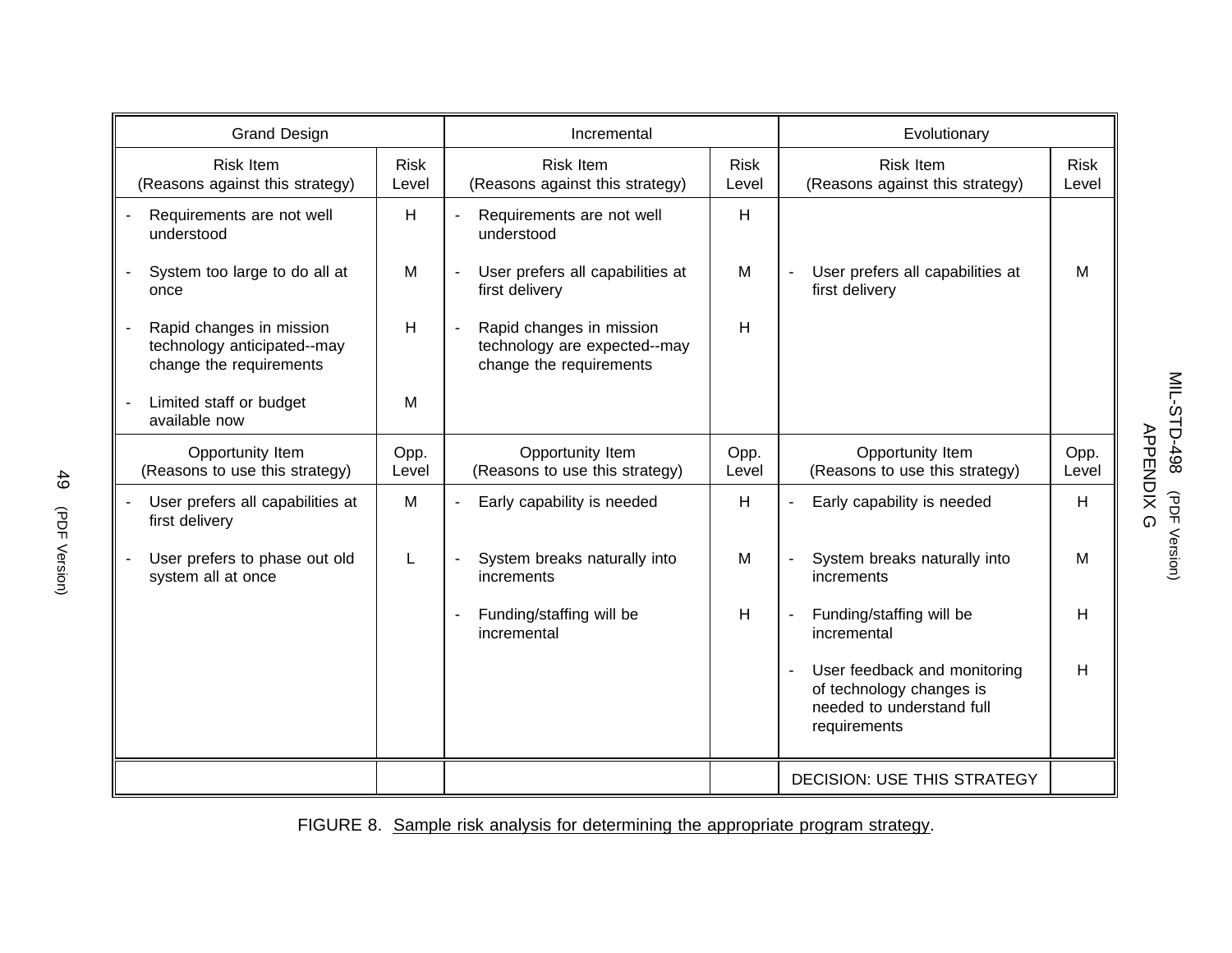

SW devel environment, SW configuration management, SW product evaluation, SW quality assurance, corrective action, joint reviews, risk management, software management indicators, security/privacy, interface with IV&V, coordination with associate developers, improvement of project processes

<span id="page-57-0"></span>Note: All activities may be more ongoing, overlapping, and iterative than the figure is able to show.

#### FIGURE 9. One possible way of applying MIL-STD-498 to the Grand Design program strategy.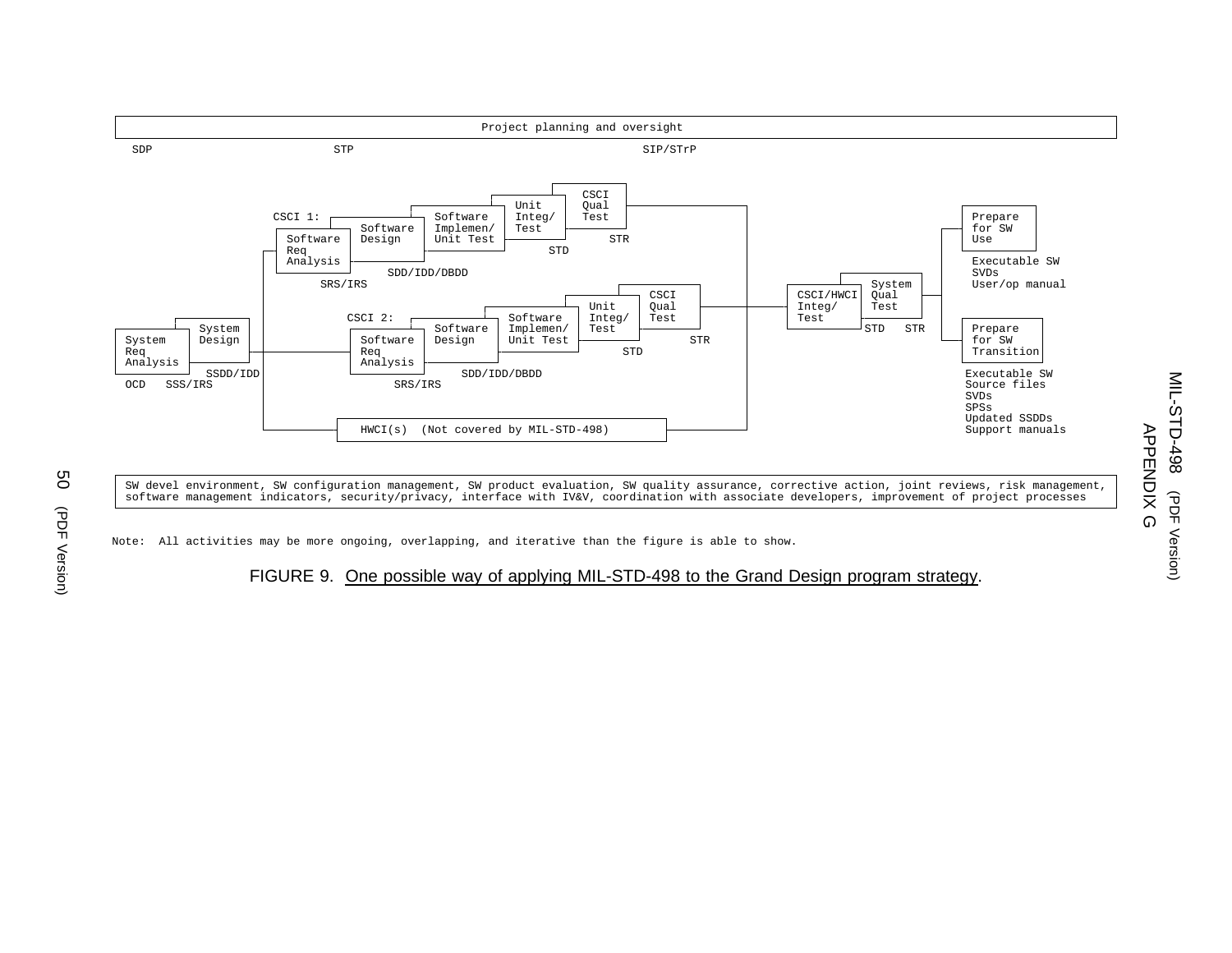

BUILD 1: Establish system and software requirements and install software implementing <sup>a</sup> subset of those requirements at user sites



BUILD 2: Install the completed software at user sites and transition the software to the software support agency

#### <span id="page-58-0"></span>FIGURE 10. One possible way of applying MIL-STD-498 to the Incremental program strategy.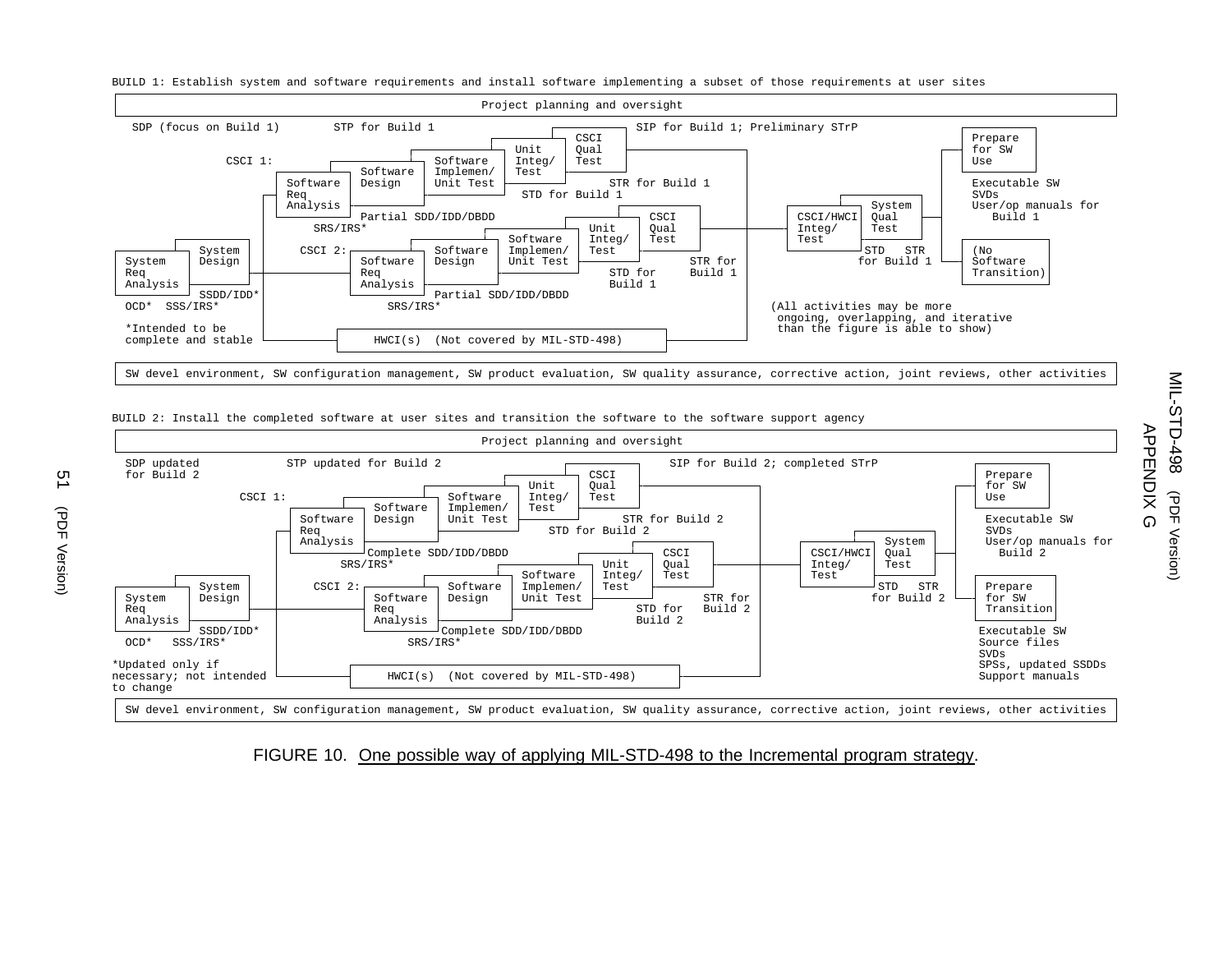BUILD 1: Establish preliminary system/software requirements and install <sup>a</sup> prototype implementing <sup>a</sup> subset of those requirements at selected user sites



BUILD 2: Refine and complete the requirements; install the completed software at user sites; transition the software to the software support agency



#### <span id="page-59-0"></span>FIGURE 11. One possible way of applying MIL-STD-498 to the Evolutionary program strategy.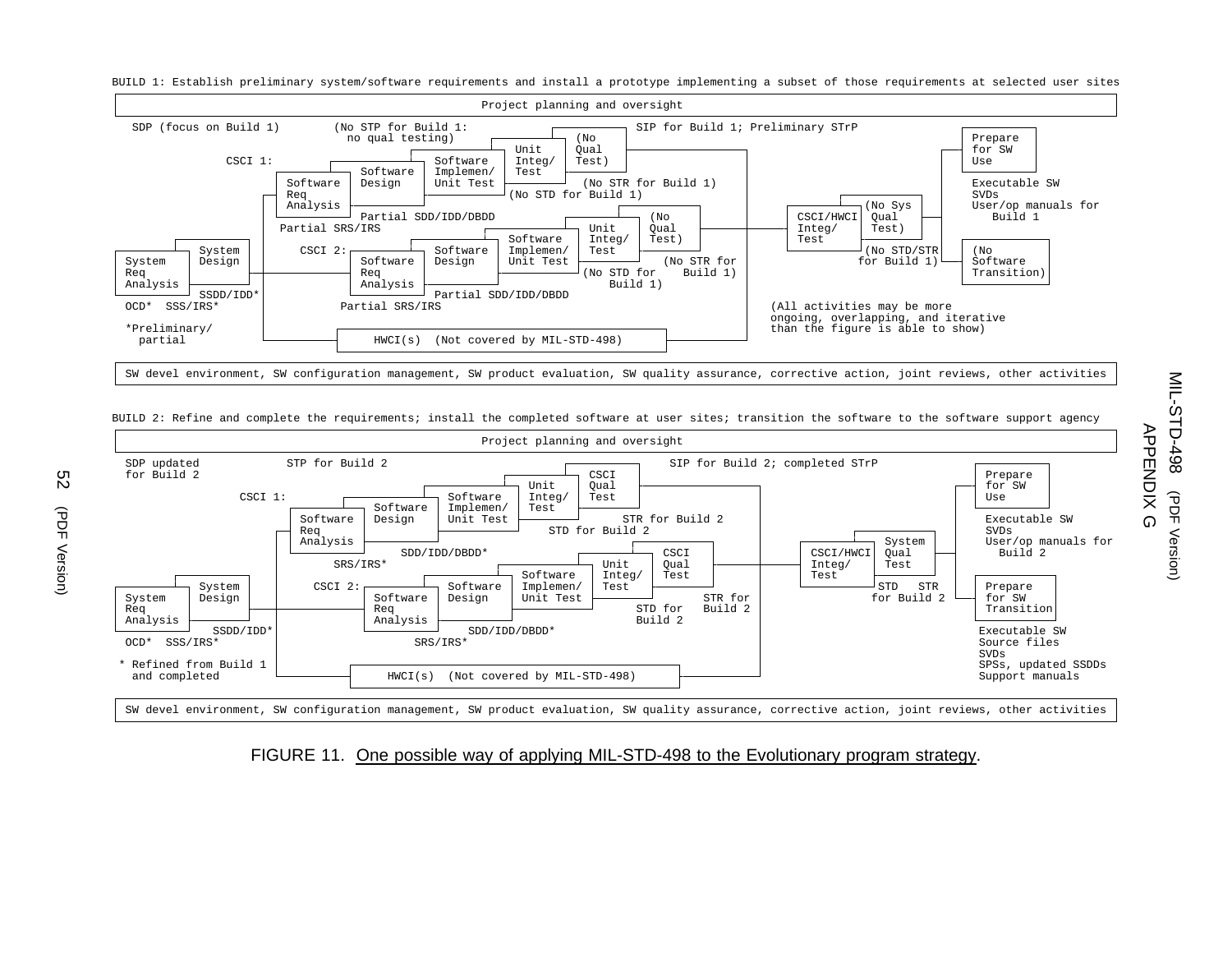



SW devel environment, SW configuration management, SW product evaluation, SW quality assurance, corrective action, joint reviews, risk management, software management indicators, security/privacy, interface with IV&V, coordination with associate developers, improvement of project process

#### <span id="page-60-0"></span>FIGURE 12. One possible way of applying MIL-STD-498 to <sup>a</sup> reengineering project.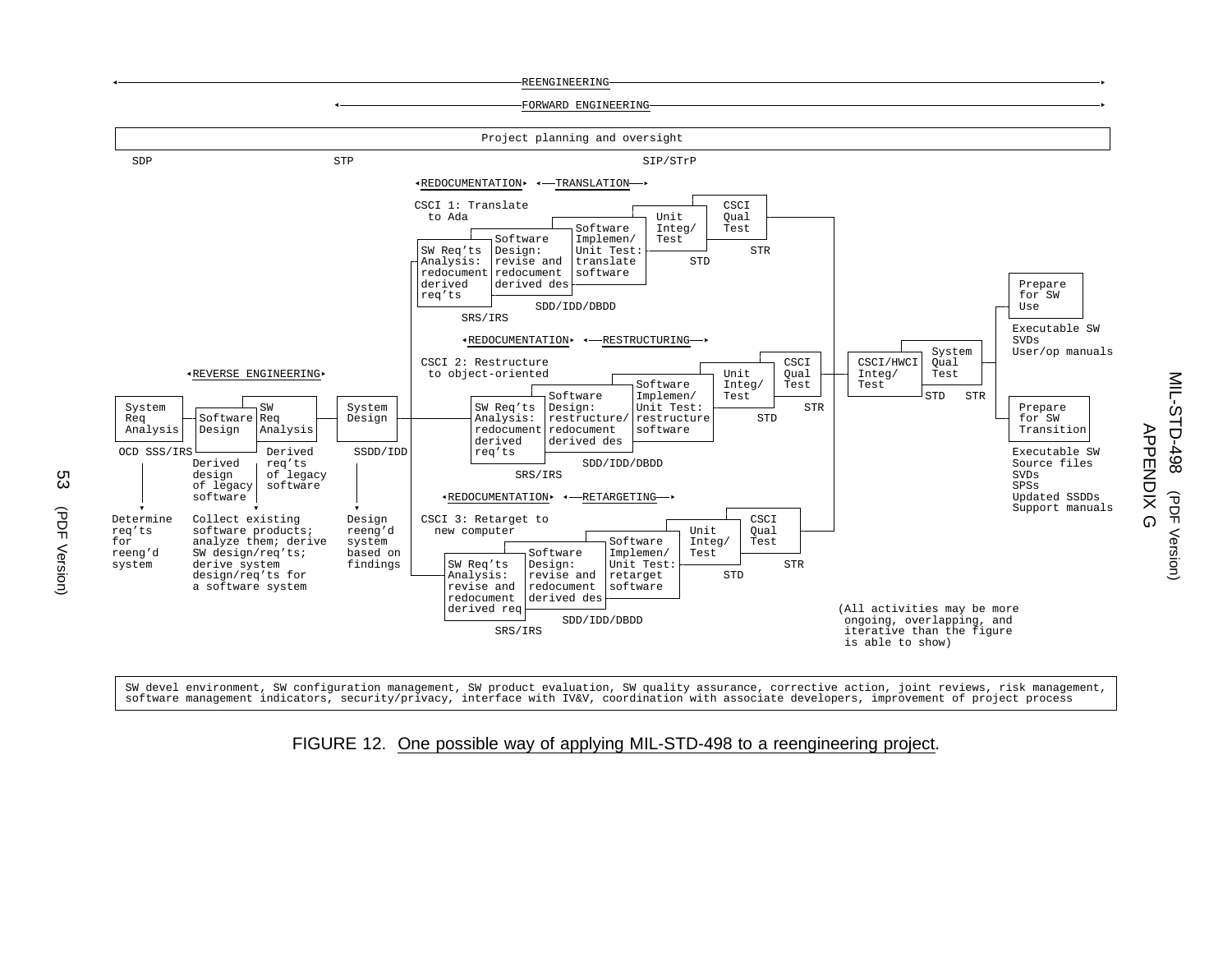|                                                                                                                                                                                                  | <b>BUILD PLANNING WORKSHEET</b>                          | <b>Build</b>                                                                                                                                     |                                                                                                                                                    |                                                                                                                                          |                                                                                                                                       |
|--------------------------------------------------------------------------------------------------------------------------------------------------------------------------------------------------|----------------------------------------------------------|--------------------------------------------------------------------------------------------------------------------------------------------------|----------------------------------------------------------------------------------------------------------------------------------------------------|------------------------------------------------------------------------------------------------------------------------------------------|---------------------------------------------------------------------------------------------------------------------------------------|
|                                                                                                                                                                                                  | FOR MIL-STD-498                                          | $\mathbf{1}$                                                                                                                                     | 2                                                                                                                                                  | 3                                                                                                                                        | $\overline{4}$                                                                                                                        |
| 1. Identify at right the objectives of each<br>build<br>2. Indicate below which activities are to<br>be accomplished during the development<br>of each build. Add clarifying notes as<br>needed. |                                                          | Deliver to selected<br>users an operational<br>prototype that meets<br>the following system-<br>level requirements:<br>SSS-1, SSS-5,<br>SSS-1250 | Deliver to selected<br>users an operational<br>prototype that meets<br>the requirements of<br>Build 1 plus: SSS-2,<br>SSS-3, SSS-15, ,<br>SSS-1249 | Deliver to all users a<br>tested system that<br>meets the requirements<br>of Builds 1 and 2 plus:<br>SSS-4, SSS-7,<br>SSS-10, , SSS-1248 | Deliver to all users a<br>tested system that<br>meets all system-level<br>requirements; transition<br>to designated support<br>agency |
| Para                                                                                                                                                                                             | Activity                                                 |                                                                                                                                                  |                                                                                                                                                    |                                                                                                                                          |                                                                                                                                       |
| 5.1                                                                                                                                                                                              | PROJECT PLANNING AND<br><b>OVERSIGHT</b>                 |                                                                                                                                                  |                                                                                                                                                    |                                                                                                                                          |                                                                                                                                       |
| 5.1.1                                                                                                                                                                                            | Plan the software development<br>effort                  | Yes: Plan Build 1 in<br>detail; Builds 2-4 in<br>general                                                                                         | Yes: Plan Build 2 in<br>detail; Builds 3-4 in<br>general                                                                                           | Yes: Plan Build 3 in<br>detail; Build 4 in general                                                                                       | Yes: Plan Build 4 in<br>detail                                                                                                        |
| 5.1.2                                                                                                                                                                                            | Plan for CSCI qualification<br>testing                   | No: No CSCI qual<br>testing in this build                                                                                                        | No: No CSCI qual<br>testing in this build                                                                                                          | Yes: Plan for CSCI qual<br>testing in this build                                                                                         | Yes: Update for CSCI<br>qual testing in this build                                                                                    |
| 5.1.3                                                                                                                                                                                            | Plan for system qualification<br>testing                 | No: No system qual<br>testing in this build                                                                                                      | No: No system qual<br>testing in this build                                                                                                        | Yes: Plan for system<br>qual testing in this build                                                                                       | Yes: Update for system<br>qual testing in this build                                                                                  |
| 5.1.4                                                                                                                                                                                            | Plan for installing software at<br>user sites            | No: Let users install on<br>their own                                                                                                            | No: Let users install on<br>their own                                                                                                              | Yes: Plan to install at<br>user sites                                                                                                    | Yes: Update as needed<br>for installation of Bld 4                                                                                    |
| 5.1.5                                                                                                                                                                                            | Plan for transitioning software to<br>the support agency | Yes: Very preliminary<br>planning only                                                                                                           | Yes: Update preliminary<br>plans                                                                                                                   | Yes: Update preliminary<br>plans                                                                                                         | Yes: Finalize transition<br>planning                                                                                                  |
| 5.1.6                                                                                                                                                                                            | Follow plans; perform<br>management review               | Yes: For those plans<br>that are in effect                                                                                                       | Yes: For those plans<br>that are in effect                                                                                                         | Yes: For those plans<br>that are in effect                                                                                               | Yes: For those plans<br>that are in effect                                                                                            |
| 5.2                                                                                                                                                                                              | ESTABLISHING A SOFTWARE<br>DEVEL ENVIRONMENT             |                                                                                                                                                  |                                                                                                                                                    |                                                                                                                                          |                                                                                                                                       |
| 5.2.1                                                                                                                                                                                            | Establish a software engineering<br>environment          | Yes: As needed for<br>Build 1                                                                                                                    | Yes: Update as needed<br>for Build 2                                                                                                               | Yes: Update as needed<br>for Build 3                                                                                                     | Yes: Update as needed<br>for Build 4                                                                                                  |
| 5.2.2                                                                                                                                                                                            | Establish a software test<br>environment                 | Yes: As needed for<br>Build 1 testing                                                                                                            | Yes: As needed for<br>Build 2 testing                                                                                                              | Yes: Set up fully for<br>Build 3 qualification<br>testing                                                                                | Yes: Update as needed<br>for Build 4 qualification<br>testing                                                                         |

<span id="page-61-1"></span><span id="page-61-0"></span>FIGURE 13. Example of build planning for <sup>a</sup> MIL-STD-498 project.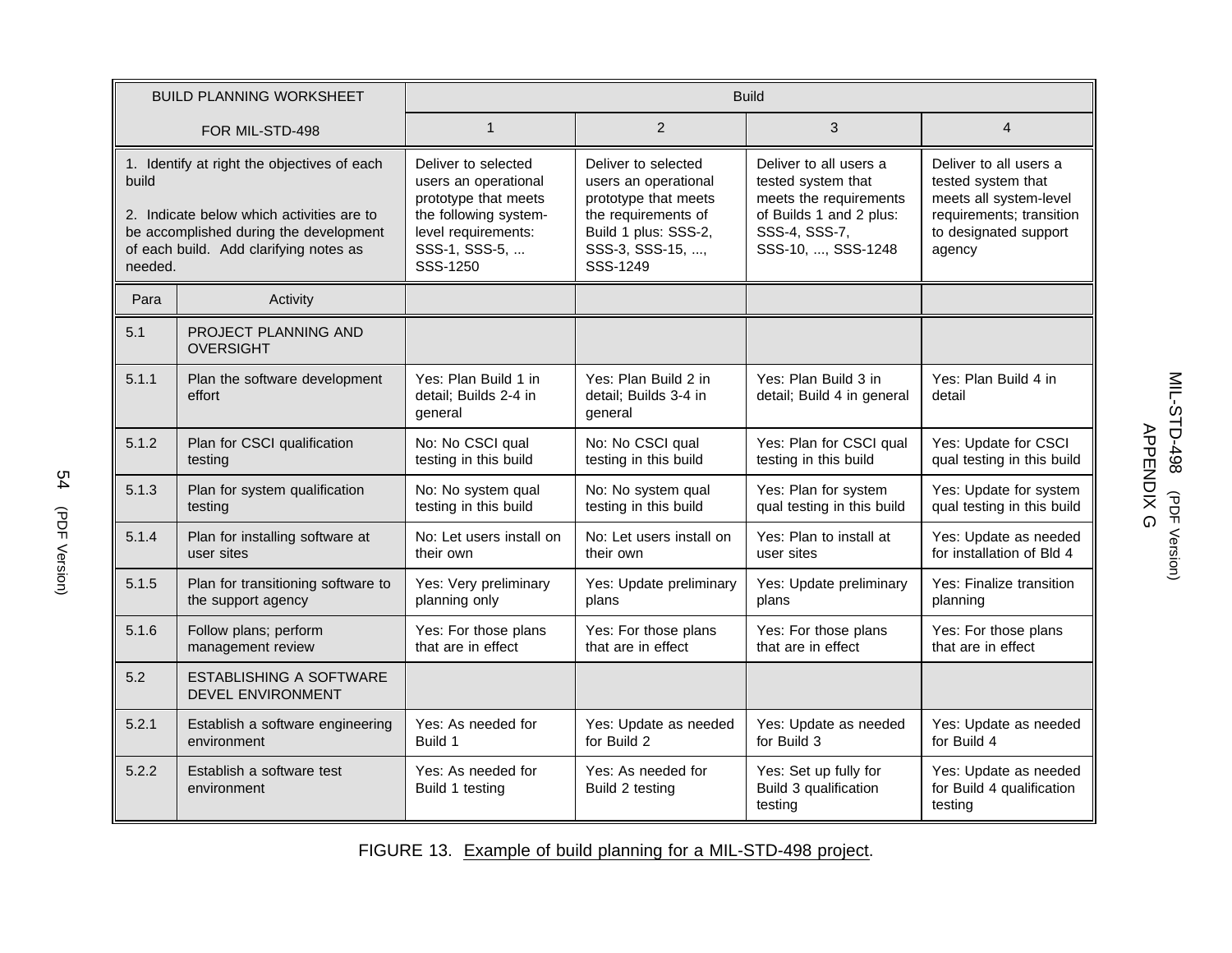- a. Different decisions will apply to different types of software on a project. These differences can be shown within the entries of one worksheet or by using different worksheets for different types of software on a project.
- b. If early builds are devoted to experimentation, developing "throw-away" software to arrive at a system concept or system requirements, it may be appropriate to forgo certain formalities, such as coding standards, that will be imposed later on the "real" software. If the early software will be used later, such formalities may be appropriate from the start. These decisions are project-dependent.

G.6.3 Recording tailoring decisions. Tailoring decisions made by the acquirer before the project begins are specified in the Statement of Work. Tailoring proposed by the developer may be communicated via feedback on draft solicitations, proposals written in response to solicitations, the software development plan, joint reviews during the project, or by other means of communication. Refinements to the tailoring decisions may be ongoing as the project proceeds. Those involving contractual changes should be handled accordingly.

G.6.4 Scheduling the selected activities in each build. Another important step in build planning is scheduling the activities in each build. As with tailoring, the acquirer may set forth general milestones and have the developer provide specifics or may provide specific schedules. The following guidelines apply:

- a. A common mistake is to treat all CSCIs as though they must be developed in "lock-step," reaching key milestones at the same time. Allowing CSCIs to be on different schedules can result in more optimum development.
- b. A similar mistake is to treat software units as though they must be developed in "lockstep," all designed by a certain date, implemented by a certain date, etc. Flexibility in the scheduling of software units can also be effective.
- c. The activities in MIL-STD-498 need not be performed sequentially. Several may be taking place at one time, and an activity may be performed continually or intermittently throughout a build or over multiple builds. The activities in each build should be laid out in the manner that best suits the work to be done.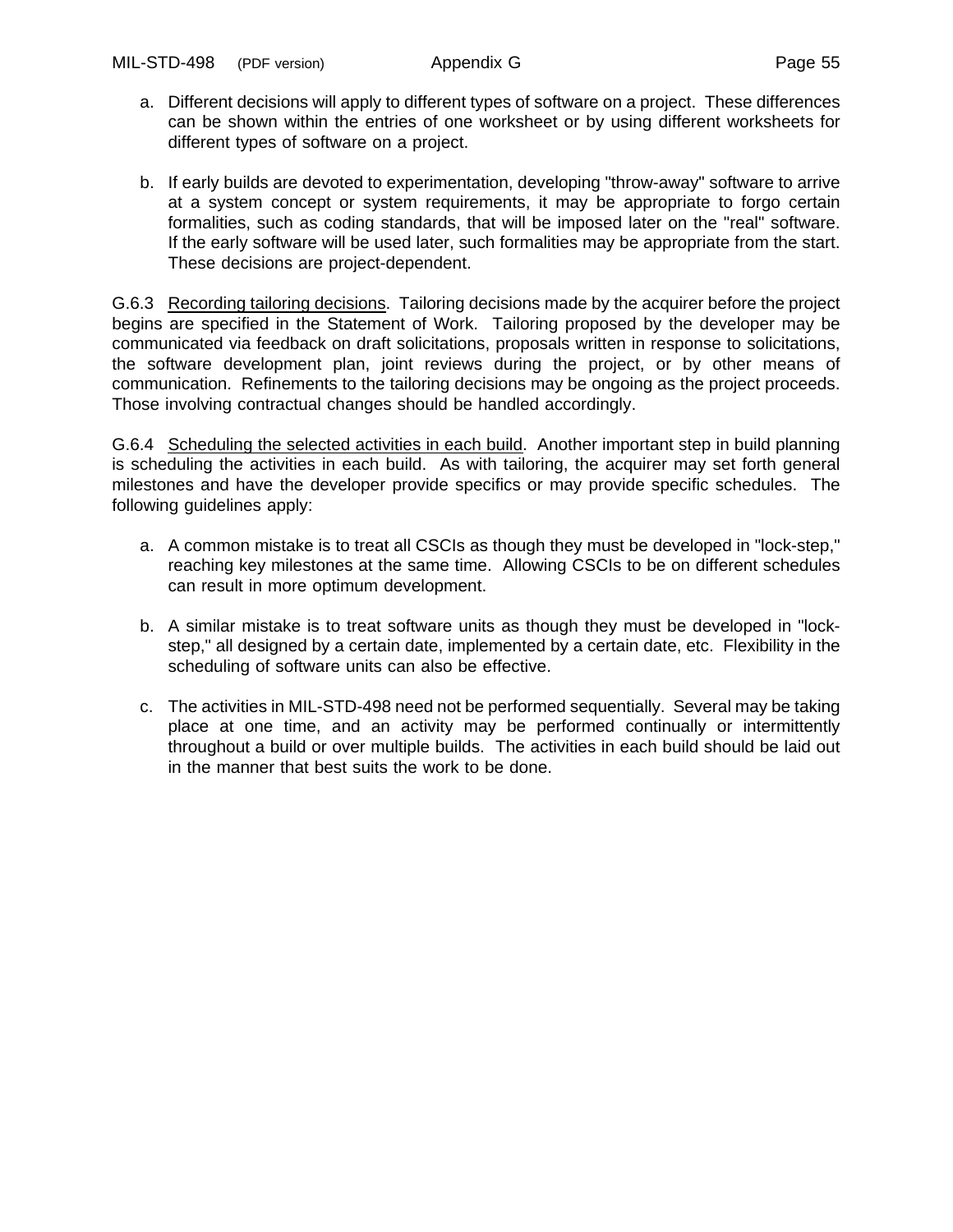## APPENDIX H

# GUIDANCE ON ORDERING DELIVERABLES

H.1 Scope. This appendix provides guidance to the acquirer on the deliverables to be required on a software development project. This appendix is not a mandatory part of this standard. The information provided is intended for guidance only.

H.2 Applicable documents. This section is not applicable to this appendix.

<span id="page-63-0"></span>H.3 Ordering deliverables. MIL-STD-498 has been worded to differentiate between the planning/engineering activities that make up a software development project and the generation of deliverables. A key objective of this wording is to eliminate the notion that the acquirer must order a given deliverable in order to have planning or engineering work take place. Under MIL-STD-498, the planning and engineering work takes place regardless of which deliverables are ordered, unless a given activity is tailored out of the standard. In addition, joint technical reviews have been included to review the results of that work in its natural form, without the generation of deliverables. Deliverables should be ordered only when there is a genuine need to have planning or engineering information transformed into a deliverable, recognizing that this transformation requires time and effort that would otherwise be spent on the engineering effort. Block 3 of each DID provides information helpful in deciding whether the corresponding deliverable should be ordered.

H.4 Scheduling deliverables. MIL-STD-498 has been structured to support a variety of program strategies and to provide the developer flexibility in laying out a software development process that will best suit the work to be done. All of this flexibility can be canceled by rigid scheduling of deliverables on the CDRL. If the CDRL lays out a strict "waterfall" sequence of deliverables, little room is left to propose innovative development processes. If the CDRL forces all CSCIs into lock-step with each other, little room is left to develop the CSCIs in an optimum order. To the maximum extent possible, the CDRL should avoid such pre-determination, leaving the door open for incremental delivery of software products, staggered development of CSCIs, and other variations to optimize the software development effort. The developer's software development plan will lay out a proposed schedule that meets the constraints in the CDRL. Final agreement on scheduling can take place at that time.

H.5 Format of deliverables. Traditional deliverables take the form of paper documents exactly following DID formats. While this form works well for some deliverables, it is not the only form, and alternatives should be considered. One variation from paper documents is word processing files containing those documents. This format saves paper, but still requires the developer to format the information as required by the DID. Another variation is specifying that a paper or word processor document is to include all DID contents but may be in the developer's format. Yet another variation is allowing deliverables to take forms that are not traditional documents at all, such as data in computer-aided software engineering (CASE) tools. These variations in required format can be specified on the CDRL, minimizing the time spent transforming actual work products into deliverables.

H.6 Tailoring the DIDs. Tailoring the DIDs consists of deleting requirements for unneeded information and making other changes that do not increase the required workload, such as combining two documents under one cover. DID tailoring for deliverables is specified in Block 16 of the CDRL.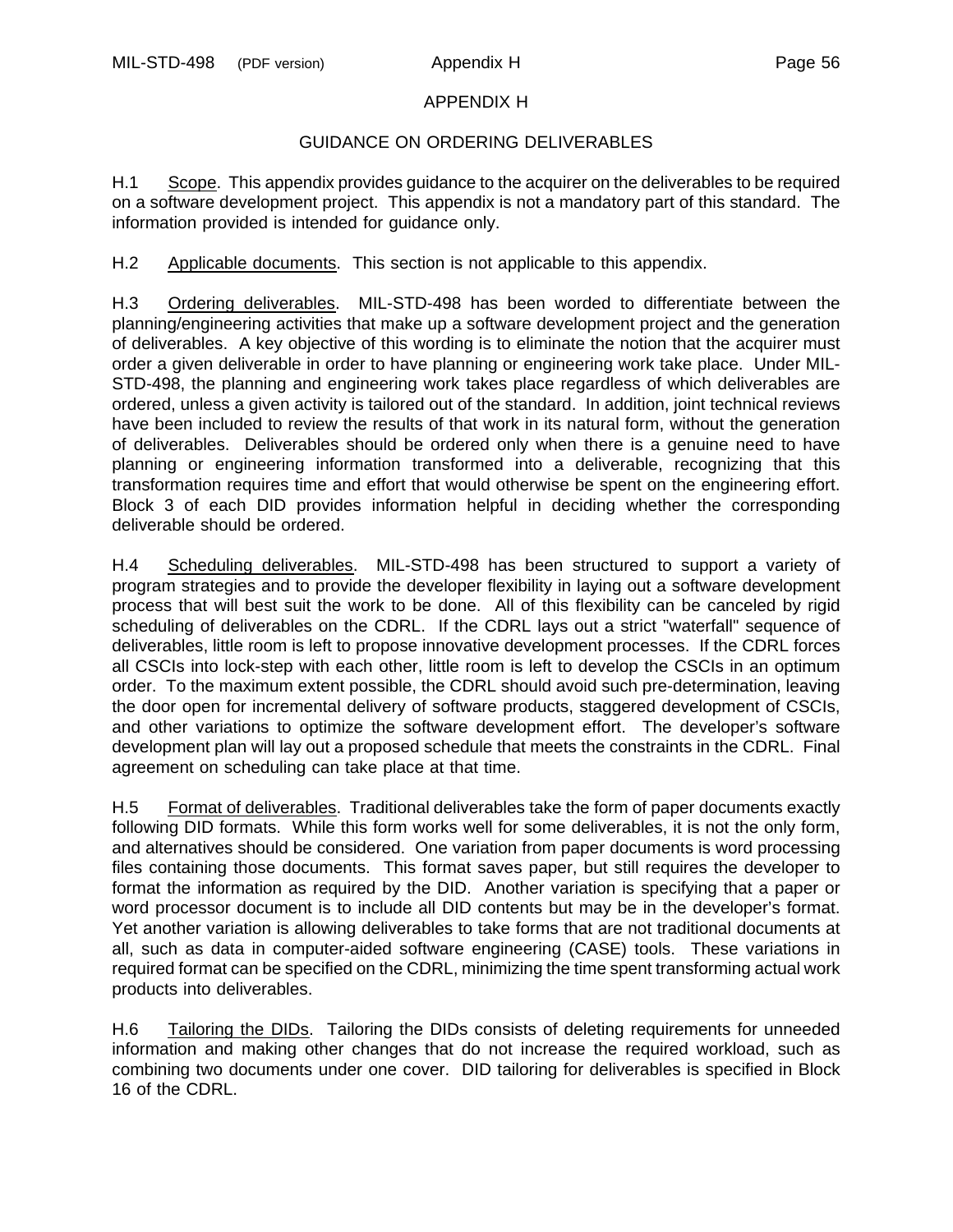#### APPENDIX I

#### CONVERSION GUIDE FROM DOD-STD-2167A AND DOD-STD-7935A

I.1 Scope. This appendix provides a conversion guide from DOD-STD-2167A and DOD-STD-7935A, the two standards that were merged to form MIL-STD-498. It maps key terms from each of these standards to their counterparts in MIL-STD-498 and shows the relationship of the DIDs required by these standards to their counterparts in MIL-STD-498. This appendix is not a mandatory part of the standard. The information provided is intended for guidance only.

I.2 Applicable documents. This appendix references the following standards, both of which are superseded by this standard:

- a. DOD-STD-2167A, Defense System Software Development, 29 February 1988
- b. DOD-STD-7935A, DoD Automated Information System Documentation Standards, 31 October 1988

I.3 Mapping of key terms. Figure [14](#page-64-0) identifies selected terms in MIL-STD-498 and states their counterparts in DOD-STD-2167A and DOD-STD-7935A.

<span id="page-64-0"></span>

| MIL-STD-498 Term                                                                | DOD-STD-2167A Counterpart                                               | DOD-STD-7935A Counterpart                                           |
|---------------------------------------------------------------------------------|-------------------------------------------------------------------------|---------------------------------------------------------------------|
| Acquirer                                                                        | Contracting agency                                                      | User Group (no distinction made<br>between acquirer and user roles) |
| Developer                                                                       | <b>Contractor (covers Government</b><br>agency or contractor)           | Development Group (covers<br>Government agency or contractor)       |
| Implementation                                                                  | Coding                                                                  | Development, production, coding,<br>database generation             |
| Installation (at user sites)                                                    | Deployment                                                              | Deployment, implementation,<br>installation                         |
| Software unit                                                                   | Computer software component<br>and computer software unit               | Software unit                                                       |
| <b>Computer Software</b><br>Configuration Item (CSCI)                           | <b>Computer Software</b><br>Configuration Item (CSCI)                   | Program, computer program                                           |
| Software support                                                                | Software support                                                        | Software maintenance                                                |
| Software system<br>(consisting of software and<br>possibly computers)           | System (No specific term used<br>to distinguish this type of<br>system) | Automated Information System,<br>system                             |
| Hardware-software system<br>(where the hardware may<br>be other than computers) | System (No specific term used<br>to distinguish this type of<br>system) | (This type of system not covered<br>by DOD-STD-7935A)               |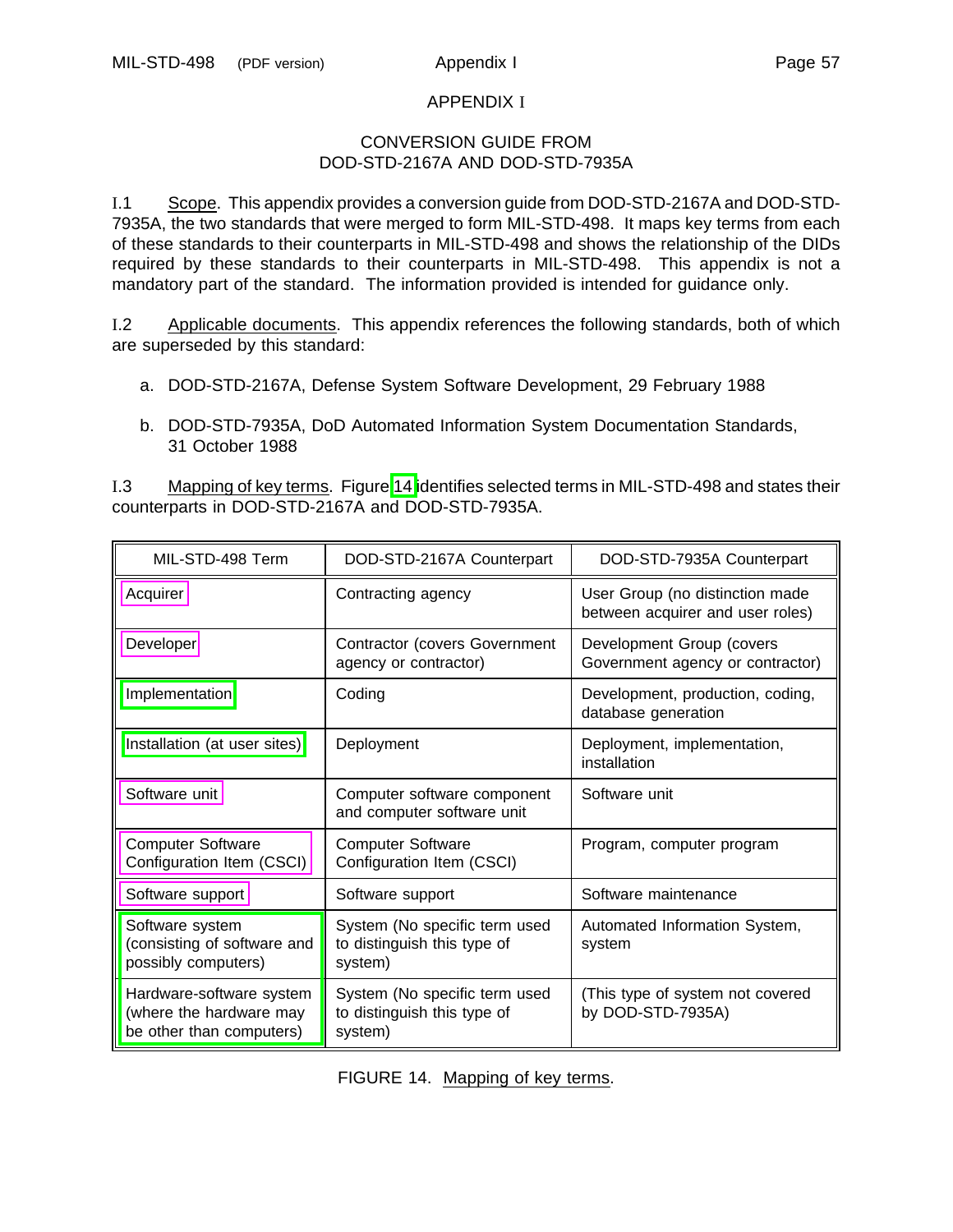MIL-STD-498 (PDF version) Appendix I Page 58

I.4 Mapping of DIDs. Figure [15](#page-65-0) identifies the DOD-STD-7935A DIDs and tells which MIL-STD-498 DIDs contain their contents. Figure [16](#page-66-0) provides a similar mapping from the DOD-STD-2167A DIDs to the MIL-STD-498 DIDs. Figure [17](#page-67-0) provides the reverse mapping, identifying the MIL-STD-498 DIDs and telling which DOD-STD-2167A and/or DOD-STD-7935A DIDs formed the basis for each.

<span id="page-65-0"></span>

| DOD-STD-7935A DID                        | Incorporated into These MIL-STD-498 DIDs                                                                                                                                                                                           |  |  |
|------------------------------------------|------------------------------------------------------------------------------------------------------------------------------------------------------------------------------------------------------------------------------------|--|--|
| Functional Description (FD)              | System concepts into Operational Concept Description<br>(OCD)<br>System requirements into System/Subsystem<br>Specification (SSS)<br>Development planning into Software Development<br>Plan (SDP)                                  |  |  |
| System/Subsystem<br>Specification (SS)   | System requirements into System/Subsystem<br>Specification (SSS)<br>System design into System/Subsystem Design<br>Description (SSDD)                                                                                               |  |  |
| Software Unit Specification<br>(US)      | Requirement information into Software Requirements<br>Specification (SRS) and Interface Requirements<br>Specification (IRS)<br>Design information into Software Design Description<br>(SDD) and Interface Design Description (IDD) |  |  |
| Database Specification (DS)              | Database Design Description (DBDD)                                                                                                                                                                                                 |  |  |
| Test Plan (PT)                           | High-level planning into Software Test Plan (STP)<br>Detailed planning into Software Test Description (STD)                                                                                                                        |  |  |
| Test Analysis Report (RT)                | Software Test Report (STR)                                                                                                                                                                                                         |  |  |
| Users Manual (UM)                        | Software Input/Output Manual (SIOM)                                                                                                                                                                                                |  |  |
| End User Manual (EM)                     | Software User Manual (SUM)                                                                                                                                                                                                         |  |  |
| <b>Computer Operation Manual</b><br>(OM) | Software Center Operator Manual (SCOM)                                                                                                                                                                                             |  |  |
| Maintenance Manual (MM)                  | Planning information into Software Transition Plan<br>(STrP)<br>Software description into Software Design Description<br>(SDD)<br>Maintenance procedures into Software Product<br>Specification (SPS)                              |  |  |
| Implementation Procedures (IP)           | Software Installation Plan (SIP)                                                                                                                                                                                                   |  |  |

FIGURE 15. Mapping of DOD-STD-7935A DIDs to MIL-STD-498 DIDs.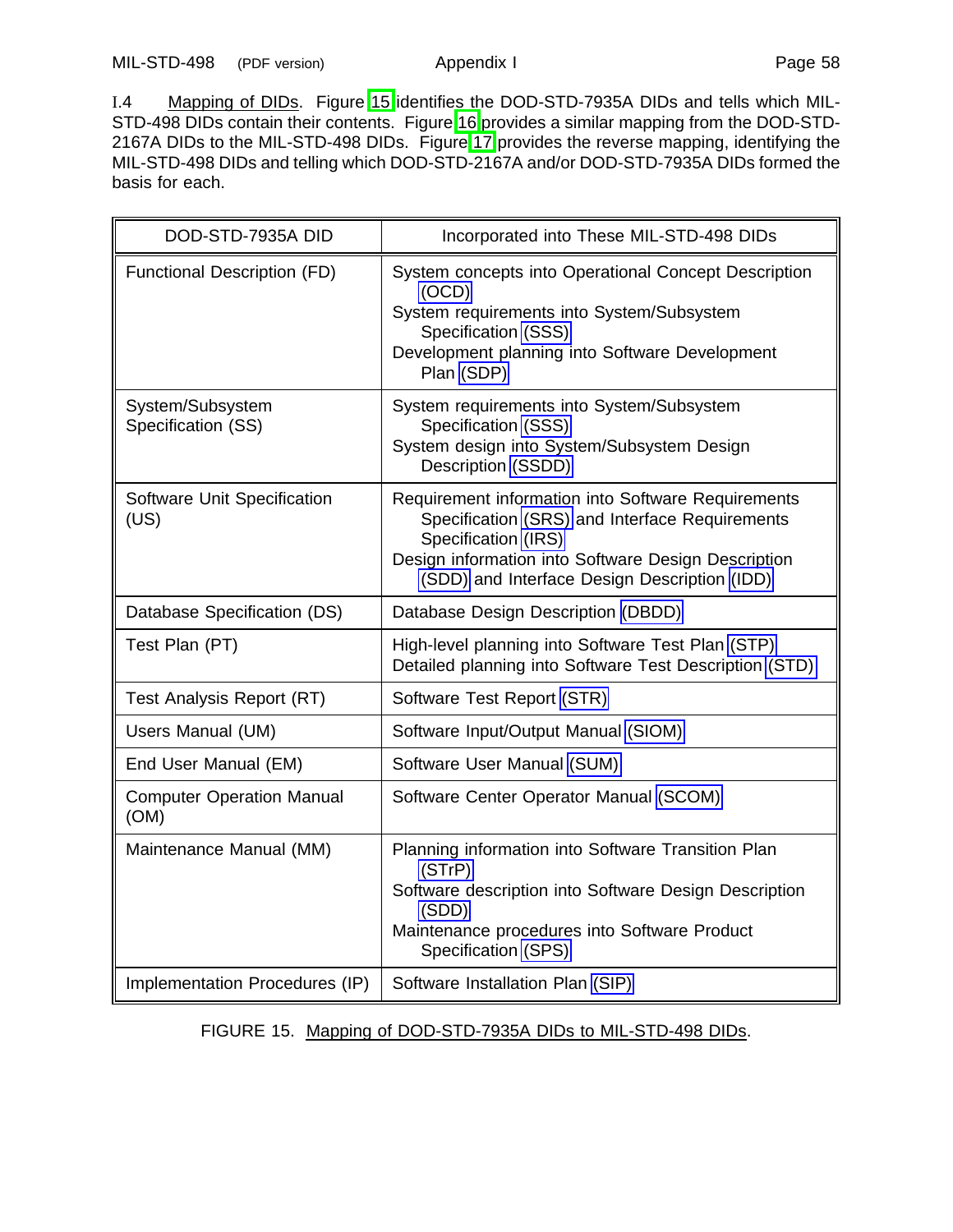MIL-STD-498 (PDF version) Appendix I Page 59

<span id="page-66-0"></span>

| DOD-STD-2167A DID                                                | Incorporated into These MIL-STD-498 DIDs                                                                                                     |  |  |
|------------------------------------------------------------------|----------------------------------------------------------------------------------------------------------------------------------------------|--|--|
| Software Development Plan (SDP)                                  | Software Development Plan (SDP)                                                                                                              |  |  |
| System/Segment Specification (SSS)                               | System/Subsystem Specification (SSS)                                                                                                         |  |  |
| System/Segment Design Document<br>(SSDD)                         | Operational concept into Operational<br>Concept Description (OCD)<br>System design into System/Subsystem<br><b>Design Description (SSDD)</b> |  |  |
| Software Requirements Specification (SRS)                        | Software Requirements Specification (SRS)                                                                                                    |  |  |
| Interface Requirements Specification (IRS)                       | Interface Requirements Specification (IRS)                                                                                                   |  |  |
| Software Design Document (SDD)                                   | Software Design Description (SDD)                                                                                                            |  |  |
| Interface Design Document (IDD)                                  | Interface Design Description (IDD)                                                                                                           |  |  |
| Software Test Plan (STP)                                         | Software Test Plan (STP)                                                                                                                     |  |  |
| Software Test Description (STD)                                  | Software Test Description (STD)                                                                                                              |  |  |
| Software Test Report (STR)                                       | Software Test Report (STR)                                                                                                                   |  |  |
| <b>Computer System Operator's Manual</b><br>(CSOM)               | <b>Computer Operation Manual (COM)</b>                                                                                                       |  |  |
| Software User's Manual (SUM)                                     | Software User Manual (SUM)                                                                                                                   |  |  |
| <b>Computer Resources Integrated Support</b><br>Document (CRISD) | Planning information into Software<br>Transition Plan (STrP)<br>Modification procedures into Software<br><b>Product Specification (SPS)</b>  |  |  |
| Software Product Specification (SPS)                             | Software Product Specification (SPS)                                                                                                         |  |  |
| Software Programmer's Manual (SPM)                               | Computer Programming Manual (CPM)                                                                                                            |  |  |
| Firmware Support Manual (FSM)                                    | Firmware Support Manual (FSM)                                                                                                                |  |  |
| Version Description Document (VDD)                               | Software Version Description (SVD)                                                                                                           |  |  |

FIGURE 16. Mapping of DOD-STD-2167A DIDs to MIL-STD-498 DIDs.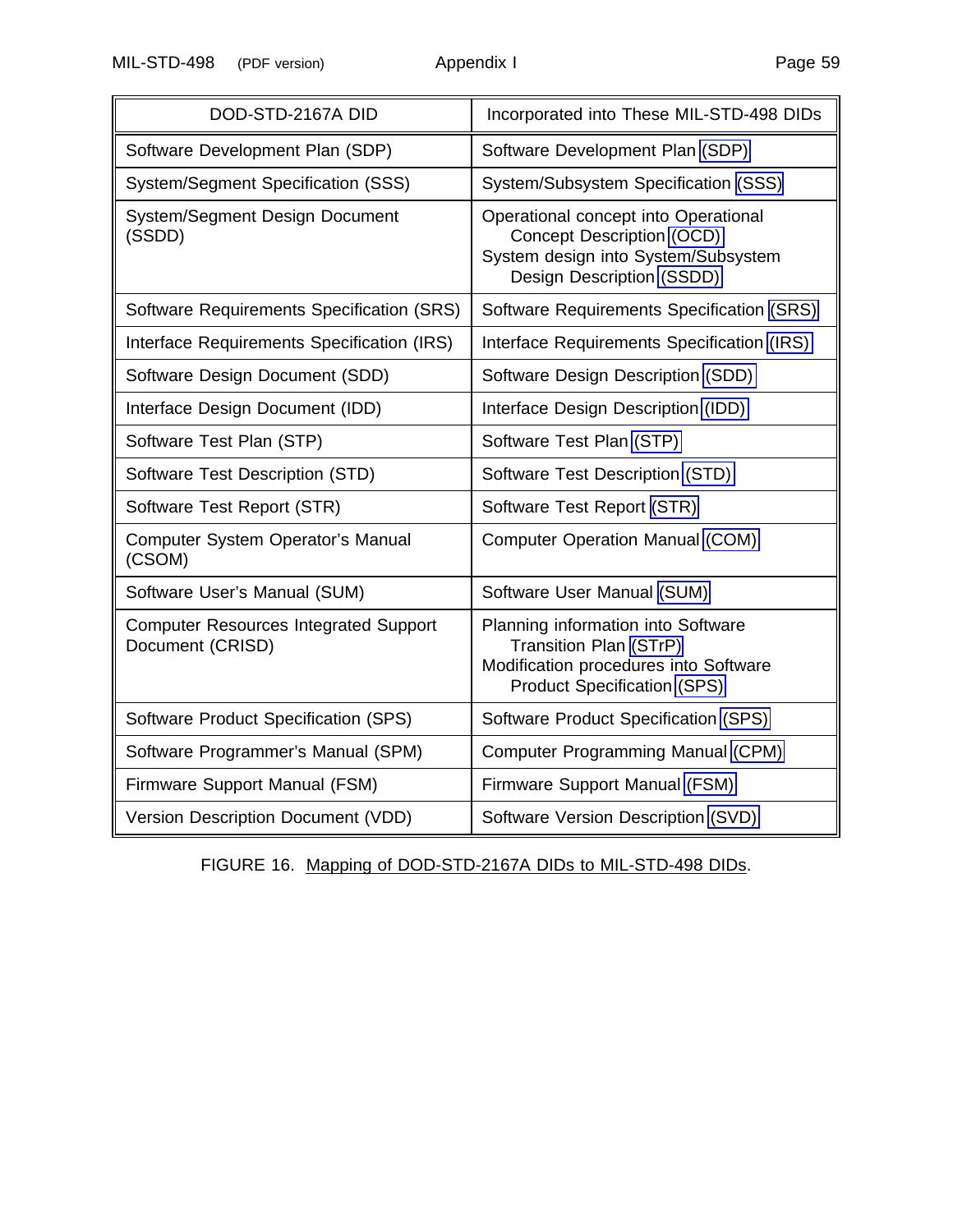MIL-STD-498 (PDF version) Appendix I

| Page 60 |  |
|---------|--|
|         |  |

<span id="page-67-0"></span>

| MIL-STD-498 DID                            | DOD-STD-2167A and DOD-STD-7935A Source DIDs                                                                                                               |  |  |
|--------------------------------------------|-----------------------------------------------------------------------------------------------------------------------------------------------------------|--|--|
| Software Development Plan (SDP)            | 2167A Software Development Plan (SDP)<br>7935A Functional Description (FD), section 7                                                                     |  |  |
| Software Installation Plan (SIP)           | 7935A Implementation Procedures (IP)                                                                                                                      |  |  |
| Software Transition Plan (STrP)            | 2167A Comp Res Integ Sup Doc (CRISD) - planning info<br>7935A Maintenance Manual (MM) - planning info                                                     |  |  |
| Operational Concept Description (OCD)      | 2167A System/Segment Design Doc (SSDD), section 3<br>7935A Functional Description (FD), section 2                                                         |  |  |
| System/Subsystem Specification (SSS)       | 2167A System/Segment Specification (SSS)<br>7935A Functional Description (FD) - system req't info<br>7935A System/Subsystem Spec (SS) - system req't info |  |  |
| System/Subsystem Design Description (SSDD) | 2167A System/Segment Design Document (SSDD)<br>7935A System/Subsystem Spec - system design info                                                           |  |  |
| Software Requirements Specification (SRS)  | 2167A Software Requirements Specification (SRS)<br>7935A Software Unit Specification (US) - req't info                                                    |  |  |
| Interface Requirements Specification (IRS) | 2167A Interface Requirements Specification (IRS)<br>7935A SW Unit Specification (US) - interface req't info                                               |  |  |
| Software Design Description (SDD)          | 2167A Software Design Document (SDD)<br>7935A Software Unit Specification (US) - design info<br>7935A Maintenance Manual (MM) - "as built" design info    |  |  |
| Interface Design Description (IDD)         | 2167A Interface Design Document (IDD)<br>7935A SW Unit Specification (US) - interface design info                                                         |  |  |
| Database Design Description (DBDD)         | 7935A Database Specification (DS)                                                                                                                         |  |  |
| Software Test Plan (STP)                   | 2167A Software Test Plan (STP)<br>7935A Test Plan (PT) - high-level information                                                                           |  |  |
| Software Test Description (STD)            | 2167A Software Test Description (STD)<br>7935A Test Plan (PT) - detailed information                                                                      |  |  |
| Software Test Report (STR)                 | 2167A Software Test Report (STR)<br>7935A Test Analysis Report (RT)                                                                                       |  |  |
| Software Product Specification (SPS)       | 2167A Software Product Specification (SPS)<br>2167A CRISD - modification procedures<br>7935A MM - maintenance procedures                                  |  |  |
| Software Version Description (SVD)         | 2167A Version Description Document (VDD)                                                                                                                  |  |  |
| Software User Manual (SUM)                 | 2167A Software User's Manual (SUM)<br>7935A End User Manual (EM)                                                                                          |  |  |
| Software Center Operator Manual (SCOM)     | 7935A Computer Operation Manual (OM)                                                                                                                      |  |  |
| Software Input/Output Manual (SIOM)        | 7935A Users Manual (UM)                                                                                                                                   |  |  |
| Computer Operation Manual (COM)            | 2167A Computer System Operator's Manual (CSOM)                                                                                                            |  |  |
| Computer Programming Manual (CPM)          | 2167A Software Programmer's Manual (SPM)                                                                                                                  |  |  |
| Firmware Support Manual (FSM)              | 2167A Firmware Support Manual (FSM)                                                                                                                       |  |  |

# FIGURE 17. Mapping of MIL-STD-498 DIDs to DOD-STD-2167A and DOD-STD-7935A DIDs.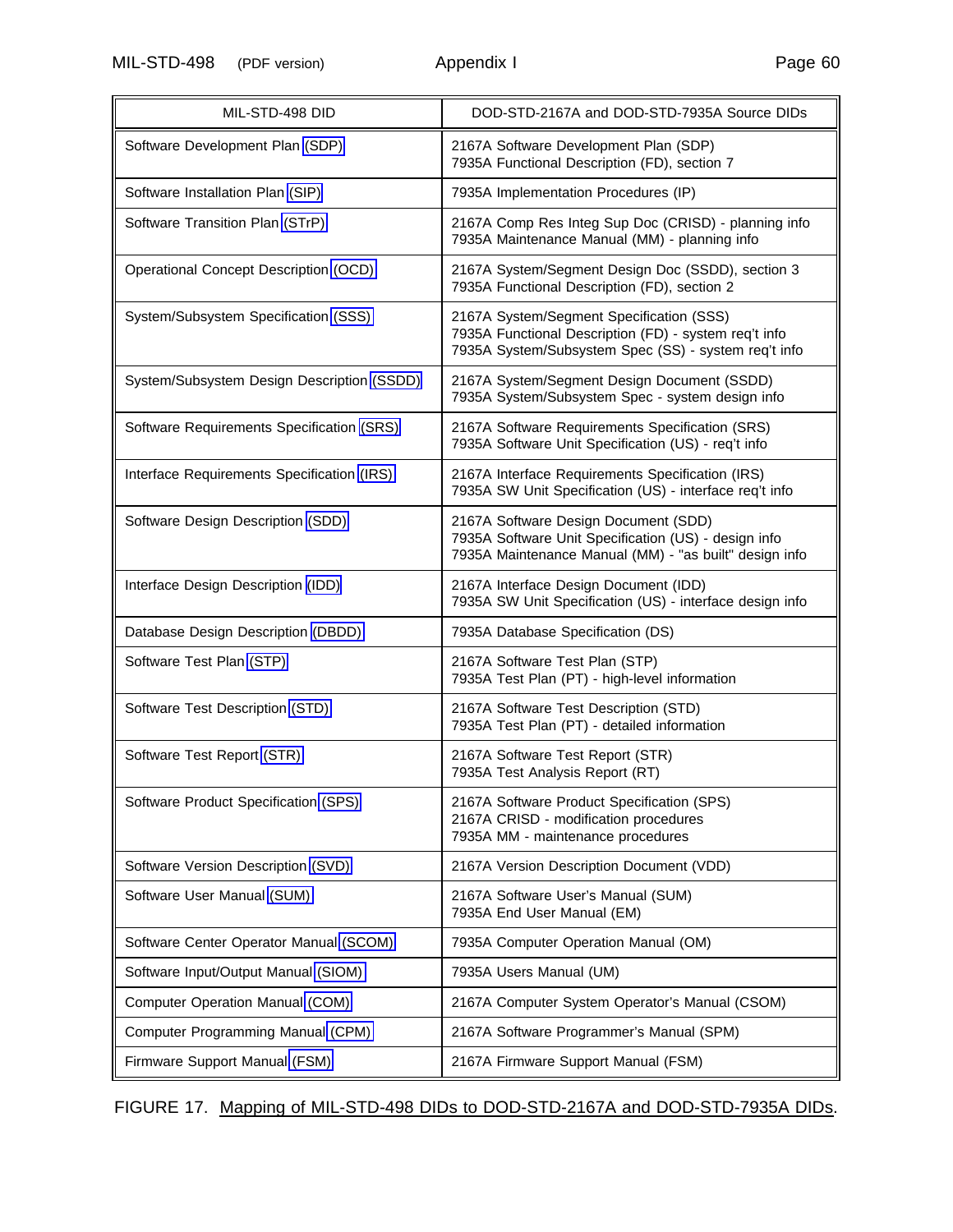#### [INDEX](#page-0-4)

This index covers both MIL-STD-498 and its DIDs. Paragraphs in the DIDs are indicated by the DID acronym followed by paragraph numbers; an overall DID is indicated by the DID acronym alone; paragraphs and figures in the standard have no preceding acronym. DID references that begin with "10.1" refer to paragraphs in Block 10, section 10.1 of the DID (General Instructions). All other DID references that do not cite a Block number refer to paragraphs in Block 10, section 10.2 of the DID (Content Requirements). Entries in **bold** indicate primary sources of information about a topic. The entry "et al" indicates that a topic (such as "software") appears too frequently to cite all references.

acceptance **3.1**, 3.30, E.3; IRS 3; SRS 3; SSS 3 access access for acquirer review **4.2.7**; SDP 4.2.7 access to information in a repository 6.4 acquirer (use of term "acquirer" in MIL-STD-498) Foreword-4, 1.2.1, **3.2**, Fig 14 acquisition strategies (see program strategies) acronyms **Appendix A** allocation allocation of computer hardware resources 4.2.5; SDP 4.2.5; SDD 4.1; SSDD 4.1 allocation of requirements Fig 3, Fig 6; SDD 4.1, 6; SRS 5; SSDD 4.1, 5; SSS 5 ANSI/IEEE/EIA 1498 Foreword-1 application of MIL-STD-498 **1.2** approval (by the acquirer) **3.3**, 5.1.6, 5.7.1, 5.9.2, 5.13.7, 5.18.1, 5.18.2, 5.19.7, C.1, D.1 architecture **3.4** (also see CSCI architectural design, system architectural design) "as built" design descriptions 5.13.4, 5.13.5, Fig 2, Fig 3, Fig 6, D.4.1, Fig 17; SDP 5.13.4, 5.13.5; SPS 3, **5.1** associate developer **3.5**, **5.19.6**, Fig 9-12; SDP 5.19.6 assurance **4.2.4**; SDP 4.2.4 (also see software quality assurance) privacy assurance **4.2.4.3**; SDP 4.2.4.3 safety assurance **4.2.4.1**; SDP 4.2.4.1 security assurance **4.2.4.2**; SDP 4.2.4.2 audits (configuration audits) **5.14.4**; SDP 5.14.4 behavioral design **3.6**, 5.4.1, 5.6.1, Fig 2, Fig 3; DBDD 3; OCD 3.3, 5.3; SDD 3; SSDD 3 builds **3.7**, 5, Fig 1, G.3, G.5, Fig 10, Fig 11 build planning guidance **G.6**, Fig 13 notes on interpreting activities for multiple builds 5.1-5.16, 5.18 category classifications for problem reporting 5.17.2, Fig 2, C.1, **C.3**, **Fig 4**; SDP 5.17.2 (also see corrective action) code standards 4.2.2, D.4.7, G.6.2; SDP 4.2.2; SPS 5.3 coding (see software implementation and unit testing) commercial off-the-shelf (COTS) (see reuse, reusable software products) compilers, compilation/build procedures 3.38, 5.13.7, Fig 6; CPM 3; SPS 5.2, 5.3; STP 3.x.1; STrP 3.3 compliance with the contract 5.1.6, 5.16.3 computer-aided software engineering (CASE) Foreword-3, 1.2.4.4, 3.38, 5.1.1, 6.4, Fig 2, H.5; all DIDs: Block 7; STrP 3.3 computer center, software center 5.12.3.2, 5.12.3.3; OCD 7.1; **SCOM**; SDP 5.12.3; **SIOM**; SIP 4; SUM computer hardware characteristics CPM 3, 4; FSM 3.x.1, 3.x.4, 4.1; SRS 3.10.1; SSDD **4.1**; SSS 3.10.1; STrP 3.2 computer hardware resource utilization **4.2.5**, 5.13.4, F.3; OCD 8.2; SDD 4.1; SDP 4.2.5; SPS **5.4**, 6; SRS 3.10.2; SSDD 4.1; SSS 3.10.2 Computer Operation Manual (COM) **5.12.3.4**, 6.2, Fig 4, Fig 6, E.4.9, Fig 9-12, Fig 16, Fig 17; **COM**; SDP 5.12.3 computer program **3.10** Computer Programming Manual (CPM) **5.13.6.1**, 6.2, Fig 6, Fig 9-12, Fig 16, Fig 17; **CPM**; SDP 5.13.6 Computer Software Configuration Item (CSCI) 1.2.2, **3.12**, 3.24, Fig 14, et al CSCI architectural design 3.4, **5.6.2**, Fig 3, Fig 6, E.4.6; SDD **4**; SDP 5.6.2; SPS 5.1 CSCI detailed design 3.45, **5.6.3**, 5.13.4, Fig 3, Fig 6, E.4.6; SDD **5**; SDP 5.6.3, 5.13.4; SPS 5.1 (also see Database Design Description, Interface Design Description) CSCI/HWCI integration and testing 4.1, Fig 1, **5.10**, Fig 3, Fig 6, Fig 9-12; SDP 5.10 CSCI qualification testing **3.28**, 3.43, 4.1, Fig 1, 5.1.2, 5.2.2, **5.9**, **5.9.5**, Fig 3, Fig 6, E.4.7, E.4.8, Fig 9-13; IRS 4; SDP 5.1.2, 5.9; SRS 4; **STD**; **STP**; **STR** CSCI requirements **5.5**, 5.6.2, 5.7, 5.9, 5.9.3, Fig 2-4, Fig 6, Fig 9-12; DBDD 3, 4, 6; IDD 4; SDD 4.1, 5, 6; SDP 5.5; SPS 5.4, 6; SRS 3; STD 4.x.y.1, 5; STP 6 (also see software requirements analysis, Software Requirements Specification, Interface Requirements Specification) CSCI-wide design decisions 3.6, **5.6.1**, Fig 3, Fig 6, E.4.6; SDD **3**, 4.1; SDP 5.6.1, 5.13.4; SPS 5.1 configuration management (see software configuration management) Continuous acquisition and life-cycle support (CALS) Fig 2; all DIDs: Block 7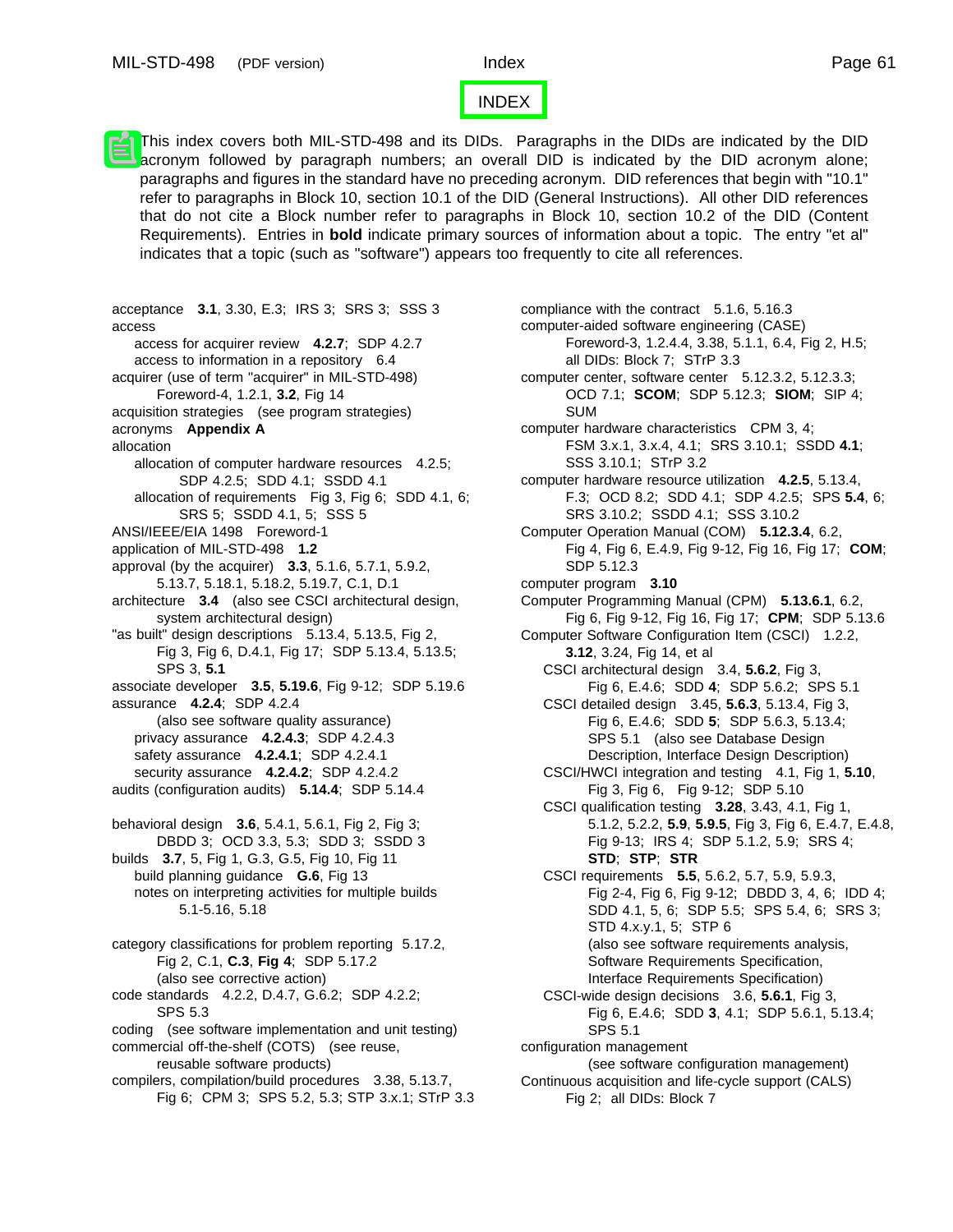contract, contract-specific application **1.2.2** use of term "contract" in MIL-STD-498 Foreword-4, 1.2.1 references to the contract Foreword-4, Foreword-5, 1.2.1, 1.2.2, 1.2.4.1, 3.1, 3.3, 3.16, 3.18, 3.26, 3.30, 3.39, 4.1, 4.2.3.1, 4.2.3.2, 4.2.4.4, 4.2.5, 4.2.7, 5.1, 5.1.1, 5.1.4-5.1.6, 5.2.3, 5.2.4, 5.4.1, 5.7.1, 5.12.4, 5.13.7, 5.14.1-5.14.5, 5.15.2, 5.16.1-5.16.3, 5.17.1, 5.17.2, 5.19.3-5.19.6, 6.2, 6.4, 6.5, B.3, G.6, G.6.3; all DIDs: Block 7 (7.1), 10.1.c, 10.1.h; SDP 4.1, 4.2.1, 4.2.2, 4.2.3.1, 4.2.3.2, 4.2.4-4.2.7, 5.1-5.19; SRS 3.11; SSS 3.16; STrP 7 Contract Data Requirements List (CDRL) 1.2.1, 5.1.1, 6.3, 6.4, 6.5, Fig 6, D.4.9, H.4, H.5, H.6; all DIDs: Block 7, 10.1.c contracting agency (see acquirer) contractor (see developer) conversion guide from DOD-STD-2167A and DOD-STD-7935A **Appendix I** corrective action, corrective action system 4.1, Fig 1, **5.17**, Fig 3, **Appendix C**, Fig 9-12; SDP 5.17 (also see problem reporting) cost cost benefit, cost-effectiveness Foreword-9, 4.2.3.2, 6.5, B.3 cost/schedule reporting, cost/schedule risks 5.18.1, 5.18.2, 5.19.1, **6.6**, B.3, Fig 5 critical requirements **4.2.4**, Fig 5; DBDD 3; IRS 3.y; SDD 3; SDP 4.2.4; SRS 3.18; SSDD 3; SSS 3.18 critical requirements reviews **E.4.11** privacy assurance **4.2.4.3**, 5.19.3, B.3, E.4.11 safety assurance **4.2.4.1**, Fig 2, B.3, Fig 5, E.4.11 security assurance **4.2.4.2**, 5.19.3, Fig 2, B.3, Fig 5, E.4.11 data elements/data element assemblies all DIDs: 10.1.h; DBDD 3, 4.x, 5.x; IDD 3.x; IRS 3.x; SDD 3, 4.3.x, 5.x; SIOM 5.1; SRS 3.2.x, 3.3.x, 3.4, 3.5; SSDD 3, 4.3.x; SSS 3.2.x, 3.3.x, 3.4, 3.5 data rights 4.2.3.1, B.3; STP 3.x.4; STrP 3.2, 3.3, 3.4 (also see licenses, licensing) data standardization, standard data descriptions all DIDs: 10.1.h Data Item Description (DID) Foreword-9, 1.2.3, 5.1.1, 5.13.6, **6.2**, 6.3, 6.4, 6.5, D.4.4, G.5, **Appendix H**, I.4, Fig 15-17 database **3.14**, 3.15, 3.32, 3.45, 5.7.1, 5.12.1, 5.13.1, 5.13.2, 6.4, Fig 4; SCOM 3.2, 3.3, 5.5.x.3; SIOM 3.2, 3.4, 5.1; SIP 4.x.5; SPS 3.1, 3.2; SRS 3.5, 3.10.3, 3.12; SSS 3.5, 3.10.3; STD 4.x.y.6; STP 3.x.1; SUM 3.2, 3.3 database design, Database Design Description (DBDD) **5.4.1**, **5.6.1**, **5.6.3**, 6.2, Fig 9-12, Fig 15, Fig 17; **DBDD**; SDD 3, 4.1, 5, 5.x, 6; SPS 5.1, 5.3; SSDD 3, 4.1 define (interpretation of "define" in MIL-STD-498) **1.2.4.3** definitions of software product evaluation criteria **D.4**

definitions of terms **3** deliverables, deliverable software products 1.2.1, 1.2.2, **3.16**, 5.1.1 Notes 1-2, 5.2.5, 5.13.7, 5.14.5, 5.15.1; all DIDs: Block 7 guidance on ordering deliverables 6.5, **Appendix H** design **3.17** (also see "as built" design descriptions, behavioral design, CSCI architectural design, CSCI detailed design, CSCI-wide design decisions, Database Design Description, Interface Design Description, software design, Software Design Description, system architectural design, System/Subsystem Design Description, system-wide design decisions) design standards 4.2.2, D.4.7; DBDD 3, 4, 5; IDD 3; SDD 3, 4, 5; SDP 4.2.2; SPS 5.3; SSDD 3, 4 detailed requirements of MIL-STD-498 **5** develop (interpretation of "develop" in MIL-STD-498) **1.2.4.3** developer (use of term "developer" in MIL-STD-498) Foreword-4, 1.2.1, **3.18**, Fig 14 documentation Foreword-3, **3.19**, 5.1.1; all DIDs: Block 7, 10.1.a, 10.1.i (also see Data Item Description) DOD-STD-1703 **Foreword-3** DOD-STD-2167A **Foreword-3** mapping between MIL-STD-498 DIDs and DOD-STD-2167A DIDS I.4, **Fig 16**, **Fig 17** mapping of key MIL-STD-498 terms to MIL-STD-2167A I.3, **Fig 14** DOD-STD-7935A **Foreword-3** mapping between MIL-STD-498 DIDs and DOD-STD-7935A DIDs I.4, **Fig 15**, **Fig 17** mapping of key MIL-STD-498 terms to MIL-STD-7935A I.3, **Fig 14** dry run of qualification tests **5.9.4**, **5.11.4**, Fig 6, D.4.2; SDP 5.9.4, 5.11.4 error reporting (see problem reporting) evaluation **3.20** (also see Independent Verification and Validation, reusable software products, software product evaluations, software quality assurance, test case evaluation criteria) Evolutionary program strategy Foreword-3, **G.3**, **Fig 7**, Fig 8, Fig 11 executable software Fig 6 compilation/build procedures Fig 6; SPS 5.2, 5.3 delivery of executable software SPS 3.1 incorporating reusable software into the executable software Fig 3 installing executable software 5.12.4 preparing the executable software for software transition **5.13.1**; SDP 5.13.1 preparing the executable software for software use **5.12.1**; SDP 5.12.1 regenerating executable software 5.13.2, 5.13.7; SPS 3.2 version descriptions (see Software Version Description)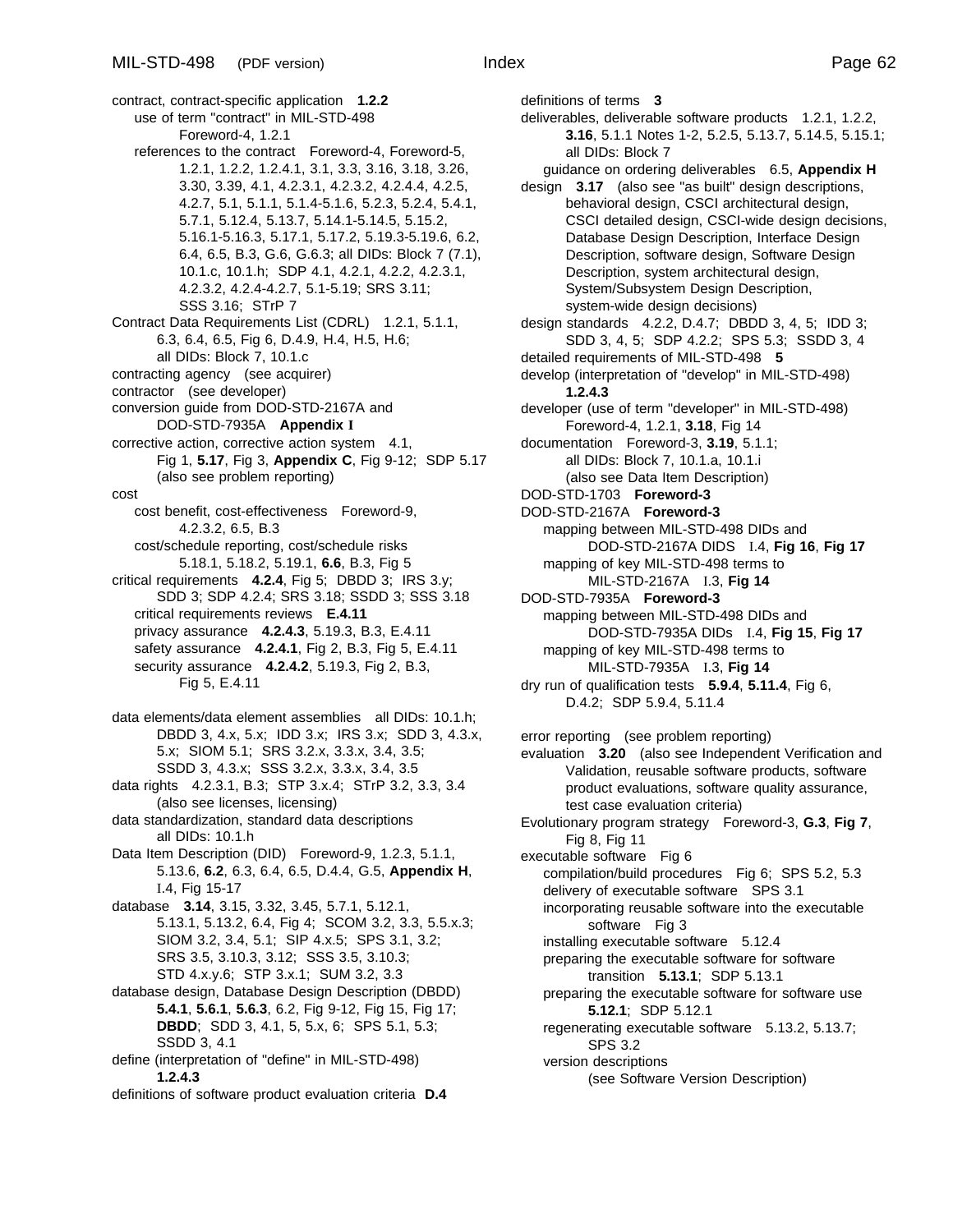firmware 1.2.2, **3.21**, 3.38, 3.43; SPS 5.2; STP 3.x.2 Firmware Support Manual (FSM) **5.13.6.2**, 6.2, Fig 6, Fig 9-12, Fig 16, Fig 17; **FSM**; SDP 5.13.6 forward engineering **3.29**, Fig 12 general requirements of MIL-STD-498 **4** Government in-house agencies (as developers) Foreword-4, 1.2.1 Grand Design program strategy **G.3**, **Fig 7**, Fig 8, Fig 9 Hardware Configuration Item (HWCI) **3.22**, 3.24, 5.10; SDP 5.10; SRS 3.10.1; SSDD 4, **4.1**; SSS 3.10.1 hardware-software systems 1.2.4.1, 1.2.4.2, Fig 14; SSDD 3; SSS 3.9, 3.10, 3.12 implementation (see software implementation and unit testing) Incremental program strategy Foreword-3, **G.3**, **Fig 7**, Fig 8, Fig 10 in-process in-process and final software product evaluations **5.15.1**; SDP 5.15.1

joint reviews of in-process and final software products 5.18.1

independence

independence in software product evaluation **5.15.3**; SDP 5.15.3

independence in software quality assurance **5.16.3**; SDP 5.16.3

independence in qualification testing **5.9.1**, **5.11.1**; SDP 5.9.1, 5.11.1

Independent Verification and Validation (IV&V) **3.23**, 5.19.5, Fig 9-12; SDP 5.19.5

installation

- installation at the support site 5.13.7; STrP 7 installation at user sites **5.12.4**, Fig 6, E.4.9, Fig 14; SCOM 4; SDP 5.12.4; **SIP**; SSS 3.16; SUM 4.1.3; SVD 3.6
- software installation planning **5.1.4**, 6.2, Fig 6, E.4.1, Fig 9-13, Fig 15, Fig 17; SDP 5.1.4; **SIP** integral software development processes 4.1

integration (see CSCI/HWCI integration and testing, unit integration and testing)

interface **3.24**

interface design, Interface Design Description (IDD) **5.4.1**, **5.4.2**, **5.6.1**, **5.6.2**, **5.6.3**, 6.2, Fig 6, Fig 9-12, Fig 15-17; DBDD 3, 5.x; **IDD**; SDD 3, 4.3, 5, 5.x, 6; SPS 5.1; SSDD 3, 4.3, 5 interface requirements, Interface Requirements

Specification (IRS) **5.3.3**, **5.5**, 5.9, 5.11, 6.2, Fig 6, Fig 9-12, Fig 15-17; **IRS**; SRS 3.3, 3.4; SSS 3.3, 3.4; STD 5; STP 6

ISO/IEC DIS 12207 Foreword-6

joint technical and management reviews **3.25**, 4.1, Fig 1 **5.18**, Fig 2-3, Fig 9-12, G.6.3, H.3; SDP 5.18 candidate joint management reviews **Appendix E**

key decisions (recording rationale for key decisions) 3.34, **4.2.6**, 5.2.4; all DIDs: Notes section; SDP 4.2.6 key word listing in MIL-STD-498 **6.8** key terms (mapping of key MIL-STD-498 terms to DOD-STD-2167A, DOD-STD-7935A) I.3, **Fig 14** licenses, licensing B.3, Fig 3; STP 3.x.4; STrP 3.2, 3.3, 3.4 (also see data rights) life cycle Foreword-4, Fig 2, Fig 5, G.2; SDP 3 logistics SRS 3.15; SSS 3.15 (also see Continuous acquisition and life-cycle support (CALS)) maintenance Foreword-4, 1.2.1, 1.2.4.3, 3.33, 3.41, Fig 14 (also see software support) management indicators (see software management indicators) management review 5.1.6; SDP 5.1.6 metrics (see software management indicators) non-deliverable software products 1.2.2, **3.26**, **5.2.5**; SDP 5.2.5 Notes **6**; all DIDs: Notes section operational concept, Operational Concept Description (OCD) **5.3.2**, 6.2, Fig 3, Fig 4, Fig 6, E.4.2, Fig 9-12, Fig 15-17; **OCD**; SDP 5.3.2 operational concept reviews **E.4.2** packaging, packaging requirements 5.14.5; SDP 5.14.5; SPS 3.3; SRS 3.17; SSS 3.17; STrP 7 participate (interpretation of "participate" in MIL-STD-498) **1.2.4.2** participation in system-level activities 5.1.3, 5.3, 5.4, 5.10, 5.11, 5.13.5, D.3; SDP 5.3, 5.4, 5.10, 5.11 planning (see build planning, project planning, software development planning, software installation planning, software transition planning, test planning) priority classifications for problem reporting 5.17.2, C.1, **C.4**, **Fig 5**, F.3 (also see corrective action) privacy **4.2.4.3**, **5.19.3**, B.3, E.4.11, Fig 9-12; all DIDs 1.3; COM 3.2.4; DBDD 3, 4.x, 5.x; FSM 3.x.5; IDD 3.x; IRS 3.x, 3.y; OCD 3.3, 5.3; SCOM 3.2, 3.4, 3.6, 5.5.x; SDD 3, 4.3.x; SDP 3, 4.2.4.3, 5.19.3; SIOM 3.2, 3.4, 3.6, 4.2.1, 4.3.1, 4.3.2; SIP 3.7, SRS 3.3.x, 3.8, 3.18; SSDD 3, 4.3.x; SSS 3.3.x, 3.8, 3.18; STD 3, 4; STP 3.x.1, 3.x.2, 3.x.3, 4.2.x.y; STrP 3.1-3.4; SUM 3.2, 3.4, 3.6, 4.1.2; SVD 3.1, 3.2, 3.6 (also see assurance) problem reporting, problem/change reports 5.3.1, 5.14.3, 5.15.2, 5.16.2, **5.17.1**, 5.17.2, Fig 2, **Appendix C**, **Fig 4**, **Fig 5**, F.3; SDP 5.17.1; STR 3.1, 4.x.2.y; SVD 3.3, 3.7 process improvement **5.19.7**, Fig 9-12; SDP 5.19.7 program (computer program) **3.10**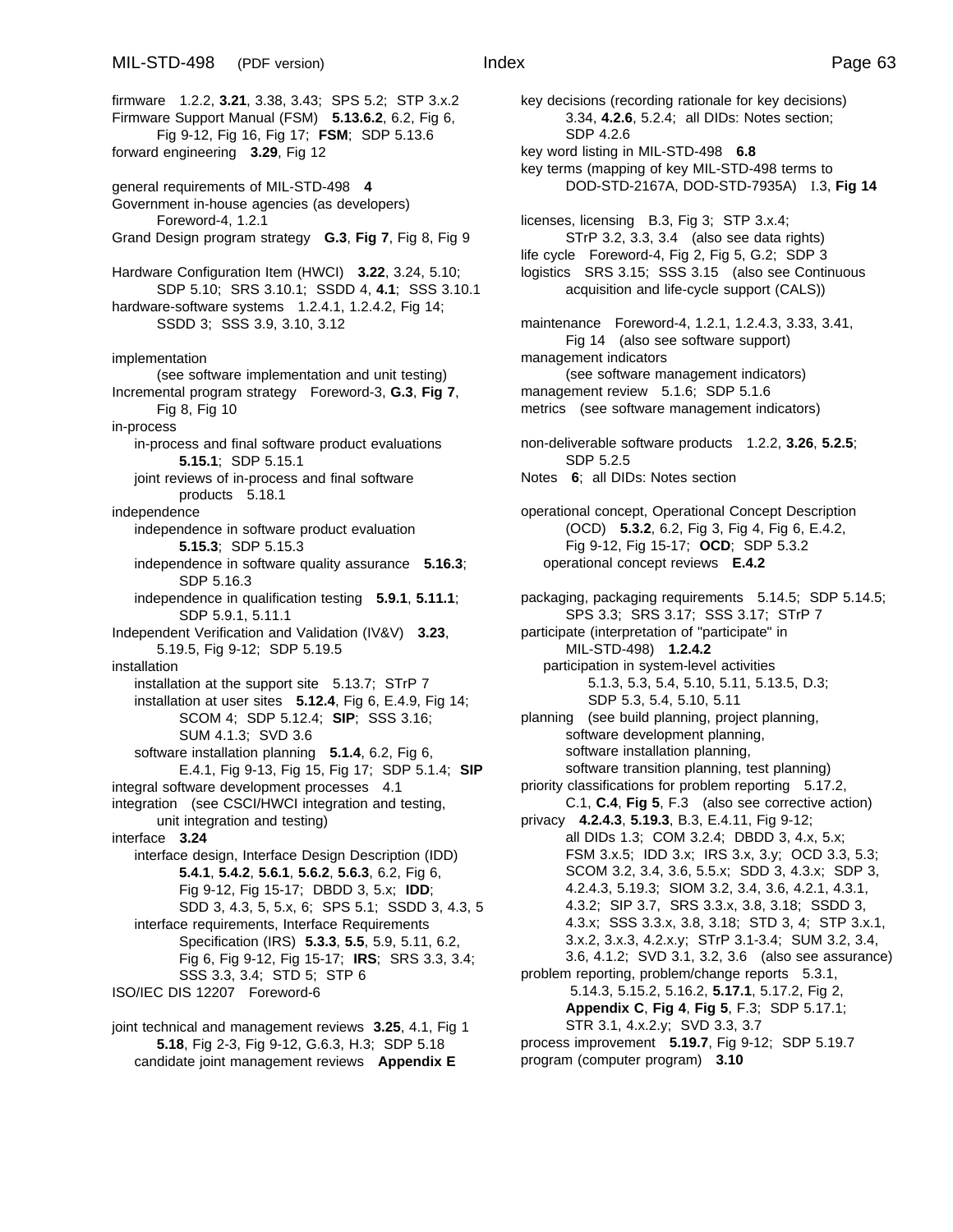program strategies **Appendix G**, **Fig 7**, **Fig 8**, Fig 9-11, H.4; SDP 3 programming languages 3.29, 4.2.2, 5.7.1, Fig 2; DBDD 5.x; SDD 5.x; SDP 4.2.2; SRS 3.12; SSS 3.12 (also see Computer Programming Manual) project planning 4.1, Fig 1, **5.1**, Fig 3, Fig 6, Fig 9-13; SDP 1.4, 5.1; SIP 1.4; STP 1.4; STrP 1.4 (also see software development planning) project-unique identifiers 5.14.1; DBDD 3, 4, 4.x, 5, 5.x; IDD 3, 3.1, 3.x; IRS 3, 3.1, 3.x; SDD 3, 4, 4.1, 4.3.1, 4.3.x, 5, 5.x; SRS 3, 3.3.1, 3.3.x; SSDD 3, 4, 4.1, 4.3.1, 4.3.x; SSS 3, 3.3.1, 3.3.x; STD 3.x, 4.x, 4.x.y; STP 4.2.x, 4.2.x.y; STR 4.x, 4.x.2.y, 4.x.3.y prototypes 5.3.1, G.6.1, Fig 11, Fig 13 qualification methods IRS 3, 4; SPS 4; SRS 3, 4; SSS 3, 4; STP 4.2.x.y qualification testing **3.28**, 3.43, 5.2.2, 5.4.1, **5.9**, **5.11** (also see CSCI qualification testing, system qualification testing) quality assurance (see software quality assurance) quality factors (reliability, maintainability, etc.) B.3; DBDD 3; OCD 3.3, 5.3; SDD 3; SRS 3.11; SSDD 3; SSS 3.11 rationale (recording rationale) 3.34, 4.2.6, 5.2.4; all DIDs: Notes section; SDP 4.2.6 record (interpretation of "record" in MIL-STD-498) **1.2.4.4** redocumentation **3.29**, Fig 12 reengineering Foreword-4, 1.2.1, 1.2.4.3, **3.29**, 3.33, G.5, **Fig 12**; SDD 4.1; SSDD 4.1 requirement (definition of requirement) **3.30** requirements analysis (see software requirements analysis, system requirements analysis, traceability) resource utilization (see computer hardware resource utilization) restructuring **3.29**, Fig 12 retargeting **3.29**, Fig 12 reuse, reusable software products Foreword-4, 1.2.1, 1.2.4.3, **3.31**, 3.33, **4.2.3**; SDP 4.2.3 developing reusable software products **4.2.3.2**; SDP 4.2.3.2; SDD 4.1; SSDD 4.1 evaluating reusable software products 4.2.3.1, **B.3**; SDP 4.2.3.1 incorporating reusable software products Foreword-3, 3.12, **4.2.3.1**, **Appendix B**, **Fig 3**; all DIDs: 10.1.i; SDP 4.2.3.1; SDD 4.1; SSDD 4.1 reverse engineering **3.29**, Fig 12 reviews (see joint technical and management reviews) revision and retesting **5.7.4**, **5.8.3**, **5.9.6**, **5.10.3**, **5.11.6**; SDP 5.7.4, 5.8.3, 5.9.6, 5.10.3, 5.11.6; STD 4.x.y, 4.x.y.3, 5; STP 4.1.3, 5 risk management 5.18.1, 5.18.2, **5.19.1**, B.3, Fig 5, G.4, Fig 8-12; SDP 4, 5, 5.19.1

safety **4.2.4.1**, Fig 2, B.3, Fig 5, E.4.11; COM 3; DBDD 3, 5.x; FSM 3.x.6; IDD 3.x; IRS 3.x, 3.y; OCD 3.3, 5.3; SCOM 4, 5; SDD 3, 4.3.x; SDP 4.2.4.1; SIOM 4, 6; SIP 4.x.5, 5.x.2; SRS 3.3.x, 3.7, 3.18; SSDD 3, 4.3.x; SSS 3.3.x, 3.7, 3.18; STD 3, 4; STP 4.2.x.y; STrP 3.1; SUM 4, 5; SVD 3.6 (also see assurance) schedules 3.34; SDP 3, 6, 7.2; SIP 3.1, 4.x.1, 5.x.1; STP 5; STrP 5, 7 cost/schedule reporting, cost/schedule risks 5.18.1, 5.18.2, 5.19.1, **6.6**, B.3, Fig 5 guidance on scheduling activities **G.6.4** guidance on scheduling deliverables **H.4** scope of MIL-STD-498 **1** security **4.2.4.2**, **5.19.3**, Fig 2, B.3, Fig 5, E.4.11, Fig 9-12; all DIDs 10.1.c, 1.3; COM 3.2.4; DBDD 3, 4.x, 5.x; FSM 3.x.5; IDD 3.x; IRS 3.x, 3.y; OCD 3.3, 5.3; SCOM 3.3, 3.4.1, 3.4.2, 3.7, 5.5.x; SDD 3, 4.3.x; SDP 3, 4.2.4.2, 5.19.3, 7.2; SIOM 3.2, 3.4, 3.6, 4.2.1, 4.3.1, 4.3.2; SIP 3.7, 4.x.2; SRS 3.3.x, 3.8, 3.18; SSDD 3, 4.3.x; SSS 3.3.x, 3.8, 3.18; STD 3, 4; STP 3.x.1, 3.x.2, 3.x.3, 4.2.x.y; STrP 3.1-3.5; SUM 3.2, 3.4, 3.6, 4.1.2; SVD 3.1, 3.2, 3.6 (also see assurance) software **3.32**, et al Software Center Operator Manual (SCOM) **5.12.3.3**, 6.2, Fig 6, Fig 9-12, Fig 15, Fig 17; **SCOM** (also see Software Input/Output Manual, Software User Manual) software configuration management 3.12, 4.1, Fig 1, **5.14**, Fig 2, Fig 3, Fig 9-12; SDP 5.14 configuration audits **5.14.4**; SDP 5.14.4 configuration control, author control, project-level control, acquirer control 5.14.1, **5.14.2**, 5.14.3, 5.15.2, 5.16.2, 5.17.1, 5.17.2, F.3; SDP 5.14.2 configuration identification **5.14.1**; SDP 5.14.1 configuration status accounting **5.14.3**; SDP 5.14.3 packaging, storage, handling, and delivery (of software products) **5.14.5**; SDP 5.14.5 software design, Software Design Description (SDD) **3.17**, 3.39, 3.45, 4.1, 4.2.6, Fig 1, 5.2.4, **5.6**, 5.7, 5.9.1, 5.11.1, 6.2, Fig 2, Fig 4, Fig 6, F.3, Fig 9-12, Fig 15-17; DBDD 5; **SDD**; SDP 5.6; SPS 5.1 (also see "as built" design descriptions, behavioral design, CSCI architectural design, CSCI detailed design, CSCI-wide design decisions, Database Design Description, Interface Design Description, system architectural design, System/Subsystem Design Description, system-wide design decisions) software design reviews **E.4.6** software design standards 4.2.2, D.4.7; DBDD 3, 4, 5; IDD 3; SDD 3, 4, 5; SDP 4.2.2; SPS 5.3; SSDD 3, 4 software development (meaning of term "software development" in MIL-STD-498) Foreword-4, **1.2.1**, **3.33**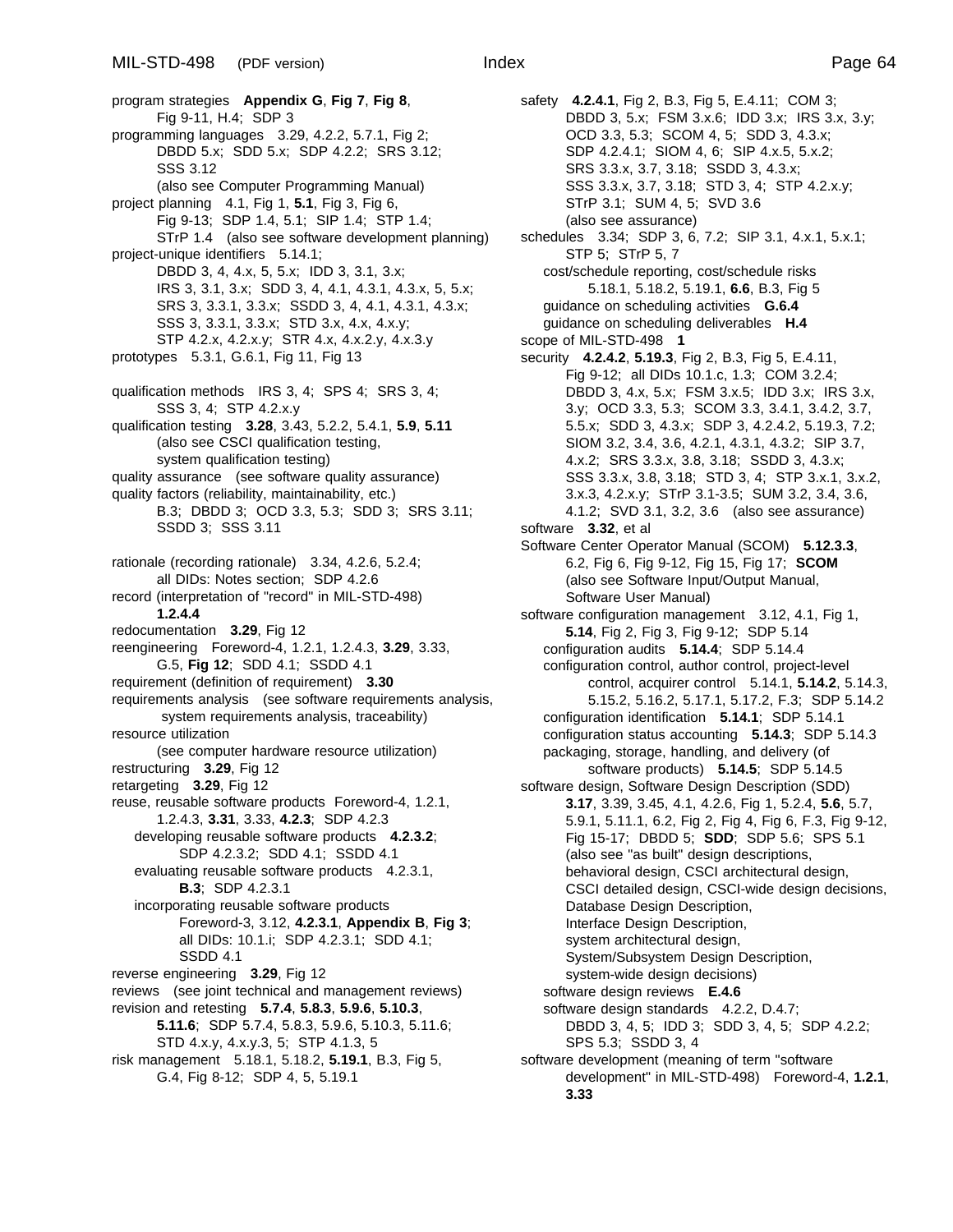software development environment 1.2.2, 4.1, Fig 1, **5.2**, 5.14.1, Fig 2, Fig 3, E.4.10, Fig 9-13; SDP 5.2 (also see software engineering environment, testing - software test environment) software development files (SDF) **3.34**, **5.2.4**, 5.7.2, 5.7.4, 5.7.5, 5.8.1, 5.8.3, 5.8.4, 5.9.4, 5.9.6, 5.10.1, 5.10.3, 5.10.4, 5.11.4, 5.11.6, Fig 3, Fig 6; SDP 5.2.4 software development library (SDL) **3.35**, **5.2.3**, Fig 3; SDP 5.2.3 software development methods Foreword-5, **4.2.1**; SDP 4.2.1 software development planning, Software Development Plan (SDP) 1.2.4.2, 4.1, **5.1.1**, 5.14.2, 5.16.1, 5.16.2, 5.17.1, 5.17.2, 5.19.1, 5.19.2, 5.19.7, 6.2, Fig 2, B.3, Fig 4, Fig 6, D.4.7, E.4.1, Fig 9-13, G.6.3, H.4, Fig 15-17; **SDP** software development process **3.36**, **4.1**, Fig 1, 5.19.1, 5.19.2, 5.19.7, 6.5, Fig 2, **Appendix G**, H.4 software engineering environment 1.2.2, 3.37, **3.38**, 4.2.7, **5.2.1**, 5.2.3, Fig 13; SDP 5.2.1; CPM 3 software implementation and unit testing 4.1, Fig 1, **5.7**, 5.9.1, 5.11.1, Fig 3, Fig 6, Fig 9-12, Fig 14; SDP 5.7 Software Input/Output Manual (SIOM) **5.12.3.2**, 6.2, Fig 6, Fig 9-12, Fig 15, Fig 17; **SIOM** (also see Software Center Operator Manual, Software User Manual) software installation planning, Software Installation Plan (SIP) **5.1.4**, 6.2, Fig 4, Fig 6, E.4.1, Fig 9-13, Fig 15, Fig 17; SDP 5.1.4; **SIP** software maintenance (see software support) software management indicators Foreword-3, **5.19.2**, Fig 2, **Appendix F**, Fig 9-12; SDP 5.19.2 software plan reviews **E.4.1** software products 1.2.1, 3.16, 3.26, 3.31, **3.39**, et al (also see standards for software products) software product evaluation 4.1, Fig 1, **5.15**, 5.16.1, Fig 2, Fig 3, **Appendix D**, **Fig 6**, Fig 9-12; SDP 5.15 independence in software product evaluation **5.15.3**; SDP 5.15.3 in-process and final software product evaluations **5.15.1**; SDP 5.15.1 software product evaluation criteria **5.15.1**, 5.18.1, **Fig 6**, **D.4**; SDP 5.15.1 software product evaluation records **5.15.2**; SDP 5.15.2 software products subject to evaluation **D.3**, **Fig 6** Software Product Specification (SPS) **5.12.1**, **5.13.1**, **5.13.2**, **5.13.4**, 5.13.6, 6.2, Fig 6, E.4.10, Fig 9-12, Fig 15-17; **SPS** software quality **3.40**

software quality assurance 4.1, Fig 1, **5.16**, Fig 2, Fig 3, Fig 9-12; SDP 5.16 independence in software quality assurance **5.16.3**; SDP 5.16.3 software quality assurance evaluations **5.16.1**; SDP 5.16.1 software quality assurance records **5.16.2**; SDP 5.16.2 software requirements, Software Requirements Specification (SRS) **5.5**, 5.9, 6.2, Fig 2-4, Fig 6, Fig 9-12, Fig 15-17; **SRS**; STP 6 (also see CSCI requirements) software requirements analysis 4.1, Fig 1, **5.5**, Fig 3, Fig 9-12; SDP 5.5 software requirements review **E.4.5** software support Foreword-3, 3.35, **3.41**, 3.44, 4.2.6, 5.2.3, 5.2.5, 5.13.4, Fig 2, Fig 3, Fig 6, Fig 14; SPS 5; SRS 3.15; SSS 3.15; **STrP** (also see maintenance) support agency 3.44, 4.2.6 5.1.5, 5.13, 5.13.4, 5.13.7, E.4.10, G.6.1, Fig 13; OCD 3.6, 5.5, 7.1, 7.2, 7.3 support concept 3.12, 5.1.5; OCD 3.5, 5.5 support manuals **5.13.6**, Fig 4, Fig 6, E.4.10; SDP 5.13.6; STrP 3.2, 3.3, 3.4 support site 5.13.1-5.13.3, **5.13.7**; SDP 5.13.3, 5.13.7 supportability reviews **E.4.10** software systems 1.2.4.1, 1.2.4.2, **3.42**, Fig 14; SSS 3.9, 3.10 software testing (see testing) software transition **3.44** software transition planning, Software Transition Plan (STrP) Fig 1, **5.1.5**, 6.2, Fig 4, Fig 6, E.4.1, Fig 9-12, Fig 15-17; SDP 5.1.5; **STrP** software transition (preparing for) 4.1, Fig 1, **5.13**, Fig 3, Fig 9-12; SDP 5.13 software unit 3.24, **3.45**, 5.2.4, 5.6, 5.7, 5.8, 5.13.4, 5.14.1, B.4, Fig 3, Fig 6, F.3, G.6.4, Fig 14, Fig 15, Fig 17; DBDD 5, 5.x, 6; SDD 3, 4.1, 4.2, 4.3, 4.3.1, 5, 5.x, 6; SPS 5.4, 6; SRS 3.12 (also see testing) software use (preparing for) 4.1, Fig 1, **5.12**, Fig 3, Fig 9-12 software usability reviews **E.4.9** Software User Manual (SUM) **5.12.3**, **5.12.3.1**, 6.2, Fig 2, Fig 3, Fig 4, Fig 6, E.4.9, Fig 9-12, Fig 15-17; SDP 5.12.3; SIP 3.5, 4.x.6, 5.x.2, 5.x.3; STrP 3.2-3.4; **SUM** (also see Software Center Operator Manual, Software Input/Output Manual) Software Version Description (SVD) **5.12.2**, **5.13.3**, 6.2, Fig 3, Fig 6, D.4.1, E.4.9, E.4.10, Fig 9-12, Fig 16, Fig 17; SDP 5.12.2, 5.13.3; **SVD** (also see version/revision/release) source code, source files 3.29, **5.7.1**, 5.12.1, **5.13.2**, 5.13.4, B.3, Fig 3, Fig 4, Fig 6, F.3; SDP 5.7.1, 5.13.2; SPS **3.2**, 3.3, 5.1; SVD 3.2 delivery of source files SPS **3.2**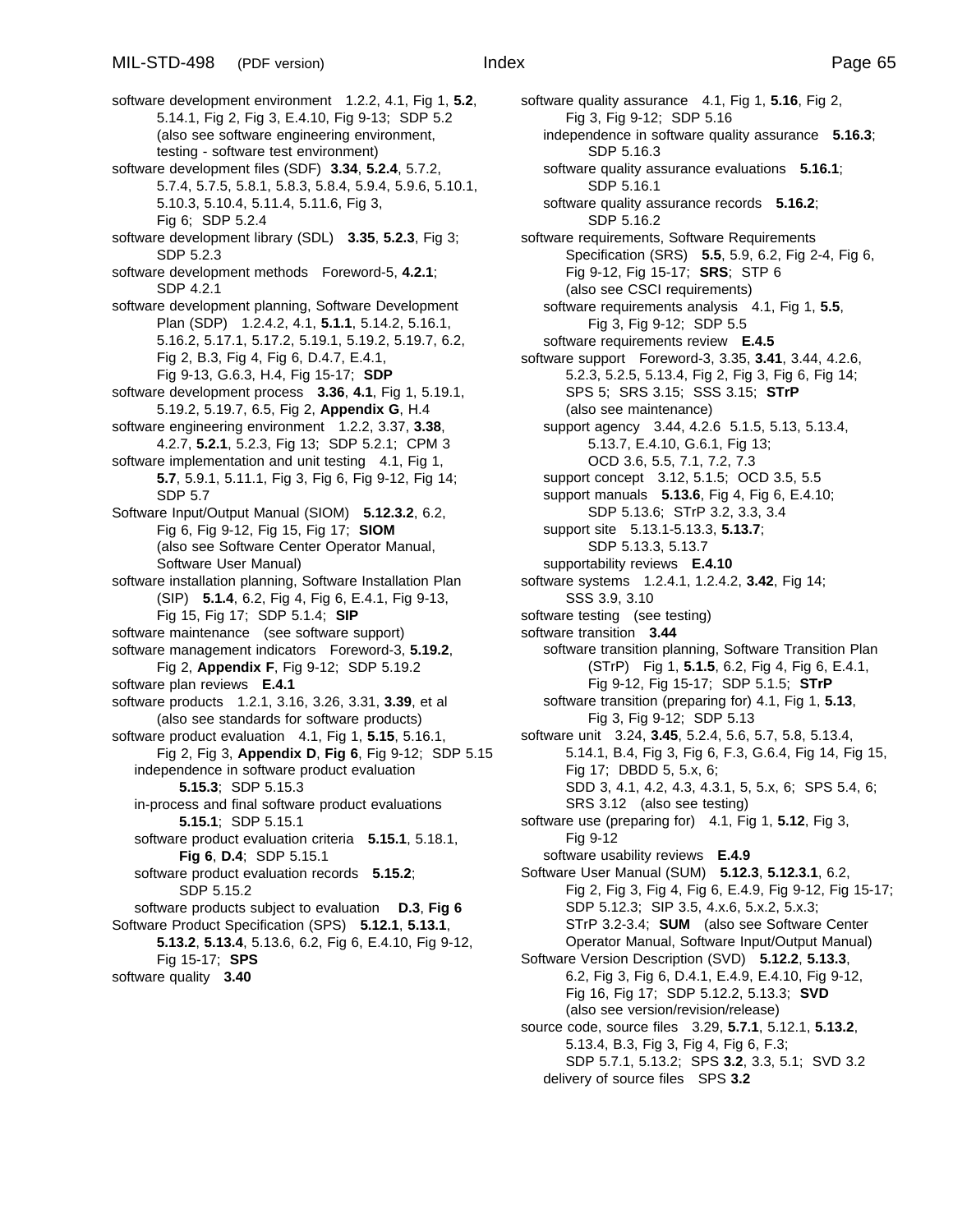staffing F.3, Fig 8; OCD 3.4, 5.4, 7.2; SDP 7; SIP 3.5, 3.6, 4.x.4; STP 3.x.6, 3.x.7; STrP 3.5 standardization documents related to MIL-STD-498 **Fig 2** standards for software products **4.2.2**, SDP 4.2.2; SPS 5.3 (also see code standards, software design standards) states and modes of operation COM 3.2; DBDD 3, 4, 5; IDD 3; IRS 3; OCD 3.3, 5.3, 6, 7.1, 7.2; SCOM 3.5; SDD 3, 4, 5; SIOM 3.5; SRS 3.1; SSDD 3, 4; SSS 3.1; SUM 3.5 Statement of Work (SOW) 1.2.1, 6.5, 6.7, Fig 6, D.4.5, D.4.10, G.6.3 subcontractor, subcontractor management Foreword-4, 1.2.1, 3.5, 4.2.7, 5.4.1, **5.19.4**; SDP 4.2.7, 5.19.4 subsystem 1.2.4.1, 5.2.4, 5.3.3, E.4.3, E.4.4; SSDD; SSS (also see system/subsystem) support (of software) (see software support, software transition planning) system (also see operational concept) interpretation of "system" in MIL-STD-498 **1.2.4.1**, Fig 14 system architectural design 3.4, **5.4.2**, Fig 3, Fig 4, Fig 6, E.4.4; SDP 5.4.2, 5.13.5; SSDD 4 system design **3.17**, 4.1, Fig 1, **5.4**, 5.13.5, Fig 3, Fig 4, E.4.4, Fig 9-12; SDP 5.4, 5.13.5 system qualification testing **3.28**, 3.43, 4.1, Fig 1, 5.1.3, 5.2.2, **5.11**, **5.11.5**, Fig 3, Fig 6, E.4.7, E.4.8, Fig 9-13; IRS 4; SDP 5.11; SSS 4; **STD**; **STP**; **STR** system requirements **5.3.3**, 5.4.2, 5.5, 5.11.3, Fig 3, Fig 4, Fig 6; DBDD 3, 4, 6; IDD 4; SDP 5.3.3; SSDD 3, 4, 4.1, 5; STD 4.x.y.1, 5; STP 6 (also see Interface Requirements Specification, System/Subsystem Specification) system requirements analysis 4.1, Fig 1, **5.3**, Fig 3, Fig 9-12; SDP 5.3 system test planning **5.1.3; STP** system-wide design decisions 3.6, **5.4.1**, 5.10.1, Fig 3, Fig 6, E.4.4; SDP 5.4.1; SSDD 3, 4.1 System/Subsystem Design Description (SSDD) **5.4.1**, **5.4.2**, **5.13.5**, 5.13.6, 6.2, Fig 6, Fig 9-12, Fig 15-17; **SSDD** system/subsystem design reviews **E.4.4** system/subsystem requirements reviews **E.4.3** System/Subsystem Specification (SSS) **5.3.3**, 5.11, 6.2, Fig 6, Fig 9-12, Fig 15-17; **SSS** tailoring MIL-STD-498 and its DIDs Foreword-9, 1.2.2, **1.2.3**, 5.12.1, **6.5**, Fig 2, G.6, G.6.3, H.3, **H.6**; all DIDs: 10.1.f target computer system (testing on) **5.9.2**, **5.11.2**; SDP 5.9.2, 5.11.2 testing Fig 2, D.4.13; **STD**; **STP**; **STR** advance notice of qualification testing 5.9.3, 5.9.6, 5.11.3, 5.11.6 CSCI/HWCI integration and testing 4.1, Fig 1, **5.10**, Fig 3, Fig 6, Fig 9-12; SDP 5.10

CSCI qualification testing **3.28**, 3.43, 4.1, Fig 1, 5.1.2, 5.2.2, **5.9**, **5.9.5**, Fig 3, Fig 6, E.4.7, E.4.8, Fig 9-13; IRS 4; SDP 5.1.2, 5.9; SRS 4; **STD**; **STP**; **STR** developer-internal testing 3.34, 5.4.1, 5.8, 5.9, 5.10, 5.11; SDP 5.9.4, 5.11.4 dry run of qualification testing **5.9.4**, **5.11.4**, Fig 6, D.4.2 revision and retesting **5.7.4**, **5.8.3**, **5.9.6**, **5.10.3**, **5.11.6**; SDP 5.7.4, 5.8.3, 5.9.6, 5.10.3, 5.11.6; STD 4.x.y.3, 4.x.y.5; STP 4.1.3, 5 Software Test Description (STD) **5.9.3**, **5.11.3**, 6.2, Fig 2, Fig 4, Fig 6, D.4.2, E.4.7, Fig 9-12, Fig 15-17; **STD** software test environment 1.2.2, 3.37, **3.43**, 4.2.7, **5.2.2**, Fig 3, E.4.7, Fig 13; SDP 5.2.2; STP 3; STR 3.2 software test planning, Software Test Plan (STP) **5.1.2**, **5.1.3**, 6.2, Fig 4, Fig 6, E.4.1, Fig 9-12, Fig 15-17; SDP 5.1.2, 5.1.3; **STP** Software Test Report (STR) **5.9.7**, **5.11.7**, 6.2, Fig 4, Fig 6, D.4.2, E.4.8, Fig 9-12, Fig 15-17; SDP 5.9.7, 5.11.7; **STR** system qualification testing **3.28**, 3.43, 4.1, Fig 1, 5.1.3, 5.2.2, **5.11**, **5.11.5**, Fig 3, Fig 6, E.4.7, E.4.8, Fig 9-13; IRS 4; SDP 5.11; SSS 4; **STD**; **STP**; **STR** target computer system (testing on) **5.9.2**, **5.11.2**; SDP 5.9.2, 5.11.2 test classes (timing, erroneous input, maximum capacity) STP 4.1.2, 4.2.x.y test information for developer-internal testing (test cases, test descriptions, test procedures, test results) 3.34, 3.39, 5.2.4, 5.7.2, 5.8.1, 5.10.1, Fig 2-4, Fig 6, D.4.2 test readiness reviews **E.4.7** test results reviews **E.4.8** unit testing **5.7**, Fig 3, F.3, Fig 9-12; SDP 5.7 unit integration and testing 4.1, Fig 1, **5.8**, Fig 3, F.3, Fig 9-12; SDP 5.8 witnessed testing 5.9.4, 5.11.4; STR 5 traceability 5.4.2, 5.5, 5.6.2, 5.9.3, 5.11.3, 5.13.4; DBDD 6; IDD 4; IRS 3, 5; SDD 6; SPS 5.4, 6; SRS 3, 5; SSDD 5; SSS 3, 5; STD 4.x.y.1, 5; STP 4.2.x.y, 6 training 5.1.4, Fig 2, Fig 3; OCD 7.1, 7.2; SIP 3.4, 3.5; SRS 3.14; SSS 3.14; STrP 5, 7 support agency training 5.13.7; STrP 5, 7 user training 5.12.4; SIP 3.4, 3.5; STP 3.x.8 transition (of software) (see software transition) translation **3.29**, Fig 12

unit, unit testing, unit integration and testing (see software unit, testing) user manuals (see software user manuals)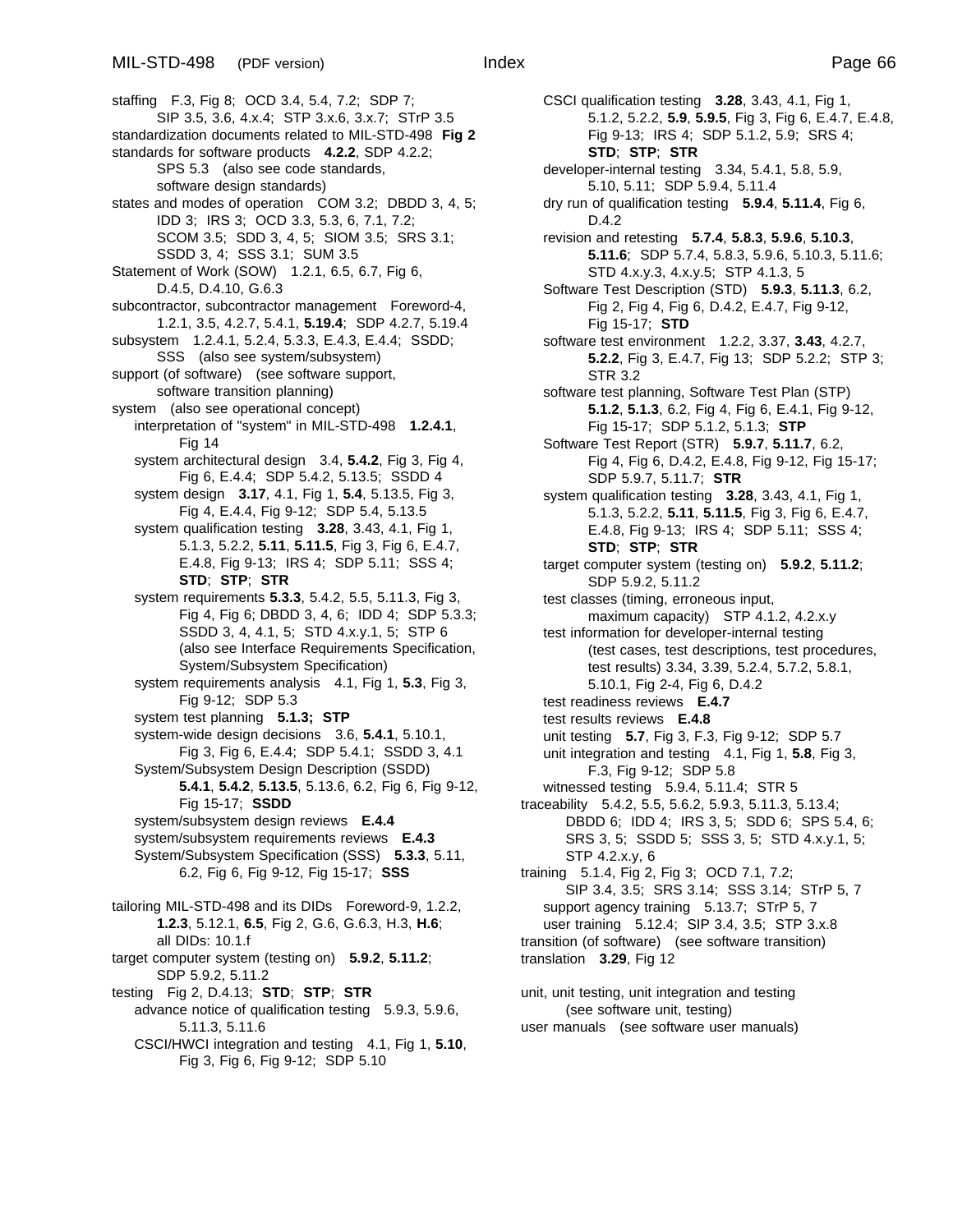version/revision/release 3.7, 5.14.1-5.14.3, B.3; all DIDs: 10.1.c; DBDD 3, 5.x; FSM 3.x.4; SDD 4.1, 4.3.1; SDP 4.2.2, 5.17.1; SIP 4.x.2; SPS 5.2; SRS 3.3.1, 3.10.3; SSDD 4.1, 4.3.1; SSS 3.3.1, 3.10.3; STR 5; STrP 3.2-3.4; **SVD**

Navy - EC DISA - DC DLA - DH

Custodians: Custodians: Preparing Activity: Army - SC Navy - EC

Air Force - 10 (Project IPSC-0230)

Review Activities: OSD - SO, IR, NT Army - AR, CR, MI, AV Navy - AS, SH, SA, TD, OM, MC Air Force - 02, 06, 11, 13, 17, 19 DMA - MP DNA - DS NSA - NS

Civil Agency coordinating activities: NASA - NA DOT - FAA, USCG COM - NIST CIA

Other DoD activities: DSMC **SEI** 

Agencies other than US Government: DND Canada DoD Germany MoD UK US Industry - CODSIA

Work Breakdown Structure (WBS) 6.6, Fig 2